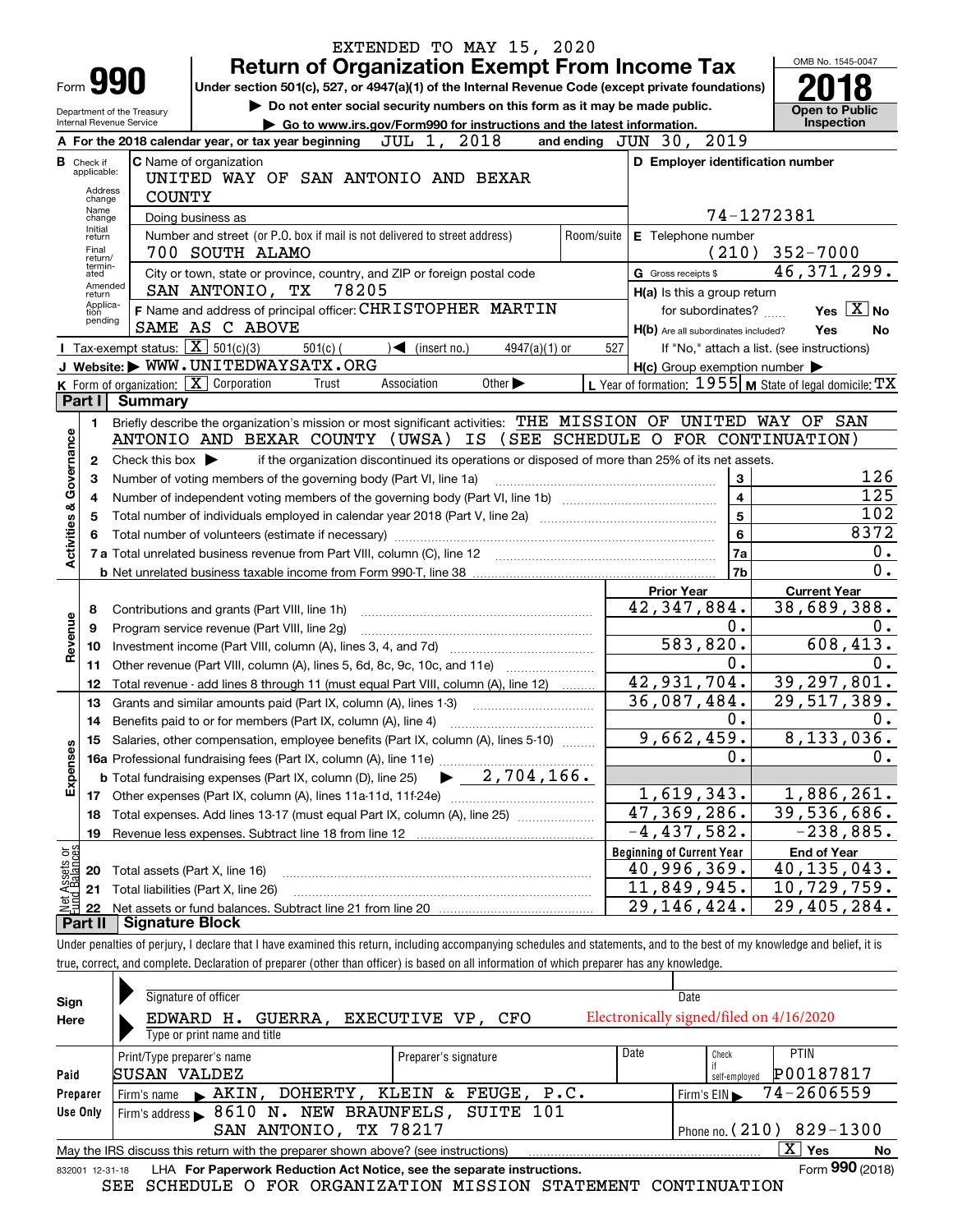|              | 74-1272381<br><b>COUNTY</b><br>Page 2<br>Form 990 (2018)<br><b>Part III   Statement of Program Service Accomplishments</b>                                            |  |  |  |  |  |  |  |  |  |
|--------------|-----------------------------------------------------------------------------------------------------------------------------------------------------------------------|--|--|--|--|--|--|--|--|--|
|              | $\overline{\mathbf{x}}$                                                                                                                                               |  |  |  |  |  |  |  |  |  |
| 1            | Briefly describe the organization's mission:                                                                                                                          |  |  |  |  |  |  |  |  |  |
|              | THE MISSION OF UNITED WAY OF SAN ANTONIO AND BEXAR COUNTY (UWSA) IS TO                                                                                                |  |  |  |  |  |  |  |  |  |
|              | INCREASE THE ORGANIZED CAPACITY OF PEOPLE TO CARE FOR ONE ANOTHER.                                                                                                    |  |  |  |  |  |  |  |  |  |
|              |                                                                                                                                                                       |  |  |  |  |  |  |  |  |  |
|              | SEE SCHEDULE O FOR CONTINUATION                                                                                                                                       |  |  |  |  |  |  |  |  |  |
| $\mathbf{2}$ | Did the organization undertake any significant program services during the year which were not listed on the                                                          |  |  |  |  |  |  |  |  |  |
|              | $Yes \quad X$ No<br>prior Form 990 or 990-EZ?                                                                                                                         |  |  |  |  |  |  |  |  |  |
|              | If "Yes," describe these new services on Schedule O.                                                                                                                  |  |  |  |  |  |  |  |  |  |
| 3            | $\overline{\mathsf{Y}}$ es $\overline{\mathsf{X}}$ No<br>Did the organization cease conducting, or make significant changes in how it conducts, any program services? |  |  |  |  |  |  |  |  |  |
|              | If "Yes," describe these changes on Schedule O.                                                                                                                       |  |  |  |  |  |  |  |  |  |
| 4            | Describe the organization's program service accomplishments for each of its three largest program services, as measured by expenses.                                  |  |  |  |  |  |  |  |  |  |
|              | Section 501(c)(3) and 501(c)(4) organizations are required to report the amount of grants and allocations to others, the total expenses, and                          |  |  |  |  |  |  |  |  |  |
|              | revenue, if any, for each program service reported.                                                                                                                   |  |  |  |  |  |  |  |  |  |
| 4a           | 33, 617, 240. including grants of \$29, 230, 575. ) (Revenue \$<br>) (Expenses \$<br>(Code:                                                                           |  |  |  |  |  |  |  |  |  |
|              | COMMUNITY IMPACT                                                                                                                                                      |  |  |  |  |  |  |  |  |  |
|              | WE BELIEVE THAT EVERY MAN, WOMAN, AND CHILD DESERVES AN OPPORTUNITY FOR                                                                                               |  |  |  |  |  |  |  |  |  |
|              | IN 2006, UWSA BEGAN WORK IN FOUR FOCUS AREAS. CURRENTLY,<br>A GOOD LIFE.                                                                                              |  |  |  |  |  |  |  |  |  |
|              | AND THROUGHOUT THE NEXT SEVERAL YEARS, WE ARE ALIGNING OUR FUNDING                                                                                                    |  |  |  |  |  |  |  |  |  |
|              | RECEIVED THROUGH THE ANNUAL CAMPAIGN AND GRANTS TO FOCUS MORE                                                                                                         |  |  |  |  |  |  |  |  |  |
|              | STRATEGICALLY IN THOSE FOUR AREAS. WE ARE UTILIZING A RESULTS BASED                                                                                                   |  |  |  |  |  |  |  |  |  |
|              | PROCESS TO CREATE, DEFINE,<br>ACCOUNTABILITY (RBA)<br>IMPLEMENT AND REPORT ON                                                                                         |  |  |  |  |  |  |  |  |  |
|              | RESULTS, INDICATORS AND STRATEGIES ACROSS ALL OF OUR WORK AND                                                                                                         |  |  |  |  |  |  |  |  |  |
|              | INVESTMENTS.                                                                                                                                                          |  |  |  |  |  |  |  |  |  |
|              | SEE SCHEDULE O FOR CONTINUATION                                                                                                                                       |  |  |  |  |  |  |  |  |  |
|              |                                                                                                                                                                       |  |  |  |  |  |  |  |  |  |
|              | 1, 393, 411. including grants of \$ 43, 038. The venue \$                                                                                                             |  |  |  |  |  |  |  |  |  |
| 4b           | (Expenses \$<br>(Code:<br>COMMUNITY SERVICES                                                                                                                          |  |  |  |  |  |  |  |  |  |
|              | INFORMATION AND REFERRAL (ALAMO AREA INFORMATION<br>2-1-1 TEXAS ALAMO -                                                                                               |  |  |  |  |  |  |  |  |  |
|              | CONFIDENTIAL HEALTH AND HUMAN SERVICES HOTLINE<br>GRANT: A FREE,<br>CENTER)                                                                                           |  |  |  |  |  |  |  |  |  |
|              | THAT HELPS PEOPLE FIND LOCAL INFORMATION AND RESOURCES.<br>$2 - 1 - 1$                                                                                                |  |  |  |  |  |  |  |  |  |
|              | TEXASALAMO REGION IS ONE OF 24 AREA INFORMATION CENTERS<br>IN TEXAS                                                                                                   |  |  |  |  |  |  |  |  |  |
|              | OPERATES 24/7/365, WITH BILINGUAL (SPANISH) CALL SPECIALISTS, AND                                                                                                     |  |  |  |  |  |  |  |  |  |
|              | SERVES BEXAR AND ELEVEN SURROUNDING COUNTIES. IN 2018, 2-1-1 HANDLED                                                                                                  |  |  |  |  |  |  |  |  |  |
|              | 223,580 CALLERS/WEBSITE VISITORS. TOP CALLER NEEDS INCLUDED                                                                                                           |  |  |  |  |  |  |  |  |  |
|              | RENT/UTILITY ASSISTANCE AND FOOD INSECURITY.                                                                                                                          |  |  |  |  |  |  |  |  |  |
|              |                                                                                                                                                                       |  |  |  |  |  |  |  |  |  |
|              | SEE SCHEDULE O FOR CONTINUATION                                                                                                                                       |  |  |  |  |  |  |  |  |  |
|              |                                                                                                                                                                       |  |  |  |  |  |  |  |  |  |
| 4с           | (Code: $(243, 776)$ ) (Expenses \$ 718, 891. including grants of \$ 243, 776. ) (Revenue \$                                                                           |  |  |  |  |  |  |  |  |  |
|              | COMMUNITY ENGAGEMENT                                                                                                                                                  |  |  |  |  |  |  |  |  |  |
|              | WOMEN UNITED (WU): THE WOMEN'S LEADERSHIP COUNCIL (NOW WOMEN UNITED                                                                                                   |  |  |  |  |  |  |  |  |  |
|              | (WU) WAS CREATED IN 1999. IN 2018 WU HAD OVER 3,100 MEMBERS. THE                                                                                                      |  |  |  |  |  |  |  |  |  |
|              | GROUP'S SIGNATURE CAUSE, CHILDCARE SCHOLARSHIPS, ENABLE PARENTS AND                                                                                                   |  |  |  |  |  |  |  |  |  |
|              | CHILDREN TO FURTHER THEIR EDUCATION AND ULTIMATELY REDUCE THE CYCLE OF                                                                                                |  |  |  |  |  |  |  |  |  |
|              | POVERTY. LAST YEAR, WE AWARDED 33 SCHOLARSHIPS AND PROVIDED QUALITY                                                                                                   |  |  |  |  |  |  |  |  |  |
|              | CHILDCARE FOR THE 50 CHILDREN OF THOSE SCHOLARSHIP RECIPIENTS. FOURTEEN                                                                                               |  |  |  |  |  |  |  |  |  |
|              | SCHOLARS GRADUATED. WU HOSTS AN ANNUAL FUNDRAISING LUNCHEON TO BENEFIT                                                                                                |  |  |  |  |  |  |  |  |  |
|              |                                                                                                                                                                       |  |  |  |  |  |  |  |  |  |
|              | THE SCHOLARSHIP PROGRAM. MENTORING CIRCLES WERE LAUNCHED IN 2017 TO                                                                                                   |  |  |  |  |  |  |  |  |  |
|              | OFFER GUIDANCE/RESOURCES TO SCHOLARSHIP RECIPIENTS. WU MEMBERSHIP                                                                                                     |  |  |  |  |  |  |  |  |  |
|              | INCLUDES EVENTS, SEMINARS, AND DISCUSSIONS ON WOMEN'S HEALTH, AND                                                                                                     |  |  |  |  |  |  |  |  |  |
|              | COMMUNITY ISSUES.<br>SEE SCHEDULE O FOR CONTINUATION                                                                                                                  |  |  |  |  |  |  |  |  |  |
|              | 4d Other program services (Describe in Schedule O.)                                                                                                                   |  |  |  |  |  |  |  |  |  |
|              | (Expenses \$<br>including grants of \$<br>(Revenue \$                                                                                                                 |  |  |  |  |  |  |  |  |  |
|              | 35,729,542.<br>4e Total program service expenses                                                                                                                      |  |  |  |  |  |  |  |  |  |
|              | Form 990 (2018)<br>SEE SCHEDULE O FOR CONTINUATION(S)<br>832002 12-31-18                                                                                              |  |  |  |  |  |  |  |  |  |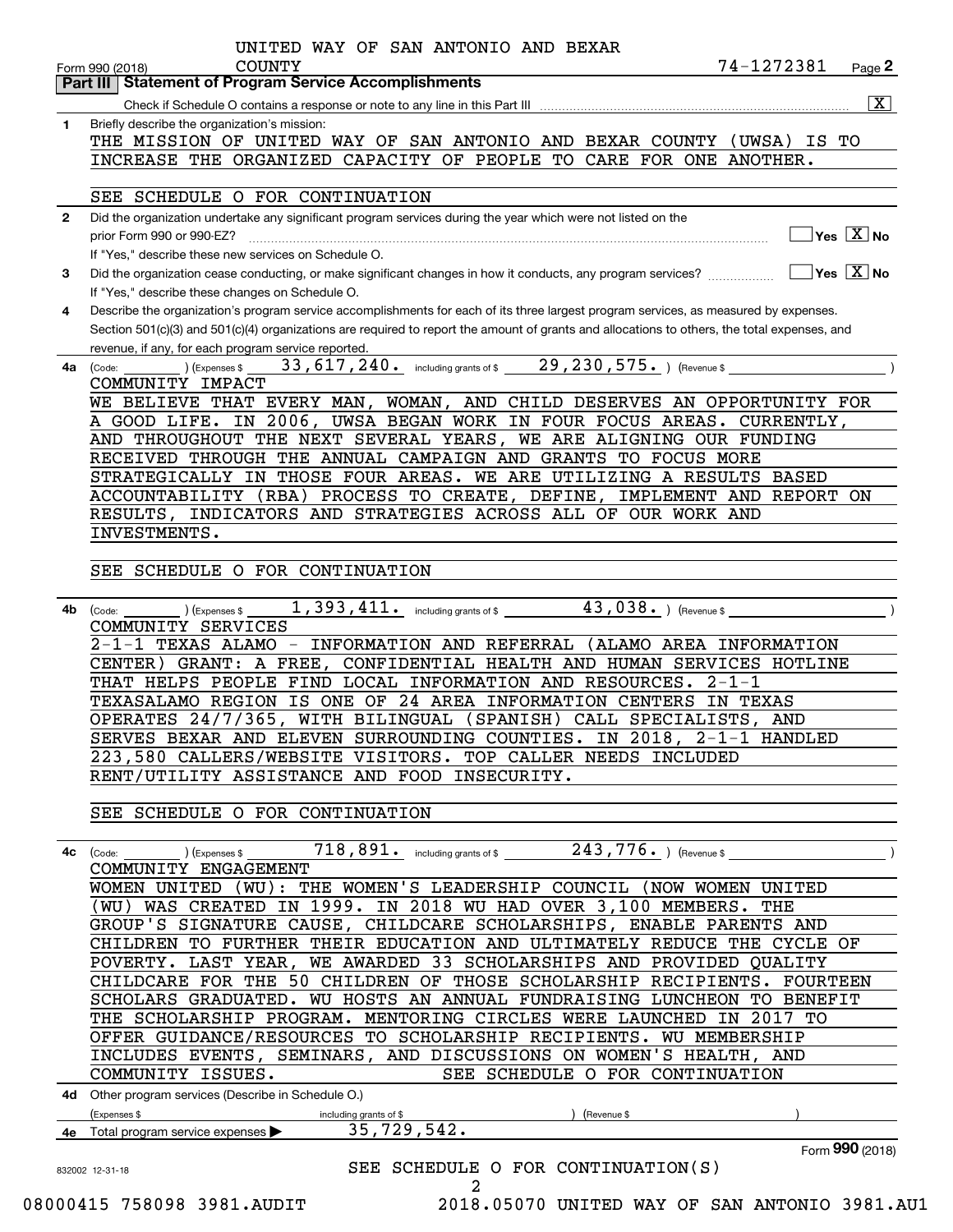|     |                                                                                                                                      |                 | Yes                     | No           |
|-----|--------------------------------------------------------------------------------------------------------------------------------------|-----------------|-------------------------|--------------|
| 1   | Is the organization described in section $501(c)(3)$ or $4947(a)(1)$ (other than a private foundation)?                              |                 |                         |              |
|     |                                                                                                                                      | 1               | X                       |              |
| 2   |                                                                                                                                      | $\overline{2}$  | $\overline{\mathbf{x}}$ |              |
| 3   | Did the organization engage in direct or indirect political campaign activities on behalf of or in opposition to candidates for      |                 |                         |              |
|     |                                                                                                                                      | 3               |                         | x            |
| 4   | Section 501(c)(3) organizations. Did the organization engage in lobbying activities, or have a section 501(h) election in effect     |                 |                         |              |
|     |                                                                                                                                      | 4               |                         | x            |
| 5   | Is the organization a section 501(c)(4), 501(c)(5), or 501(c)(6) organization that receives membership dues, assessments, or         |                 |                         |              |
|     |                                                                                                                                      | 5               |                         | x            |
| 6   | Did the organization maintain any donor advised funds or any similar funds or accounts for which donors have the right to            |                 |                         | x            |
|     | provide advice on the distribution or investment of amounts in such funds or accounts? If "Yes," complete Schedule D, Part I         | 6               |                         |              |
| 7   | Did the organization receive or hold a conservation easement, including easements to preserve open space,                            | $\overline{7}$  |                         | X            |
|     |                                                                                                                                      |                 |                         |              |
| 8   | Did the organization maintain collections of works of art, historical treasures, or other similar assets? If "Yes," complete         | 8               |                         | X            |
| 9   | Did the organization report an amount in Part X, line 21, for escrow or custodial account liability, serve as a custodian for        |                 |                         |              |
|     | amounts not listed in Part X; or provide credit counseling, debt management, credit repair, or debt negotiation services?            |                 |                         |              |
|     | If "Yes," complete Schedule D, Part IV                                                                                               | 9               |                         | х            |
| 10  | Did the organization, directly or through a related organization, hold assets in temporarily restricted endowments, permanent        |                 |                         |              |
|     |                                                                                                                                      | 10              | х                       |              |
| 11  | If the organization's answer to any of the following questions is "Yes," then complete Schedule D, Parts VI, VII, VIII, IX, or X     |                 |                         |              |
|     | as applicable.                                                                                                                       |                 |                         |              |
| a   | Did the organization report an amount for land, buildings, and equipment in Part X, line 10? If "Yes." complete Schedule D.          |                 |                         |              |
|     |                                                                                                                                      | 11a             | X                       |              |
|     | <b>b</b> Did the organization report an amount for investments - other securities in Part X, line 12 that is 5% or more of its total |                 |                         |              |
|     |                                                                                                                                      | 11 <sub>b</sub> |                         | X            |
| c   | Did the organization report an amount for investments - program related in Part X, line 13 that is 5% or more of its total           |                 |                         |              |
|     |                                                                                                                                      | 11c             |                         | x            |
|     | d Did the organization report an amount for other assets in Part X, line 15 that is 5% or more of its total assets reported in       |                 |                         |              |
|     |                                                                                                                                      | 11d             |                         | X            |
|     | Did the organization report an amount for other liabilities in Part X, line 25? If "Yes," complete Schedule D, Part X                | 11e             |                         | $\mathbf{x}$ |
| f   | Did the organization's separate or consolidated financial statements for the tax year include a footnote that addresses              |                 |                         |              |
|     | the organization's liability for uncertain tax positions under FIN 48 (ASC 740)? If "Yes," complete Schedule D, Part X               | 11f             | х                       |              |
|     | 12a Did the organization obtain separate, independent audited financial statements for the tax year? If "Yes," complete              |                 |                         |              |
|     | Schedule D, Parts XI and XII                                                                                                         | 12a             |                         | x            |
|     | <b>b</b> Was the organization included in consolidated, independent audited financial statements for the tax year?                   |                 |                         |              |
|     | If "Yes," and if the organization answered "No" to line 12a, then completing Schedule D, Parts XI and XII is optional                | 12D             | ▵                       |              |
| 13  |                                                                                                                                      | 13              |                         | X            |
| 14a | Did the organization maintain an office, employees, or agents outside of the United States?                                          | 14a             |                         | X            |
| b   | Did the organization have aggregate revenues or expenses of more than \$10,000 from grantmaking, fundraising, business,              |                 |                         |              |
|     | investment, and program service activities outside the United States, or aggregate foreign investments valued at \$100,000           |                 |                         |              |
|     |                                                                                                                                      | 14b             |                         | x            |
| 15  | Did the organization report on Part IX, column (A), line 3, more than \$5,000 of grants or other assistance to or for any            |                 |                         |              |
|     |                                                                                                                                      | 15              |                         | x            |
| 16  | Did the organization report on Part IX, column (A), line 3, more than \$5,000 of aggregate grants or other assistance to             |                 |                         |              |
|     |                                                                                                                                      | 16              |                         | x            |
| 17  | Did the organization report a total of more than \$15,000 of expenses for professional fundraising services on Part IX,              |                 |                         | x            |
|     | Did the organization report more than \$15,000 total of fundraising event gross income and contributions on Part VIII, lines         | 17              |                         |              |
| 18  |                                                                                                                                      | 18              |                         | x            |
| 19  | Did the organization report more than \$15,000 of gross income from gaming activities on Part VIII, line 9a? If "Yes."               |                 |                         |              |
|     |                                                                                                                                      | 19              |                         | X            |
| 20a |                                                                                                                                      | 20a             |                         | $\mathbf X$  |
|     | b If "Yes" to line 20a, did the organization attach a copy of its audited financial statements to this return?                       | 20 <sub>b</sub> |                         |              |
| 21  | Did the organization report more than \$5,000 of grants or other assistance to any domestic organization or                          |                 |                         |              |
|     |                                                                                                                                      | 21              | Х                       |              |
|     |                                                                                                                                      |                 |                         |              |

3

08000415 758098 3981.AUDIT 2018.05070 UNITED WAY OF SAN ANTONIO 3981.AU1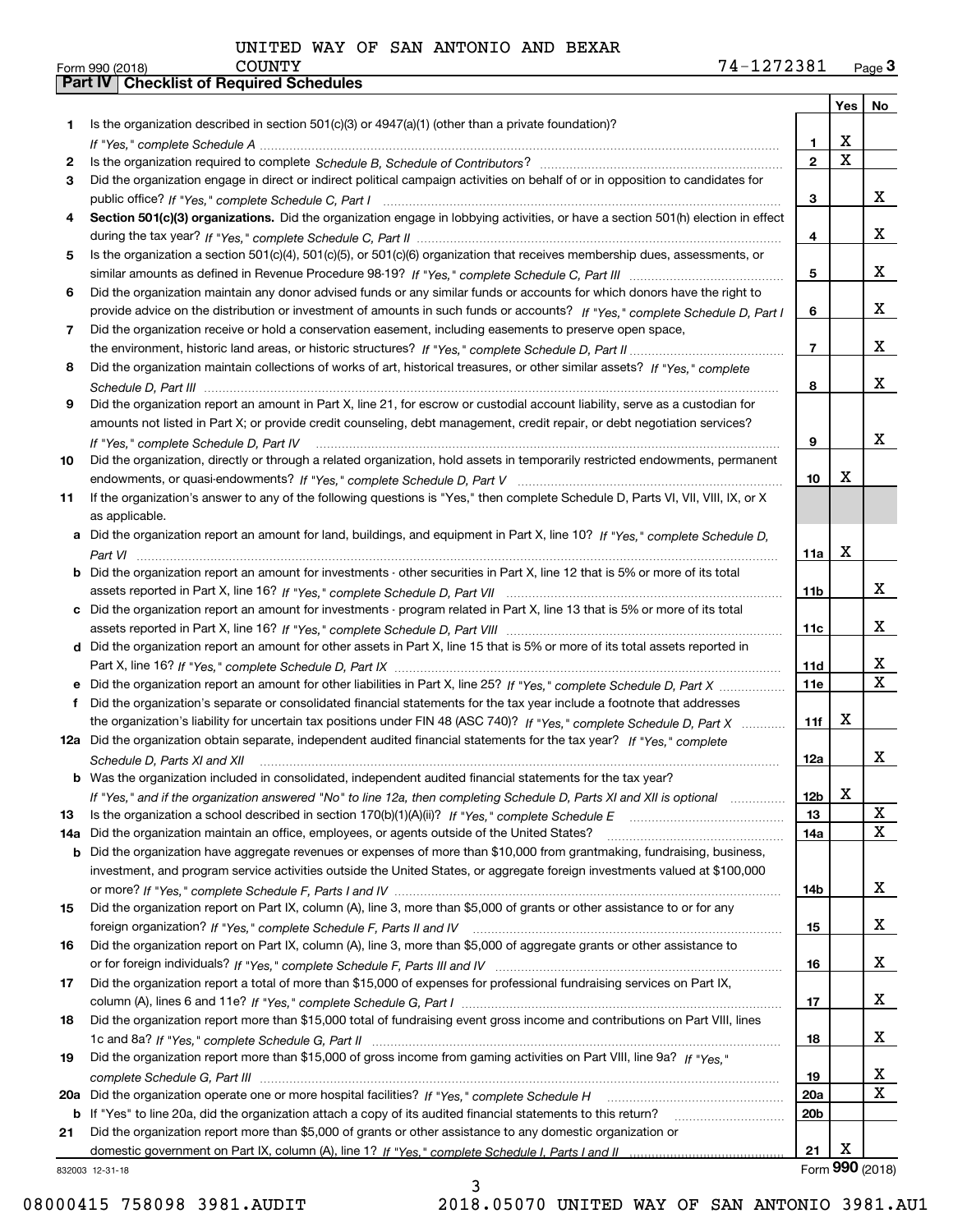|               | Parl IV  <br>Crieckist of Required Scriedules (continued)                                                                          |                 |     |                 |  |  |
|---------------|------------------------------------------------------------------------------------------------------------------------------------|-----------------|-----|-----------------|--|--|
|               |                                                                                                                                    |                 | Yes | No              |  |  |
| 22            | Did the organization report more than \$5,000 of grants or other assistance to or for domestic individuals on                      |                 |     |                 |  |  |
|               |                                                                                                                                    | 22              |     | x               |  |  |
| 23            | Did the organization answer "Yes" to Part VII, Section A, line 3, 4, or 5 about compensation of the organization's current         |                 |     |                 |  |  |
|               | and former officers, directors, trustees, key employees, and highest compensated employees? If "Yes," complete                     |                 |     |                 |  |  |
|               |                                                                                                                                    | 23              | x   |                 |  |  |
|               | 24a Did the organization have a tax-exempt bond issue with an outstanding principal amount of more than \$100,000 as of the        |                 |     |                 |  |  |
|               | last day of the year, that was issued after December 31, 2002? If "Yes," answer lines 24b through 24d and complete                 |                 |     |                 |  |  |
|               |                                                                                                                                    | 24a             |     | X.              |  |  |
|               |                                                                                                                                    | 24b             |     |                 |  |  |
|               | c Did the organization maintain an escrow account other than a refunding escrow at any time during the year to defease             |                 |     |                 |  |  |
|               |                                                                                                                                    | 24c             |     |                 |  |  |
|               |                                                                                                                                    | 24d             |     |                 |  |  |
|               | 25a Section 501(c)(3), 501(c)(4), and 501(c)(29) organizations. Did the organization engage in an excess benefit                   |                 |     |                 |  |  |
|               |                                                                                                                                    | 25a             |     | x               |  |  |
|               | b Is the organization aware that it engaged in an excess benefit transaction with a disqualified person in a prior year, and       |                 |     |                 |  |  |
|               | that the transaction has not been reported on any of the organization's prior Forms 990 or 990-EZ? If "Yes," complete              |                 |     |                 |  |  |
|               | Schedule L, Part I                                                                                                                 | 25b             |     | x               |  |  |
| 26            | Did the organization report any amount on Part X, line 5, 6, or 22 for receivables from or payables to any current or              |                 |     |                 |  |  |
|               | former officers, directors, trustees, key employees, highest compensated employees, or disqualified persons? If "Yes."             |                 |     |                 |  |  |
|               |                                                                                                                                    | 26              |     | x               |  |  |
| 27            | Did the organization provide a grant or other assistance to an officer, director, trustee, key employee, substantial               |                 |     |                 |  |  |
|               | contributor or employee thereof, a grant selection committee member, or to a 35% controlled entity or family member                | 27              |     | х               |  |  |
|               |                                                                                                                                    |                 |     |                 |  |  |
| 28            | Was the organization a party to a business transaction with one of the following parties (see Schedule L, Part IV                  |                 |     |                 |  |  |
|               | instructions for applicable filing thresholds, conditions, and exceptions):                                                        |                 |     |                 |  |  |
|               | a A current or former officer, director, trustee, or key employee? If "Yes," complete Schedule L, Part IV                          | 28a             |     | х               |  |  |
|               | b A family member of a current or former officer, director, trustee, or key employee? If "Yes," complete Schedule L, Part IV       | 28 <sub>b</sub> |     | X               |  |  |
|               | c An entity of which a current or former officer, director, trustee, or key employee (or a family member thereof) was an officer,  |                 |     |                 |  |  |
|               |                                                                                                                                    | 28c             |     | х               |  |  |
| 29            |                                                                                                                                    | 29              |     | X               |  |  |
| 30            | Did the organization receive contributions of art, historical treasures, or other similar assets, or qualified conservation        |                 |     |                 |  |  |
|               |                                                                                                                                    | 30              |     | X               |  |  |
| 31            | Did the organization liquidate, terminate, or dissolve and cease operations?                                                       |                 |     |                 |  |  |
|               |                                                                                                                                    | 31              |     | x               |  |  |
| 32            | Did the organization sell, exchange, dispose of, or transfer more than 25% of its net assets? If "Yes," complete                   |                 |     |                 |  |  |
|               | Schedule N. Part II                                                                                                                | 32              |     | х               |  |  |
| 33            | Did the organization own 100% of an entity disregarded as separate from the organization under Regulations                         |                 |     |                 |  |  |
|               |                                                                                                                                    | 33              |     | x               |  |  |
| 34            | Was the organization related to any tax-exempt or taxable entity? If "Yes," complete Schedule R, Part II, III, or IV, and          |                 |     |                 |  |  |
|               |                                                                                                                                    | 34              | х   |                 |  |  |
|               | 35a Did the organization have a controlled entity within the meaning of section 512(b)(13)?                                        | 35a             | х   |                 |  |  |
|               | <b>b</b> If "Yes" to line 35a, did the organization receive any payment from or engage in any transaction with a controlled entity |                 |     |                 |  |  |
|               |                                                                                                                                    | 35b             | х   |                 |  |  |
| 36            | Section 501(c)(3) organizations. Did the organization make any transfers to an exempt non-charitable related organization?         |                 |     |                 |  |  |
|               |                                                                                                                                    | 36              |     | x               |  |  |
| 37            | Did the organization conduct more than 5% of its activities through an entity that is not a related organization                   |                 |     |                 |  |  |
|               | and that is treated as a partnership for federal income tax purposes? If "Yes," complete Schedule R, Part VI                       | 37              |     | x               |  |  |
| 38            | Did the organization complete Schedule O and provide explanations in Schedule O for Part VI, lines 11b and 19?                     |                 |     |                 |  |  |
| <b>Part V</b> | Note. All Form 990 filers are required to complete Schedule O<br><b>Statements Regarding Other IRS Filings and Tax Compliance</b>  | 38              | х   |                 |  |  |
|               | Check if Schedule O contains a response or note to any line in this Part V                                                         |                 |     |                 |  |  |
|               |                                                                                                                                    |                 |     |                 |  |  |
|               |                                                                                                                                    |                 | Yes | No              |  |  |
|               | 31<br>1a<br>0                                                                                                                      |                 |     |                 |  |  |
|               | <b>b</b> Enter the number of Forms W-2G included in line 1a. Enter -0- if not applicable<br>1b                                     |                 |     |                 |  |  |
|               | c Did the organization comply with backup withholding rules for reportable payments to vendors and reportable gaming               |                 | Χ   |                 |  |  |
|               | (gambling) winnings to prize winners?                                                                                              | 1c              |     | Form 990 (2018) |  |  |
|               | 832004 12-31-18                                                                                                                    |                 |     |                 |  |  |

08000415 758098 3981.AUDIT 2018.05070 UNITED WAY OF SAN ANTONIO 3981.AU1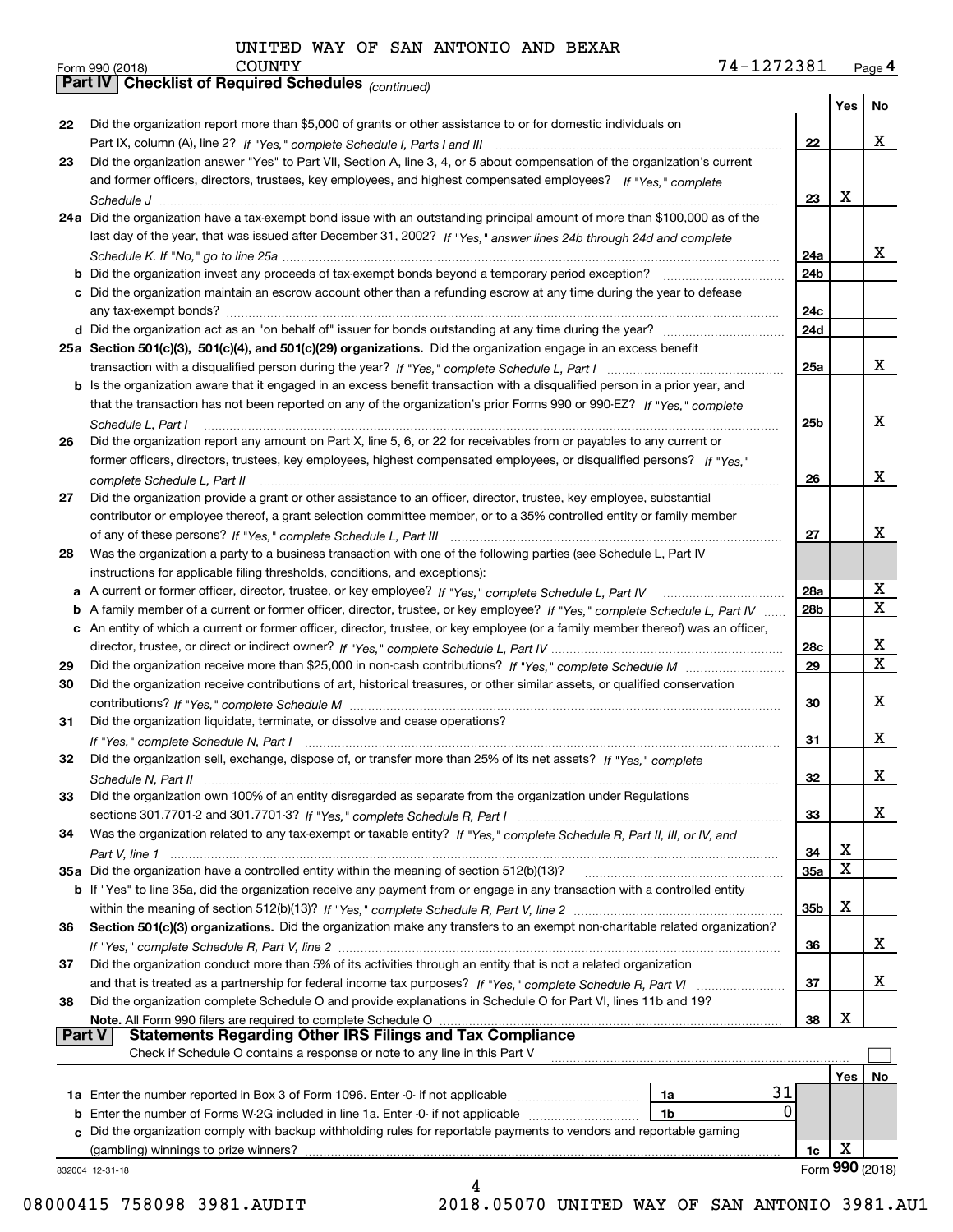| UNITED WAY OF SAN ANTONIO AND BEXAR |  |
|-------------------------------------|--|
|-------------------------------------|--|

|               |                                                                                                                                    | COUNTY<br>Form 990 (2018)                                                                                                                                    |                 | 74-1272381 |                |     | Page 5 |  |  |
|---------------|------------------------------------------------------------------------------------------------------------------------------------|--------------------------------------------------------------------------------------------------------------------------------------------------------------|-----------------|------------|----------------|-----|--------|--|--|
| <b>Part V</b> |                                                                                                                                    | Statements Regarding Other IRS Filings and Tax Compliance (continued)                                                                                        |                 |            |                |     |        |  |  |
|               |                                                                                                                                    |                                                                                                                                                              |                 |            |                | Yes | No     |  |  |
|               |                                                                                                                                    | 2a Enter the number of employees reported on Form W-3, Transmittal of Wage and Tax Statements,                                                               |                 |            |                |     |        |  |  |
|               |                                                                                                                                    | filed for the calendar year ending with or within the year covered by this return                                                                            | 2a              | 102        |                |     |        |  |  |
| b             |                                                                                                                                    |                                                                                                                                                              |                 |            | 2 <sub>b</sub> | x   |        |  |  |
|               |                                                                                                                                    |                                                                                                                                                              |                 |            |                |     |        |  |  |
| За            |                                                                                                                                    | Did the organization have unrelated business gross income of \$1,000 or more during the year?                                                                |                 |            | 3a             |     | x      |  |  |
| b             |                                                                                                                                    |                                                                                                                                                              |                 |            | 3b             |     |        |  |  |
|               |                                                                                                                                    | 4a At any time during the calendar year, did the organization have an interest in, or a signature or other authority over, a                                 |                 |            |                |     |        |  |  |
|               |                                                                                                                                    | financial account in a foreign country (such as a bank account, securities account, or other financial account)?                                             |                 |            | 4a             |     | х      |  |  |
|               |                                                                                                                                    | <b>b</b> If "Yes," enter the name of the foreign country: $\blacktriangleright$                                                                              |                 |            |                |     |        |  |  |
|               |                                                                                                                                    | See instructions for filing requirements for FinCEN Form 114, Report of Foreign Bank and Financial Accounts (FBAR).                                          |                 |            |                |     |        |  |  |
| 5a            |                                                                                                                                    | Was the organization a party to a prohibited tax shelter transaction at any time during the tax year?                                                        |                 |            | 5a             |     | х      |  |  |
| b             |                                                                                                                                    |                                                                                                                                                              |                 |            | 5b             |     | X      |  |  |
| с             |                                                                                                                                    |                                                                                                                                                              |                 |            | 5с             |     |        |  |  |
| 6a            |                                                                                                                                    | Does the organization have annual gross receipts that are normally greater than \$100,000, and did the organization solicit                                  |                 |            |                |     |        |  |  |
|               |                                                                                                                                    |                                                                                                                                                              |                 |            | 6a             |     | x      |  |  |
| b             |                                                                                                                                    | If "Yes," did the organization include with every solicitation an express statement that such contributions or gifts                                         |                 |            |                |     |        |  |  |
|               |                                                                                                                                    | were not tax deductible?                                                                                                                                     |                 |            | 6b             |     |        |  |  |
| 7             |                                                                                                                                    | Organizations that may receive deductible contributions under section 170(c).                                                                                |                 |            |                |     |        |  |  |
| a             |                                                                                                                                    | Did the organization receive a payment in excess of \$75 made partly as a contribution and partly for goods and services provided to the payor?              |                 |            | 7a             |     | x      |  |  |
| b             |                                                                                                                                    | If "Yes," did the organization notify the donor of the value of the goods or services provided?                                                              |                 |            | 7b             |     |        |  |  |
| с             |                                                                                                                                    | Did the organization sell, exchange, or otherwise dispose of tangible personal property for which it was required                                            |                 |            |                |     | х      |  |  |
|               |                                                                                                                                    | to file Form 8282?                                                                                                                                           | 7d              |            | 7c             |     |        |  |  |
| d<br>е        |                                                                                                                                    | Did the organization receive any funds, directly or indirectly, to pay premiums on a personal benefit contract?                                              |                 |            | 7e             |     | х      |  |  |
| f             | Did the organization, during the year, pay premiums, directly or indirectly, on a personal benefit contract?                       |                                                                                                                                                              |                 |            |                |     |        |  |  |
| g             | If the organization received a contribution of qualified intellectual property, did the organization file Form 8899 as required?   |                                                                                                                                                              |                 |            |                |     |        |  |  |
| h             | If the organization received a contribution of cars, boats, airplanes, or other vehicles, did the organization file a Form 1098-C? |                                                                                                                                                              |                 |            |                |     |        |  |  |
| 8             | Sponsoring organizations maintaining donor advised funds. Did a donor advised fund maintained by the                               |                                                                                                                                                              |                 |            |                |     |        |  |  |
|               | sponsoring organization have excess business holdings at any time during the year?                                                 |                                                                                                                                                              |                 |            |                |     |        |  |  |
| 9             |                                                                                                                                    | Sponsoring organizations maintaining donor advised funds.                                                                                                    |                 |            | 8              |     |        |  |  |
| а             |                                                                                                                                    | Did the sponsoring organization make any taxable distributions under section 4966?                                                                           |                 |            | 9а             |     |        |  |  |
| b             |                                                                                                                                    | Did the sponsoring organization make a distribution to a donor, donor advisor, or related person?                                                            |                 |            | 9b             |     |        |  |  |
| 10            |                                                                                                                                    | Section 501(c)(7) organizations. Enter:                                                                                                                      |                 |            |                |     |        |  |  |
| а             |                                                                                                                                    |                                                                                                                                                              | 10a             |            |                |     |        |  |  |
|               |                                                                                                                                    | Gross receipts, included on Form 990, Part VIII, line 12, for public use of club facilities                                                                  | 10 <sub>b</sub> |            |                |     |        |  |  |
| 11            |                                                                                                                                    | Section 501(c)(12) organizations. Enter:                                                                                                                     |                 |            |                |     |        |  |  |
| a             |                                                                                                                                    | Gross income from members or shareholders                                                                                                                    | 11a             |            |                |     |        |  |  |
| b             |                                                                                                                                    | Gross income from other sources (Do not net amounts due or paid to other sources against                                                                     |                 |            |                |     |        |  |  |
|               |                                                                                                                                    | amounts due or received from them.)                                                                                                                          | 11b             |            |                |     |        |  |  |
|               |                                                                                                                                    | 12a Section 4947(a)(1) non-exempt charitable trusts. Is the organization filing Form 990 in lieu of Form 1041?                                               |                 |            | 12a            |     |        |  |  |
|               |                                                                                                                                    | <b>b</b> If "Yes," enter the amount of tax-exempt interest received or accrued during the year                                                               | 12b             |            |                |     |        |  |  |
| 13            |                                                                                                                                    | Section 501(c)(29) qualified nonprofit health insurance issuers.                                                                                             |                 |            |                |     |        |  |  |
| a             |                                                                                                                                    | Is the organization licensed to issue qualified health plans in more than one state?                                                                         |                 |            | 13a            |     |        |  |  |
|               |                                                                                                                                    | Note. See the instructions for additional information the organization must report on Schedule O.                                                            |                 |            |                |     |        |  |  |
| b             |                                                                                                                                    | Enter the amount of reserves the organization is required to maintain by the states in which the                                                             |                 |            |                |     |        |  |  |
|               |                                                                                                                                    |                                                                                                                                                              | 13 <sub>b</sub> |            |                |     |        |  |  |
| с             |                                                                                                                                    |                                                                                                                                                              | 13 <sub>c</sub> |            |                |     |        |  |  |
| 14a           |                                                                                                                                    | Did the organization receive any payments for indoor tanning services during the tax year?                                                                   |                 |            | 14a            |     | x      |  |  |
|               |                                                                                                                                    |                                                                                                                                                              |                 |            | 14b            |     |        |  |  |
| 15            |                                                                                                                                    | Is the organization subject to the section 4960 tax on payment(s) of more than \$1,000,000 in remuneration or                                                |                 |            |                |     |        |  |  |
|               |                                                                                                                                    |                                                                                                                                                              |                 |            | 15             |     | х      |  |  |
|               |                                                                                                                                    | If "Yes," see instructions and file Form 4720, Schedule N.                                                                                                   |                 |            |                |     | х      |  |  |
| 16            |                                                                                                                                    | Is the organization an educational institution subject to the section 4968 excise tax on net investment income?<br>If "Yes," complete Form 4720, Schedule O. |                 |            | 16             |     |        |  |  |
|               |                                                                                                                                    |                                                                                                                                                              |                 |            |                |     |        |  |  |

Form (2018) **990**

832005 12-31-18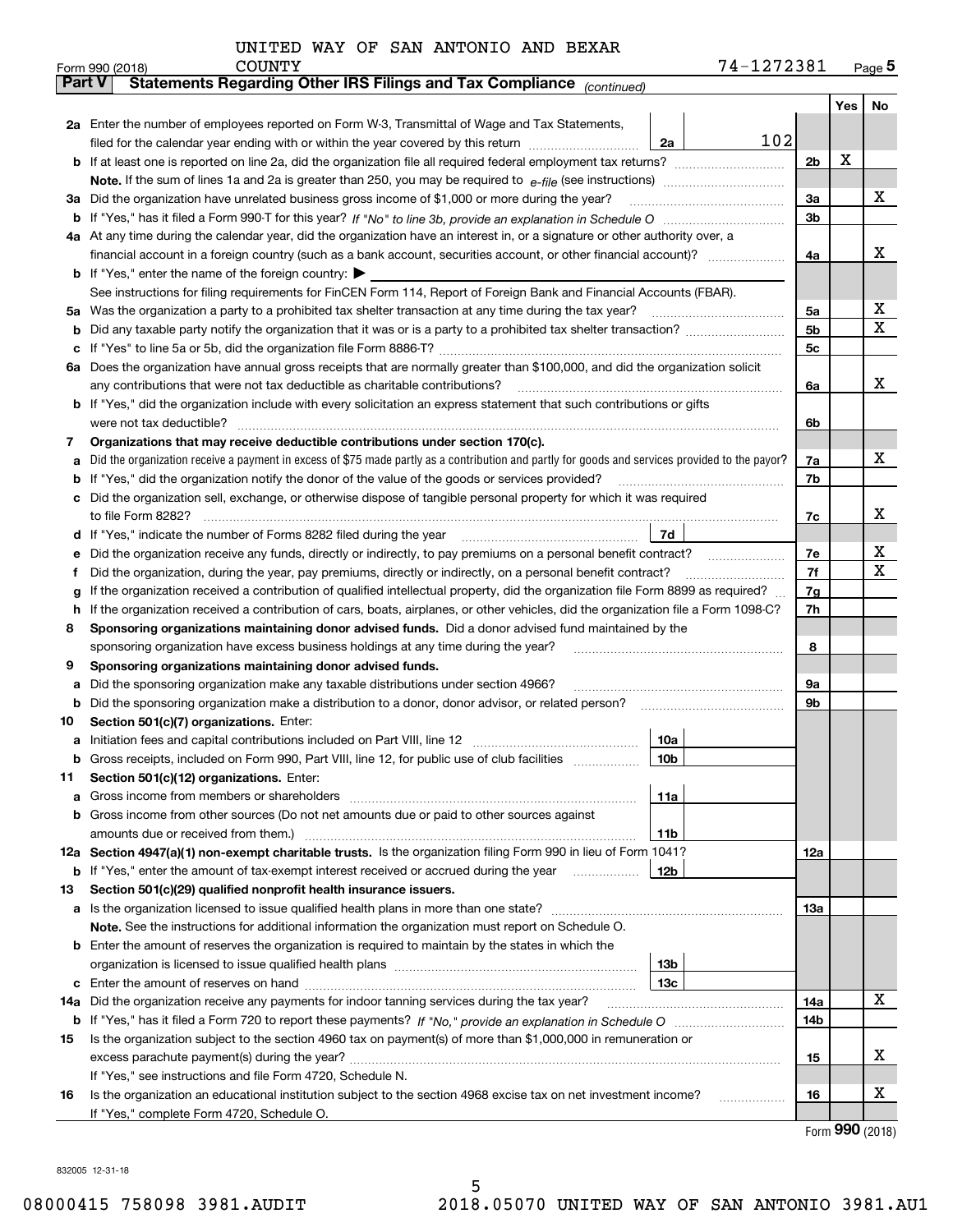| UNITED WAY OF SAN ANTONIO AND BEXAR |  |
|-------------------------------------|--|
|-------------------------------------|--|

*For each "Yes" response to lines 2 through 7b below, and for a "No" response to line 8a, 8b, or 10b below, describe the circumstances, processes, or changes in Schedule O. See instructions.* Form 990 (2018) **COUNTY**<br>**Part VI** | Governance, Management, and Disclosure *For each* "Yes" response to lines 2 through 7b below, and for a "No" response Check if Schedule O contains a response or note to any line in this Part VI

|    |                                                                                                                                                                               |                |  |     |                 | Yes   No |                         |  |  |  |  |
|----|-------------------------------------------------------------------------------------------------------------------------------------------------------------------------------|----------------|--|-----|-----------------|----------|-------------------------|--|--|--|--|
|    | <b>1a</b> Enter the number of voting members of the governing body at the end of the tax year                                                                                 | 1a             |  | 126 |                 |          |                         |  |  |  |  |
|    | If there are material differences in voting rights among members of the governing body, or if the governing                                                                   |                |  |     |                 |          |                         |  |  |  |  |
|    | body delegated broad authority to an executive committee or similar committee, explain in Schedule O.                                                                         |                |  |     |                 |          |                         |  |  |  |  |
|    | <b>b</b> Enter the number of voting members included in line 1a, above, who are independent <i>manumum</i>                                                                    | 1 <sub>b</sub> |  | 125 |                 |          |                         |  |  |  |  |
| 2  | Did any officer, director, trustee, or key employee have a family relationship or a business relationship with any other                                                      |                |  |     |                 |          |                         |  |  |  |  |
|    | officer, director, trustee, or key employee?                                                                                                                                  |                |  |     |                 |          |                         |  |  |  |  |
| 3  | Did the organization delegate control over management duties customarily performed by or under the direct supervision                                                         |                |  |     |                 |          |                         |  |  |  |  |
|    |                                                                                                                                                                               |                |  |     | 3               |          | X                       |  |  |  |  |
| 4  | Did the organization make any significant changes to its governing documents since the prior Form 990 was filed?                                                              |                |  |     | $\overline{4}$  |          | $\overline{\mathbf{x}}$ |  |  |  |  |
| 5  |                                                                                                                                                                               |                |  |     | 5               |          | X                       |  |  |  |  |
| 6  |                                                                                                                                                                               |                |  |     | 6               |          | $\mathbf X$             |  |  |  |  |
| 7a | Did the organization have members, stockholders, or other persons who had the power to elect or appoint one or                                                                |                |  |     |                 |          |                         |  |  |  |  |
|    |                                                                                                                                                                               |                |  |     | 7a              |          | x                       |  |  |  |  |
|    | <b>b</b> Are any governance decisions of the organization reserved to (or subject to approval by) members, stockholders, or                                                   |                |  |     |                 |          |                         |  |  |  |  |
|    | persons other than the governing body?                                                                                                                                        |                |  |     | 7b              |          | x                       |  |  |  |  |
| 8  | Did the organization contemporaneously document the meetings held or written actions undertaken during the year by the following:                                             |                |  |     |                 |          |                         |  |  |  |  |
| a  |                                                                                                                                                                               |                |  |     | 8a              | X        |                         |  |  |  |  |
|    |                                                                                                                                                                               |                |  |     | 8b              | X        |                         |  |  |  |  |
| 9  | Is there any officer, director, trustee, or key employee listed in Part VII, Section A, who cannot be reached at the                                                          |                |  |     |                 |          |                         |  |  |  |  |
|    |                                                                                                                                                                               |                |  |     | 9               |          | x                       |  |  |  |  |
|    | Section B. Policies (This Section B requests information about policies not required by the Internal Revenue Code.)                                                           |                |  |     |                 |          |                         |  |  |  |  |
|    |                                                                                                                                                                               |                |  |     |                 | Yes      | No                      |  |  |  |  |
|    |                                                                                                                                                                               |                |  |     | 10a             |          | X                       |  |  |  |  |
|    | <b>b</b> If "Yes," did the organization have written policies and procedures governing the activities of such chapters, affiliates,                                           |                |  |     |                 |          |                         |  |  |  |  |
|    |                                                                                                                                                                               |                |  |     | 10 <sub>b</sub> |          |                         |  |  |  |  |
|    | 11a Has the organization provided a complete copy of this Form 990 to all members of its governing body before filing the form?                                               |                |  |     | 11a             | X        |                         |  |  |  |  |
|    | <b>b</b> Describe in Schedule O the process, if any, used by the organization to review this Form 990.                                                                        |                |  |     |                 |          |                         |  |  |  |  |
|    |                                                                                                                                                                               |                |  |     | 12a             | X        |                         |  |  |  |  |
| b  |                                                                                                                                                                               |                |  |     | 12 <sub>b</sub> | X        |                         |  |  |  |  |
|    | c Did the organization regularly and consistently monitor and enforce compliance with the policy? If "Yes." describe                                                          |                |  |     |                 |          |                         |  |  |  |  |
|    | in Schedule O how this was done manufactured and continuum control of the Schedule O how this was done manufactured and continuum control of the Schedule O how this was done |                |  |     | 12c             | X        |                         |  |  |  |  |
| 13 |                                                                                                                                                                               |                |  |     | 13              | X        |                         |  |  |  |  |
| 14 | Did the organization have a written document retention and destruction policy? manufactured and the organization have a written document retention and destruction policy?    |                |  |     | 14              | X        |                         |  |  |  |  |
| 15 | Did the process for determining compensation of the following persons include a review and approval by independent                                                            |                |  |     |                 |          |                         |  |  |  |  |
|    | persons, comparability data, and contemporaneous substantiation of the deliberation and decision?                                                                             |                |  |     |                 |          |                         |  |  |  |  |
|    |                                                                                                                                                                               |                |  |     | 15a             | X        |                         |  |  |  |  |
|    | <b>b</b> Other officers or key employees of the organization                                                                                                                  |                |  |     | 15 <sub>b</sub> | X        |                         |  |  |  |  |
|    | If "Yes" to line 15a or 15b, describe the process in Schedule O (see instructions).                                                                                           |                |  |     |                 |          |                         |  |  |  |  |
|    | 16a Did the organization invest in, contribute assets to, or participate in a joint venture or similar arrangement with a                                                     |                |  |     |                 |          |                         |  |  |  |  |
|    | taxable entity during the year?                                                                                                                                               |                |  |     | 16a             |          | X                       |  |  |  |  |
|    | b If "Yes," did the organization follow a written policy or procedure requiring the organization to evaluate its participation                                                |                |  |     |                 |          |                         |  |  |  |  |
|    | in joint venture arrangements under applicable federal tax law, and take steps to safequard the organization's                                                                |                |  |     |                 |          |                         |  |  |  |  |
|    | exempt status with respect to such arrangements?                                                                                                                              |                |  |     | 16 <sub>b</sub> |          |                         |  |  |  |  |
|    | <b>Section C. Disclosure</b>                                                                                                                                                  |                |  |     |                 |          |                         |  |  |  |  |
| 17 | <b>NONE</b><br>List the states with which a copy of this Form 990 is required to be filed $\blacktriangleright$                                                               |                |  |     |                 |          |                         |  |  |  |  |
| 18 | Section 6104 requires an organization to make its Forms 1023 (1024 or 1024-A if applicable), 990, and 990-T (Section 501(c)(3)s only) available                               |                |  |     |                 |          |                         |  |  |  |  |
|    | for public inspection. Indicate how you made these available. Check all that apply.                                                                                           |                |  |     |                 |          |                         |  |  |  |  |
|    | $\boxed{\mathbf{X}}$ Other (explain in Schedule O)<br>$X$ Upon request<br>Own website<br>Another's website                                                                    |                |  |     |                 |          |                         |  |  |  |  |
| 19 | Describe in Schedule O whether (and if so, how) the organization made its governing documents, conflict of interest policy, and financial                                     |                |  |     |                 |          |                         |  |  |  |  |
|    | statements available to the public during the tax year.                                                                                                                       |                |  |     |                 |          |                         |  |  |  |  |
| 20 | State the name, address, and telephone number of the person who possesses the organization's books and records                                                                |                |  |     |                 |          |                         |  |  |  |  |
|    | EDWARD H. GUERRA - (210) 352-7000                                                                                                                                             |                |  |     |                 |          |                         |  |  |  |  |
|    | 78205<br>700 SOUTH ALAMO, SAN ANTONIO,<br>TX.                                                                                                                                 |                |  |     |                 |          |                         |  |  |  |  |
|    |                                                                                                                                                                               |                |  |     |                 |          | Form 990 (2018)         |  |  |  |  |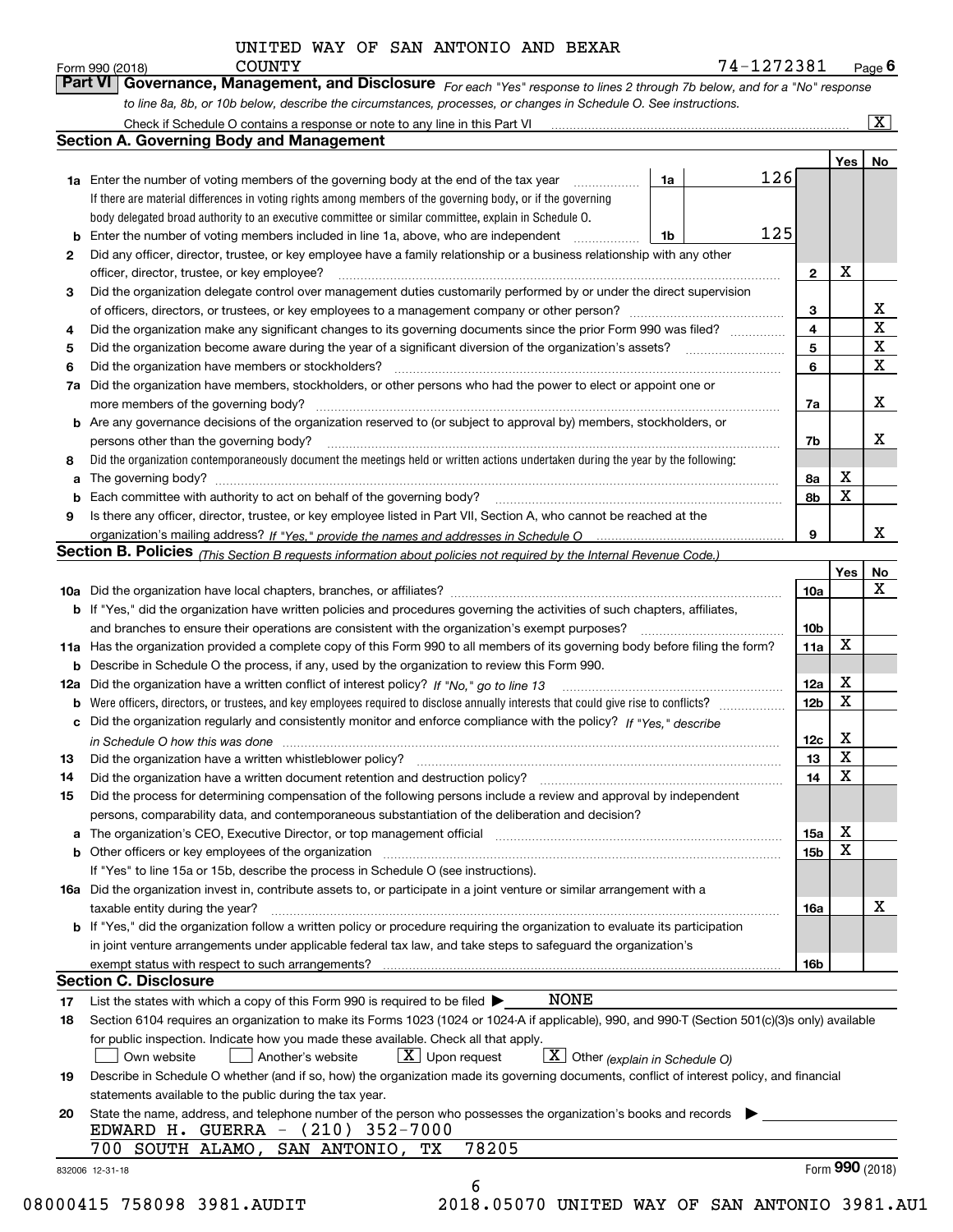**(A)**

 $\mathcal{L}^{\text{max}}$ 

| <sup>:</sup> orm 990 (2018) |                                                                                            | COUNTY |  |  | 74-1272381 | Page / |
|-----------------------------|--------------------------------------------------------------------------------------------|--------|--|--|------------|--------|
|                             | Part VII Compensation of Officers, Directors, Trustees, Key Employees, Highest Compensated |        |  |  |            |        |
|                             | Employees and Independent Contractors                                                      |        |  |  |            |        |

#### **es, and Independent Contractors**

Check if Schedule O contains a response or note to any line in this Part VII

**Section A. Officers, Directors, Trustees, Key Employees, and Highest Compensated Employees**

**1a**  Complete this table for all persons required to be listed. Report compensation for the calendar year ending with or within the organization's tax year.

**•** List all of the organization's current officers, directors, trustees (whether individuals or organizations), regardless of amount of compensation. Enter -0- in columns  $(D)$ ,  $(E)$ , and  $(F)$  if no compensation was paid.

● List all of the organization's **current** key employees, if any. See instructions for definition of "key employee."

**•** List the organization's five current highest compensated employees (other than an officer, director, trustee, or key employee) who received reportable compensation (Box 5 of Form W-2 and/or Box 7 of Form 1099-MISC) of more than \$100,000 from the organization and any related organizations.

 $\bullet$  List all of the organization's **former** officers, key employees, and highest compensated employees who received more than \$100,000 of reportable compensation from the organization and any related organizations.

**•** List all of the organization's former directors or trustees that received, in the capacity as a former director or trustee of the organization, more than \$10,000 of reportable compensation from the organization and any related organizations.

List persons in the following order: individual trustees or directors; institutional trustees; officers; key employees; highest compensated employees; and former such persons.

Check this box if neither the organization nor any related organization compensated any current officer, director, or trustee.  $\mathcal{L}^{\text{max}}$ 

| (A)                                  | (B)               | (C)<br>Position                                              |                       |                         |              |                                   |        | (D)             | (E)                           | (F)                   |  |  |
|--------------------------------------|-------------------|--------------------------------------------------------------|-----------------------|-------------------------|--------------|-----------------------------------|--------|-----------------|-------------------------------|-----------------------|--|--|
| Name and Title                       | Average           | (do not check more than one<br>box, unless person is both an |                       |                         |              |                                   |        | Reportable      | Reportable                    | Estimated             |  |  |
|                                      | hours per         |                                                              |                       |                         |              | officer and a director/trustee)   |        | compensation    | compensation                  | amount of             |  |  |
|                                      | week<br>(list any |                                                              |                       |                         |              |                                   |        | from<br>the     | from related<br>organizations | other<br>compensation |  |  |
|                                      | hours for         |                                                              |                       |                         |              |                                   |        | organization    | (W-2/1099-MISC)               | from the              |  |  |
|                                      | related           |                                                              |                       |                         |              |                                   |        | (W-2/1099-MISC) |                               | organization          |  |  |
|                                      | organizations     |                                                              |                       |                         |              |                                   |        |                 |                               | and related           |  |  |
|                                      | below             | Individual trustee or director                               | Institutional trustee |                         | Key employee |                                   |        |                 |                               | organizations         |  |  |
|                                      | line)             |                                                              |                       | Officer                 |              | Highest compensated<br>  employee | Former |                 |                               |                       |  |  |
| MR. MICHAEL S. CISKOWSKI<br>(1)      | 2.00              |                                                              |                       |                         |              |                                   |        |                 |                               |                       |  |  |
| EXEC COMM CHAIRMAN                   | 2.00              | $\mathbf X$                                                  |                       | X                       |              |                                   |        | 0.              | $\mathbf 0$ .                 | $\mathbf 0$ .         |  |  |
| (2)<br>MR. RICK CAVENDER             | 2.00              |                                                              |                       |                         |              |                                   |        |                 |                               |                       |  |  |
| EXEC COMM PAST CHAIR                 | 0.00              | X                                                            |                       | X                       |              |                                   |        | 0.              | $\mathbf 0$ .                 | 0.                    |  |  |
| (3)<br>MR. L. HERBERT STUMBERG, JR.  | 2.00              |                                                              |                       |                         |              |                                   |        |                 |                               |                       |  |  |
| EXEC COMM SECRETARY                  | 0.00              | X                                                            |                       | X                       |              |                                   |        | $\mathbf 0$ .   | 0.                            | 0.                    |  |  |
| MS. LAURA BISHOP<br>(4)              | $\overline{2.00}$ |                                                              |                       |                         |              |                                   |        |                 |                               |                       |  |  |
| EXEC COMM TREASURER                  | 0.00              | X                                                            |                       | $\overline{\mathbf{X}}$ |              |                                   |        | 0.              | 0.                            | $\mathbf 0$ .         |  |  |
| MR. CHARLES E. AMATO<br>(5)          | 2.00              |                                                              |                       |                         |              |                                   |        |                 |                               |                       |  |  |
| EXEC COMM ENDOWMENT CHAIRMAN         | $\overline{2.00}$ | X                                                            |                       | X                       |              |                                   |        | 0.              | 0.                            | $\mathbf 0$ .         |  |  |
| (6)<br>MS. MARY ROSE BROWN           | 2.00              |                                                              |                       |                         |              |                                   |        |                 |                               |                       |  |  |
| EXEC COMM MARKETING CHAIR            | 0.00              | X                                                            |                       | X                       |              |                                   |        | 0.              | 0.                            | 0.                    |  |  |
| MS. DONNA TITZMAN<br>(7)             | $\overline{2.00}$ |                                                              |                       |                         |              |                                   |        |                 |                               |                       |  |  |
| COMM PERSONNEL CHAIR<br>EXEC         | 0.00              | $\mathbf X$                                                  |                       | X                       |              |                                   |        | 0.              | $\mathbf 0$ .                 | 0.                    |  |  |
| MS. LISA A. FRIEL<br>(8)             | 2.00              |                                                              |                       |                         |              |                                   |        |                 |                               |                       |  |  |
| EXEC COMM AUDIT CHAIR                | 2.00              | X                                                            |                       | X                       |              |                                   |        | 0.              | 0.                            | $\mathbf 0$ .         |  |  |
| MS. KIMBERLY S. LUBEL<br>(9)         | 2.00              |                                                              |                       |                         |              |                                   |        |                 |                               |                       |  |  |
| EC CAMPAIGN & NOMINATING CHAIR       | 0.00              | $\mathbf X$                                                  |                       | X                       |              |                                   |        | 0.              | $\mathbf 0$ .                 | $\mathbf 0$ .         |  |  |
| MR. JONATHAN GURWITZ<br>(10)         | 2.00              |                                                              |                       |                         |              |                                   |        |                 |                               |                       |  |  |
| EC PRTNRS FOR CMNTY CHANGE(PCC)CHAIR | 0.00              | X                                                            |                       | $\overline{\mathbf{X}}$ |              |                                   |        | 0.              | $\mathbf{0}$ .                | $\mathbf 0$ .         |  |  |
| MR. MARK M. JOHNSON<br>(11)          | $\overline{2.00}$ |                                                              |                       |                         |              |                                   |        |                 |                               |                       |  |  |
| EXEC COMM FINANCE CHAIR              | 2.00              | X                                                            |                       | $\overline{\textbf{X}}$ |              |                                   |        | 0.              | $\mathbf 0$ .                 | $\mathbf 0$ .         |  |  |
| (12)<br>MS. HANNAH ZUNKER            | 2.00              |                                                              |                       |                         |              |                                   |        |                 |                               |                       |  |  |
| EXEC COMM EMERGING LEADERS CHAIR     | 0.00              | $\mathbf x$                                                  |                       | X                       |              |                                   |        | 0.              | $\mathbf 0$ .                 | $0$ .                 |  |  |
| (13)<br>MS. LAURA J. VACCARO         | $\overline{2.00}$ |                                                              |                       |                         |              |                                   |        |                 |                               |                       |  |  |
| EXEC COMM WOMEN UNITED CHAIR         | 0.00              | $\mathbf X$                                                  |                       | $\overline{\textbf{X}}$ |              |                                   |        | 0.              | $\mathbf 0$ .                 | $0$ .                 |  |  |
| MR. CARLOS E. ALVAREZ<br>(14)        | 2.00              |                                                              |                       |                         |              |                                   |        |                 |                               |                       |  |  |
| EXEC COMM MBR AT LRG                 | $\overline{2.00}$ | $\overline{\text{X}}$                                        |                       |                         |              |                                   |        | 0.              | $\mathbf{0}$ .                | $0$ .                 |  |  |
| MS. APRIL ANCIRA<br>(15)             | 2.00              |                                                              |                       |                         |              |                                   |        |                 |                               |                       |  |  |
| EXEC COMM MBR AT LRG                 | 0.00              | Χ                                                            |                       |                         |              |                                   |        | 0.              | $\mathbf{0}$ .                | $\mathbf 0$ .         |  |  |
| (16)<br>DANNY J. ANDERSON, PH.D.     | 2.00              |                                                              |                       |                         |              |                                   |        |                 |                               |                       |  |  |
| EXEC COMM MBR AT LRG                 | 0.00              | X                                                            |                       |                         |              |                                   |        | $\mathbf 0$ .   | $\mathbf{0}$ .                | 0.                    |  |  |
| MR. BRADLEY C. BARRON<br>(17)        | $\overline{2.00}$ |                                                              |                       |                         |              |                                   |        |                 |                               |                       |  |  |
| EXEC COMM MBR AT LRG                 | 0.00              | X                                                            |                       |                         |              |                                   |        | 0.              | $\mathbf{0}$ .                | $\mathbf 0$ .         |  |  |

832007 12-31-18

Form (2018) **990**

7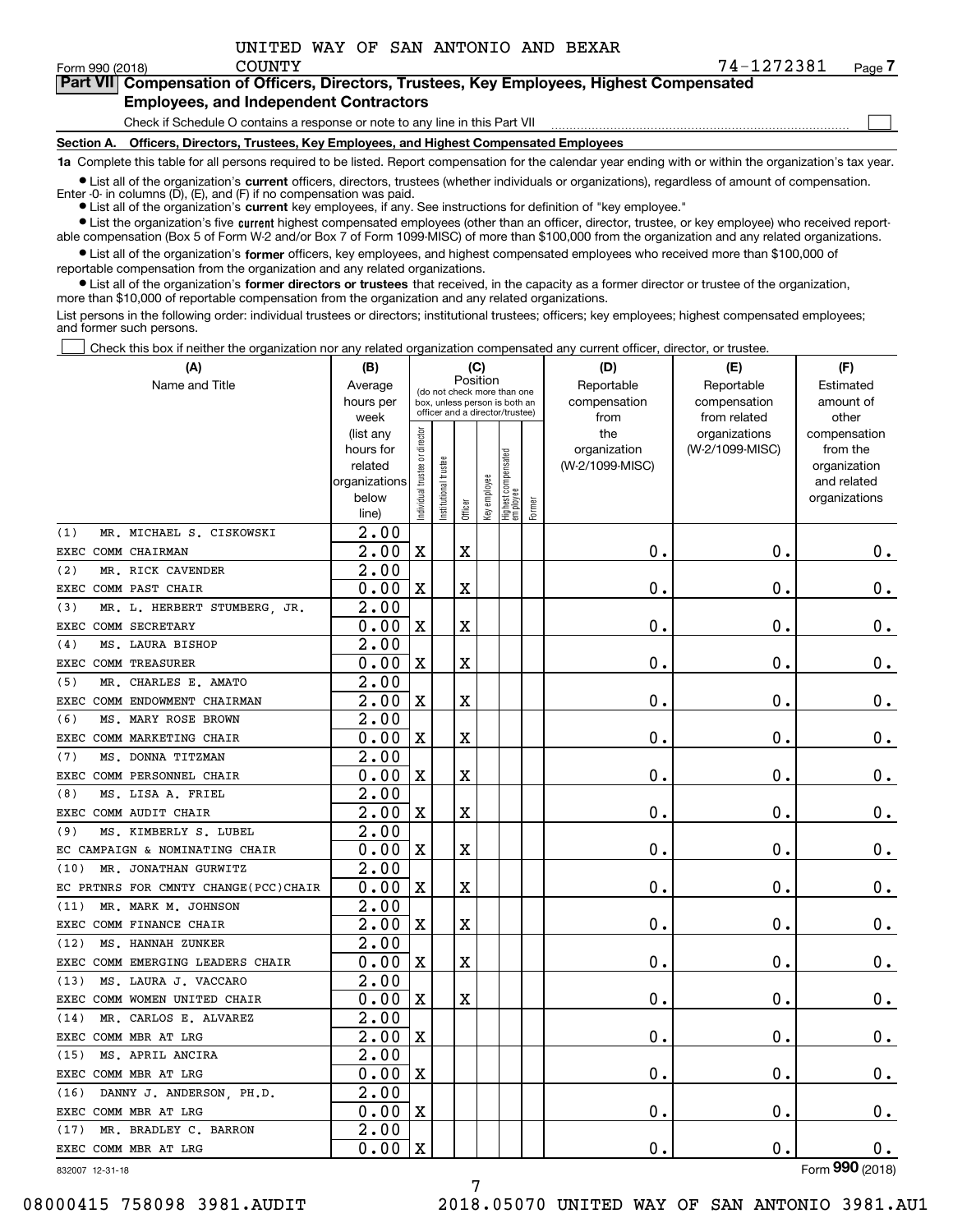COUNTY

Form 990 (2018) COUNTY 7 4-1 2 7 2 3 8 1 Page **8**

| $\vert$ Part VII $\vert$ Section A. Officers, Directors, Trustees, Key Employees, and Highest Compensated Employees $\vert$ $_{\rm {Continued)}}$ |                                                                                                                                      |                        |                                                                                                 |                       |         |              |                                  |        |                         |                  |                        |
|---------------------------------------------------------------------------------------------------------------------------------------------------|--------------------------------------------------------------------------------------------------------------------------------------|------------------------|-------------------------------------------------------------------------------------------------|-----------------------|---------|--------------|----------------------------------|--------|-------------------------|------------------|------------------------|
|                                                                                                                                                   | (A)                                                                                                                                  | (B)                    |                                                                                                 |                       |         | (C)          |                                  |        | (D)                     | (E)              | (F)                    |
| Name and title                                                                                                                                    |                                                                                                                                      | Position<br>Average    |                                                                                                 |                       |         |              |                                  |        | Reportable              | Reportable       | Estimated              |
|                                                                                                                                                   |                                                                                                                                      | hours per              | (do not check more than one<br>box, unless person is both an<br>officer and a director/trustee) |                       |         |              |                                  |        | compensation            | compensation     | amount of              |
|                                                                                                                                                   |                                                                                                                                      | week                   |                                                                                                 |                       |         |              |                                  |        | from                    | from related     | other                  |
|                                                                                                                                                   |                                                                                                                                      | (list any              |                                                                                                 |                       |         |              |                                  |        | the                     | organizations    | compensation           |
|                                                                                                                                                   |                                                                                                                                      | hours for              |                                                                                                 |                       |         |              |                                  |        | organization            | (W-2/1099-MISC)  | from the               |
|                                                                                                                                                   |                                                                                                                                      | related                | ndividual trustee or director                                                                   | Institutional trustee |         |              | Highest compensated<br> employee |        | (W-2/1099-MISC)         |                  | organization           |
|                                                                                                                                                   |                                                                                                                                      | organizations<br>below |                                                                                                 |                       |         | Key employee |                                  |        |                         |                  | and related            |
|                                                                                                                                                   |                                                                                                                                      | line)                  |                                                                                                 |                       | Officer |              |                                  | Former |                         |                  | organizations          |
|                                                                                                                                                   |                                                                                                                                      |                        |                                                                                                 |                       |         |              |                                  |        |                         |                  |                        |
| (18)                                                                                                                                              | MR. DAVID BOHNE                                                                                                                      | $\overline{2.00}$      |                                                                                                 |                       |         |              |                                  |        |                         |                  |                        |
|                                                                                                                                                   | EXEC COMM MBR AT LRG                                                                                                                 | 0.00                   | $\mathbf x$                                                                                     |                       |         |              |                                  |        | 0.                      | $\mathbf 0$ .    | 0.                     |
| (19)                                                                                                                                              | MS. CASSANDRA CARR                                                                                                                   | $\overline{2.00}$      |                                                                                                 |                       |         |              |                                  |        |                         |                  |                        |
|                                                                                                                                                   | EXEC COMM MBR AT LRG                                                                                                                 | 0.00                   | X                                                                                               |                       |         |              |                                  |        | 0.                      | $\mathbf 0$ .    | $0$ .                  |
| (20)                                                                                                                                              | MS. LINDA CHAVEZ-THOMPSON                                                                                                            | $\overline{2.00}$      |                                                                                                 |                       |         |              |                                  |        |                         |                  |                        |
|                                                                                                                                                   | EXEC COMM MBR AT LRG                                                                                                                 | 0.00                   | $\mathbf x$                                                                                     |                       |         |              |                                  |        | 0.                      | $\mathbf 0$ .    | 0.                     |
| (21)                                                                                                                                              | MR. TOM CUMMINS                                                                                                                      | $\overline{2.00}$      |                                                                                                 |                       |         |              |                                  |        |                         |                  |                        |
|                                                                                                                                                   | EXEC COMM MBR AT LRG                                                                                                                 | 0.00                   | $\mathbf x$                                                                                     |                       |         |              |                                  |        | 0.                      | $\mathbf 0$ .    | 0.                     |
| (22)                                                                                                                                              | MR. R. RENE ESCOBEDO                                                                                                                 | $\overline{2.00}$      |                                                                                                 |                       |         |              |                                  |        |                         |                  |                        |
|                                                                                                                                                   | EXEC COMM MBR AT LRG                                                                                                                 | 0.00                   | X                                                                                               |                       |         |              |                                  |        | 0.                      | $\mathbf 0$ .    | 0.                     |
| (23)                                                                                                                                              | MR. PHILLIP D. GREEN                                                                                                                 | $\overline{2.00}$      |                                                                                                 |                       |         |              |                                  |        |                         |                  |                        |
|                                                                                                                                                   | EXEC COMM MBR AT LRG                                                                                                                 | 0.00                   | X                                                                                               |                       |         |              |                                  |        | 0.                      | $\mathbf 0$ .    | $0$ .                  |
| (24)                                                                                                                                              | MR. ADAM L. HAMILTON, P.E.                                                                                                           | $\overline{2.00}$      |                                                                                                 |                       |         |              |                                  |        |                         |                  |                        |
|                                                                                                                                                   | EXEC COMM MBR AT LRG                                                                                                                 | 0.00                   | X                                                                                               |                       |         |              |                                  |        | 0.                      | $\mathbf 0$ .    | $0$ .                  |
| (25)                                                                                                                                              | MS. SARAH HARTE                                                                                                                      | $\overline{2.00}$      |                                                                                                 |                       |         |              |                                  |        |                         |                  |                        |
|                                                                                                                                                   | EXEC COMM MBR AT LRG                                                                                                                 | 0.00                   | X                                                                                               |                       |         |              |                                  |        | 0.                      | $\mathbf 0$ .    | $0$ .                  |
| (26)                                                                                                                                              | MR. JAMES L. HAYNE, JR.                                                                                                              | 2.00                   |                                                                                                 |                       |         |              |                                  |        |                         |                  |                        |
|                                                                                                                                                   | EXEC COMM MBR AT LRG                                                                                                                 | 0.00                   | $\mathbf X$                                                                                     |                       |         |              |                                  |        | 0.                      | $\mathbf 0$ .    | $0$ .                  |
| 1b Sub-total                                                                                                                                      |                                                                                                                                      |                        |                                                                                                 |                       |         |              |                                  | ▶      | $\overline{0}$ .        | $\overline{0}$ . | $\overline{0}$ .       |
|                                                                                                                                                   | c Total from continuation sheets to Part VII, Section A manufactured and response Total from extension                               |                        |                                                                                                 |                       |         |              |                                  | ▶      | 1,957,859.              | $0$ .            | 286, 497.              |
|                                                                                                                                                   |                                                                                                                                      |                        |                                                                                                 |                       |         |              |                                  |        | 1,957,859.              | 0.               | $\overline{286,497}$ . |
| $\mathbf{2}$                                                                                                                                      | Total number of individuals (including but not limited to those listed above) who received more than \$100,000 of reportable         |                        |                                                                                                 |                       |         |              |                                  |        |                         |                  |                        |
|                                                                                                                                                   | compensation from the organization $\blacktriangleright$                                                                             |                        |                                                                                                 |                       |         |              |                                  |        |                         |                  | 20                     |
|                                                                                                                                                   |                                                                                                                                      |                        |                                                                                                 |                       |         |              |                                  |        |                         |                  | Yes<br>No              |
| 3                                                                                                                                                 | Did the organization list any former officer, director, or trustee, key employee, or highest compensated employee on                 |                        |                                                                                                 |                       |         |              |                                  |        |                         |                  |                        |
|                                                                                                                                                   | line 1a? If "Yes," complete Schedule J for such individual                                                                           |                        |                                                                                                 |                       |         |              |                                  |        |                         |                  | X<br>3                 |
| 4                                                                                                                                                 | For any individual listed on line 1a, is the sum of reportable compensation and other compensation from the organization             |                        |                                                                                                 |                       |         |              |                                  |        |                         |                  |                        |
|                                                                                                                                                   |                                                                                                                                      |                        |                                                                                                 |                       |         |              |                                  |        |                         |                  | Χ<br>4                 |
| 5                                                                                                                                                 | Did any person listed on line 1a receive or accrue compensation from any unrelated organization or individual for services           |                        |                                                                                                 |                       |         |              |                                  |        |                         |                  |                        |
|                                                                                                                                                   |                                                                                                                                      |                        |                                                                                                 |                       |         |              |                                  |        |                         |                  | х<br>5                 |
|                                                                                                                                                   | <b>Section B. Independent Contractors</b>                                                                                            |                        |                                                                                                 |                       |         |              |                                  |        |                         |                  |                        |
| 1                                                                                                                                                 | Complete this table for your five highest compensated independent contractors that received more than \$100,000 of compensation from |                        |                                                                                                 |                       |         |              |                                  |        |                         |                  |                        |
|                                                                                                                                                   | the organization. Report compensation for the calendar year ending with or within the organization's tax year.                       |                        |                                                                                                 |                       |         |              |                                  |        |                         |                  |                        |
|                                                                                                                                                   | (A)                                                                                                                                  |                        |                                                                                                 |                       |         |              |                                  |        | (B)                     |                  | (C)                    |
|                                                                                                                                                   | Name and business address                                                                                                            |                        |                                                                                                 | <b>NONE</b>           |         |              |                                  |        | Description of services |                  | Compensation           |
|                                                                                                                                                   |                                                                                                                                      |                        |                                                                                                 |                       |         |              |                                  |        |                         |                  |                        |
|                                                                                                                                                   |                                                                                                                                      |                        |                                                                                                 |                       |         |              |                                  |        |                         |                  |                        |
|                                                                                                                                                   |                                                                                                                                      |                        |                                                                                                 |                       |         |              |                                  |        |                         |                  |                        |
|                                                                                                                                                   |                                                                                                                                      |                        |                                                                                                 |                       |         |              |                                  |        |                         |                  |                        |
|                                                                                                                                                   |                                                                                                                                      |                        |                                                                                                 |                       |         |              |                                  |        |                         |                  |                        |
|                                                                                                                                                   |                                                                                                                                      |                        |                                                                                                 |                       |         |              |                                  |        |                         |                  |                        |
|                                                                                                                                                   |                                                                                                                                      |                        |                                                                                                 |                       |         |              |                                  |        |                         |                  |                        |
|                                                                                                                                                   |                                                                                                                                      |                        |                                                                                                 |                       |         |              |                                  |        |                         |                  |                        |
|                                                                                                                                                   |                                                                                                                                      |                        |                                                                                                 |                       |         |              |                                  |        |                         |                  |                        |
|                                                                                                                                                   |                                                                                                                                      |                        |                                                                                                 |                       |         |              |                                  |        |                         |                  |                        |
| 2                                                                                                                                                 | Total number of independent contractors (including but not limited to those listed above) who received more than                     |                        |                                                                                                 |                       |         |              |                                  |        |                         |                  |                        |
|                                                                                                                                                   | \$100,000 of compensation from the organization                                                                                      |                        |                                                                                                 |                       |         | 0            |                                  |        |                         |                  |                        |
|                                                                                                                                                   | SEE PART VII, SECTION A CONTINUATION SHEETS                                                                                          |                        |                                                                                                 |                       |         |              |                                  |        |                         |                  | Form 990 (2018)        |
|                                                                                                                                                   |                                                                                                                                      |                        |                                                                                                 |                       |         |              |                                  |        |                         |                  |                        |

832008 12-31-18

8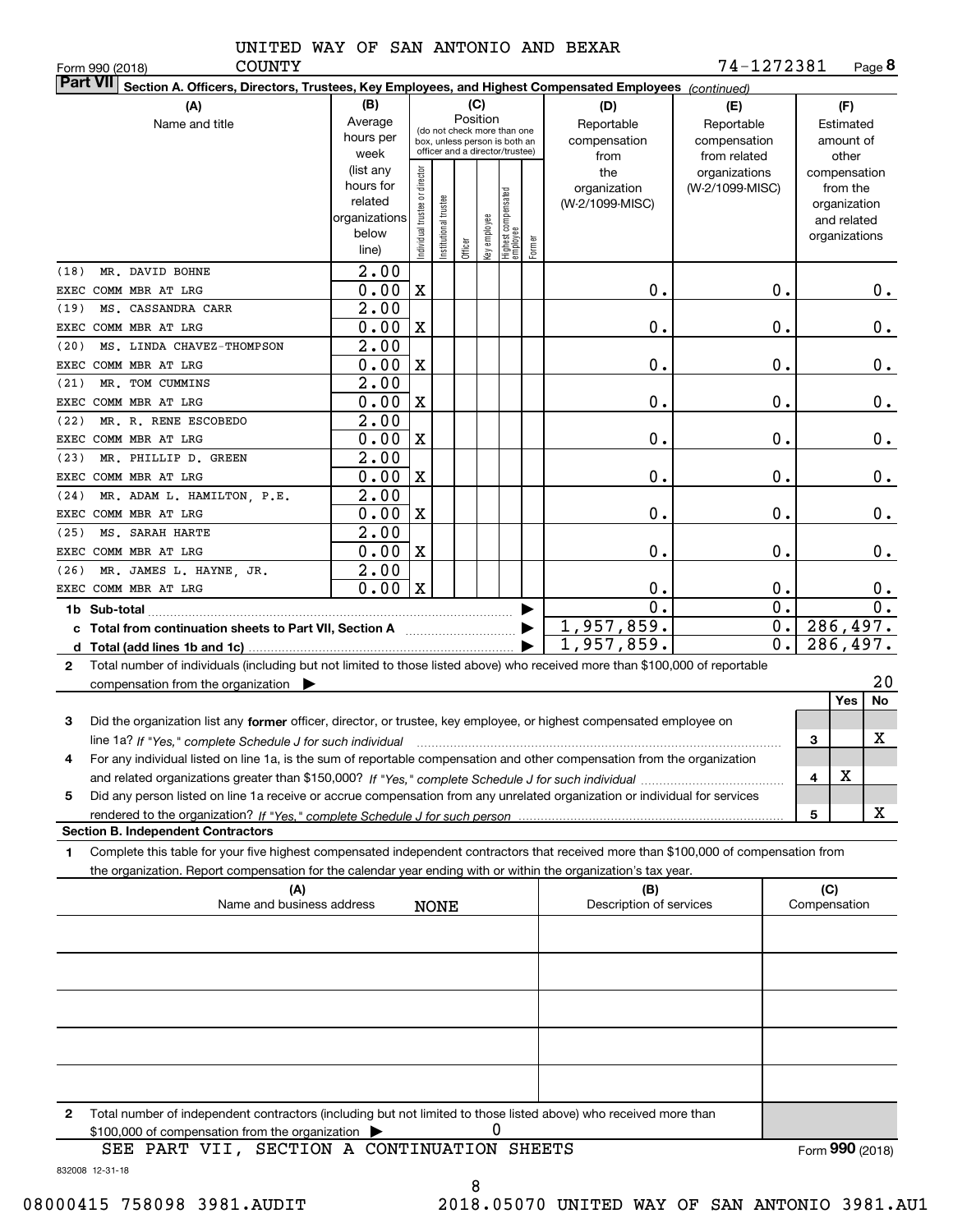Form 990

COUNTY 74-1272381

| <b>Part VII</b> Section A. Officers, Directors, Trustees, Key Employees, and Highest Compensated Employees (continued) |                   |                                |                      |                        |              |                              |        |                 |                                  |                          |
|------------------------------------------------------------------------------------------------------------------------|-------------------|--------------------------------|----------------------|------------------------|--------------|------------------------------|--------|-----------------|----------------------------------|--------------------------|
| (A)                                                                                                                    | (B)               |                                |                      |                        | (C)          |                              |        | (D)             | (E)                              | (F)                      |
| Name and title                                                                                                         | Average           |                                |                      | Position               |              |                              |        | Reportable      | Reportable                       | Estimated                |
|                                                                                                                        | hours             |                                |                      | (check all that apply) |              |                              |        | compensation    | compensation                     | amount of                |
|                                                                                                                        | per               |                                |                      |                        |              |                              |        | from<br>the     | from related                     | other                    |
|                                                                                                                        | week<br>(list any |                                |                      |                        |              |                              |        | organization    | organizations<br>(W-2/1099-MISC) | compensation<br>from the |
|                                                                                                                        | hours for         |                                |                      |                        |              |                              |        | (W-2/1099-MISC) |                                  | organization             |
|                                                                                                                        | related           |                                |                      |                        |              |                              |        |                 |                                  | and related              |
|                                                                                                                        | organizations     |                                |                      |                        |              |                              |        |                 |                                  | organizations            |
|                                                                                                                        | below             | Individual trustee or director | nstitutional trustee | Officer                | Key employee | Highest compensated employee | Former |                 |                                  |                          |
|                                                                                                                        | line)             |                                |                      |                        |              |                              |        |                 |                                  |                          |
| MR. PETER J. HOLT<br>(27)                                                                                              | $\overline{2.00}$ |                                |                      |                        |              |                              |        |                 |                                  |                          |
| EXEC COMM MBR AT LRG                                                                                                   | 0.00              | $\mathbf X$                    |                      |                        |              |                              |        | 0.              | 0.                               | 0.                       |
| (28)<br>MS. KATHY MAYS JOHNSON                                                                                         | $\overline{2.00}$ |                                |                      |                        |              |                              |        |                 |                                  |                          |
| EXEC COMM MBR AT LRG                                                                                                   | 0.00              | $\mathbf X$                    |                      |                        |              |                              |        | 0.              | 0.                               | $\mathbf 0$ .            |
| REV. KENNETH R. KEMP, M.D.<br>(29)                                                                                     | 2.00              |                                |                      |                        |              |                              |        |                 |                                  |                          |
| EXEC COMM MBR AT LRG                                                                                                   | 0.00              | $\mathbf X$                    |                      |                        |              |                              |        | 0.              | 0.                               | $\mathbf 0$ .            |
| (30)<br>LEONARD E. LAWRENCE, M.D.                                                                                      | 2.00              |                                |                      |                        |              |                              |        |                 |                                  |                          |
| EXEC COMM MBR AT LRG                                                                                                   | 0.00              | $\mathbf X$                    |                      |                        |              |                              |        | 0.              | 0.                               | $\mathbf 0$ .            |
| MR. THOMAS M. MENGLER<br>(31)                                                                                          | 2.00              |                                |                      |                        |              |                              |        |                 |                                  |                          |
| EXEC COMM MBR AT LRG                                                                                                   | 0.00              | $\mathbf X$                    |                      |                        |              |                              |        | 0.              | 0.                               | $0$ .                    |
| (32)<br>MR. HARVEY E. NAJIM                                                                                            | 2.00              |                                |                      |                        |              |                              |        |                 |                                  |                          |
| EXEC COMM MBR AT LRG                                                                                                   | 0.00              | $\mathbf X$                    |                      |                        |              |                              |        | 0.              | 0.                               | $\mathbf 0$ .            |
| (33)<br>MR. PHILIP J. PFEIFFER                                                                                         | 2.00              |                                |                      |                        |              |                              |        |                 |                                  |                          |
| EXEC COMM MBR AT LRG                                                                                                   | 0.00              | $\mathbf X$                    |                      |                        |              |                              |        | 0.              | 0.                               | $0$ .                    |
| (34)<br>MR. TODD PILAND                                                                                                | 2.00              |                                |                      |                        |              |                              |        |                 |                                  |                          |
| EXEC COMM MBR AT LRG                                                                                                   | 0.00              | $\mathbf X$                    |                      |                        |              |                              |        | 0.              | 0.                               | $\mathbf 0$ .            |
| (35)<br>MS. MARSHA M. SHIELDS                                                                                          | 2.00              |                                |                      |                        |              |                              |        |                 |                                  |                          |
| EXEC COMM MBR AT LRG                                                                                                   | 0.00              | $\mathbf X$                    |                      |                        |              |                              |        | 0.              | 0.                               | $\mathbf 0$ .            |
| (36)<br>MR. GILBERT F. VAZQUEZ                                                                                         | 2.00              |                                |                      |                        |              |                              |        |                 |                                  |                          |
| EXEC COMM MBR AT LRG                                                                                                   | 0.00              | $\mathbf X$                    |                      |                        |              |                              |        | 0.              | 0.                               | $\mathbf 0$ .            |
| (37)<br>MS. MARIA VILLAGOMEZ                                                                                           | 2.00              |                                |                      |                        |              |                              |        |                 |                                  |                          |
| EXEC COMM MBR AT LRG                                                                                                   | 0.00              | $\mathbf X$                    |                      |                        |              |                              |        | 0.              | 0.                               | 0.                       |
| (38)<br>MS. PEGGY WALKER                                                                                               | 2.00              |                                |                      |                        |              |                              |        |                 |                                  |                          |
| EXEC COMM MBR AT LRG                                                                                                   | 0.00              | $\mathbf X$                    |                      |                        |              |                              |        | 0.              | 0.                               | 0.                       |
| (39)<br>MR. JUAN AMAYA                                                                                                 | 2.00              |                                |                      |                        |              |                              |        |                 |                                  |                          |
| MEMBER-AT-LARGE                                                                                                        | 0.00              | X                              |                      |                        |              |                              |        | 0.              | 0.                               | 0.                       |
| (40) MR. CURT ANASTACIO                                                                                                | $\overline{2.00}$ |                                |                      |                        |              |                              |        |                 |                                  |                          |
| MEMBER-AT-LARGE                                                                                                        | $0.00 \,   X$     |                                |                      |                        |              |                              |        | 0.              | 0.                               | $0_{\cdot}$              |
| (41) MR. ERNESTO ANCIRA, JR.                                                                                           | 2.00              |                                |                      |                        |              |                              |        |                 |                                  |                          |
| MEMBER-AT-LARGE                                                                                                        | 0.00              | $\mathbf{x}$                   |                      |                        |              |                              |        | $0$ .           | 0.                               | $0_{.}$                  |
| (42) MR. JOE A. ATKINSON                                                                                               | 2.00              |                                |                      |                        |              |                              |        |                 |                                  |                          |
| MEMBER-AT-LARGE                                                                                                        | 0.00              | $\mathbf X$                    |                      |                        |              |                              |        | 0.              | 0.                               | $0_{.}$                  |
| (43) MS. BARBARA BANKER                                                                                                | 2.00              |                                |                      |                        |              |                              |        |                 |                                  |                          |
| MEMBER-AT-LARGE                                                                                                        | 0.00              | $\mathbf X$                    |                      |                        |              |                              |        | 0.              | 0.                               | $0_{.}$                  |
| $(44)$ MR. J. DAN BATES                                                                                                | 2.00              |                                |                      |                        |              |                              |        |                 |                                  |                          |
| MEMBER-AT-LARGE                                                                                                        | 0.00              | $\mathbf X$                    |                      |                        |              |                              |        | 0.              | 0.                               | $0_{.}$                  |
| (45) MR. J. MICHAEL BELZ                                                                                               | 2.00              |                                |                      |                        |              |                              |        |                 |                                  |                          |
| MEMBER-AT-LARGE                                                                                                        | 0.00              | $\mathbf x$                    |                      |                        |              |                              |        | 0.              | 0.                               | $0_{.}$                  |
| (46) MS. JELYNNE LEBLANC BURLEY                                                                                        | 2.00              |                                |                      |                        |              |                              |        |                 |                                  |                          |
| MEMBER-AT-LARGE                                                                                                        | 0.00              | X                              |                      |                        |              |                              |        | $\mathbf 0$ .   | $\mathbf 0$ .                    | $0$ .                    |
|                                                                                                                        |                   |                                |                      |                        |              |                              |        |                 |                                  |                          |
|                                                                                                                        |                   |                                |                      |                        |              |                              |        |                 |                                  |                          |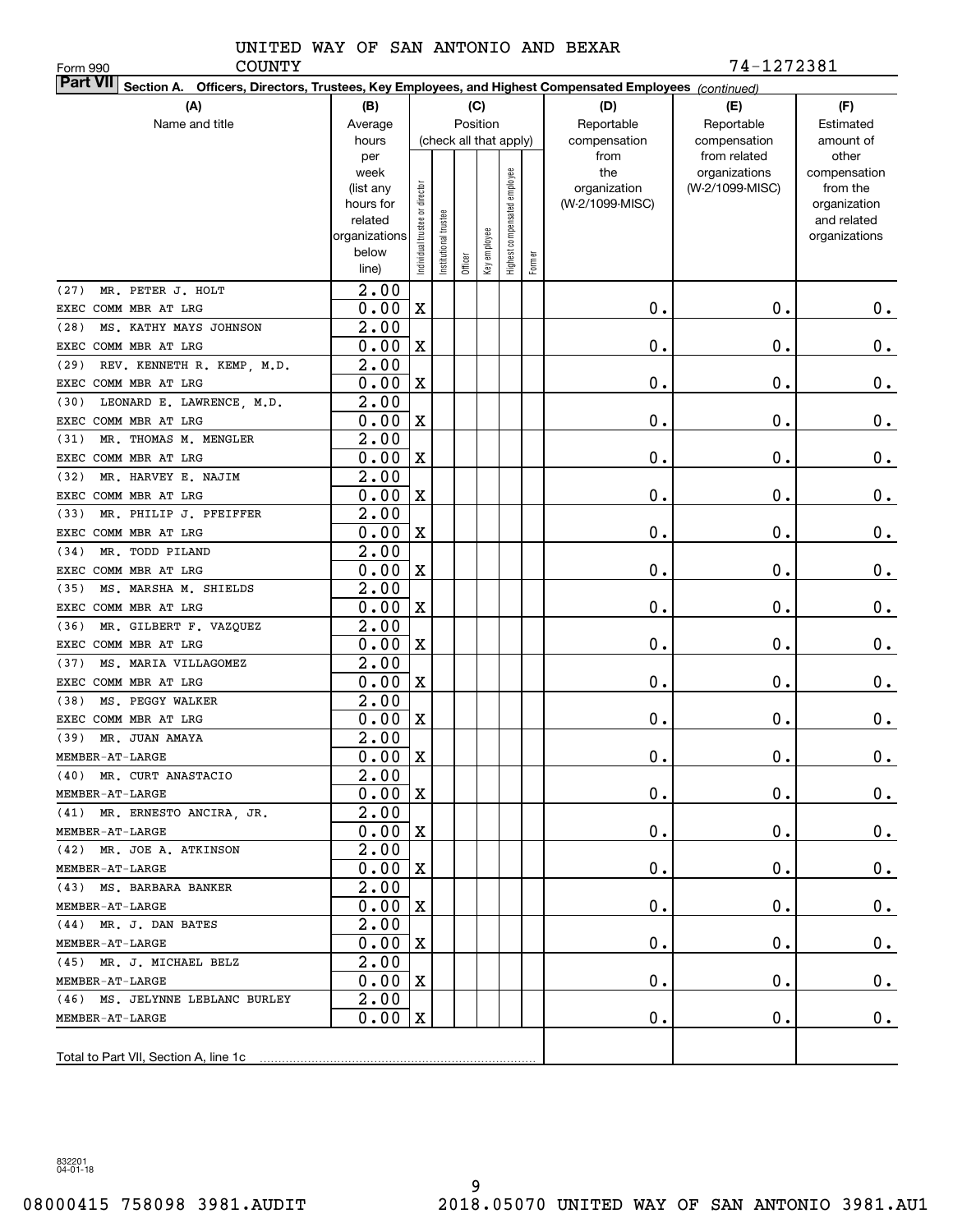Form 990

COUNTY 74-1272381

| <b>Part VII</b> Section A. Officers, Directors, Trustees, Key Employees, and Highest Compensated Employees (continued)<br>(A)<br>(F)<br>(B)<br>(C)<br>(D)<br>(E)<br>Position<br>Name and title<br>Reportable<br>Reportable<br>Estimated<br>Average<br>(check all that apply)<br>compensation<br>hours<br>compensation<br>amount of<br>from related<br>other<br>from<br>per<br>week<br>Highest compensated employee<br>the<br>organizations<br>compensation<br>Individual trustee or director<br>organization<br>(W-2/1099-MISC)<br>from the<br>(list any<br>(W-2/1099-MISC)<br>hours for<br>organization<br>nstitutional trustee<br>related<br>and related<br>Key employee<br>organizations<br>organizations<br>below<br>Former<br>Officer<br>line)<br>$\overline{2.00}$<br>MS. RHONDA K. CALVERT<br>(47)<br>0.00<br>$\mathbf X$<br>0.<br>0.<br>MEMBER-AT-LARGE<br>2.00<br>MS. STEPHANIE CHANDLER<br>(48)<br>0.00<br>$\mathbf X$<br>0.<br>0.<br>MEMBER-AT-LARGE<br>2.00<br>MR. FULLY CLINGMAN<br>(49)<br>0.00<br>$\mathbf X$<br>0.<br>0.<br>MEMBER-AT-LARGE<br>2.00<br>MR. DERRICK CRAVER<br>(50)<br>0.00<br>$\mathbf X$<br>0.<br>0.<br>MEMBER-AT-LARGE<br>2.00<br>MS. MARY DAVIDSON<br>(51)<br>0.00<br>$\mathbf X$<br>0.<br>0.<br>MEMBER-AT-LARGE<br>2.00<br>(52)<br>MR. TED DAY<br>0.00<br>$\mathbf X$<br>0.<br>0.<br>MEMBER-AT-LARGE<br>2.00<br>MS. YOLANDA DE LEON<br>(53)<br>0.00<br>$\mathbf X$<br>0.<br>0.<br>MEMBER-AT-LARGE<br>2.00<br>MS. TRISH DEBERRY<br>(54) |               |
|---------------------------------------------------------------------------------------------------------------------------------------------------------------------------------------------------------------------------------------------------------------------------------------------------------------------------------------------------------------------------------------------------------------------------------------------------------------------------------------------------------------------------------------------------------------------------------------------------------------------------------------------------------------------------------------------------------------------------------------------------------------------------------------------------------------------------------------------------------------------------------------------------------------------------------------------------------------------------------------------------------------------------------------------------------------------------------------------------------------------------------------------------------------------------------------------------------------------------------------------------------------------------------------------------------------------------------------------------------------------------------------------------------------------------------------------------------------------------|---------------|
|                                                                                                                                                                                                                                                                                                                                                                                                                                                                                                                                                                                                                                                                                                                                                                                                                                                                                                                                                                                                                                                                                                                                                                                                                                                                                                                                                                                                                                                                           |               |
|                                                                                                                                                                                                                                                                                                                                                                                                                                                                                                                                                                                                                                                                                                                                                                                                                                                                                                                                                                                                                                                                                                                                                                                                                                                                                                                                                                                                                                                                           |               |
|                                                                                                                                                                                                                                                                                                                                                                                                                                                                                                                                                                                                                                                                                                                                                                                                                                                                                                                                                                                                                                                                                                                                                                                                                                                                                                                                                                                                                                                                           |               |
|                                                                                                                                                                                                                                                                                                                                                                                                                                                                                                                                                                                                                                                                                                                                                                                                                                                                                                                                                                                                                                                                                                                                                                                                                                                                                                                                                                                                                                                                           |               |
|                                                                                                                                                                                                                                                                                                                                                                                                                                                                                                                                                                                                                                                                                                                                                                                                                                                                                                                                                                                                                                                                                                                                                                                                                                                                                                                                                                                                                                                                           |               |
|                                                                                                                                                                                                                                                                                                                                                                                                                                                                                                                                                                                                                                                                                                                                                                                                                                                                                                                                                                                                                                                                                                                                                                                                                                                                                                                                                                                                                                                                           |               |
|                                                                                                                                                                                                                                                                                                                                                                                                                                                                                                                                                                                                                                                                                                                                                                                                                                                                                                                                                                                                                                                                                                                                                                                                                                                                                                                                                                                                                                                                           |               |
|                                                                                                                                                                                                                                                                                                                                                                                                                                                                                                                                                                                                                                                                                                                                                                                                                                                                                                                                                                                                                                                                                                                                                                                                                                                                                                                                                                                                                                                                           |               |
|                                                                                                                                                                                                                                                                                                                                                                                                                                                                                                                                                                                                                                                                                                                                                                                                                                                                                                                                                                                                                                                                                                                                                                                                                                                                                                                                                                                                                                                                           |               |
|                                                                                                                                                                                                                                                                                                                                                                                                                                                                                                                                                                                                                                                                                                                                                                                                                                                                                                                                                                                                                                                                                                                                                                                                                                                                                                                                                                                                                                                                           |               |
|                                                                                                                                                                                                                                                                                                                                                                                                                                                                                                                                                                                                                                                                                                                                                                                                                                                                                                                                                                                                                                                                                                                                                                                                                                                                                                                                                                                                                                                                           |               |
|                                                                                                                                                                                                                                                                                                                                                                                                                                                                                                                                                                                                                                                                                                                                                                                                                                                                                                                                                                                                                                                                                                                                                                                                                                                                                                                                                                                                                                                                           | 0.            |
|                                                                                                                                                                                                                                                                                                                                                                                                                                                                                                                                                                                                                                                                                                                                                                                                                                                                                                                                                                                                                                                                                                                                                                                                                                                                                                                                                                                                                                                                           |               |
|                                                                                                                                                                                                                                                                                                                                                                                                                                                                                                                                                                                                                                                                                                                                                                                                                                                                                                                                                                                                                                                                                                                                                                                                                                                                                                                                                                                                                                                                           | $0$ .         |
|                                                                                                                                                                                                                                                                                                                                                                                                                                                                                                                                                                                                                                                                                                                                                                                                                                                                                                                                                                                                                                                                                                                                                                                                                                                                                                                                                                                                                                                                           |               |
|                                                                                                                                                                                                                                                                                                                                                                                                                                                                                                                                                                                                                                                                                                                                                                                                                                                                                                                                                                                                                                                                                                                                                                                                                                                                                                                                                                                                                                                                           | 0.            |
|                                                                                                                                                                                                                                                                                                                                                                                                                                                                                                                                                                                                                                                                                                                                                                                                                                                                                                                                                                                                                                                                                                                                                                                                                                                                                                                                                                                                                                                                           |               |
|                                                                                                                                                                                                                                                                                                                                                                                                                                                                                                                                                                                                                                                                                                                                                                                                                                                                                                                                                                                                                                                                                                                                                                                                                                                                                                                                                                                                                                                                           | 0.            |
|                                                                                                                                                                                                                                                                                                                                                                                                                                                                                                                                                                                                                                                                                                                                                                                                                                                                                                                                                                                                                                                                                                                                                                                                                                                                                                                                                                                                                                                                           |               |
|                                                                                                                                                                                                                                                                                                                                                                                                                                                                                                                                                                                                                                                                                                                                                                                                                                                                                                                                                                                                                                                                                                                                                                                                                                                                                                                                                                                                                                                                           | $\mathbf 0$ . |
|                                                                                                                                                                                                                                                                                                                                                                                                                                                                                                                                                                                                                                                                                                                                                                                                                                                                                                                                                                                                                                                                                                                                                                                                                                                                                                                                                                                                                                                                           |               |
|                                                                                                                                                                                                                                                                                                                                                                                                                                                                                                                                                                                                                                                                                                                                                                                                                                                                                                                                                                                                                                                                                                                                                                                                                                                                                                                                                                                                                                                                           | $\mathbf 0$ . |
|                                                                                                                                                                                                                                                                                                                                                                                                                                                                                                                                                                                                                                                                                                                                                                                                                                                                                                                                                                                                                                                                                                                                                                                                                                                                                                                                                                                                                                                                           |               |
|                                                                                                                                                                                                                                                                                                                                                                                                                                                                                                                                                                                                                                                                                                                                                                                                                                                                                                                                                                                                                                                                                                                                                                                                                                                                                                                                                                                                                                                                           | $\mathbf 0$ . |
|                                                                                                                                                                                                                                                                                                                                                                                                                                                                                                                                                                                                                                                                                                                                                                                                                                                                                                                                                                                                                                                                                                                                                                                                                                                                                                                                                                                                                                                                           |               |
| 0.00<br>$\mathbf X$<br>0.<br>0.<br>MEMBER-AT-LARGE<br>2.00<br>(55) MS. LAURA DIXON                                                                                                                                                                                                                                                                                                                                                                                                                                                                                                                                                                                                                                                                                                                                                                                                                                                                                                                                                                                                                                                                                                                                                                                                                                                                                                                                                                                        | $\mathbf 0$ . |
| 0.00<br>$\mathbf X$<br>0.<br>0.<br>MEMBER-AT-LARGE                                                                                                                                                                                                                                                                                                                                                                                                                                                                                                                                                                                                                                                                                                                                                                                                                                                                                                                                                                                                                                                                                                                                                                                                                                                                                                                                                                                                                        | $\mathbf 0$ . |
| 2.00<br>(56)<br>TAYLOR EIGHMY, PH.D.                                                                                                                                                                                                                                                                                                                                                                                                                                                                                                                                                                                                                                                                                                                                                                                                                                                                                                                                                                                                                                                                                                                                                                                                                                                                                                                                                                                                                                      |               |
| 0.00<br>$\mathbf X$<br>0.<br>0.<br>MEMBER-AT-LARGE                                                                                                                                                                                                                                                                                                                                                                                                                                                                                                                                                                                                                                                                                                                                                                                                                                                                                                                                                                                                                                                                                                                                                                                                                                                                                                                                                                                                                        | $\mathbf 0$ . |
| 2.00<br>MR. RUBEN M. ESCOBEDO, CPA<br>(57)                                                                                                                                                                                                                                                                                                                                                                                                                                                                                                                                                                                                                                                                                                                                                                                                                                                                                                                                                                                                                                                                                                                                                                                                                                                                                                                                                                                                                                |               |
| 0.00<br>$\mathbf X$<br>0.<br>$\mathbf 0$ .<br>MEMBER-AT-LARGE                                                                                                                                                                                                                                                                                                                                                                                                                                                                                                                                                                                                                                                                                                                                                                                                                                                                                                                                                                                                                                                                                                                                                                                                                                                                                                                                                                                                             | 0.            |
| 2.00<br>MR. CHRISTOPHER EUGSTER<br>(58)                                                                                                                                                                                                                                                                                                                                                                                                                                                                                                                                                                                                                                                                                                                                                                                                                                                                                                                                                                                                                                                                                                                                                                                                                                                                                                                                                                                                                                   |               |
| 0.00<br>$\mathbf X$<br>0.<br>$\mathbf 0$ .<br>MEMBER-AT-LARGE                                                                                                                                                                                                                                                                                                                                                                                                                                                                                                                                                                                                                                                                                                                                                                                                                                                                                                                                                                                                                                                                                                                                                                                                                                                                                                                                                                                                             | 0.            |
| 2.00<br>(59) MR. DICK EVANS                                                                                                                                                                                                                                                                                                                                                                                                                                                                                                                                                                                                                                                                                                                                                                                                                                                                                                                                                                                                                                                                                                                                                                                                                                                                                                                                                                                                                                               |               |
| 0.00<br>0.<br>$\mathbf X$<br>0.<br>MEMBER-AT-LARGE                                                                                                                                                                                                                                                                                                                                                                                                                                                                                                                                                                                                                                                                                                                                                                                                                                                                                                                                                                                                                                                                                                                                                                                                                                                                                                                                                                                                                        | 0.            |
| 2.00<br>(60) THOMAS M. EVANS, PH.D.                                                                                                                                                                                                                                                                                                                                                                                                                                                                                                                                                                                                                                                                                                                                                                                                                                                                                                                                                                                                                                                                                                                                                                                                                                                                                                                                                                                                                                       |               |
| $0.00 \,   X$<br>0.<br>$\mathbf 0$ .<br>MEMBER-AT-LARGE                                                                                                                                                                                                                                                                                                                                                                                                                                                                                                                                                                                                                                                                                                                                                                                                                                                                                                                                                                                                                                                                                                                                                                                                                                                                                                                                                                                                                   | $0_{\cdot}$   |
| 2.00<br>(61) MS. MARY FINGER                                                                                                                                                                                                                                                                                                                                                                                                                                                                                                                                                                                                                                                                                                                                                                                                                                                                                                                                                                                                                                                                                                                                                                                                                                                                                                                                                                                                                                              |               |
| 0.00<br>$\mathbf X$<br>$\mathbf 0$ .<br>$\mathfrak o$ .<br>MEMBER-AT-LARGE                                                                                                                                                                                                                                                                                                                                                                                                                                                                                                                                                                                                                                                                                                                                                                                                                                                                                                                                                                                                                                                                                                                                                                                                                                                                                                                                                                                                | $0_{.}$       |
| 2.00<br>(62) MR. PATRICK B. FROST                                                                                                                                                                                                                                                                                                                                                                                                                                                                                                                                                                                                                                                                                                                                                                                                                                                                                                                                                                                                                                                                                                                                                                                                                                                                                                                                                                                                                                         |               |
| 0.00<br>X<br>$\mathfrak o$ .<br>0.<br>MEMBER-AT-LARGE                                                                                                                                                                                                                                                                                                                                                                                                                                                                                                                                                                                                                                                                                                                                                                                                                                                                                                                                                                                                                                                                                                                                                                                                                                                                                                                                                                                                                     | $0_{.}$       |
| 2.00<br>(63) MR. TOM C. FROST                                                                                                                                                                                                                                                                                                                                                                                                                                                                                                                                                                                                                                                                                                                                                                                                                                                                                                                                                                                                                                                                                                                                                                                                                                                                                                                                                                                                                                             |               |
| 0.00<br>X<br>$0$ .<br>$\mathfrak o$ .<br>MEMBER-AT-LARGE (7/1/18-8/10/18)                                                                                                                                                                                                                                                                                                                                                                                                                                                                                                                                                                                                                                                                                                                                                                                                                                                                                                                                                                                                                                                                                                                                                                                                                                                                                                                                                                                                 | $0_{.}$       |
| 2.00<br>(64) MS. VICTORIA M. GARCIA                                                                                                                                                                                                                                                                                                                                                                                                                                                                                                                                                                                                                                                                                                                                                                                                                                                                                                                                                                                                                                                                                                                                                                                                                                                                                                                                                                                                                                       |               |
| 0.00<br>X<br>$0$ .<br>$\mathbf 0$ .<br>MEMBER-AT-LARGE                                                                                                                                                                                                                                                                                                                                                                                                                                                                                                                                                                                                                                                                                                                                                                                                                                                                                                                                                                                                                                                                                                                                                                                                                                                                                                                                                                                                                    | $0_{.}$       |
| 2.00<br>(65) MR. WILLIAM GOLD                                                                                                                                                                                                                                                                                                                                                                                                                                                                                                                                                                                                                                                                                                                                                                                                                                                                                                                                                                                                                                                                                                                                                                                                                                                                                                                                                                                                                                             |               |
| 0.00<br>X<br>0.<br>$\mathbf 0$ .<br>MEMBER-AT-LARGE                                                                                                                                                                                                                                                                                                                                                                                                                                                                                                                                                                                                                                                                                                                                                                                                                                                                                                                                                                                                                                                                                                                                                                                                                                                                                                                                                                                                                       | $0_{.}$       |
| 2.00<br>(66) MR. RICHARD E. GOLDSMITH                                                                                                                                                                                                                                                                                                                                                                                                                                                                                                                                                                                                                                                                                                                                                                                                                                                                                                                                                                                                                                                                                                                                                                                                                                                                                                                                                                                                                                     |               |
| 0.00<br>X<br>$\mathbf 0$ .<br>0.<br>MEMBER-AT-LARGE                                                                                                                                                                                                                                                                                                                                                                                                                                                                                                                                                                                                                                                                                                                                                                                                                                                                                                                                                                                                                                                                                                                                                                                                                                                                                                                                                                                                                       | $0$ .         |
| Total to Part VII, Section A, line 1c                                                                                                                                                                                                                                                                                                                                                                                                                                                                                                                                                                                                                                                                                                                                                                                                                                                                                                                                                                                                                                                                                                                                                                                                                                                                                                                                                                                                                                     |               |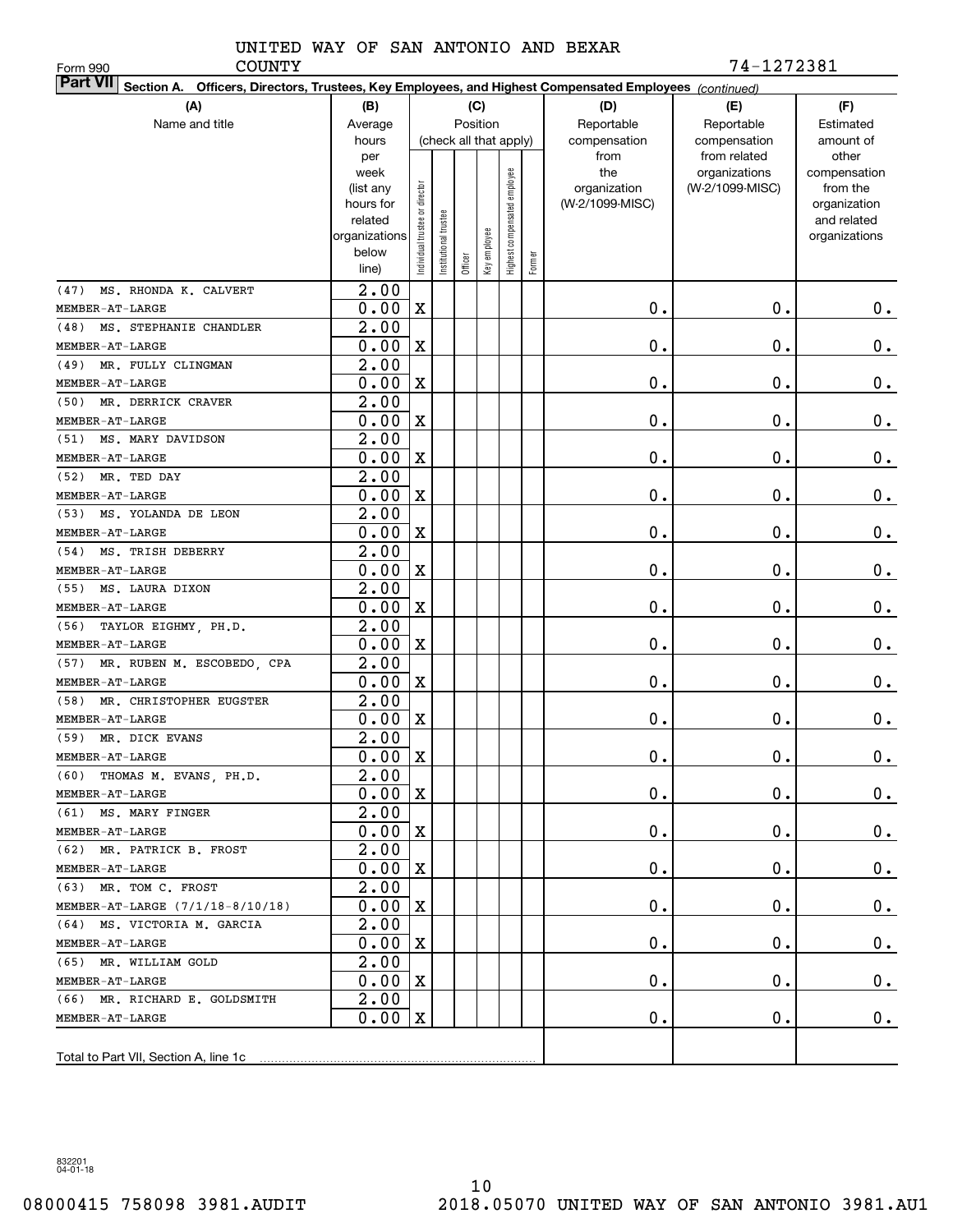Form 990

COUNTY 74-1272381

| <b>Part VII</b> Section A. Officers, Directors, Trustees, Key Employees, and Highest Compensated Employees (continued) |                        |                                |                      |                        |              |                              |        |                     |                                  |                          |
|------------------------------------------------------------------------------------------------------------------------|------------------------|--------------------------------|----------------------|------------------------|--------------|------------------------------|--------|---------------------|----------------------------------|--------------------------|
| (A)                                                                                                                    | (B)                    |                                |                      |                        | (C)          |                              |        | (D)                 | (E)                              | (F)                      |
| Name and title                                                                                                         | Average                |                                |                      | Position               |              |                              |        | Reportable          | Reportable                       | Estimated                |
|                                                                                                                        | hours                  |                                |                      | (check all that apply) |              |                              |        | compensation        | compensation                     | amount of                |
|                                                                                                                        | per                    |                                |                      |                        |              |                              |        | from                | from related                     | other                    |
|                                                                                                                        | week                   |                                |                      |                        |              | Highest compensated employee |        | the<br>organization | organizations<br>(W-2/1099-MISC) | compensation<br>from the |
|                                                                                                                        | (list any<br>hours for |                                |                      |                        |              |                              |        | (W-2/1099-MISC)     |                                  | organization             |
|                                                                                                                        | related                |                                |                      |                        |              |                              |        |                     |                                  | and related              |
|                                                                                                                        | organizations          |                                |                      |                        |              |                              |        |                     |                                  | organizations            |
|                                                                                                                        | below                  | Individual trustee or director | nstitutional trustee |                        | Key employee |                              |        |                     |                                  |                          |
|                                                                                                                        | line)                  |                                |                      | Officer                |              |                              | Former |                     |                                  |                          |
| (67) MR. JOSEPH W. GORDER                                                                                              | $\overline{2}$ .00     |                                |                      |                        |              |                              |        |                     |                                  |                          |
| MEMBER-AT-LARGE                                                                                                        | 0.00                   | $\mathbf X$                    |                      |                        |              |                              |        | 0.                  | $\mathbf 0$ .                    | 0.                       |
| (68) BRIAN G. GOTTARDY, ED.D.                                                                                          | $\overline{2.00}$      |                                |                      |                        |              |                              |        |                     |                                  |                          |
| MEMBER-AT-LARGE                                                                                                        | 0.00                   | $\mathbf X$                    |                      |                        |              |                              |        | 0.                  | $\mathbf 0$ .                    | $0$ .                    |
| (69) MR. JAMES D. GOUDGE                                                                                               | 2.00                   |                                |                      |                        |              |                              |        |                     |                                  |                          |
| MEMBER-AT-LARGE                                                                                                        | 0.00                   | $\mathbf X$                    |                      |                        |              |                              |        | 0.                  | $\mathbf 0$ .                    | $0$ .                    |
| (70) MS. SUZANNE GOUDGE                                                                                                | 2.00                   |                                |                      |                        |              |                              |        |                     |                                  |                          |
| MEMBER-AT-LARGE                                                                                                        | 0.00                   | $\mathbf X$                    |                      |                        |              |                              |        | 0.                  | $\mathbf 0$ .                    | $\mathbf 0$ .            |
| MR. WILLIAM E. GREEHEY<br>(71)                                                                                         | 2.00                   |                                |                      |                        |              |                              |        |                     |                                  |                          |
| MEMBER-AT-LARGE                                                                                                        | 0.00                   | $\mathbf X$                    |                      |                        |              |                              |        | 0.                  | $\mathbf 0$ .                    | $0$ .                    |
| MR. ROGER R. HEMMINGHAUS<br>(72)                                                                                       | 2.00                   |                                |                      |                        |              |                              |        |                     |                                  |                          |
| MEMBER-AT-LARGE                                                                                                        | 0.00                   | $\mathbf X$                    |                      |                        |              |                              |        | 0.                  | $\mathbf 0$ .                    | $0$ .                    |
| (73) MR. MIKE HERNANDEZ                                                                                                | 2.00                   |                                |                      |                        |              |                              |        |                     |                                  |                          |
| MEMBER-AT-LARGE                                                                                                        | 0.00                   | $\mathbf X$                    |                      |                        |              |                              |        | 0.                  | $\mathbf 0$ .                    | $0$ .                    |
| MR. WILLIAM HILEMAN<br>(74)                                                                                            | 2.00                   |                                |                      |                        |              |                              |        |                     |                                  |                          |
| MEMBER-AT-LARGE                                                                                                        | 0.00                   | $\mathbf X$                    |                      |                        |              |                              |        | 0.                  | $\mathbf 0$ .                    | $0$ .                    |
| (75) MR. JIMMY HOLMES                                                                                                  | 2.00                   |                                |                      |                        |              |                              |        |                     |                                  |                          |
| MEMBER-AT-LARGE                                                                                                        | 0.00                   | $\mathbf X$                    |                      |                        |              |                              |        | 0.                  | $\mathbf 0$ .                    | 0.                       |
| (76) MR. PETER M. HOLT                                                                                                 | 2.00                   |                                |                      |                        |              |                              |        |                     |                                  |                          |
| MEMBER-AT-LARGE                                                                                                        | 0.00                   | $\mathbf X$                    |                      |                        |              |                              |        | 0.                  | $\mathbf 0$ .                    | 0.                       |
| (77)<br>MR. MIKE HOWARD                                                                                                | 2.00                   |                                |                      |                        |              |                              |        |                     |                                  |                          |
| MEMBER-AT-LARGE                                                                                                        | 0.00                   | $\mathbf X$                    |                      |                        |              |                              |        | 0.                  | $\mathbf 0$ .                    | 0.                       |
| (78) GEN ANDREW P. IOSUE, USAF(RET)                                                                                    | 2.00                   |                                |                      |                        |              |                              |        |                     |                                  |                          |
| MEMBER-AT-LARGE                                                                                                        | 0.00                   | $\mathbf X$                    |                      |                        |              |                              |        | 0.                  | $\mathbf 0$ .                    | 0.                       |
| (79) MR. PAUL H. JOHNSON                                                                                               | 2.00                   |                                |                      |                        |              |                              |        |                     |                                  |                          |
| MEMBER-AT-LARGE                                                                                                        | 0.00                   | $\mathbf X$                    |                      |                        |              |                              |        | 0.                  | $\mathbf 0$ .                    | 0.                       |
| (80) MS. ABIGAIL KAMPMANN                                                                                              | $\overline{2.00}$      |                                |                      |                        |              |                              |        |                     |                                  |                          |
| MEMBER-AT-LARGE                                                                                                        | $0.00 \,   X$          |                                |                      |                        |              |                              |        | 0.                  | 0.                               | $0_{\cdot}$              |
| (81) MR. BILL CLARK KENT                                                                                               | 2.00                   |                                |                      |                        |              |                              |        |                     |                                  |                          |
| MEMBER-AT-LARGE                                                                                                        | $0.00 \, \text{X}$     |                                |                      |                        |              |                              |        | $\mathbf 0$ .       | 0.                               | $0\cdot$                 |
| (82) MR. CLAYTON E. KILLINGER                                                                                          | 2.00                   |                                |                      |                        |              |                              |        |                     |                                  |                          |
| MEMBER-AT-LARGE                                                                                                        | 0.00                   | $\mathbf X$                    |                      |                        |              |                              |        | $\mathbf 0$ .       | О.                               | $0_{.}$                  |
| (83) MR. WILLIAM R. KLESSE                                                                                             | 2.00                   |                                |                      |                        |              |                              |        |                     |                                  |                          |
| MEMBER-AT-LARGE                                                                                                        | 2.00                   | $\mathbf X$                    |                      |                        |              |                              |        | $\mathbf 0$ .       | О.                               | $0_{.}$                  |
| (84) MR. KIRK KOHLER                                                                                                   | 2.00                   |                                |                      |                        |              |                              |        |                     |                                  |                          |
| MEMBER-AT-LARGE                                                                                                        | 0.00                   | $\mathbf X$                    |                      |                        |              |                              |        | $\mathbf 0$ .       | О.                               | $0_{.}$                  |
| (85) MR. BART C. KOONTZ                                                                                                | 2.00                   |                                |                      |                        |              |                              |        |                     |                                  |                          |
| MEMBER-AT-LARGE                                                                                                        | $0.00 \, \text{X}$     |                                |                      |                        |              |                              |        | $\mathbf 0$ .       | О.                               | $0_{.}$                  |
| (86) MR. JIM LAFFOON                                                                                                   | 2.00                   |                                |                      |                        |              |                              |        |                     |                                  |                          |
| MEMBER-AT-LARGE                                                                                                        | 0.00                   | X                              |                      |                        |              |                              |        | $\mathbf 0$ .       | 0.                               | 0.                       |
|                                                                                                                        |                        |                                |                      |                        |              |                              |        |                     |                                  |                          |
|                                                                                                                        |                        |                                |                      |                        |              |                              |        |                     |                                  |                          |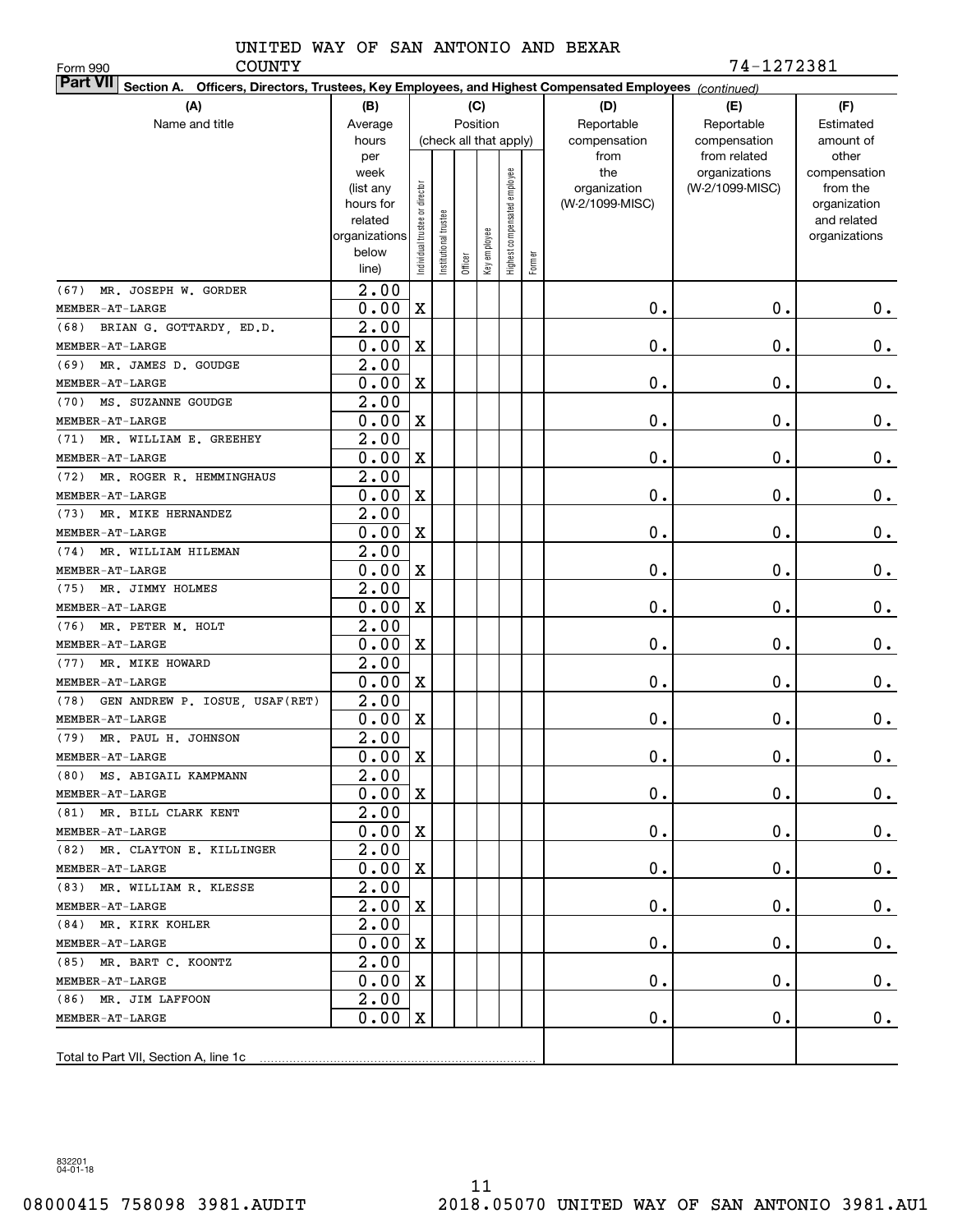Form 990

COUNTY 74-1272381

| Part VII Section A. Officers, Directors, Trustees, Key Employees, and Highest Compensated Employees (continued) |                   |                               |                      |         |                        |                              |        |                     |                                  |                          |
|-----------------------------------------------------------------------------------------------------------------|-------------------|-------------------------------|----------------------|---------|------------------------|------------------------------|--------|---------------------|----------------------------------|--------------------------|
| (A)                                                                                                             | (B)               |                               |                      |         | (C)                    |                              |        | (D)                 | (E)                              | (F)                      |
| Name and title                                                                                                  | Average           |                               |                      |         | Position               |                              |        | Reportable          | Reportable                       | Estimated                |
|                                                                                                                 | hours             |                               |                      |         | (check all that apply) |                              |        | compensation        | compensation                     | amount of                |
|                                                                                                                 | per               |                               |                      |         |                        |                              |        | from                | from related                     | other                    |
|                                                                                                                 | week<br>(list any |                               |                      |         |                        |                              |        | the<br>organization | organizations<br>(W-2/1099-MISC) | compensation<br>from the |
|                                                                                                                 | hours for         |                               |                      |         |                        |                              |        | (W-2/1099-MISC)     |                                  | organization             |
|                                                                                                                 | related           |                               |                      |         |                        |                              |        |                     |                                  | and related              |
|                                                                                                                 | organizations     |                               |                      |         |                        |                              |        |                     |                                  | organizations            |
|                                                                                                                 | below             | ndividual trustee or director | nstitutional trustee | Officer | Key employee           | Highest compensated employee | Former |                     |                                  |                          |
|                                                                                                                 | line)             |                               |                      |         |                        |                              |        |                     |                                  |                          |
| MR. PAT LEGAN<br>(87)                                                                                           | 2.00              |                               |                      |         |                        |                              |        |                     |                                  |                          |
| MEMBER-AT-LARGE                                                                                                 | 0.00              | $\mathbf X$                   |                      |         |                        |                              |        | 0.                  | 0.                               | 0.                       |
| (88) MR. RICHARD G. LINDNER                                                                                     | 2.00              |                               |                      |         |                        |                              |        |                     |                                  |                          |
| MEMBER-AT-LARGE                                                                                                 | 0.00              | $\mathbf X$                   |                      |         |                        |                              |        | 0.                  | 0.                               | 0.                       |
| (89) MR. CHARLES D. LUTZ, III                                                                                   | $\overline{2.00}$ |                               |                      |         |                        |                              |        |                     |                                  |                          |
| MEMBER-AT-LARGE                                                                                                 | 0.00              | $\mathbf X$                   |                      |         |                        |                              |        | $\mathbf 0$ .       | 0.                               | $\mathbf 0$ .            |
| MR. BOB MARBUT<br>(90)                                                                                          | $\overline{2.00}$ |                               |                      |         |                        |                              |        |                     |                                  |                          |
| MEMBER-AT-LARGE                                                                                                 | 0.00              | $\mathbf X$                   |                      |         |                        |                              |        | $\mathbf 0$ .       | $\mathbf 0$ .                    | $0$ .                    |
| MR. PEDRO MARTINEZ<br>(91)                                                                                      | 2.00              |                               |                      |         |                        |                              |        |                     |                                  |                          |
| MEMBER-AT-LARGE                                                                                                 | 0.00              | $\mathbf X$                   |                      |         |                        |                              |        | $\mathbf 0$ .       | $\mathbf 0$ .                    | $0$ .                    |
| MR. L. LOWRY MAYS<br>(92)                                                                                       | 2.00              |                               |                      |         |                        |                              |        |                     |                                  |                          |
| MEMBER-AT-LARGE                                                                                                 | $\overline{2.00}$ | $\mathbf X$                   |                      |         |                        |                              |        | $\mathbf 0$ .       | $\mathbf 0$ .                    | $0$ .                    |
| (93) MR. RED MCCOMBS                                                                                            | $\overline{2.00}$ |                               |                      |         |                        |                              |        |                     |                                  |                          |
| MEMBER-AT-LARGE                                                                                                 | 0.00              | $\mathbf X$                   |                      |         |                        |                              |        | $\mathbf 0$ .       | $\mathbf 0$ .                    | $\mathbf 0$ .            |
| (94) MR. JOSEPH S. MCLAUCHLAN                                                                                   | $\overline{2.00}$ |                               |                      |         |                        |                              |        |                     |                                  |                          |
| MEMBER-AT-LARGE                                                                                                 | 0.00              | $\mathbf X$                   |                      |         |                        |                              |        | $\mathbf 0$ .       | $\mathbf 0$ .                    | 0.                       |
| (95) MR. JOE MERTENS                                                                                            | 2.00              |                               |                      |         |                        |                              |        |                     |                                  |                          |
| MEMBER-AT-LARGE                                                                                                 | 0.00              | $\mathbf X$                   |                      |         |                        |                              |        | $\mathbf 0$ .       | $\mathbf 0$ .                    | 0.                       |
| (96)<br>MR. JOHN K. MEYER                                                                                       | 2.00              |                               |                      |         |                        |                              |        |                     |                                  |                          |
| MEMBER-AT-LARGE                                                                                                 | 0.00              | $\mathbf X$                   |                      |         |                        |                              |        | $\mathbf 0$ .       | $\mathbf 0$ .                    | 0.                       |
| MR. WILLIAM G. MOLL<br>(97)                                                                                     | 2.00              |                               |                      |         |                        |                              |        |                     |                                  |                          |
| MEMBER-AT-LARGE                                                                                                 | 0.00              | $\mathbf X$                   |                      |         |                        |                              |        | $\mathbf 0$ .       | $\mathbf 0$ .                    | 0.                       |
| MR. BOBBY OLVEDA<br>(98)                                                                                        | 2.00              |                               |                      |         |                        |                              |        |                     |                                  |                          |
| MEMBER-AT-LARGE                                                                                                 | 0.00              | $\mathbf X$                   |                      |         |                        |                              |        | $\mathbf 0$ .       | $\mathbf 0$ .                    | 0.                       |
| (99) MS. JUDY PEACE                                                                                             | 2.00              |                               |                      |         |                        |                              |        |                     |                                  |                          |
| MEMBER-AT-LARGE                                                                                                 | 0.00              | X                             |                      |         |                        |                              |        | $\mathbf 0$ .       | 0.                               | 0.                       |
| (100) MR. RICHARD PEREZ                                                                                         | 2.00              |                               |                      |         |                        |                              |        |                     |                                  |                          |
| MEMBER-AT-LARGE                                                                                                 | 0.00              | X                             |                      |         |                        |                              |        | $\mathbf 0$ .       | $\mathbf 0$ .                    | $0_{\bullet}$            |
| (101) MR. JIM PERSCHBACH                                                                                        | 2.00              |                               |                      |         |                        |                              |        |                     |                                  |                          |
| MEMBER-AT-LARGE                                                                                                 | 0.00              | X                             |                      |         |                        |                              |        | О.                  | $\mathbf 0$ .                    | $0_{.}$                  |
| (102) MS. SHELLEY POTTER                                                                                        | 2.00              |                               |                      |         |                        |                              |        |                     |                                  |                          |
| MEMBER-AT-LARGE                                                                                                 | 0.00              | X                             |                      |         |                        |                              |        | О.                  | $\mathbf 0$ .                    | $0_{.}$                  |
| (103) MR. JAMES R. REED                                                                                         | 2.00              |                               |                      |         |                        |                              |        |                     |                                  |                          |
| MEMBER-AT-LARGE                                                                                                 | 0.00              | X                             |                      |         |                        |                              |        | О.                  | $\mathbf 0$ .                    | $0_{.}$                  |
| (104) MR. GRAHAM REEVE                                                                                          | 2.00              |                               |                      |         |                        |                              |        |                     |                                  |                          |
| MEMBER-AT-LARGE                                                                                                 | 0.00              | X                             |                      |         |                        |                              |        | О.                  | $\mathbf 0$ .                    | $0_{.}$                  |
| (105) MS. KATIE REYNOLDS                                                                                        | 2.00              |                               |                      |         |                        |                              |        |                     |                                  |                          |
| MEMBER-AT-LARGE                                                                                                 | 0.00              | X                             |                      |         |                        |                              |        | О.                  | $\mathbf 0$ .                    | $0$ .                    |
| (106) MS. CARI BREAKIE RICHARDSON                                                                               | 2.00              |                               |                      |         |                        |                              |        |                     |                                  |                          |
| MEMBER-AT-LARGE                                                                                                 | 0.00              | X                             |                      |         |                        |                              |        | О.                  | 0.                               | $0$ .                    |
|                                                                                                                 |                   |                               |                      |         |                        |                              |        |                     |                                  |                          |
| Total to Part VII, Section A, line 1c                                                                           |                   |                               |                      |         |                        |                              |        |                     |                                  |                          |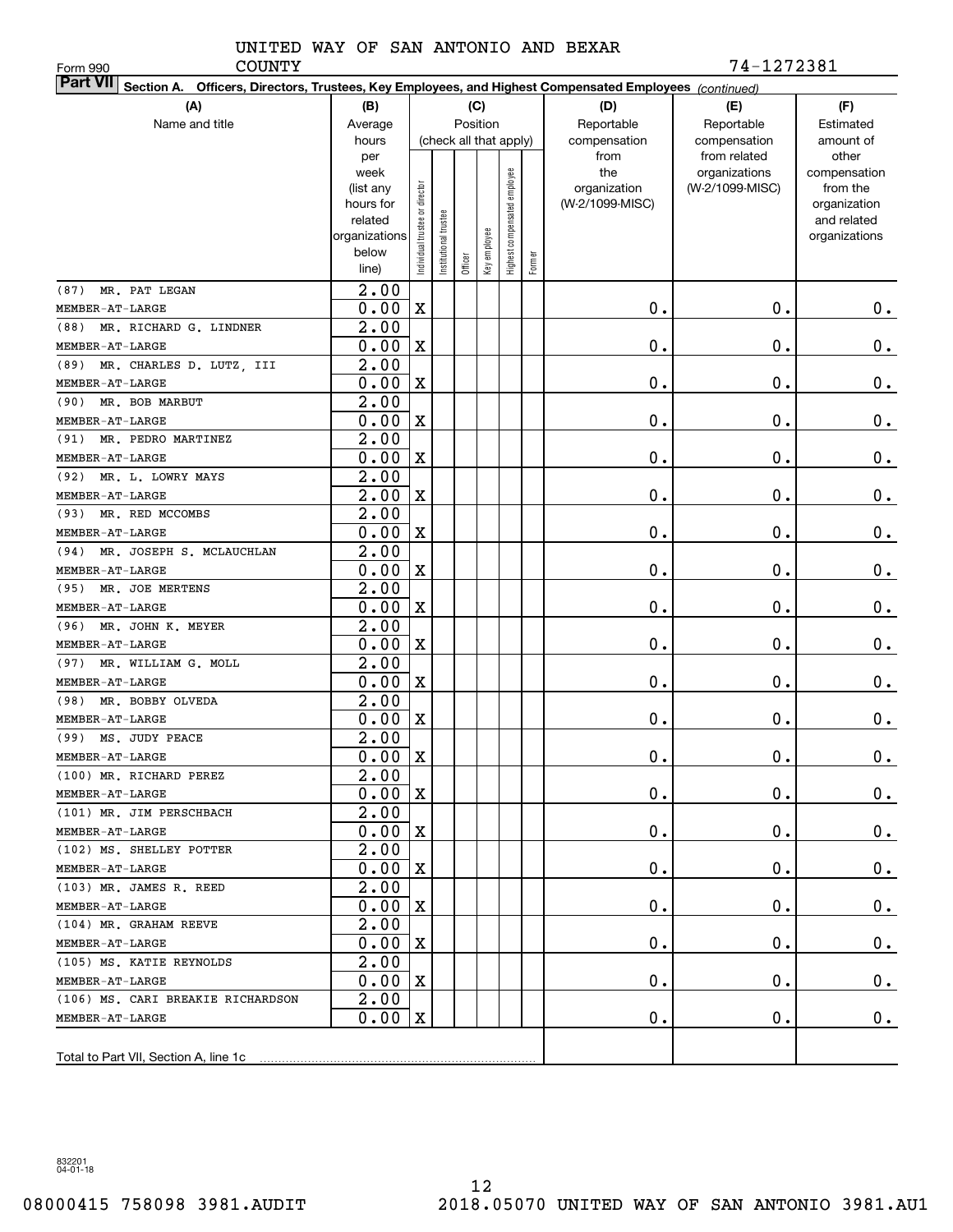Form 990

COUNTY 74-1272381

| <b>Part VII</b> Section A. Officers, Directors, Trustees, Key Employees, and Highest Compensated Employees (continued) |                    |                               |                      |         |                        |                              |        |                     |                                  |                          |
|------------------------------------------------------------------------------------------------------------------------|--------------------|-------------------------------|----------------------|---------|------------------------|------------------------------|--------|---------------------|----------------------------------|--------------------------|
| (A)                                                                                                                    | (B)                |                               |                      |         | (C)                    |                              |        | (D)                 | (E)                              | (F)                      |
| Name and title                                                                                                         | Average            |                               |                      |         | Position               |                              |        | Reportable          | Reportable                       | Estimated                |
|                                                                                                                        | hours              |                               |                      |         | (check all that apply) |                              |        | compensation        | compensation                     | amount of                |
|                                                                                                                        | per                |                               |                      |         |                        |                              |        | from                | from related                     | other                    |
|                                                                                                                        | week<br>(list any  |                               |                      |         |                        | Highest compensated employee |        | the<br>organization | organizations<br>(W-2/1099-MISC) | compensation<br>from the |
|                                                                                                                        | hours for          |                               |                      |         |                        |                              |        | (W-2/1099-MISC)     |                                  | organization             |
|                                                                                                                        | related            |                               |                      |         |                        |                              |        |                     |                                  | and related              |
|                                                                                                                        | organizations      |                               |                      |         |                        |                              |        |                     |                                  | organizations            |
|                                                                                                                        | below              | ndividual trustee or director | nstitutional trustee |         | Key employee           |                              | Former |                     |                                  |                          |
|                                                                                                                        | line)              |                               |                      | Officer |                        |                              |        |                     |                                  |                          |
| (107) MR. ANTHONY TODD ROBERTSON                                                                                       | $\overline{2.00}$  |                               |                      |         |                        |                              |        |                     |                                  |                          |
| MEMBER-AT-LARGE                                                                                                        | 0.00               | $\mathbf X$                   |                      |         |                        |                              |        | $\mathbf 0$ .       | 0.                               | 0.                       |
| (108) MR. BRADLEY ROLLINS                                                                                              | 2.00               |                               |                      |         |                        |                              |        |                     |                                  |                          |
| MEMBER-AT-LARGE                                                                                                        | 0.00               | $\mathbf X$                   |                      |         |                        |                              |        | $\mathbf 0$ .       | 0.                               | 0.                       |
| (109) MG DAVID A RUBENSTEIN USA(RET)                                                                                   | $\overline{2.00}$  |                               |                      |         |                        |                              |        |                     |                                  |                          |
| MEMBER-AT-LARGE                                                                                                        | 0.00               | $\mathbf X$                   |                      |         |                        |                              |        | $\mathbf 0$ .       | $\mathbf 0$ .                    | 0.                       |
| (110) MS. JENNA SAUCEDO-HERRERA                                                                                        | $\overline{2.00}$  |                               |                      |         |                        |                              |        |                     |                                  |                          |
| MEMBER-AT-LARGE                                                                                                        | 0.00               | $\mathbf X$                   |                      |         |                        |                              |        | $\mathbf 0$ .       | $\mathbf 0$ .                    | 0.                       |
| (111) MR. RICHARD T. SCHLOSBERG, III                                                                                   | 2.00               |                               |                      |         |                        |                              |        |                     |                                  |                          |
| MEMBER-AT-LARGE                                                                                                        | 0.00               | $\mathbf X$                   |                      |         |                        |                              |        | $\mathbf 0$ .       | $\mathbf 0$ .                    | 0.                       |
| (112) MR. DAVE SCHMIDT                                                                                                 | 2.00               |                               |                      |         |                        |                              |        |                     |                                  |                          |
| MEMBER-AT-LARGE                                                                                                        | 0.00               | $\mathbf X$                   |                      |         |                        |                              |        | $\mathbf 0$ .       | $\mathbf 0$ .                    | 0.                       |
| (113) MR. GEORGE W. SCOFIELD                                                                                           | 2.00               |                               |                      |         |                        |                              |        |                     |                                  |                          |
| MEMBER-AT-LARGE                                                                                                        | 0.00               | $\mathbf X$                   |                      |         |                        |                              |        | $\mathbf 0$ .       | $\mathbf 0$ .                    | 0.                       |
| (114) MR. BEN SCOTT                                                                                                    | 2.00               |                               |                      |         |                        |                              |        |                     |                                  |                          |
| MEMBER-AT-LARGE                                                                                                        | 0.00               | $\mathbf X$                   |                      |         |                        |                              |        | $\mathbf 0$ .       | $\mathbf 0$ .                    | 0.                       |
| (115) MR. LIONEL SOSA                                                                                                  | 2.00               |                               |                      |         |                        |                              |        |                     |                                  |                          |
| MEMBER-AT-LARGE                                                                                                        | 0.00               | $\mathbf X$                   |                      |         |                        |                              |        | $\mathbf 0$ .       | $\mathbf 0$ .                    | 0.                       |
| (116) THE HON. JOHN J. SPECIA, JR.                                                                                     | $\overline{2.00}$  |                               |                      |         |                        |                              |        |                     |                                  |                          |
| MEMBER-AT-LARGE                                                                                                        | 0.00               | $\mathbf X$                   |                      |         |                        |                              |        | $\mathbf 0$ .       | $\mathbf 0$ .                    | 0.                       |
| (117) CHAP MG HOWARD STENDAHL USAF (R                                                                                  | $\overline{2.00}$  |                               |                      |         |                        |                              |        |                     |                                  |                          |
| MEMBER-AT-LARGE                                                                                                        | 0.00               | $\mathbf X$                   |                      |         |                        |                              |        | $\mathbf 0$ .       | $\mathbf 0$ .                    | 0.                       |
| (118) MR. JOE STIGLMEIER                                                                                               | 2.00               |                               |                      |         |                        |                              |        |                     |                                  |                          |
| MEMBER-AT-LARGE                                                                                                        | 0.00               | $\mathbf X$                   |                      |         |                        |                              |        | О.                  | $\mathbf 0$ .                    | 0.                       |
| (119) MR. MATTHEW M. STONE                                                                                             | 2.00               |                               |                      |         |                        |                              |        |                     |                                  |                          |
| MEMBER-AT-LARGE                                                                                                        | 0.00               | X                             |                      |         |                        |                              |        | $\mathbf 0$ .       | 0.                               | 0.                       |
| (120) CYNTHIA TENIENTE-MATSON, ED.D.                                                                                   | 2.00               |                               |                      |         |                        |                              |        |                     |                                  |                          |
| MEMBER-AT-LARGE                                                                                                        | 0.00               | X                             |                      |         |                        |                              |        | $\mathbf 0$ .       | $\mathbf 0$ .                    | $0_{\cdot}$              |
| (121) MR. PAUL D. THORNTON                                                                                             | $\overline{2}$ .00 |                               |                      |         |                        |                              |        |                     |                                  |                          |
| MEMBER-AT-LARGE                                                                                                        | 0.00               | X                             |                      |         |                        |                              |        | О.                  | 0.                               | $0_{.}$                  |
| (122) MR. JAMES M. TRUSS                                                                                               | 2.00               |                               |                      |         |                        |                              |        |                     |                                  |                          |
| MEMBER-AT-LARGE                                                                                                        | 0.00               | X                             |                      |         |                        |                              |        | О.                  | 0.                               | $0\cdot$                 |
| (123) MS. SUZANNE WADE                                                                                                 | 2.00               |                               |                      |         |                        |                              |        |                     |                                  |                          |
| MEMBER-AT-LARGE                                                                                                        | 0.00               | X                             |                      |         |                        |                              |        | О.                  | 0.                               | $0\cdot$                 |
| (124) MR. W. LAWRENCE WALKER, JR.                                                                                      | 2.00               |                               |                      |         |                        |                              |        |                     |                                  |                          |
| MEMBER-AT-LARGE                                                                                                        | 0.00               | X                             |                      |         |                        |                              |        | О.                  | 0.                               | $0\cdot$                 |
| (125) MR. FLOYD WILSON, JR.                                                                                            | 2.00               |                               |                      |         |                        |                              |        |                     |                                  |                          |
| MEMBER-AT-LARGE                                                                                                        | 0.00               | X                             |                      |         |                        |                              |        | О.                  | 0.                               | $0_{.}$                  |
| (126) MR. BARTELL ZACHRY                                                                                               | 2.00               |                               |                      |         |                        |                              |        |                     |                                  |                          |
| MEMBER-AT-LARGE                                                                                                        | 0.00               | X                             |                      |         |                        |                              |        | О.                  | 0.                               | $0$ .                    |
|                                                                                                                        |                    |                               |                      |         |                        |                              |        |                     |                                  |                          |
| Total to Part VII, Section A, line 1c                                                                                  |                    |                               |                      |         |                        |                              |        |                     |                                  |                          |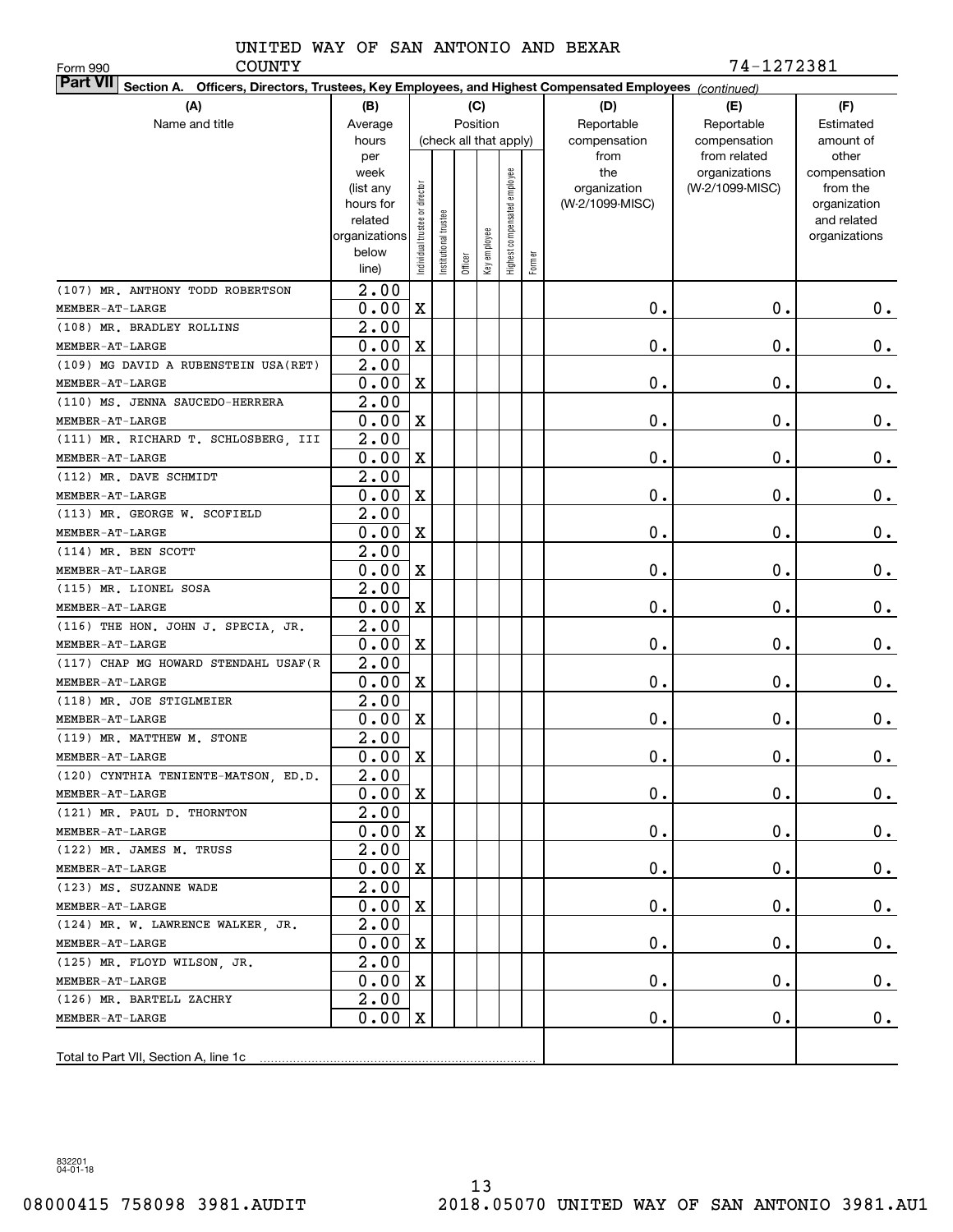Form 990

COUNTY 74-1272381

| <b>Part VII</b> Section A. Officers, Directors, Trustees, Key Employees, and Highest Compensated Employees (continued) |                        |                                |                       |                        |              |                              |        |                                 |                 |                             |
|------------------------------------------------------------------------------------------------------------------------|------------------------|--------------------------------|-----------------------|------------------------|--------------|------------------------------|--------|---------------------------------|-----------------|-----------------------------|
| (A)                                                                                                                    | (B)                    |                                |                       | (C)                    |              |                              |        | (D)                             | (E)             | (F)                         |
| Name and title                                                                                                         | Average                |                                |                       | Position               |              |                              |        | Reportable                      | Reportable      | Estimated                   |
|                                                                                                                        | hours                  |                                |                       | (check all that apply) |              |                              |        | compensation                    | compensation    | amount of                   |
|                                                                                                                        | per                    |                                |                       |                        |              |                              |        | from                            | from related    | other                       |
|                                                                                                                        | week                   |                                |                       |                        |              |                              |        | the                             | organizations   | compensation                |
|                                                                                                                        | (list any<br>hours for |                                |                       |                        |              |                              |        | organization<br>(W-2/1099-MISC) | (W-2/1099-MISC) | from the                    |
|                                                                                                                        | related                |                                |                       |                        |              |                              |        |                                 |                 | organization<br>and related |
|                                                                                                                        | organizations          |                                |                       |                        |              |                              |        |                                 |                 | organizations               |
|                                                                                                                        | below                  | Individual trustee or director | Institutional trustee |                        | Key employee | Highest compensated employee |        |                                 |                 |                             |
|                                                                                                                        | line)                  |                                |                       | Officer                |              |                              | Former |                                 |                 |                             |
| (127) MR. JOHN B. ZACHRY                                                                                               | $\overline{2.00}$      |                                |                       |                        |              |                              |        |                                 |                 |                             |
| MEMBER-AT-LARGE                                                                                                        | 0.00                   | $\mathbf X$                    |                       |                        |              |                              |        | 0.                              | $\mathbf 0$ .   | 0.                          |
| (128) MR. LYNDON R. HERRIDGE                                                                                           | 30.00                  |                                |                       |                        |              |                              |        |                                 |                 |                             |
| PRES&CEO(JUL-MAR)/VICE CHAIR(APR-JUN                                                                                   | 10.00                  |                                |                       | X                      |              |                              |        | 402,121.                        | $\mathbf 0$ .   | 41,974.                     |
| (129) MR. CHRISTOPHER MARTIN                                                                                           | 50.00                  |                                |                       |                        |              |                              |        |                                 |                 |                             |
| PRES(OCT-MAR)/PRES&CEO(APR-JUNE)                                                                                       | 5.00                   |                                |                       | X                      |              |                              |        | 74,374.                         | $\mathbf 0$ .   | 8,593.                      |
| (130) MR. EDWARD H. GUERRA                                                                                             | 29.00                  |                                |                       |                        |              |                              |        |                                 |                 |                             |
| EVP, CFO                                                                                                               | 1.00                   |                                |                       | X                      |              |                              |        | 186,177.                        | 0.              | 39, 127.                    |
| (131) GEN EDWARD RICE, JR. USAF(RET)                                                                                   | 40.00                  |                                |                       |                        |              |                              |        |                                 |                 |                             |
| SREVP, PCC(JUL-DEC)/ECPCC VC(JAN-JUN)                                                                                  | 0.00                   |                                |                       |                        | X            |                              |        | 240,188.                        | 0.              | 21,150.                     |
| (132) MG MARGARET POORE                                                                                                | 40.00                  |                                |                       |                        |              |                              |        |                                 |                 |                             |
| EVP, PCC                                                                                                               | 0.00                   |                                |                       |                        | $\mathbf X$  |                              |        | 201,518.                        | 0.              | 20,050.                     |
| (133) MR. JEFFREY VANCE                                                                                                | 30.00                  |                                |                       |                        |              |                              |        |                                 |                 |                             |
| EVP, RESOURCE DEVELOPMENT                                                                                              | 0.00                   |                                |                       |                        |              | X                            |        | 205,299.                        | $\mathbf 0$ .   | 41,648.                     |
| (134) MS. TONI VAN BUREN                                                                                               | 30.00                  |                                |                       |                        |              |                              |        |                                 |                 |                             |
| SVP, STRATEGIC INITIATIVES, PCC & WU                                                                                   | 0.00                   |                                |                       |                        |              | X                            |        | 190,126.                        | 0.              | 27,743.                     |
| (135) MR. THOMAS GALVIN                                                                                                | 30.00                  |                                |                       |                        |              |                              |        |                                 |                 |                             |
| SVP, LEADERSHIP & MAJOR GIFTS                                                                                          | 0.00                   |                                |                       |                        |              | X                            |        | 188,718.                        | 0.              | 46, 312.                    |
| (136) MR. DONALD A. SPECHT                                                                                             | 30.00                  |                                |                       |                        |              |                              |        |                                 |                 |                             |
| SVP, GRANT COMPLIANCE                                                                                                  | 0.00                   |                                |                       |                        |              | X                            |        | 114,398.                        | 0.              | 21,364.                     |
| (137) MS. MARY ELLEN BURNS                                                                                             | 40.00                  |                                |                       |                        |              |                              |        |                                 |                 |                             |
| SVP, GRANT IMPLEMENTATION                                                                                              | 0.00                   |                                |                       |                        |              | X                            |        | 154,940.                        | $0$ .           | 18,536.                     |
|                                                                                                                        |                        |                                |                       |                        |              |                              |        |                                 |                 |                             |
|                                                                                                                        |                        |                                |                       |                        |              |                              |        |                                 |                 |                             |
|                                                                                                                        |                        |                                |                       |                        |              |                              |        |                                 |                 |                             |
|                                                                                                                        |                        |                                |                       |                        |              |                              |        |                                 |                 |                             |
|                                                                                                                        |                        |                                |                       |                        |              |                              |        |                                 |                 |                             |
|                                                                                                                        |                        |                                |                       |                        |              |                              |        |                                 |                 |                             |
|                                                                                                                        |                        |                                |                       |                        |              |                              |        |                                 |                 |                             |
|                                                                                                                        |                        |                                |                       |                        |              |                              |        |                                 |                 |                             |
|                                                                                                                        |                        |                                |                       |                        |              |                              |        |                                 |                 |                             |
|                                                                                                                        |                        |                                |                       |                        |              |                              |        |                                 |                 |                             |
|                                                                                                                        |                        |                                |                       |                        |              |                              |        |                                 |                 |                             |
|                                                                                                                        |                        |                                |                       |                        |              |                              |        |                                 |                 |                             |
|                                                                                                                        |                        |                                |                       |                        |              |                              |        |                                 |                 |                             |
|                                                                                                                        |                        |                                |                       |                        |              |                              |        |                                 |                 |                             |
|                                                                                                                        |                        |                                |                       |                        |              |                              |        |                                 |                 |                             |
|                                                                                                                        |                        |                                |                       |                        |              |                              |        |                                 |                 |                             |
|                                                                                                                        |                        |                                |                       |                        |              |                              |        |                                 |                 |                             |
|                                                                                                                        |                        |                                |                       |                        |              |                              |        |                                 |                 |                             |
|                                                                                                                        |                        |                                |                       |                        |              |                              |        | 1,957,859.                      |                 | 286,497.                    |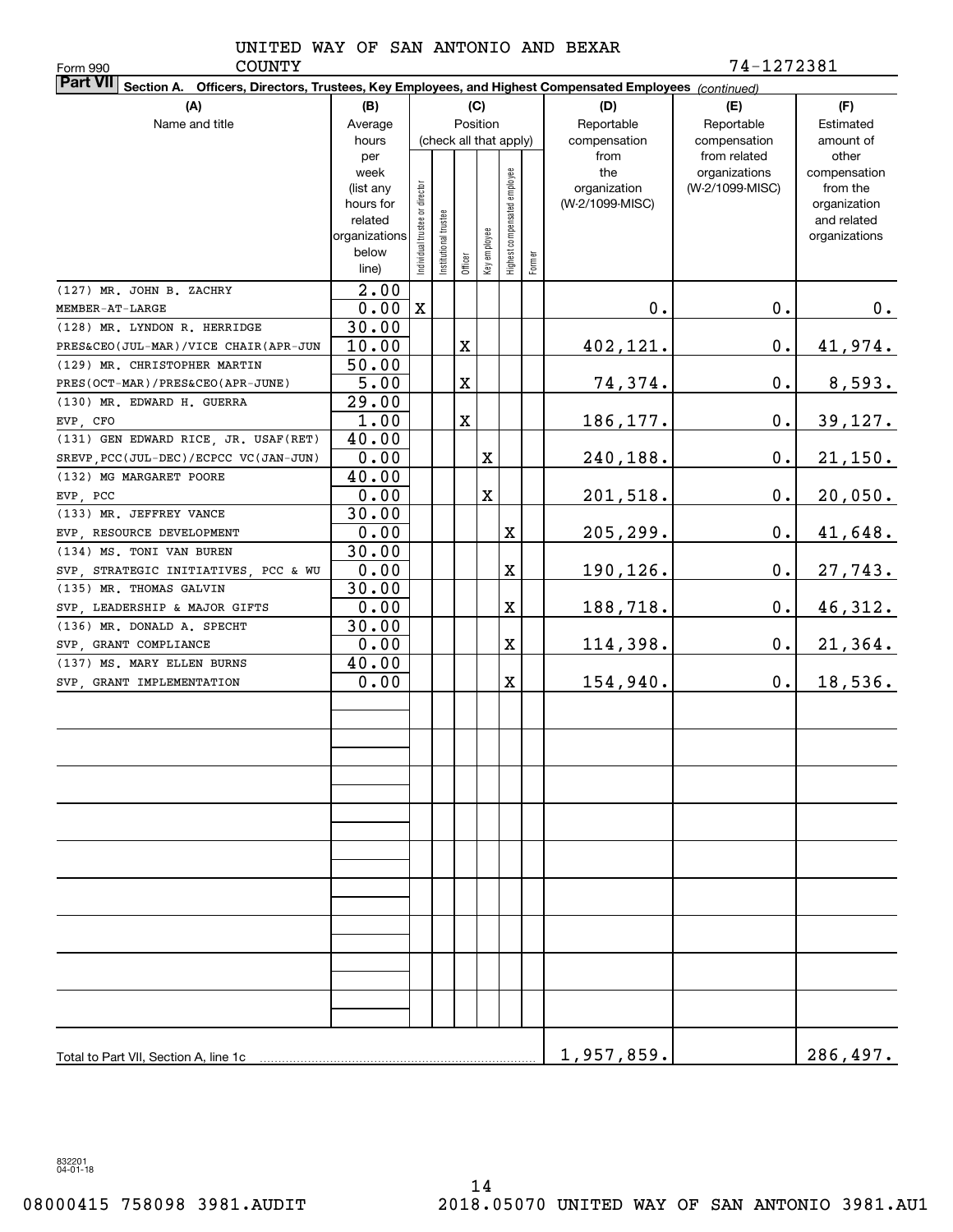| of Revenue |  |                                     |  |
|------------|--|-------------------------------------|--|
| COUNTY     |  |                                     |  |
|            |  | UNITED WAY OF SAN ANTONIO AND BEXAR |  |

|                                                           | <b>Part VIII</b> | <b>Statement of Revenue</b>                                                                                           |                |                       |                      |                   |                  |                         |
|-----------------------------------------------------------|------------------|-----------------------------------------------------------------------------------------------------------------------|----------------|-----------------------|----------------------|-------------------|------------------|-------------------------|
|                                                           |                  | Check if Schedule O contains a response or note to any line in this Part VIII                                         |                |                       |                      |                   |                  | x                       |
|                                                           |                  |                                                                                                                       |                |                       | (A)<br>Total revenue | (B)<br>Related or | (C)<br>Unrelated | (D)<br>Revenue excluded |
|                                                           |                  |                                                                                                                       |                |                       |                      | exempt function   | business         | from tax under          |
|                                                           |                  |                                                                                                                       |                |                       |                      | revenue           | revenue          | sections<br>512 - 514   |
|                                                           |                  | 1 a Federated campaigns                                                                                               | 1a             |                       |                      |                   |                  |                         |
|                                                           |                  | <b>b</b> Membership dues                                                                                              | 1 <sub>b</sub> |                       |                      |                   |                  |                         |
|                                                           |                  | c Fundraising events                                                                                                  | 1c             |                       |                      |                   |                  |                         |
|                                                           |                  | d Related organizations                                                                                               | 1 <sub>d</sub> |                       |                      |                   |                  |                         |
|                                                           |                  | e Government grants (contributions)                                                                                   | 1e             | 4,220,597.            |                      |                   |                  |                         |
|                                                           |                  | f All other contributions, gifts, grants, and                                                                         |                |                       |                      |                   |                  |                         |
|                                                           |                  | similar amounts not included above                                                                                    | 1f             | 34, 468, 791.         |                      |                   |                  |                         |
| Contributions, Gifts, Grants<br>and Other Similar Amounts | g                | Noncash contributions included in lines 1a-1f: \$                                                                     |                |                       |                      |                   |                  |                         |
|                                                           |                  |                                                                                                                       |                |                       | 38,689,388.          |                   |                  |                         |
|                                                           |                  |                                                                                                                       |                | <b>Business Code</b>  |                      |                   |                  |                         |
|                                                           | 2a               | <u> 1989 - Johann Barn, fransk politik amerikansk politik (</u>                                                       |                |                       |                      |                   |                  |                         |
|                                                           | b                | <u> 1989 - Andrea Stadt Britain, amerikansk politiker (</u>                                                           |                |                       |                      |                   |                  |                         |
|                                                           | с                | <u> 1999 - Johann Harry Harry Harry Harry Harry Harry Harry Harry Harry Harry Harry Harry Harry Harry Harry Harry</u> |                |                       |                      |                   |                  |                         |
|                                                           | d                |                                                                                                                       |                |                       |                      |                   |                  |                         |
|                                                           |                  | the control of the control of the control of the control of the control of the control of                             |                |                       |                      |                   |                  |                         |
| Program Service<br>Revenue                                |                  | f All other program service revenue                                                                                   |                |                       |                      |                   |                  |                         |
|                                                           |                  |                                                                                                                       |                | ▶                     |                      |                   |                  |                         |
|                                                           | 3                | Investment income (including dividends, interest, and                                                                 |                |                       |                      |                   |                  |                         |
|                                                           |                  |                                                                                                                       |                |                       | 469,554.             |                   |                  | 469,554.                |
|                                                           | 4                | Income from investment of tax-exempt bond proceeds                                                                    |                |                       |                      |                   |                  |                         |
|                                                           | 5                |                                                                                                                       |                |                       |                      |                   |                  |                         |
|                                                           |                  |                                                                                                                       | (i) Real       | (ii) Personal         |                      |                   |                  |                         |
|                                                           |                  | 6 a Gross rents                                                                                                       |                |                       |                      |                   |                  |                         |
|                                                           |                  |                                                                                                                       |                |                       |                      |                   |                  |                         |
|                                                           | b                | Less: rental expenses                                                                                                 |                |                       |                      |                   |                  |                         |
|                                                           |                  | Rental income or (loss)                                                                                               |                |                       |                      |                   |                  |                         |
|                                                           |                  |                                                                                                                       |                | ▶                     |                      |                   |                  |                         |
|                                                           |                  | 7 a Gross amount from sales of                                                                                        | (i) Securities | (ii) Other            |                      |                   |                  |                         |
|                                                           |                  | assets other than inventory                                                                                           | 7,193,357.     | 19,000.               |                      |                   |                  |                         |
|                                                           |                  | <b>b</b> Less: cost or other basis                                                                                    |                |                       |                      |                   |                  |                         |
|                                                           |                  | and sales expenses  7,046,675.                                                                                        |                | 26,823.               |                      |                   |                  |                         |
|                                                           |                  |                                                                                                                       | 146,682.       | $-7,823.$             |                      |                   |                  |                         |
|                                                           |                  |                                                                                                                       |                | $\blacktriangleright$ | 138,859.             |                   |                  | 138,859.                |
|                                                           |                  | 8 a Gross income from fundraising events (not                                                                         |                |                       |                      |                   |                  |                         |
|                                                           |                  | including \$                                                                                                          |                |                       |                      |                   |                  |                         |
|                                                           |                  | contributions reported on line 1c). See                                                                               |                |                       |                      |                   |                  |                         |
| <b>Other Revenue</b>                                      |                  |                                                                                                                       |                |                       |                      |                   |                  |                         |
|                                                           |                  |                                                                                                                       |                |                       |                      |                   |                  |                         |
|                                                           |                  | c Net income or (loss) from fundraising events                                                                        |                | .                     |                      |                   |                  |                         |
|                                                           |                  | 9 a Gross income from gaming activities. See                                                                          |                |                       |                      |                   |                  |                         |
|                                                           |                  |                                                                                                                       |                |                       |                      |                   |                  |                         |
|                                                           |                  |                                                                                                                       | $\mathbf b$    |                       |                      |                   |                  |                         |
|                                                           |                  |                                                                                                                       |                |                       |                      |                   |                  |                         |
|                                                           |                  | 10 a Gross sales of inventory, less returns                                                                           |                |                       |                      |                   |                  |                         |
|                                                           |                  |                                                                                                                       |                |                       |                      |                   |                  |                         |
|                                                           |                  | <b>b</b> Less: cost of goods sold $\ldots$ <b>b</b>                                                                   |                |                       |                      |                   |                  |                         |
|                                                           |                  | c Net income or (loss) from sales of inventory                                                                        |                | ▶                     |                      |                   |                  |                         |
|                                                           |                  | Miscellaneous Revenue                                                                                                 |                | <b>Business Code</b>  |                      |                   |                  |                         |
|                                                           | 11 a             | <u> 1989 - Johann Harry Harry Harry Harry Harry Harry Harry Harry Harry Harry Harry Harry Harry Harry Harry Harry</u> |                |                       |                      |                   |                  |                         |
|                                                           | b                | <u> 1989 - Johann Stein, fransk politik (f. 1989)</u>                                                                 |                |                       |                      |                   |                  |                         |
|                                                           | с                | <u> 1989 - Johann Barbara, martxa alemaniar a</u>                                                                     |                |                       |                      |                   |                  |                         |
|                                                           |                  |                                                                                                                       |                |                       |                      |                   |                  |                         |
|                                                           |                  |                                                                                                                       |                | $\blacktriangleright$ |                      |                   |                  |                         |
|                                                           | 12               |                                                                                                                       |                |                       | 39,297,801.          | $\mathbf{0}$ .    | 0.               | 608, 413.               |
|                                                           | 832009 12-31-18  |                                                                                                                       |                |                       |                      |                   |                  | Form 990 (2018)         |

832009 12-31-18

15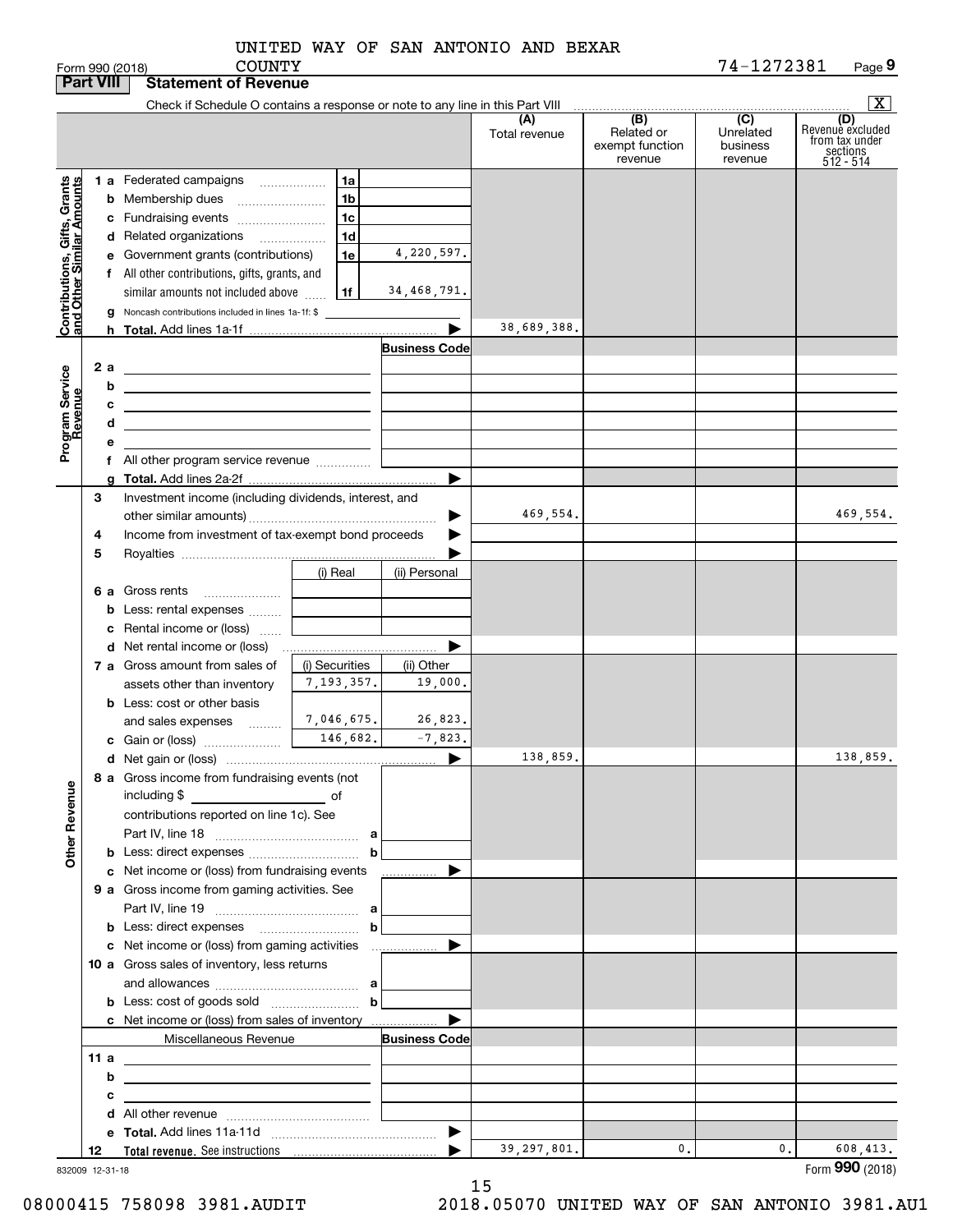*Section 501(c)(3) and 501(c)(4) organizations must complete all columns. All other organizations must complete column (A).*

**Part IX Statement of Functional Expenses**

Form 990 (2018) Page **10** COUNTY 74-1272381

|              |                                                                                                 |                       |                                    | $\lceil \text{X} \rceil$                  |                                |  |
|--------------|-------------------------------------------------------------------------------------------------|-----------------------|------------------------------------|-------------------------------------------|--------------------------------|--|
|              | Do not include amounts reported on lines 6b,<br>7b, 8b, 9b, and 10b of Part VIII.               | (A)<br>Total expenses | (B)<br>Program service<br>expenses | (C)<br>Management and<br>general expenses | (D)<br>Fundraising<br>expenses |  |
| 1.           | Grants and other assistance to domestic organizations                                           |                       |                                    |                                           |                                |  |
|              | and domestic governments. See Part IV, line 21                                                  | 29,517,389.           | 29,517,389.                        |                                           |                                |  |
| $\mathbf{2}$ | Grants and other assistance to domestic                                                         |                       |                                    |                                           |                                |  |
|              | individuals. See Part IV, line 22                                                               |                       |                                    |                                           |                                |  |
| 3            | Grants and other assistance to foreign                                                          |                       |                                    |                                           |                                |  |
|              | organizations, foreign governments, and foreign                                                 |                       |                                    |                                           |                                |  |
|              | individuals. See Part IV, lines 15 and 16                                                       |                       |                                    |                                           |                                |  |
| 4            | Benefits paid to or for members                                                                 |                       |                                    |                                           |                                |  |
| 5            | Compensation of current officers, directors,                                                    |                       |                                    |                                           |                                |  |
|              | trustees, and key employees                                                                     | 836,029.              | 451,781.                           | 78,801.                                   | 305,447.                       |  |
| 6            | Compensation not included above, to disqualified                                                |                       |                                    |                                           |                                |  |
|              | persons (as defined under section 4958(f)(1)) and                                               |                       |                                    |                                           |                                |  |
|              | persons described in section 4958(c)(3)(B)                                                      |                       |                                    |                                           |                                |  |
| 7            |                                                                                                 | 5,442,255.            | 3,665,506.                         | 256,646.                                  | 1,520,103.                     |  |
| 8            | Pension plan accruals and contributions (include                                                |                       |                                    |                                           |                                |  |
|              | section 401(k) and 403(b) employer contributions)                                               | 469,170.              | 299,828.                           | 46,786.                                   | 122,556.                       |  |
| 9            |                                                                                                 | 918,089.              | 568,805.                           | 146,616.                                  | 202,668.                       |  |
| 10           |                                                                                                 | 467,493.              | $\overline{277,385}$ .             | 59,673.                                   | 130, 435.                      |  |
| 11           | Fees for services (non-employees):                                                              |                       |                                    |                                           |                                |  |
| а            |                                                                                                 |                       |                                    |                                           |                                |  |
| b            |                                                                                                 | 1,187.                |                                    | 1,187.                                    |                                |  |
| c            |                                                                                                 | 47,000.               | 18,500.                            | 28,500.                                   |                                |  |
| d            |                                                                                                 |                       |                                    |                                           |                                |  |
| е            | Professional fundraising services. See Part IV, line 17                                         |                       |                                    |                                           |                                |  |
| f            |                                                                                                 | 65,908.               |                                    | 65,908.                                   |                                |  |
| g            | Other. (If line 11g amount exceeds 10% of line 25,                                              |                       |                                    |                                           |                                |  |
|              | column (A) amount, list line 11g expenses on Sch O.)                                            | 65,076.               | 48,533.                            | 16, 543.                                  |                                |  |
| 12           |                                                                                                 | 146,318.              | 95, 264.                           | 419.                                      | 50,635.                        |  |
| 13           |                                                                                                 | 158,603.              | 48,855.                            | 33,922.                                   | 75,826.                        |  |
| 14           |                                                                                                 | 184,074.              | 126,898.                           | 29,473.                                   | $\overline{27,703}$ .          |  |
| 15           |                                                                                                 |                       |                                    |                                           |                                |  |
| 16           |                                                                                                 | 161,077.<br>33,780.   | 62,829.<br>15,517.                 | 67,556.<br>7,880.                         | 30,692.<br>10,383.             |  |
| 17           | Travel                                                                                          |                       |                                    |                                           |                                |  |
| 18           | Payments of travel or entertainment expenses                                                    |                       |                                    |                                           |                                |  |
|              | for any federal, state, or local public officials                                               | 111,079.              | 91,149.                            | 14,994.                                   | 4,936.                         |  |
| 19<br>20     | Conferences, conventions, and meetings<br>Interest                                              |                       |                                    |                                           |                                |  |
| 21           |                                                                                                 | 569, 335.             | 300, 653.                          | 156,731.                                  | 111,951.                       |  |
| 22           | Depreciation, depletion, and amortization                                                       | 167,385.              | 108,852.                           | 28, 753.                                  | 29,780.                        |  |
| 23           | Insurance                                                                                       | 46,380.               | 13,856.                            | 25,696.                                   | 6,828.                         |  |
| 24           | Other expenses. Itemize expenses not covered                                                    |                       |                                    |                                           |                                |  |
|              | above. (List miscellaneous expenses in line 24e. If line                                        |                       |                                    |                                           |                                |  |
|              | 24e amount exceeds 10% of line 25, column (A)<br>amount, list line 24e expenses on Schedule 0.) |                       |                                    |                                           |                                |  |
|              | a CAMPAIGN EXPENSES                                                                             | 75,117.               |                                    | 6,821.                                    | 68,296.                        |  |
|              | <b>b MISCELLANEOUS</b>                                                                          | 44,061.               | 9,700.                             | 29,206.                                   | 5,155.                         |  |
| c.           | PROGRAM SUPPLIES                                                                                | 6,572.                | 6,572.                             | 0.                                        | 0.                             |  |
| d            | <b>WORKERS'</b><br>COMPENSATION                                                                 | 3,309.                | 1,670.                             | 867.                                      | 772.                           |  |
|              | e All other expenses                                                                            |                       |                                    |                                           |                                |  |
| 25           | Total functional expenses. Add lines 1 through 24e                                              | 39,536,686.           | 35, 729, 542.                      | 1,102,978.                                | $\overline{2,704,166}$ .       |  |
| 26           | Joint costs. Complete this line only if the organization                                        |                       |                                    |                                           |                                |  |
|              | reported in column (B) joint costs from a combined                                              |                       |                                    |                                           |                                |  |
|              | educational campaign and fundraising solicitation.                                              |                       |                                    |                                           |                                |  |
|              | Check here $\blacktriangleright$<br>if following SOP 98-2 (ASC 958-720)                         |                       |                                    |                                           |                                |  |

832010 12-31-18

16

Form (2018) **990**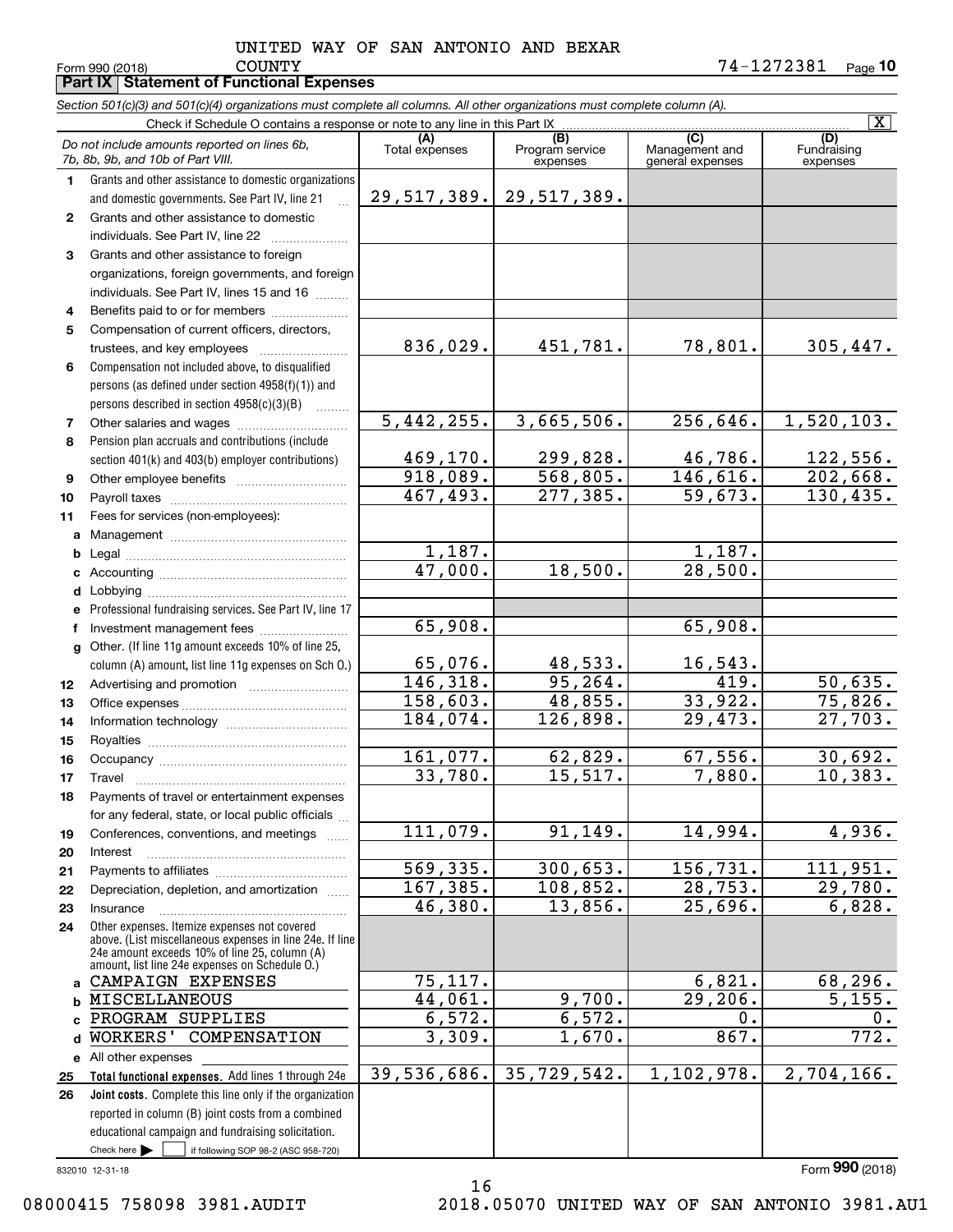| -nrm 990 <i>(</i> 2018) |  |  |
|-------------------------|--|--|

|                             | Part X   | <b>Balance Sheet</b>                                                                                                                                                                                                          |            |                          |                 |                                         |
|-----------------------------|----------|-------------------------------------------------------------------------------------------------------------------------------------------------------------------------------------------------------------------------------|------------|--------------------------|-----------------|-----------------------------------------|
|                             |          |                                                                                                                                                                                                                               |            |                          |                 |                                         |
|                             |          |                                                                                                                                                                                                                               |            | (A)<br>Beginning of year |                 | (B)<br>End of year                      |
|                             | 1        |                                                                                                                                                                                                                               |            | 450.                     | $\blacksquare$  | 250.                                    |
|                             | 2        |                                                                                                                                                                                                                               |            | 3,855,942.               | $\overline{2}$  | 6, 205, 302.                            |
|                             | з        |                                                                                                                                                                                                                               |            | 16,160,808.              | $\mathbf{3}$    | 13,839,366.                             |
|                             | 4        |                                                                                                                                                                                                                               |            | 141,055.                 | $\overline{4}$  | 136, 252.                               |
|                             | 5        | Loans and other receivables from current and former officers, directors,                                                                                                                                                      |            |                          |                 |                                         |
|                             |          | trustees, key employees, and highest compensated employees. Complete                                                                                                                                                          |            |                          |                 |                                         |
|                             |          | Part II of Schedule L                                                                                                                                                                                                         |            |                          | 5               |                                         |
|                             | 6        | Loans and other receivables from other disqualified persons (as defined under                                                                                                                                                 |            |                          |                 |                                         |
|                             |          | section 4958(f)(1)), persons described in section 4958(c)(3)(B), and contributing                                                                                                                                             |            |                          |                 |                                         |
|                             |          | employers and sponsoring organizations of section 501(c)(9) voluntary                                                                                                                                                         |            |                          |                 |                                         |
|                             |          | employees' beneficiary organizations (see instr). Complete Part II of Sch L                                                                                                                                                   |            |                          | 6               |                                         |
| Assets                      | 7        |                                                                                                                                                                                                                               |            |                          | $\overline{7}$  |                                         |
|                             | 8        |                                                                                                                                                                                                                               |            |                          | 8               |                                         |
|                             | 9        | Prepaid expenses and deferred charges                                                                                                                                                                                         |            | 178,622.                 | $\mathbf{9}$    | 337, 521.                               |
|                             |          | <b>10a</b> Land, buildings, and equipment: cost or other                                                                                                                                                                      |            |                          |                 |                                         |
|                             |          | basis. Complete Part VI of Schedule D  10a                                                                                                                                                                                    | 3,539,487. |                          |                 |                                         |
|                             |          | <u>  10b</u><br><b>b</b> Less: accumulated depreciation                                                                                                                                                                       | 2,425,808. | 1, 147, 249.             | 10 <sub>c</sub> | 1, 113, 679.                            |
|                             | 11       |                                                                                                                                                                                                                               |            | 17,676,237.              | 11              | 16,616,705.                             |
|                             | 12       |                                                                                                                                                                                                                               |            | 1,836,006.               | 12              | 1,885,968.                              |
|                             | 13       |                                                                                                                                                                                                                               |            |                          | 13              |                                         |
|                             | 14       |                                                                                                                                                                                                                               |            |                          | 14              |                                         |
|                             | 15       |                                                                                                                                                                                                                               |            |                          | 15              |                                         |
|                             | 16       |                                                                                                                                                                                                                               |            | 40,996,369.              | 16              | 40, 135, 043.                           |
|                             | 17       |                                                                                                                                                                                                                               |            | 3,731,849.               | 17              | 2,861,485.                              |
|                             | 18       |                                                                                                                                                                                                                               |            | 8,118,096.               | 18              | 7,868,274.                              |
|                             | 19       | Deferred revenue material contracts and contracts are contracted and contract and contract are contracted and contract are contracted and contract are contracted and contract are contracted and contract are contracted and |            |                          | 19              |                                         |
|                             | 20       |                                                                                                                                                                                                                               |            |                          | 20              |                                         |
|                             | 21       | Escrow or custodial account liability. Complete Part IV of Schedule D                                                                                                                                                         |            |                          | 21              |                                         |
|                             | 22       | Loans and other payables to current and former officers, directors, trustees,                                                                                                                                                 |            |                          |                 |                                         |
| Liabilities                 |          | key employees, highest compensated employees, and disqualified persons.                                                                                                                                                       |            |                          |                 |                                         |
|                             |          | Complete Part II of Schedule L                                                                                                                                                                                                |            |                          | 22              |                                         |
|                             | 23       | Secured mortgages and notes payable to unrelated third parties                                                                                                                                                                | .          |                          | 23              |                                         |
|                             | 24       |                                                                                                                                                                                                                               |            |                          | 24              |                                         |
|                             | 25       | Other liabilities (including federal income tax, payables to related third                                                                                                                                                    |            |                          |                 |                                         |
|                             |          | parties, and other liabilities not included on lines 17-24). Complete Part X of                                                                                                                                               |            |                          |                 |                                         |
|                             |          | Schedule D                                                                                                                                                                                                                    |            |                          | 25              |                                         |
|                             | 26       | Total liabilities. Add lines 17 through 25                                                                                                                                                                                    |            | 11,849,945.              | 26              | 10,729,759.                             |
|                             |          | Organizations that follow SFAS 117 (ASC 958), check here $\blacktriangleright \begin{array}{ c } \hline X & \text{and} \end{array}$                                                                                           |            |                          |                 |                                         |
|                             |          | complete lines 27 through 29, and lines 33 and 34.                                                                                                                                                                            |            | 1,745,438.               |                 |                                         |
|                             | 27       |                                                                                                                                                                                                                               |            | 26, 383, 895.            | 27              | 3,410,812.<br>$\overline{24,108,504}$ . |
|                             | 28       | Temporarily restricted net assets                                                                                                                                                                                             |            | 1,017,091.               | 28              | 1,885,968.                              |
|                             | 29       | Permanently restricted net assets                                                                                                                                                                                             |            |                          | 29              |                                         |
|                             |          | Organizations that do not follow SFAS 117 (ASC 958), check here ▶ □                                                                                                                                                           |            |                          |                 |                                         |
|                             |          | and complete lines 30 through 34.                                                                                                                                                                                             |            |                          |                 |                                         |
|                             | 30       | Paid-in or capital surplus, or land, building, or equipment fund                                                                                                                                                              |            |                          | 30<br>31        |                                         |
|                             | 31       |                                                                                                                                                                                                                               |            |                          | 32              |                                         |
| Net Assets or Fund Balances | 32<br>33 | Retained earnings, endowment, accumulated income, or other funds<br>Total net assets or fund balances                                                                                                                         | $\cdots$   | 29, 146, 424.            | 33              | 29,405,284.                             |
|                             | 34       |                                                                                                                                                                                                                               |            | 40,996,369.              | 34              | $\overline{40}$ , 135, 043.             |
|                             |          |                                                                                                                                                                                                                               |            |                          |                 | 000 <sub>1</sub>                        |

Form (2018) **990**

832011 12-31-18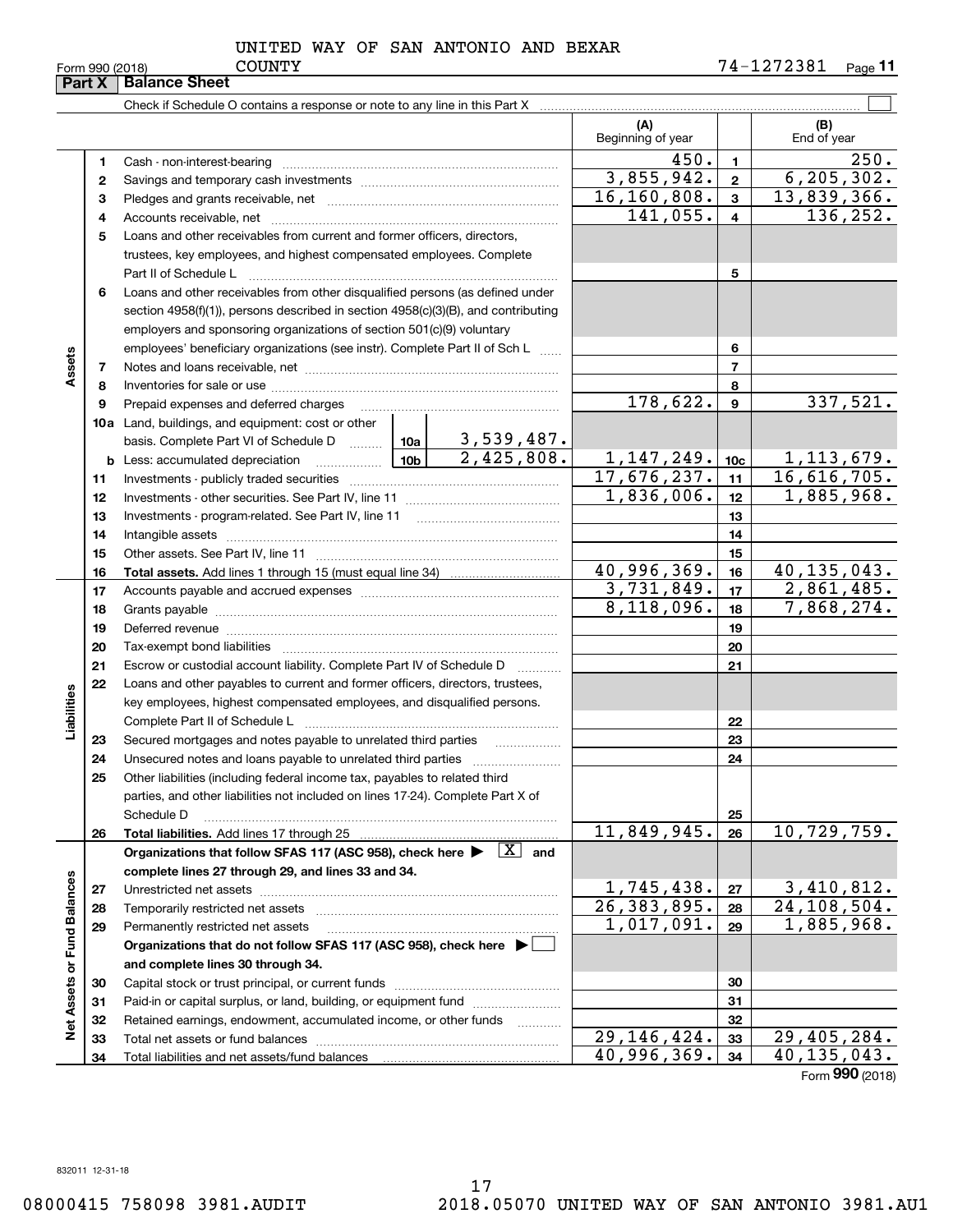| UNITED WAY OF SAN ANTONIO AND BEXAR |  |
|-------------------------------------|--|
|-------------------------------------|--|

|    | <b>COUNTY</b><br>Form 990 (2018)                                                                                                |                | 74-1272381     |             | Page 12                 |
|----|---------------------------------------------------------------------------------------------------------------------------------|----------------|----------------|-------------|-------------------------|
|    | <b>Reconciliation of Net Assets</b><br>Part XI                                                                                  |                |                |             |                         |
|    |                                                                                                                                 |                |                |             | $\overline{\mathbf{X}}$ |
|    |                                                                                                                                 |                |                |             |                         |
| 1  | Total revenue (must equal Part VIII, column (A), line 12)                                                                       | $\mathbf 1$    | 39,297,801.    |             |                         |
| 2  |                                                                                                                                 | $\overline{2}$ | 39,536,686.    |             |                         |
| 3  | Revenue less expenses. Subtract line 2 from line 1                                                                              | 3              | $-238,885.$    |             |                         |
| 4  |                                                                                                                                 | $\overline{4}$ | 29, 146, 424.  |             |                         |
| 5  | Net unrealized gains (losses) on investments                                                                                    | 5              |                |             | 497,765.                |
| 6  | Donated services and use of facilities                                                                                          | 6              |                |             |                         |
| 7  | Investment expenses                                                                                                             | $\overline{7}$ |                |             |                         |
| 8  | Prior period adjustments                                                                                                        | 8              |                |             |                         |
| 9  | Other changes in net assets or fund balances (explain in Schedule O) [11] [2000] [2000] [2000] [2000] [2000] [                  | $\mathbf{Q}$   |                |             | $-20.$                  |
| 10 | Net assets or fund balances at end of year. Combine lines 3 through 9 (must equal Part X, line 33,                              |                |                |             |                         |
|    | column (B))                                                                                                                     | 10             | 29,405,284.    |             |                         |
|    | Part XII Financial Statements and Reporting                                                                                     |                |                |             |                         |
|    |                                                                                                                                 |                |                |             |                         |
|    |                                                                                                                                 |                |                | Yes         | No                      |
| 1  | $ X $ Accrual<br>Accounting method used to prepare the Form 990: <u>I</u> Cash<br>Other                                         |                |                |             |                         |
|    | If the organization changed its method of accounting from a prior year or checked "Other," explain in Schedule O.               |                |                |             |                         |
|    | 2a Were the organization's financial statements compiled or reviewed by an independent accountant?                              |                | 2a             |             | X                       |
|    | If "Yes," check a box below to indicate whether the financial statements for the year were compiled or reviewed on a            |                |                |             |                         |
|    | separate basis, consolidated basis, or both:                                                                                    |                |                |             |                         |
|    | Separate basis<br>Consolidated basis<br>Both consolidated and separate basis                                                    |                |                |             |                         |
|    | <b>b</b> Were the organization's financial statements audited by an independent accountant?                                     |                | 2 <sub>b</sub> | Χ           |                         |
|    | If "Yes," check a box below to indicate whether the financial statements for the year were audited on a separate basis,         |                |                |             |                         |
|    | consolidated basis, or both:                                                                                                    |                |                |             |                         |
|    | $\boxed{\textbf{X}}$ Consolidated basis<br>Separate basis<br>Both consolidated and separate basis                               |                |                |             |                         |
|    | c If "Yes" to line 2a or 2b, does the organization have a committee that assumes responsibility for oversight of the audit,     |                |                |             |                         |
|    |                                                                                                                                 |                | 2c             | Χ           |                         |
|    | If the organization changed either its oversight process or selection process during the tax year, explain in Schedule O.       |                |                |             |                         |
|    | 3a As a result of a federal award, was the organization required to undergo an audit or audits as set forth in the Single Audit |                |                |             |                         |
|    |                                                                                                                                 |                | За             | $\mathbf X$ |                         |
|    | b If "Yes," did the organization undergo the required audit or audits? If the organization did not undergo the required audit   |                |                |             |                         |
|    | or audits, explain why in Schedule O and describe any steps taken to undergo such audits                                        |                | 3 <sub>b</sub> | X           |                         |

Form (2018) **990**

832012 12-31-18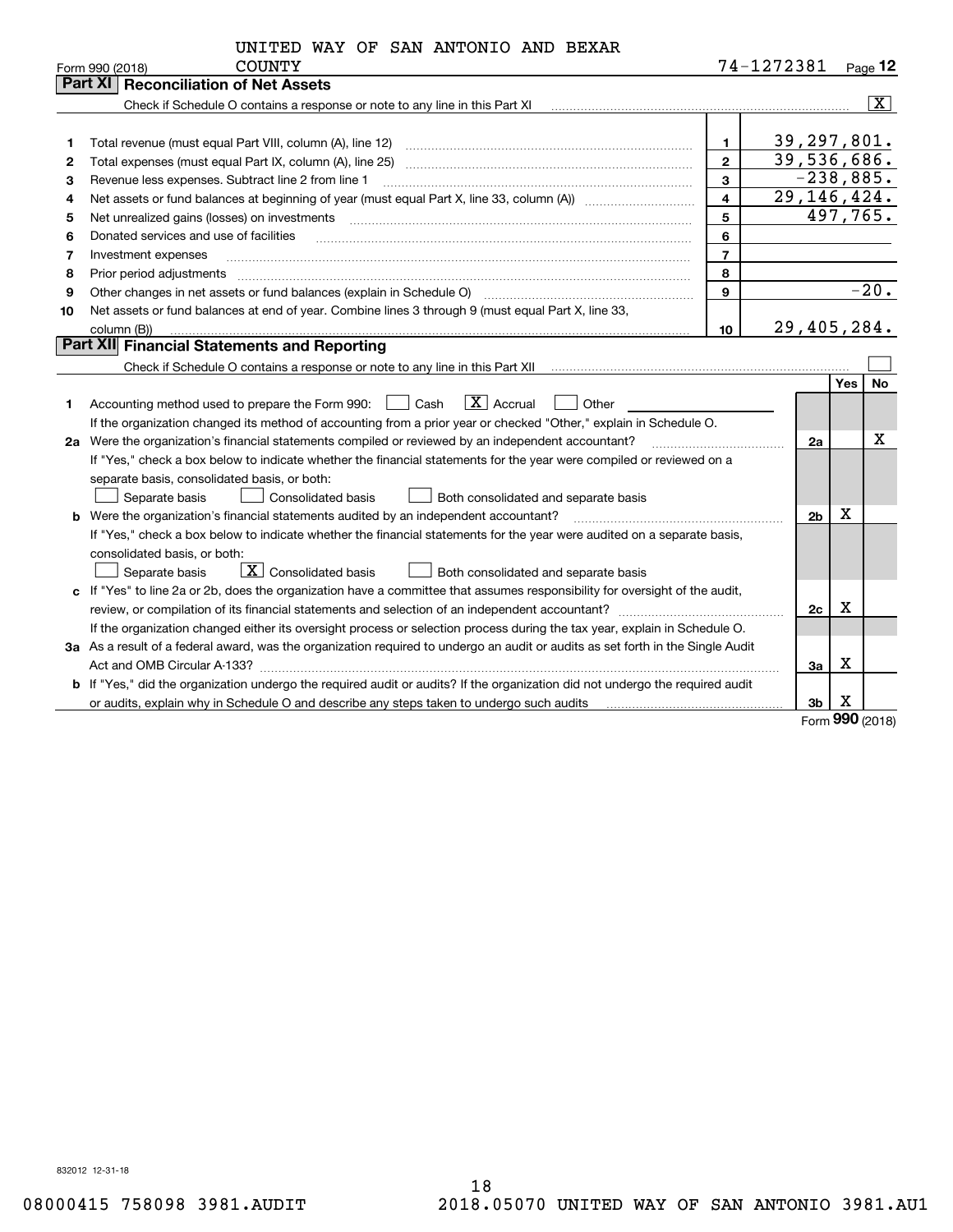|         | <b>SCHEDULE A</b>                                      |                                                                        |          |                                                                                                                                                                                                               |                             |                                 |                            | OMB No. 1545-0047                                   |
|---------|--------------------------------------------------------|------------------------------------------------------------------------|----------|---------------------------------------------------------------------------------------------------------------------------------------------------------------------------------------------------------------|-----------------------------|---------------------------------|----------------------------|-----------------------------------------------------|
|         | (Form 990 or 990-EZ)                                   |                                                                        |          | <b>Public Charity Status and Public Support</b>                                                                                                                                                               |                             |                                 |                            |                                                     |
|         |                                                        |                                                                        |          | Complete if the organization is a section $501(c)(3)$ organization or a section<br>4947(a)(1) nonexempt charitable trust.                                                                                     |                             |                                 |                            |                                                     |
|         | Department of the Treasury<br>Internal Revenue Service |                                                                        |          | Attach to Form 990 or Form 990-EZ.                                                                                                                                                                            |                             |                                 |                            | <b>Open to Public</b>                               |
|         |                                                        |                                                                        |          | Go to www.irs.gov/Form990 for instructions and the latest information.                                                                                                                                        |                             |                                 |                            | Inspection                                          |
|         | Name of the organization                               | <b>COUNTY</b>                                                          |          | UNITED WAY OF SAN ANTONIO AND BEXAR                                                                                                                                                                           |                             |                                 |                            | <b>Employer identification number</b><br>74-1272381 |
| Part I  |                                                        |                                                                        |          | Reason for Public Charity Status (All organizations must complete this part.) See instructions.                                                                                                               |                             |                                 |                            |                                                     |
|         |                                                        |                                                                        |          | The organization is not a private foundation because it is: (For lines 1 through 12, check only one box.)                                                                                                     |                             |                                 |                            |                                                     |
| 1.      |                                                        |                                                                        |          | A church, convention of churches, or association of churches described in section 170(b)(1)(A)(i).                                                                                                            |                             |                                 |                            |                                                     |
| 2       |                                                        |                                                                        |          | A school described in section 170(b)(1)(A)(ii). (Attach Schedule E (Form 990 or 990-EZ).)                                                                                                                     |                             |                                 |                            |                                                     |
| 3       |                                                        |                                                                        |          | A hospital or a cooperative hospital service organization described in section 170(b)(1)(A)(iii).                                                                                                             |                             |                                 |                            |                                                     |
| 4       |                                                        |                                                                        |          | A medical research organization operated in conjunction with a hospital described in section 170(b)(1)(A)(iii). Enter the hospital's name,                                                                    |                             |                                 |                            |                                                     |
|         | city, and state:                                       |                                                                        |          |                                                                                                                                                                                                               |                             |                                 |                            |                                                     |
| 5       |                                                        |                                                                        |          | An organization operated for the benefit of a college or university owned or operated by a governmental unit described in                                                                                     |                             |                                 |                            |                                                     |
|         |                                                        | section 170(b)(1)(A)(iv). (Complete Part II.)                          |          |                                                                                                                                                                                                               |                             |                                 |                            |                                                     |
| 6       |                                                        |                                                                        |          | A federal, state, or local government or governmental unit described in section 170(b)(1)(A)(v).                                                                                                              |                             |                                 |                            |                                                     |
| 7       | $\mathbf{X}$                                           |                                                                        |          | An organization that normally receives a substantial part of its support from a governmental unit or from the general public described in                                                                     |                             |                                 |                            |                                                     |
|         |                                                        | section 170(b)(1)(A)(vi). (Complete Part II.)                          |          |                                                                                                                                                                                                               |                             |                                 |                            |                                                     |
| 8<br>9  |                                                        |                                                                        |          | A community trust described in section 170(b)(1)(A)(vi). (Complete Part II.)<br>An agricultural research organization described in section 170(b)(1)(A)(ix) operated in conjunction with a land-grant college |                             |                                 |                            |                                                     |
|         |                                                        |                                                                        |          | or university or a non-land-grant college of agriculture (see instructions). Enter the name, city, and state of the college or                                                                                |                             |                                 |                            |                                                     |
|         | university:                                            |                                                                        |          |                                                                                                                                                                                                               |                             |                                 |                            |                                                     |
| 10      |                                                        |                                                                        |          | An organization that normally receives: (1) more than 33 1/3% of its support from contributions, membership fees, and gross receipts from                                                                     |                             |                                 |                            |                                                     |
|         |                                                        |                                                                        |          | activities related to its exempt functions - subject to certain exceptions, and (2) no more than 33 1/3% of its support from gross investment                                                                 |                             |                                 |                            |                                                     |
|         |                                                        |                                                                        |          | income and unrelated business taxable income (less section 511 tax) from businesses acquired by the organization after June 30, 1975.                                                                         |                             |                                 |                            |                                                     |
|         |                                                        | See section 509(a)(2). (Complete Part III.)                            |          |                                                                                                                                                                                                               |                             |                                 |                            |                                                     |
| 11      |                                                        |                                                                        |          | An organization organized and operated exclusively to test for public safety. See section 509(a)(4).                                                                                                          |                             |                                 |                            |                                                     |
| 12      |                                                        |                                                                        |          | An organization organized and operated exclusively for the benefit of, to perform the functions of, or to carry out the purposes of one or                                                                    |                             |                                 |                            |                                                     |
|         |                                                        |                                                                        |          | more publicly supported organizations described in section 509(a)(1) or section 509(a)(2). See section 509(a)(3). Check the box in                                                                            |                             |                                 |                            |                                                     |
|         |                                                        |                                                                        |          | lines 12a through 12d that describes the type of supporting organization and complete lines 12e, 12f, and 12g.                                                                                                |                             |                                 |                            |                                                     |
| a       |                                                        |                                                                        |          | Type I. A supporting organization operated, supervised, or controlled by its supported organization(s), typically by giving                                                                                   |                             |                                 |                            |                                                     |
|         |                                                        | organization. You must complete Part IV, Sections A and B.             |          | the supported organization(s) the power to regularly appoint or elect a majority of the directors or trustees of the supporting                                                                               |                             |                                 |                            |                                                     |
| b       |                                                        |                                                                        |          | Type II. A supporting organization supervised or controlled in connection with its supported organization(s), by having                                                                                       |                             |                                 |                            |                                                     |
|         |                                                        |                                                                        |          | control or management of the supporting organization vested in the same persons that control or manage the supported                                                                                          |                             |                                 |                            |                                                     |
|         |                                                        |                                                                        |          | organization(s). You must complete Part IV, Sections A and C.                                                                                                                                                 |                             |                                 |                            |                                                     |
| с       |                                                        |                                                                        |          | Type III functionally integrated. A supporting organization operated in connection with, and functionally integrated with,                                                                                    |                             |                                 |                            |                                                     |
|         |                                                        |                                                                        |          | its supported organization(s) (see instructions). You must complete Part IV, Sections A, D, and E.                                                                                                            |                             |                                 |                            |                                                     |
| d       |                                                        |                                                                        |          | Type III non-functionally integrated. A supporting organization operated in connection with its supported organization(s)                                                                                     |                             |                                 |                            |                                                     |
|         |                                                        |                                                                        |          | that is not functionally integrated. The organization generally must satisfy a distribution requirement and an attentiveness                                                                                  |                             |                                 |                            |                                                     |
|         |                                                        |                                                                        |          | requirement (see instructions). You must complete Part IV, Sections A and D, and Part V.                                                                                                                      |                             |                                 |                            |                                                     |
| е       |                                                        |                                                                        |          | Check this box if the organization received a written determination from the IRS that it is a Type I, Type II, Type III                                                                                       |                             |                                 |                            |                                                     |
|         |                                                        | Enter the number of supported organizations                            |          | functionally integrated, or Type III non-functionally integrated supporting organization.                                                                                                                     |                             |                                 |                            |                                                     |
| f.<br>a |                                                        | Provide the following information about the supported organization(s). |          |                                                                                                                                                                                                               |                             |                                 |                            |                                                     |
|         | (i) Name of supported                                  |                                                                        | (ii) EIN | (iii) Type of organization                                                                                                                                                                                    | in your governing document? | (iv) Is the organization listed | (v) Amount of monetary     | (vi) Amount of other                                |
|         | organization                                           |                                                                        |          | (described on lines 1-10<br>above (see instructions))                                                                                                                                                         | Yes                         | No                              | support (see instructions) | support (see instructions)                          |
|         |                                                        |                                                                        |          |                                                                                                                                                                                                               |                             |                                 |                            |                                                     |
|         |                                                        |                                                                        |          |                                                                                                                                                                                                               |                             |                                 |                            |                                                     |
|         |                                                        |                                                                        |          |                                                                                                                                                                                                               |                             |                                 |                            |                                                     |
|         |                                                        |                                                                        |          |                                                                                                                                                                                                               |                             |                                 |                            |                                                     |
|         |                                                        |                                                                        |          |                                                                                                                                                                                                               |                             |                                 |                            |                                                     |
|         |                                                        |                                                                        |          |                                                                                                                                                                                                               |                             |                                 |                            |                                                     |
|         |                                                        |                                                                        |          |                                                                                                                                                                                                               |                             |                                 |                            |                                                     |
|         |                                                        |                                                                        |          |                                                                                                                                                                                                               |                             |                                 |                            |                                                     |
|         |                                                        |                                                                        |          |                                                                                                                                                                                                               |                             |                                 |                            |                                                     |
| Total   |                                                        |                                                                        |          |                                                                                                                                                                                                               |                             |                                 |                            |                                                     |
|         |                                                        |                                                                        |          | $1 \text{ H}$ Ear Danarwark Paduction Act Nation, soo the Instructions for Earm 000 or 000-E7, 200001-10-11-10                                                                                                |                             |                                 |                            | Schodule A (Form 000 or 000 F7) 2018                |

or 990-EZ. 832021 10-11-18 Schedule A (Form 990 or 990-EZ) 2018 LHA For Paperwork Reduction Act Notice, see the Instructions for Form 990 or 990-EZ. 832021 10-11-18 Schedule A (Form 990 or 990-EZ) 2018 19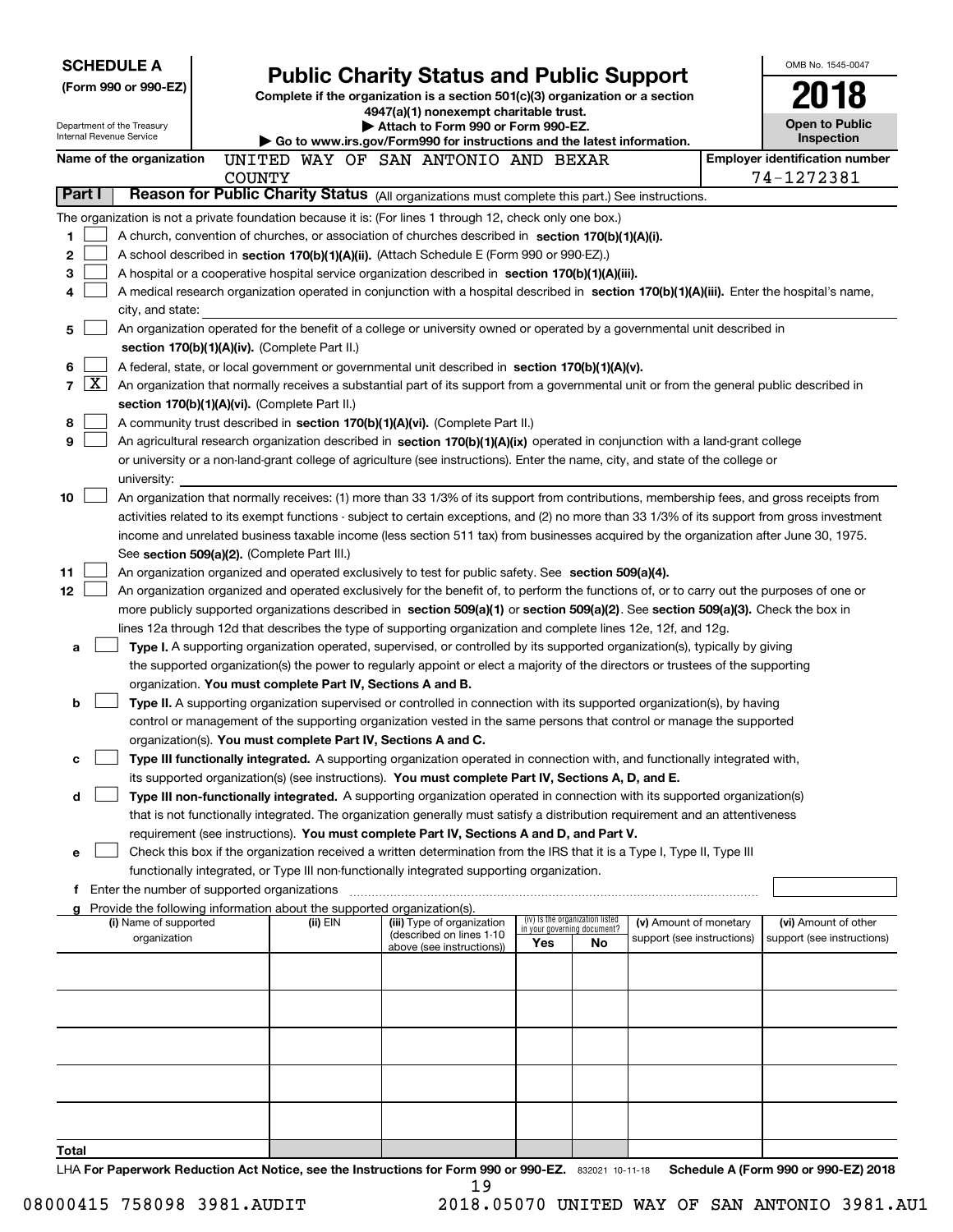### Schedule A (Form 990 or 990-EZ) 2018 COUNTY

**2** COUNTY 74-1272381

(Complete only if you checked the box on line 5, 7, or 8 of Part I or if the organization failed to qualify under Part III. If the organization fails to qualify under the tests listed below, please complete Part III.) **Part II Support Schedule for Organizations Described in Sections 170(b)(1)(A)(iv) and 170(b)(1)(A)(vi)**

|    | <b>Section A. Public Support</b>                                                                                                                                                                                               |                                                        |            |            |            |          |                                          |
|----|--------------------------------------------------------------------------------------------------------------------------------------------------------------------------------------------------------------------------------|--------------------------------------------------------|------------|------------|------------|----------|------------------------------------------|
|    | Calendar year (or fiscal year beginning in) $\blacktriangleright$                                                                                                                                                              | (a) 2014                                               | $(b)$ 2015 | $(c)$ 2016 | $(d)$ 2017 | (e) 2018 | (f) Total                                |
|    | 1 Gifts, grants, contributions, and                                                                                                                                                                                            |                                                        |            |            |            |          |                                          |
|    | membership fees received. (Do not                                                                                                                                                                                              |                                                        |            |            |            |          |                                          |
|    | include any "unusual grants.")                                                                                                                                                                                                 | 53953625.50551027.42769992.42347884.38689388.228311916 |            |            |            |          |                                          |
|    | 2 Tax revenues levied for the organ-                                                                                                                                                                                           |                                                        |            |            |            |          |                                          |
|    | ization's benefit and either paid to                                                                                                                                                                                           |                                                        |            |            |            |          |                                          |
|    | or expended on its behalf                                                                                                                                                                                                      |                                                        |            |            |            |          |                                          |
|    | 3 The value of services or facilities                                                                                                                                                                                          |                                                        |            |            |            |          |                                          |
|    | furnished by a governmental unit to                                                                                                                                                                                            |                                                        |            |            |            |          |                                          |
|    | the organization without charge                                                                                                                                                                                                |                                                        |            |            |            |          |                                          |
|    | 4 Total. Add lines 1 through 3                                                                                                                                                                                                 | 53953625.50551027.42769992.42347884.38689388.228311916 |            |            |            |          |                                          |
| 5. | The portion of total contributions                                                                                                                                                                                             |                                                        |            |            |            |          |                                          |
|    | by each person (other than a                                                                                                                                                                                                   |                                                        |            |            |            |          |                                          |
|    | governmental unit or publicly                                                                                                                                                                                                  |                                                        |            |            |            |          |                                          |
|    | supported organization) included                                                                                                                                                                                               |                                                        |            |            |            |          |                                          |
|    | on line 1 that exceeds 2% of the                                                                                                                                                                                               |                                                        |            |            |            |          |                                          |
|    | amount shown on line 11,                                                                                                                                                                                                       |                                                        |            |            |            |          |                                          |
|    | column (f)                                                                                                                                                                                                                     |                                                        |            |            |            |          | 9696814.                                 |
|    | 6 Public support. Subtract line 5 from line 4.                                                                                                                                                                                 |                                                        |            |            |            |          | 218615102                                |
|    | <b>Section B. Total Support</b>                                                                                                                                                                                                |                                                        |            |            |            |          |                                          |
|    | Calendar year (or fiscal year beginning in)                                                                                                                                                                                    | (a) 2014                                               | $(b)$ 2015 | $(c)$ 2016 | $(d)$ 2017 | (e) 2018 | (f) Total                                |
|    | <b>7</b> Amounts from line 4                                                                                                                                                                                                   | 53953625.50551027.42769992.42347884.38689388.228311916 |            |            |            |          |                                          |
|    | Gross income from interest,                                                                                                                                                                                                    |                                                        |            |            |            |          |                                          |
|    | dividends, payments received on                                                                                                                                                                                                |                                                        |            |            |            |          |                                          |
|    | securities loans, rents, royalties,                                                                                                                                                                                            |                                                        |            |            |            |          |                                          |
|    | and income from similar sources                                                                                                                                                                                                | 333,037.                                               | 366,659.   | 372,999.   | 381,980.   | 469,554. | 1924229.                                 |
|    | <b>9</b> Net income from unrelated business                                                                                                                                                                                    |                                                        |            |            |            |          |                                          |
|    | activities, whether or not the                                                                                                                                                                                                 |                                                        |            |            |            |          |                                          |
|    | business is regularly carried on                                                                                                                                                                                               |                                                        |            |            |            |          |                                          |
|    | 10 Other income. Do not include gain                                                                                                                                                                                           |                                                        |            |            |            |          |                                          |
|    | or loss from the sale of capital                                                                                                                                                                                               |                                                        |            |            |            |          |                                          |
|    | assets (Explain in Part VI.)                                                                                                                                                                                                   |                                                        |            |            |            |          |                                          |
|    | 11 Total support. Add lines 7 through 10                                                                                                                                                                                       |                                                        |            |            |            |          | 230236145                                |
|    | <b>12</b> Gross receipts from related activities, etc. (see instructions)                                                                                                                                                      |                                                        |            |            |            | 12       |                                          |
|    | 13 First five years. If the Form 990 is for the organization's first, second, third, fourth, or fifth tax year as a section 501(c)(3)                                                                                          |                                                        |            |            |            |          |                                          |
|    | organization, check this box and stop here                                                                                                                                                                                     |                                                        |            |            |            |          |                                          |
|    | Section C. Computation of Public Support Percentage                                                                                                                                                                            |                                                        |            |            |            |          |                                          |
|    |                                                                                                                                                                                                                                |                                                        |            |            |            | 14       | 94.95<br>%                               |
|    | 15 Public support percentage from 2017 Schedule A, Part II, line 14 [11] [11] manument continuum manument of Public support percentage from 2017 Schedule A, Part II, line 14 [11] manument continuum manument of Public suppo |                                                        |            |            |            | 15       | 94.76<br>$\%$                            |
|    | 16a 33 1/3% support test - 2018. If the organization did not check the box on line 13, and line 14 is 33 1/3% or more, check this box and                                                                                      |                                                        |            |            |            |          |                                          |
|    | stop here. The organization qualifies as a publicly supported organization                                                                                                                                                     |                                                        |            |            |            |          | $\blacktriangleright$ $\boxed{\text{X}}$ |
|    | b 33 1/3% support test - 2017. If the organization did not check a box on line 13 or 16a, and line 15 is 33 1/3% or more, check this box                                                                                       |                                                        |            |            |            |          |                                          |
|    |                                                                                                                                                                                                                                |                                                        |            |            |            |          |                                          |
|    | 17a 10% -facts-and-circumstances test - 2018. If the organization did not check a box on line 13, 16a, or 16b, and line 14 is 10% or more,                                                                                     |                                                        |            |            |            |          |                                          |
|    | and if the organization meets the "facts-and-circumstances" test, check this box and stop here. Explain in Part VI how the organization                                                                                        |                                                        |            |            |            |          |                                          |
|    |                                                                                                                                                                                                                                |                                                        |            |            |            |          |                                          |
|    | <b>b 10% -facts-and-circumstances test - 2017.</b> If the organization did not check a box on line 13, 16a, 16b, or 17a, and line 15 is 10% or                                                                                 |                                                        |            |            |            |          |                                          |
|    | more, and if the organization meets the "facts-and-circumstances" test, check this box and stop here. Explain in Part VI how the                                                                                               |                                                        |            |            |            |          |                                          |
|    | organization meets the "facts-and-circumstances" test. The organization qualifies as a publicly supported organization                                                                                                         |                                                        |            |            |            |          |                                          |
|    | 18 Private foundation. If the organization did not check a box on line 13, 16a, 16b, 17a, or 17b, check this box and see instructions                                                                                          |                                                        |            |            |            |          |                                          |
|    |                                                                                                                                                                                                                                |                                                        |            |            |            |          | Schedule A (Form 990 or 990-EZ) 2018     |

**Schedule A (Form 990 or 990-EZ) 2018**

832022 10-11-18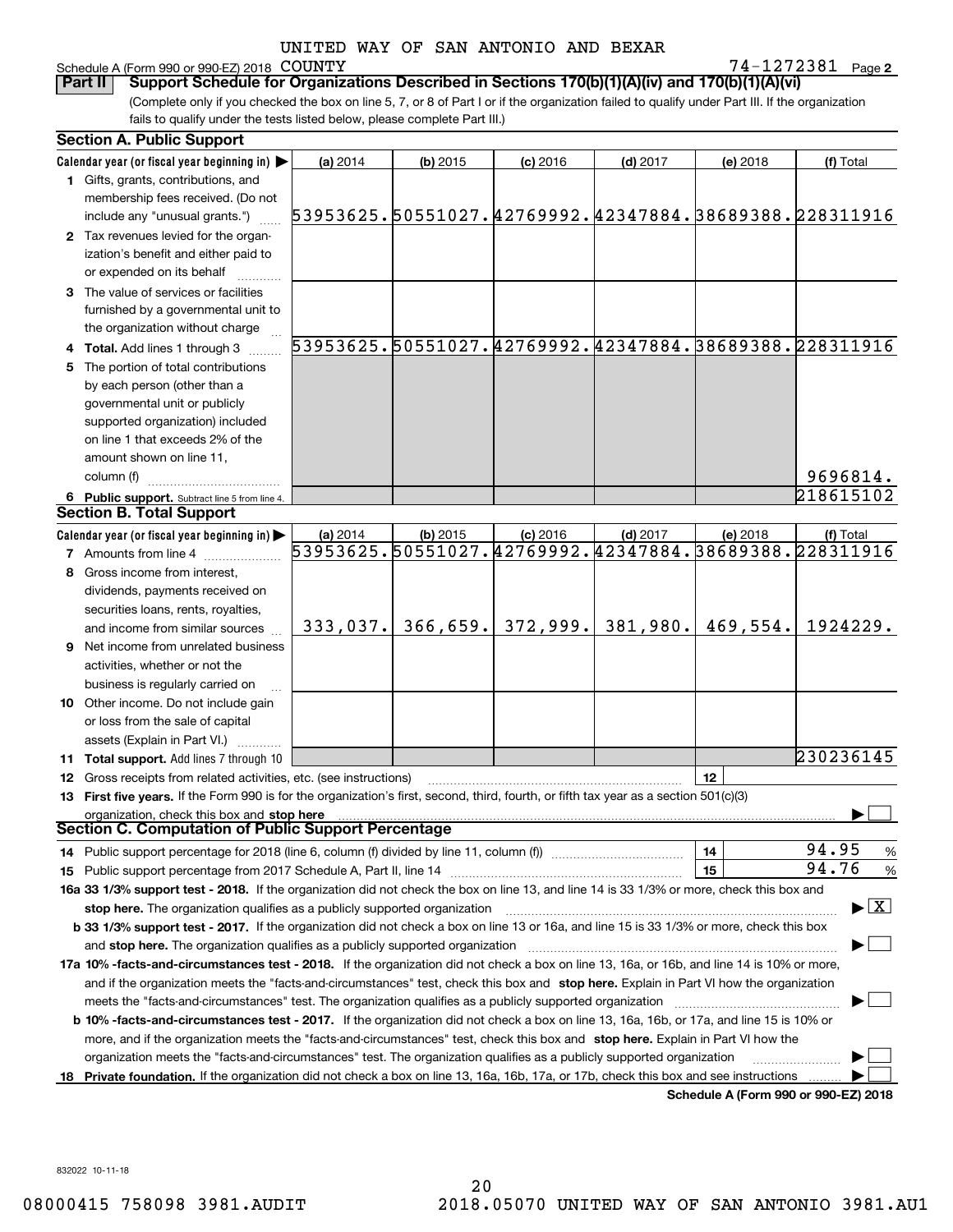### Schedule A (Form 990 or 990-EZ) 2018 COUNTY

### **Part III Support Schedule for Organizations Described in Section 509(a)(2)**

**3** COUNTY 74-1272381

(Complete only if you checked the box on line 10 of Part I or if the organization failed to qualify under Part II. If the organization fails to qualify under the tests listed below, please complete Part II.)

| <b>Section A. Public Support</b>                                                                                                                                                                                                                                                      |          |          |            |            |          |                                      |
|---------------------------------------------------------------------------------------------------------------------------------------------------------------------------------------------------------------------------------------------------------------------------------------|----------|----------|------------|------------|----------|--------------------------------------|
| Calendar year (or fiscal year beginning in) $\blacktriangleright$                                                                                                                                                                                                                     | (a) 2014 | (b) 2015 | $(c)$ 2016 | $(d)$ 2017 | (e) 2018 | (f) Total                            |
| 1 Gifts, grants, contributions, and                                                                                                                                                                                                                                                   |          |          |            |            |          |                                      |
| membership fees received. (Do not                                                                                                                                                                                                                                                     |          |          |            |            |          |                                      |
| include any "unusual grants.")                                                                                                                                                                                                                                                        |          |          |            |            |          |                                      |
| <b>2</b> Gross receipts from admissions,<br>merchandise sold or services per-<br>formed, or facilities furnished in<br>any activity that is related to the<br>organization's tax-exempt purpose                                                                                       |          |          |            |            |          |                                      |
| 3 Gross receipts from activities that<br>are not an unrelated trade or bus-                                                                                                                                                                                                           |          |          |            |            |          |                                      |
| iness under section 513                                                                                                                                                                                                                                                               |          |          |            |            |          |                                      |
| 4 Tax revenues levied for the organ-<br>ization's benefit and either paid to                                                                                                                                                                                                          |          |          |            |            |          |                                      |
| or expended on its behalf                                                                                                                                                                                                                                                             | .        |          |            |            |          |                                      |
| 5 The value of services or facilities<br>furnished by a governmental unit to<br>the organization without charge                                                                                                                                                                       |          |          |            |            |          |                                      |
|                                                                                                                                                                                                                                                                                       |          |          |            |            |          |                                      |
| <b>6 Total.</b> Add lines 1 through 5<br>7a Amounts included on lines 1, 2, and<br>3 received from disqualified persons                                                                                                                                                               |          |          |            |            |          |                                      |
| <b>b</b> Amounts included on lines 2 and 3 received<br>from other than disqualified persons that<br>exceed the greater of \$5,000 or 1% of the<br>amount on line 13 for the year                                                                                                      |          |          |            |            |          |                                      |
| c Add lines 7a and 7b                                                                                                                                                                                                                                                                 |          |          |            |            |          |                                      |
| 8 Public support. (Subtract line 7c from line 6.)<br><b>Section B. Total Support</b>                                                                                                                                                                                                  |          |          |            |            |          |                                      |
|                                                                                                                                                                                                                                                                                       |          |          |            |            |          |                                      |
| Calendar year (or fiscal year beginning in)<br>9 Amounts from line 6                                                                                                                                                                                                                  | (a) 2014 | (b) 2015 | $(c)$ 2016 | $(d)$ 2017 | (e) 2018 | (f) Total                            |
| 10a Gross income from interest,<br>dividends, payments received on<br>securities loans, rents, royalties,<br>and income from similar sources                                                                                                                                          |          |          |            |            |          |                                      |
| <b>b</b> Unrelated business taxable income<br>(less section 511 taxes) from businesses<br>acquired after June 30, 1975                                                                                                                                                                |          |          |            |            |          |                                      |
| c Add lines 10a and 10b                                                                                                                                                                                                                                                               |          |          |            |            |          |                                      |
| 11 Net income from unrelated business<br>activities not included in line 10b,<br>whether or not the business is<br>regularly carried on                                                                                                                                               |          |          |            |            |          |                                      |
| <b>12</b> Other income. Do not include gain<br>or loss from the sale of capital<br>assets (Explain in Part VI.)                                                                                                                                                                       |          |          |            |            |          |                                      |
| <b>13</b> Total support. (Add lines 9, 10c, 11, and 12.)                                                                                                                                                                                                                              |          |          |            |            |          |                                      |
| 14 First five years. If the Form 990 is for the organization's first, second, third, fourth, or fifth tax year as a section 501(c)(3) organization,                                                                                                                                   |          |          |            |            |          |                                      |
| check this box and stop here manufactured and content to the state of the state of the state of the state of the state of the state of the state of the state of the state of the state of the state of the state of the state<br>Section C. Computation of Public Support Percentage |          |          |            |            |          |                                      |
| 15 Public support percentage for 2018 (line 8, column (f), divided by line 13, column (f))                                                                                                                                                                                            |          |          |            |            | 15       | %                                    |
| 16 Public support percentage from 2017 Schedule A, Part III, line 15                                                                                                                                                                                                                  |          |          |            |            | 16       | %                                    |
| <b>Section D. Computation of Investment Income Percentage</b>                                                                                                                                                                                                                         |          |          |            |            |          |                                      |
| 17 Investment income percentage for 2018 (line 10c, column (f), divided by line 13, column (f))                                                                                                                                                                                       |          |          |            |            | 17       | %                                    |
| <b>18</b> Investment income percentage from <b>2017</b> Schedule A, Part III, line 17                                                                                                                                                                                                 |          |          |            |            | 18       | %                                    |
| 19a 33 1/3% support tests - 2018. If the organization did not check the box on line 14, and line 15 is more than 33 1/3%, and line 17 is not                                                                                                                                          |          |          |            |            |          |                                      |
| more than 33 1/3%, check this box and stop here. The organization qualifies as a publicly supported organization                                                                                                                                                                      |          |          |            |            |          | $\sim$                               |
| b 33 1/3% support tests - 2017. If the organization did not check a box on line 14 or line 19a, and line 16 is more than 33 1/3%, and                                                                                                                                                 |          |          |            |            |          |                                      |
| line 18 is not more than 33 1/3%, check this box and stop here. The organization qualifies as a publicly supported organization                                                                                                                                                       |          |          |            |            |          |                                      |
| Private foundation. If the organization did not check a box on line 14, 19a, or 19b, check this box and see instructions<br>20                                                                                                                                                        |          |          |            |            |          |                                      |
| 832023 10-11-18                                                                                                                                                                                                                                                                       |          |          |            |            |          | Schedule A (Form 990 or 990-EZ) 2018 |
|                                                                                                                                                                                                                                                                                       |          | 21       |            |            |          |                                      |

08000415 758098 3981.AUDIT 2018.05070 UNITED WAY OF SAN ANTONIO 3981.AU1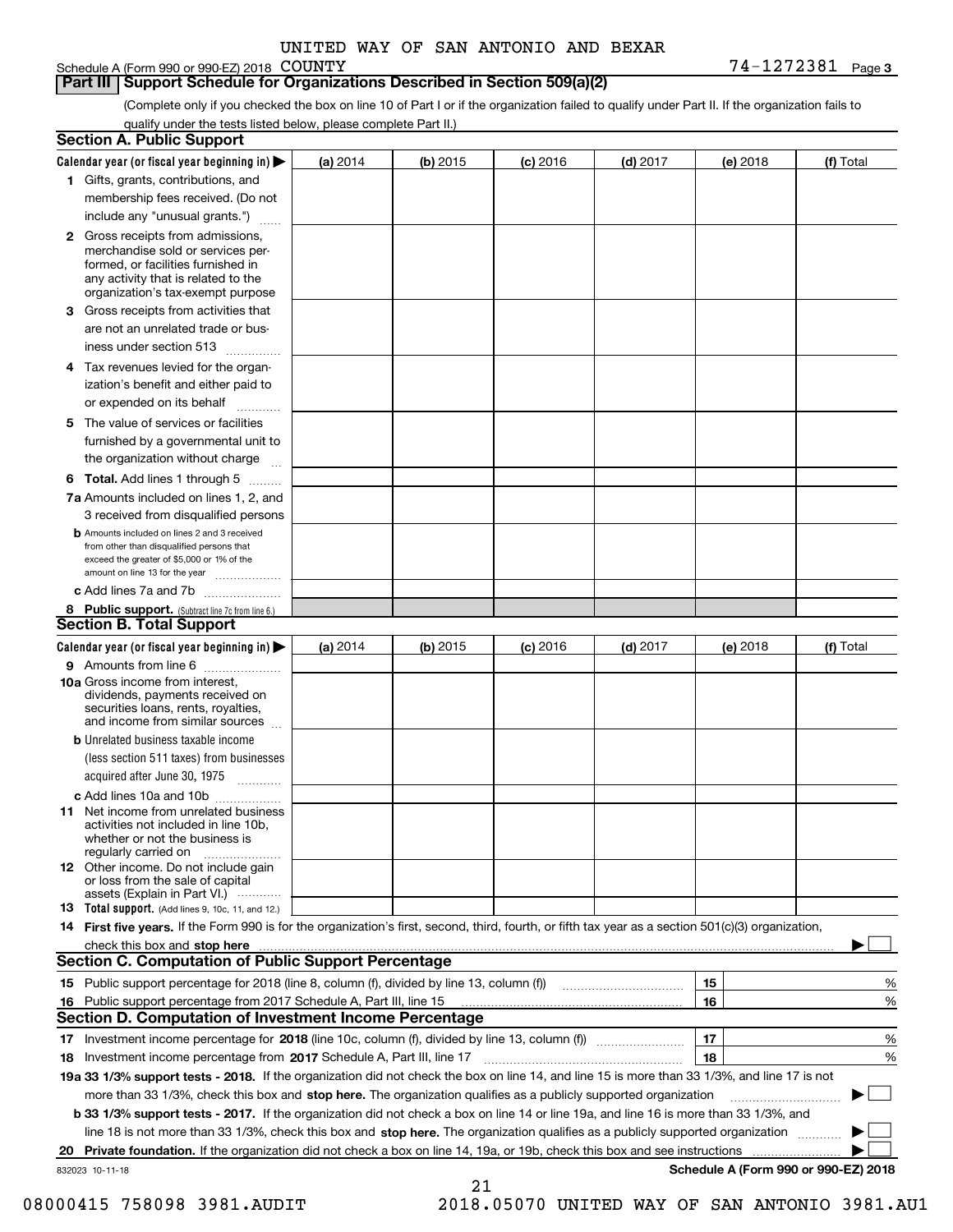Schedule A (Form 990 or 990-EZ) 2018 COUNTY **Part IV Supporting Organizations**

> (Complete only if you checked a box in line 12 on Part I. If you checked 12a of Part I, complete Sections A and B. If you checked 12b of Part I, complete Sections A and C. If you checked 12c of Part I, complete Sections A, D, and E. If you checked 12d of Part I, complete Sections A and D, and complete Part V.)

#### **Section A. All Supporting Organizations**

- **1** Are all of the organization's supported organizations listed by name in the organization's governing documents? If "No," describe in **Part VI** how the supported organizations are designated. If designated by *class or purpose, describe the designation. If historic and continuing relationship, explain.*
- **2** Did the organization have any supported organization that does not have an IRS determination of status under section 509(a)(1) or (2)? If "Yes," explain in Part VI how the organization determined that the supported *organization was described in section 509(a)(1) or (2).*
- **3a** Did the organization have a supported organization described in section 501(c)(4), (5), or (6)? If "Yes," answer *(b) and (c) below.*
- **b** Did the organization confirm that each supported organization qualified under section 501(c)(4), (5), or (6) and satisfied the public support tests under section 509(a)(2)? If "Yes," describe in **Part VI** when and how the *organization made the determination.*
- **c**Did the organization ensure that all support to such organizations was used exclusively for section 170(c)(2)(B) purposes? If "Yes," explain in **Part VI** what controls the organization put in place to ensure such use.
- **4a***If* Was any supported organization not organized in the United States ("foreign supported organization")? *"Yes," and if you checked 12a or 12b in Part I, answer (b) and (c) below.*
- **b** Did the organization have ultimate control and discretion in deciding whether to make grants to the foreign supported organization? If "Yes," describe in **Part VI** how the organization had such control and discretion *despite being controlled or supervised by or in connection with its supported organizations.*
- **c** Did the organization support any foreign supported organization that does not have an IRS determination under sections 501(c)(3) and 509(a)(1) or (2)? If "Yes," explain in **Part VI** what controls the organization used *to ensure that all support to the foreign supported organization was used exclusively for section 170(c)(2)(B) purposes.*
- **5a** Did the organization add, substitute, or remove any supported organizations during the tax year? If "Yes," answer (b) and (c) below (if applicable). Also, provide detail in **Part VI,** including (i) the names and EIN *numbers of the supported organizations added, substituted, or removed; (ii) the reasons for each such action; (iii) the authority under the organization's organizing document authorizing such action; and (iv) how the action was accomplished (such as by amendment to the organizing document).*
- **b** Type I or Type II only. Was any added or substituted supported organization part of a class already designated in the organization's organizing document?
- **cSubstitutions only.**  Was the substitution the result of an event beyond the organization's control?
- **6** Did the organization provide support (whether in the form of grants or the provision of services or facilities) to **Part VI.** *If "Yes," provide detail in* support or benefit one or more of the filing organization's supported organizations? anyone other than (i) its supported organizations, (ii) individuals that are part of the charitable class benefited by one or more of its supported organizations, or (iii) other supporting organizations that also
- **7**Did the organization provide a grant, loan, compensation, or other similar payment to a substantial contributor *If "Yes," complete Part I of Schedule L (Form 990 or 990-EZ).* regard to a substantial contributor? (as defined in section 4958(c)(3)(C)), a family member of a substantial contributor, or a 35% controlled entity with
- **8** Did the organization make a loan to a disqualified person (as defined in section 4958) not described in line 7? *If "Yes," complete Part I of Schedule L (Form 990 or 990-EZ).*
- **9a** Was the organization controlled directly or indirectly at any time during the tax year by one or more in section 509(a)(1) or (2))? If "Yes," *provide detail in* <code>Part VI.</code> disqualified persons as defined in section 4946 (other than foundation managers and organizations described
- **b** Did one or more disqualified persons (as defined in line 9a) hold a controlling interest in any entity in which the supporting organization had an interest? If "Yes," provide detail in P**art VI**.
- **c**Did a disqualified person (as defined in line 9a) have an ownership interest in, or derive any personal benefit from, assets in which the supporting organization also had an interest? If "Yes," provide detail in P**art VI.**
- **10a** Was the organization subject to the excess business holdings rules of section 4943 because of section supporting organizations)? If "Yes," answer 10b below. 4943(f) (regarding certain Type II supporting organizations, and all Type III non-functionally integrated
- **b** Did the organization have any excess business holdings in the tax year? (Use Schedule C, Form 4720, to *determine whether the organization had excess business holdings.)*

22

832024 10-11-18

**Schedule A (Form 990 or 990-EZ) 2018**

08000415 758098 3981.AUDIT 2018.05070 UNITED WAY OF SAN ANTONIO 3981.AU1

**3b3c4a4b4c5a 5b5c6789a 9b9c10a10b**

**1**

**2**

**3a**

**YesNo**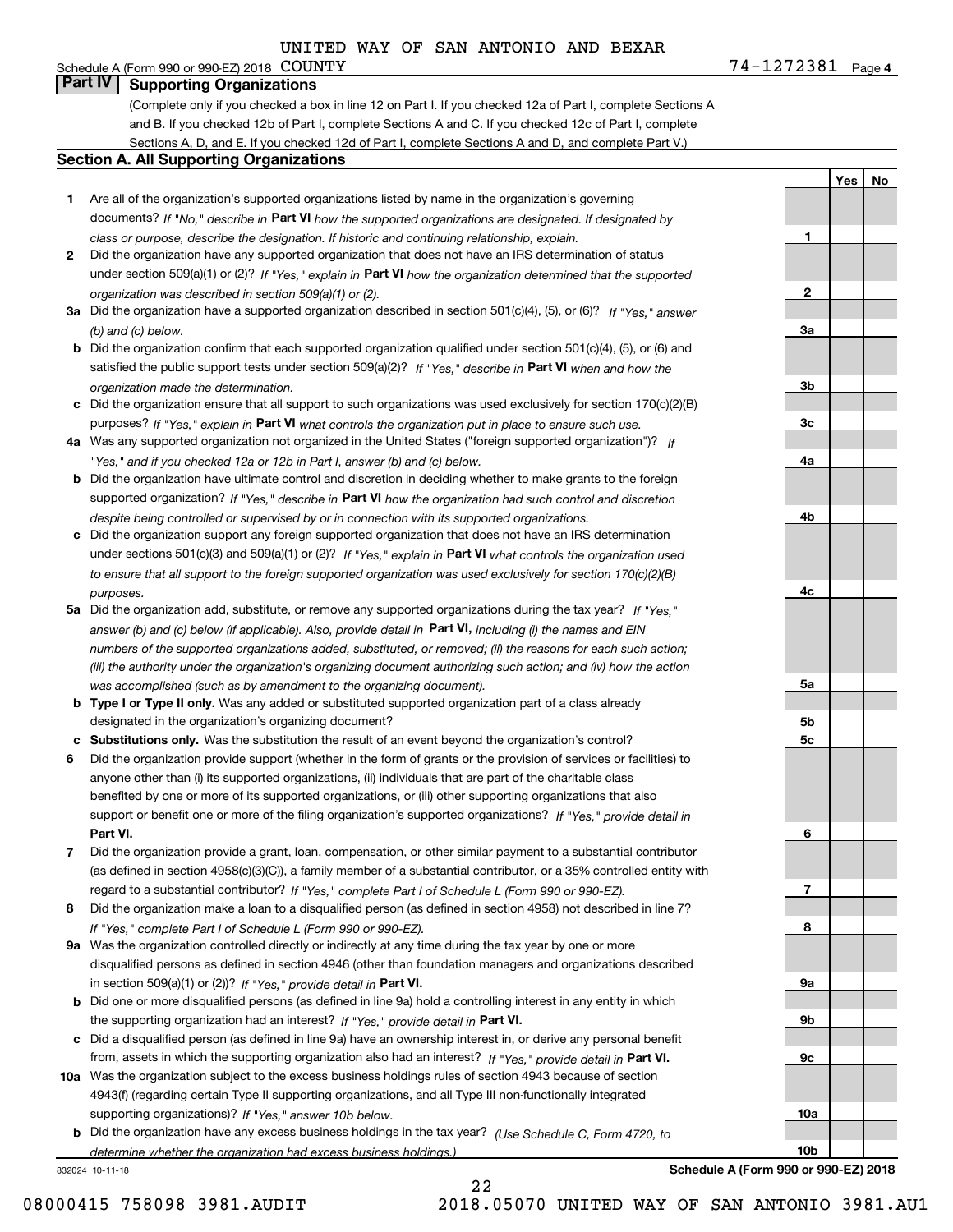**5** COUNTY 74-1272381

|              | Part IV<br><b>Supporting Organizations (continued)</b>                                                                                                                                        |              |     |    |
|--------------|-----------------------------------------------------------------------------------------------------------------------------------------------------------------------------------------------|--------------|-----|----|
|              |                                                                                                                                                                                               |              | Yes | No |
| 11           | Has the organization accepted a gift or contribution from any of the following persons?                                                                                                       |              |     |    |
|              | a A person who directly or indirectly controls, either alone or together with persons described in (b) and (c)                                                                                |              |     |    |
|              | below, the governing body of a supported organization?                                                                                                                                        | 11a          |     |    |
|              | <b>b</b> A family member of a person described in (a) above?                                                                                                                                  | 11b          |     |    |
|              | c A 35% controlled entity of a person described in (a) or (b) above? If "Yes" to a, b, or c, provide detail in Part VI.                                                                       | 11c          |     |    |
|              | <b>Section B. Type I Supporting Organizations</b>                                                                                                                                             |              |     |    |
|              |                                                                                                                                                                                               |              | Yes | No |
| 1            | Did the directors, trustees, or membership of one or more supported organizations have the power to                                                                                           |              |     |    |
|              | regularly appoint or elect at least a majority of the organization's directors or trustees at all times during the                                                                            |              |     |    |
|              | tax year? If "No," describe in Part VI how the supported organization(s) effectively operated, supervised, or                                                                                 |              |     |    |
|              | controlled the organization's activities. If the organization had more than one supported organization,                                                                                       |              |     |    |
|              | describe how the powers to appoint and/or remove directors or trustees were allocated among the supported                                                                                     |              |     |    |
|              | organizations and what conditions or restrictions, if any, applied to such powers during the tax year.                                                                                        | 1            |     |    |
| $\mathbf{2}$ | Did the organization operate for the benefit of any supported organization other than the supported                                                                                           |              |     |    |
|              | organization(s) that operated, supervised, or controlled the supporting organization? If "Yes," explain in                                                                                    |              |     |    |
|              | Part VI how providing such benefit carried out the purposes of the supported organization(s) that operated,                                                                                   |              |     |    |
|              | supervised, or controlled the supporting organization.                                                                                                                                        | 2            |     |    |
|              | <b>Section C. Type II Supporting Organizations</b>                                                                                                                                            |              |     |    |
|              |                                                                                                                                                                                               |              | Yes | No |
| 1            | Were a majority of the organization's directors or trustees during the tax year also a majority of the directors                                                                              |              |     |    |
|              | or trustees of each of the organization's supported organization(s)? If "No," describe in Part VI how control                                                                                 |              |     |    |
|              | or management of the supporting organization was vested in the same persons that controlled or managed                                                                                        |              |     |    |
|              | the supported organization(s).                                                                                                                                                                | 1            |     |    |
|              | Section D. All Type III Supporting Organizations                                                                                                                                              |              |     |    |
|              |                                                                                                                                                                                               |              | Yes | No |
| 1            | Did the organization provide to each of its supported organizations, by the last day of the fifth month of the                                                                                |              |     |    |
|              | organization's tax year, (i) a written notice describing the type and amount of support provided during the prior tax                                                                         |              |     |    |
|              | year, (ii) a copy of the Form 990 that was most recently filed as of the date of notification, and (iii) copies of the                                                                        |              |     |    |
|              | organization's governing documents in effect on the date of notification, to the extent not previously provided?                                                                              | 1            |     |    |
| 2            | Were any of the organization's officers, directors, or trustees either (i) appointed or elected by the supported                                                                              |              |     |    |
|              | organization(s) or (ii) serving on the governing body of a supported organization? If "No," explain in Part VI how                                                                            |              |     |    |
|              | the organization maintained a close and continuous working relationship with the supported organization(s).                                                                                   | $\mathbf{2}$ |     |    |
| 3            | By reason of the relationship described in (2), did the organization's supported organizations have a                                                                                         |              |     |    |
|              | significant voice in the organization's investment policies and in directing the use of the organization's                                                                                    |              |     |    |
|              | income or assets at all times during the tax year? If "Yes," describe in Part VI the role the organization's                                                                                  |              |     |    |
|              | supported organizations played in this regard.                                                                                                                                                | 3            |     |    |
|              | Section E. Type III Functionally Integrated Supporting Organizations                                                                                                                          |              |     |    |
| 1            | Check the box next to the method that the organization used to satisfy the Integral Part Test during the year (see instructions).                                                             |              |     |    |
| a            | The organization satisfied the Activities Test. Complete line 2 below.                                                                                                                        |              |     |    |
| b            | The organization is the parent of each of its supported organizations. Complete line 3 below.                                                                                                 |              |     |    |
| C            | The organization supported a governmental entity. Describe in Part VI how you supported a government entity (see instructions),                                                               |              |     |    |
| 2            | Activities Test. Answer (a) and (b) below.                                                                                                                                                    |              | Yes | No |
| a            | Did substantially all of the organization's activities during the tax year directly further the exempt purposes of                                                                            |              |     |    |
|              | the supported organization(s) to which the organization was responsive? If "Yes," then in Part VI identify                                                                                    |              |     |    |
|              | those supported organizations and explain how these activities directly furthered their exempt purposes,                                                                                      |              |     |    |
|              |                                                                                                                                                                                               |              |     |    |
|              | how the organization was responsive to those supported organizations, and how the organization determined                                                                                     | 2a           |     |    |
| b            | that these activities constituted substantially all of its activities.<br>Did the activities described in (a) constitute activities that, but for the organization's involvement, one or more |              |     |    |
|              | of the organization's supported organization(s) would have been engaged in? If "Yes," explain in Part VI the                                                                                  |              |     |    |
|              |                                                                                                                                                                                               |              |     |    |
|              | reasons for the organization's position that its supported organization(s) would have engaged in these                                                                                        | 2b           |     |    |
| з            | activities but for the organization's involvement.<br>Parent of Supported Organizations. Answer (a) and (b) below.                                                                            |              |     |    |
|              | Did the organization have the power to regularly appoint or elect a majority of the officers, directors, or                                                                                   |              |     |    |
| а            | trustees of each of the supported organizations? Provide details in Part VI.                                                                                                                  | За           |     |    |
|              | <b>b</b> Did the organization exercise a substantial degree of direction over the policies, programs, and activities of each                                                                  |              |     |    |
|              |                                                                                                                                                                                               | Зb           |     |    |
|              | of its supported organizations? If "Yes," describe in Part VI the role played by the organization in this regard<br>Schedule A (Form 990 or 990-EZ) 2018<br>832025 10-11-18                   |              |     |    |
|              |                                                                                                                                                                                               |              |     |    |

23

**Schedule A (Form 990 or 990-EZ) 2018**

Schedule A (Form 990 or 990-EZ) 2018 COUNTY

08000415 758098 3981.AUDIT 2018.05070 UNITED WAY OF SAN ANTONIO 3981.AU1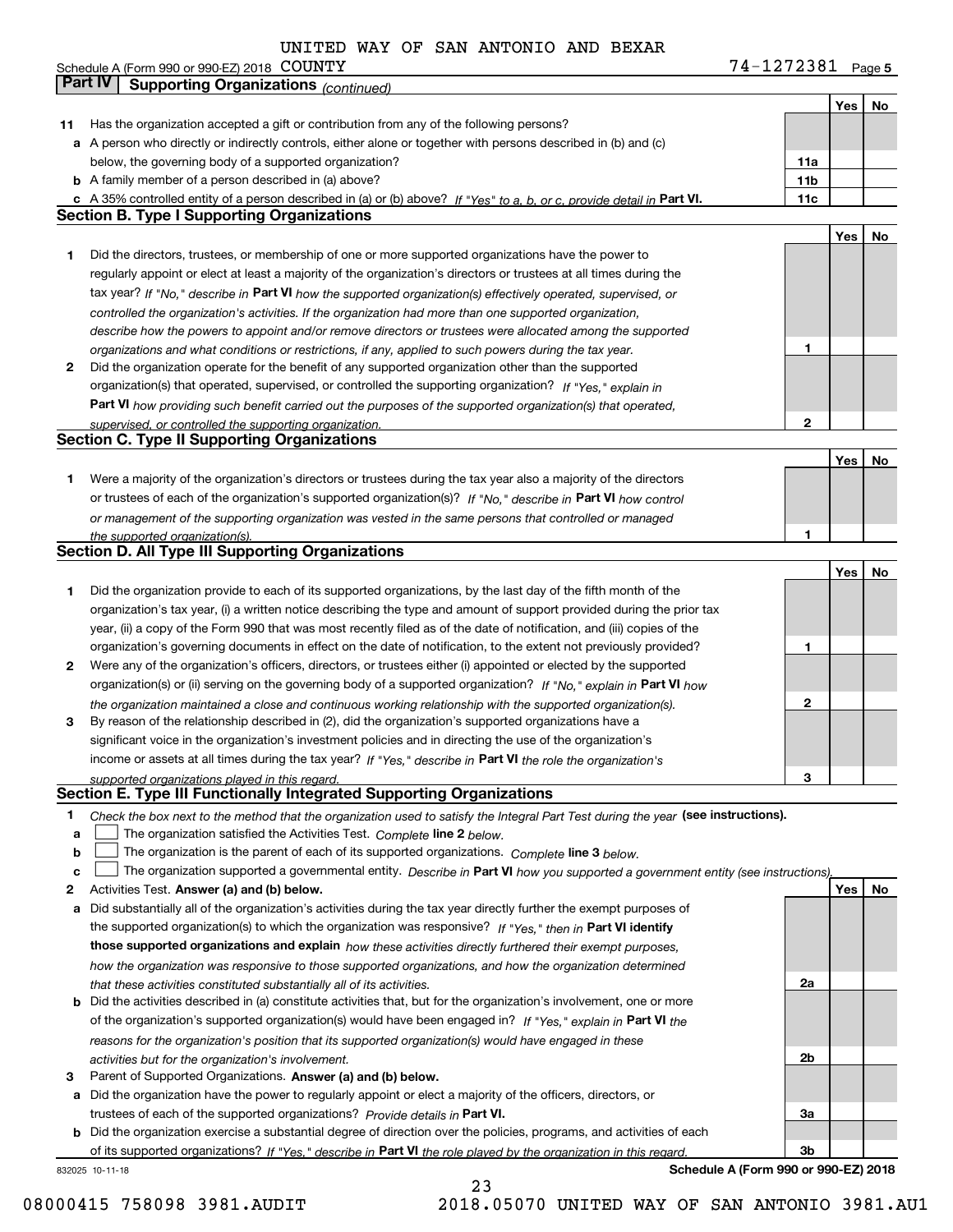|  |  | UNITED WAY OF SAN ANTONIO AND BEXAR |  |  |
|--|--|-------------------------------------|--|--|
|  |  |                                     |  |  |

|              | Schedule A (Form 990 or 990-EZ) 2018 COUNTY                                                                                                        |                |                | 74-1272381 Page 6              |
|--------------|----------------------------------------------------------------------------------------------------------------------------------------------------|----------------|----------------|--------------------------------|
|              | <b>Part V</b><br>Type III Non-Functionally Integrated 509(a)(3) Supporting Organizations                                                           |                |                |                                |
| 1            | Check here if the organization satisfied the Integral Part Test as a qualifying trust on Nov. 20, 1970 (explain in Part VI.) See instructions. All |                |                |                                |
|              | other Type III non-functionally integrated supporting organizations must complete Sections A through E.                                            |                |                |                                |
|              | Section A - Adjusted Net Income                                                                                                                    |                | (A) Prior Year | (B) Current Year<br>(optional) |
| 1.           | Net short-term capital gain                                                                                                                        | 1              |                |                                |
| 2            | Recoveries of prior-year distributions                                                                                                             | $\mathbf{2}$   |                |                                |
| З            | Other gross income (see instructions)                                                                                                              | 3              |                |                                |
| 4            | Add lines 1 through 3                                                                                                                              | 4              |                |                                |
| 5            | Depreciation and depletion                                                                                                                         | 5              |                |                                |
| 6            | Portion of operating expenses paid or incurred for production or                                                                                   |                |                |                                |
|              | collection of gross income or for management, conservation, or                                                                                     |                |                |                                |
|              | maintenance of property held for production of income (see instructions)                                                                           | 6              |                |                                |
| 7            | Other expenses (see instructions)                                                                                                                  | $\overline{7}$ |                |                                |
| 8            | Adjusted Net Income (subtract lines 5, 6, and 7 from line 4)                                                                                       | 8              |                |                                |
|              | <b>Section B - Minimum Asset Amount</b>                                                                                                            |                | (A) Prior Year | (B) Current Year<br>(optional) |
| 1.           | Aggregate fair market value of all non-exempt-use assets (see                                                                                      |                |                |                                |
|              | instructions for short tax year or assets held for part of year):                                                                                  |                |                |                                |
|              | a Average monthly value of securities                                                                                                              | 1a             |                |                                |
|              | <b>b</b> Average monthly cash balances                                                                                                             | 1b             |                |                                |
|              | c Fair market value of other non-exempt-use assets                                                                                                 | 1 <sub>c</sub> |                |                                |
|              | d Total (add lines 1a, 1b, and 1c)                                                                                                                 | 1d             |                |                                |
|              | <b>e</b> Discount claimed for blockage or other                                                                                                    |                |                |                                |
|              | factors (explain in detail in Part VI):                                                                                                            |                |                |                                |
| $\mathbf{2}$ | Acquisition indebtedness applicable to non-exempt-use assets                                                                                       | 2              |                |                                |
| 3            | Subtract line 2 from line 1d                                                                                                                       | 3              |                |                                |
| 4            | Cash deemed held for exempt use. Enter 1-1/2% of line 3 (for greater amount,                                                                       |                |                |                                |
|              | see instructions)                                                                                                                                  | 4              |                |                                |
| 5            | Net value of non-exempt-use assets (subtract line 4 from line 3)                                                                                   | 5              |                |                                |
| 6            | Multiply line 5 by .035                                                                                                                            | 6              |                |                                |
| 7            | Recoveries of prior-year distributions                                                                                                             | $\overline{7}$ |                |                                |
| 8            | Minimum Asset Amount (add line 7 to line 6)                                                                                                        | 8              |                |                                |
|              | <b>Section C - Distributable Amount</b>                                                                                                            |                |                | <b>Current Year</b>            |
| 1            | Adjusted net income for prior year (from Section A, line 8, Column A)                                                                              | $\mathbf{1}$   |                |                                |
| $\mathbf{2}$ | Enter 85% of line 1                                                                                                                                | $\mathbf 2$    |                |                                |
| З            | Minimum asset amount for prior year (from Section B, line 8, Column A)                                                                             | 3              |                |                                |
| 4            | Enter greater of line 2 or line 3                                                                                                                  | 4              |                |                                |
| 5            | Income tax imposed in prior year                                                                                                                   | 5              |                |                                |
| 6            | <b>Distributable Amount.</b> Subtract line 5 from line 4, unless subject to                                                                        |                |                |                                |
|              | emergency temporary reduction (see instructions)                                                                                                   | 6              |                |                                |

**7**Check here if the current year is the organization's first as a non-functionally integrated Type III supporting organization (see instructions).

**Schedule A (Form 990 or 990-EZ) 2018**

832026 10-11-18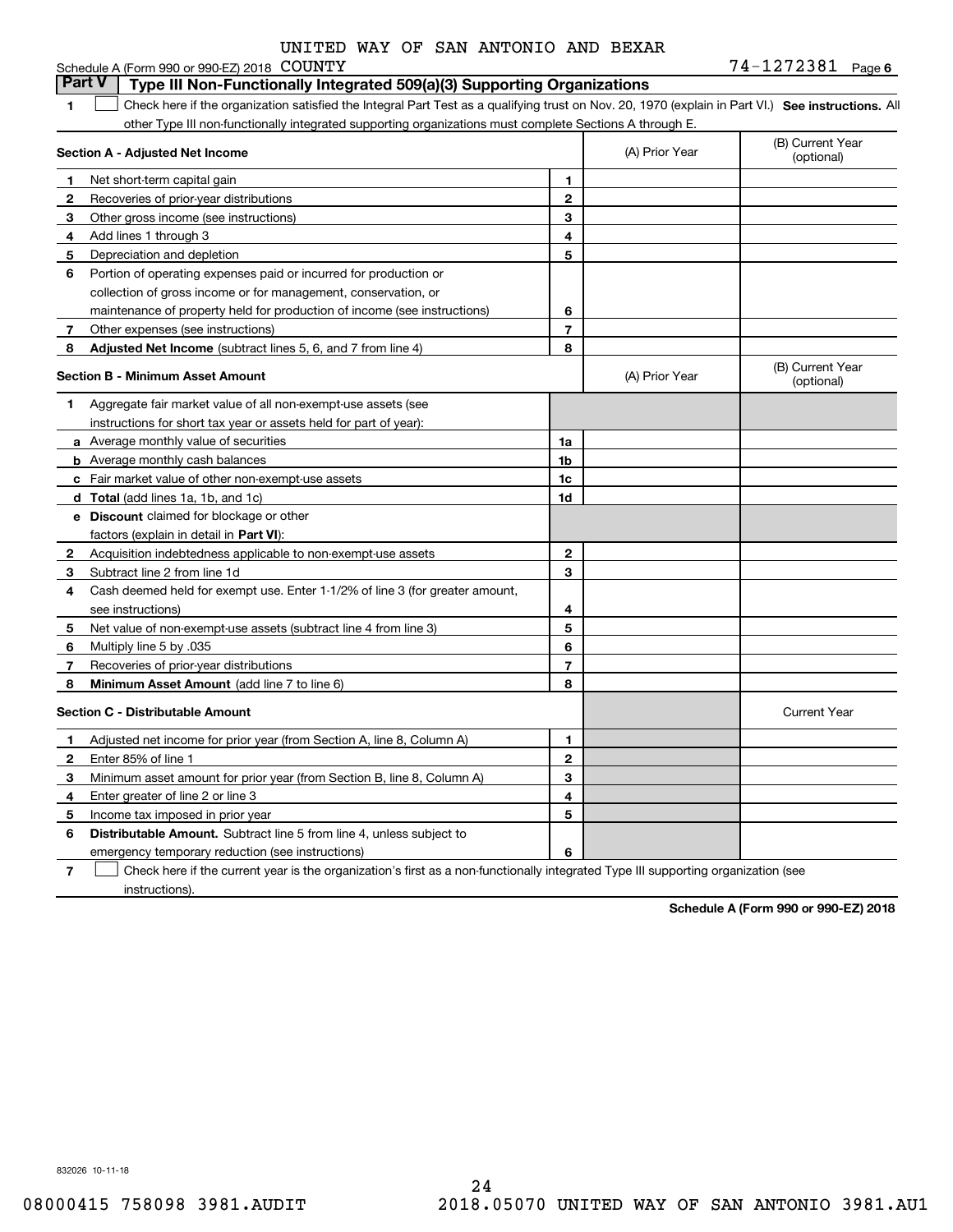|               | Schedule A (Form 990 or 990-EZ) 2018 COUNTY                                                |                                    |                                               | 74-1272381 Page 7                                |  |
|---------------|--------------------------------------------------------------------------------------------|------------------------------------|-----------------------------------------------|--------------------------------------------------|--|
| <b>Part V</b> | Type III Non-Functionally Integrated 509(a)(3) Supporting Organizations                    |                                    | (continued)                                   |                                                  |  |
|               | <b>Section D - Distributions</b>                                                           |                                    |                                               | <b>Current Year</b>                              |  |
| 1             | Amounts paid to supported organizations to accomplish exempt purposes                      |                                    |                                               |                                                  |  |
| 2             | Amounts paid to perform activity that directly furthers exempt purposes of supported       |                                    |                                               |                                                  |  |
|               | organizations, in excess of income from activity                                           |                                    |                                               |                                                  |  |
| 3             | Administrative expenses paid to accomplish exempt purposes of supported organizations      |                                    |                                               |                                                  |  |
| 4             | Amounts paid to acquire exempt-use assets                                                  |                                    |                                               |                                                  |  |
| 5             | Qualified set-aside amounts (prior IRS approval required)                                  |                                    |                                               |                                                  |  |
| 6             | Other distributions (describe in Part VI). See instructions.                               |                                    |                                               |                                                  |  |
| 7             | Total annual distributions. Add lines 1 through 6.                                         |                                    |                                               |                                                  |  |
| 8             | Distributions to attentive supported organizations to which the organization is responsive |                                    |                                               |                                                  |  |
|               | (provide details in Part VI). See instructions.                                            |                                    |                                               |                                                  |  |
| 9             | Distributable amount for 2018 from Section C, line 6                                       |                                    |                                               |                                                  |  |
| 10            | Line 8 amount divided by line 9 amount                                                     |                                    |                                               |                                                  |  |
|               | <b>Section E - Distribution Allocations</b> (see instructions)                             | (i)<br><b>Excess Distributions</b> | (ii)<br><b>Underdistributions</b><br>Pre-2018 | (iii)<br><b>Distributable</b><br>Amount for 2018 |  |
| 1             | Distributable amount for 2018 from Section C, line 6                                       |                                    |                                               |                                                  |  |
| 2             | Underdistributions, if any, for years prior to 2018 (reason-                               |                                    |                                               |                                                  |  |
|               | able cause required-explain in Part VI). See instructions.                                 |                                    |                                               |                                                  |  |
| 3             | Excess distributions carryover, if any, to 2018                                            |                                    |                                               |                                                  |  |
|               | <b>a</b> From 2013                                                                         |                                    |                                               |                                                  |  |
|               | $b$ From 2014                                                                              |                                    |                                               |                                                  |  |
|               | c From 2015                                                                                |                                    |                                               |                                                  |  |
|               | d From 2016                                                                                |                                    |                                               |                                                  |  |
|               | e From 2017                                                                                |                                    |                                               |                                                  |  |
|               | f Total of lines 3a through e                                                              |                                    |                                               |                                                  |  |
|               | g Applied to underdistributions of prior years                                             |                                    |                                               |                                                  |  |
|               | <b>h</b> Applied to 2018 distributable amount                                              |                                    |                                               |                                                  |  |
|               | Carryover from 2013 not applied (see instructions)                                         |                                    |                                               |                                                  |  |
|               | Remainder. Subtract lines 3g, 3h, and 3i from 3f.                                          |                                    |                                               |                                                  |  |
| 4             | Distributions for 2018 from Section D.                                                     |                                    |                                               |                                                  |  |
|               | line $7:$                                                                                  |                                    |                                               |                                                  |  |
|               | a Applied to underdistributions of prior years                                             |                                    |                                               |                                                  |  |
|               | <b>b</b> Applied to 2018 distributable amount                                              |                                    |                                               |                                                  |  |
|               | c Remainder. Subtract lines 4a and 4b from 4.                                              |                                    |                                               |                                                  |  |
|               | Remaining underdistributions for years prior to 2018, if                                   |                                    |                                               |                                                  |  |
|               | any. Subtract lines 3g and 4a from line 2. For result greater                              |                                    |                                               |                                                  |  |
|               | than zero, explain in Part VI. See instructions.                                           |                                    |                                               |                                                  |  |
| 6             | Remaining underdistributions for 2018. Subtract lines 3h                                   |                                    |                                               |                                                  |  |
|               | and 4b from line 1. For result greater than zero, explain in                               |                                    |                                               |                                                  |  |
|               | <b>Part VI.</b> See instructions.                                                          |                                    |                                               |                                                  |  |
| 7             | Excess distributions carryover to 2019. Add lines 3j                                       |                                    |                                               |                                                  |  |
|               | and 4c.                                                                                    |                                    |                                               |                                                  |  |
| 8             | Breakdown of line 7:                                                                       |                                    |                                               |                                                  |  |
|               | a Excess from 2014                                                                         |                                    |                                               |                                                  |  |
|               | <b>b</b> Excess from 2015                                                                  |                                    |                                               |                                                  |  |
|               | c Excess from 2016                                                                         |                                    |                                               |                                                  |  |
|               | d Excess from 2017                                                                         |                                    |                                               |                                                  |  |
|               | e Excess from 2018                                                                         |                                    |                                               |                                                  |  |
|               |                                                                                            |                                    |                                               |                                                  |  |

**Schedule A (Form 990 or 990-EZ) 2018**

832027 10-11-18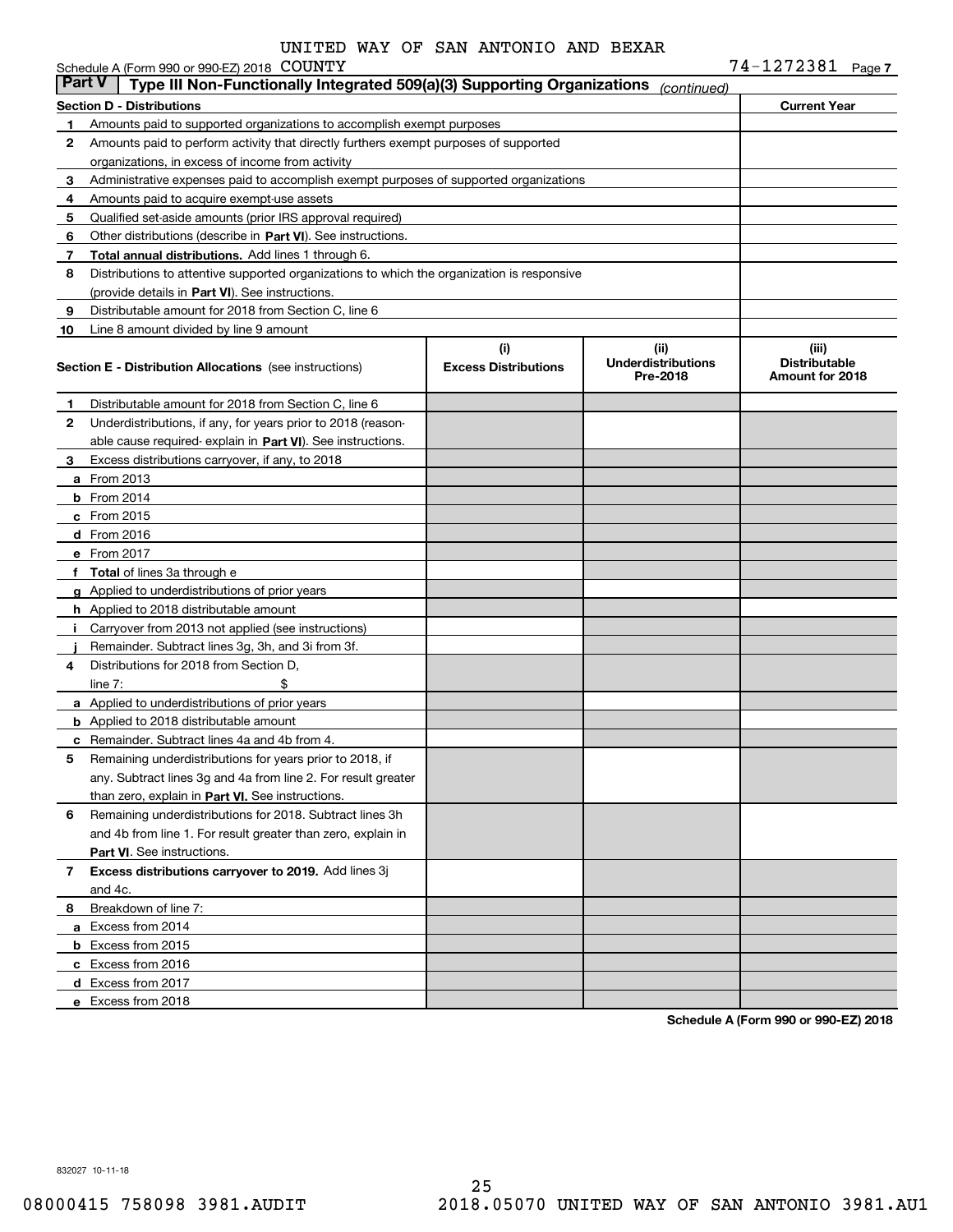|                 |                                                                                                                                                                              |  | UNITED WAY OF SAN ANTONIO AND BEXAR |  |                                                                                                                                                                                                                                                                                                                       |
|-----------------|------------------------------------------------------------------------------------------------------------------------------------------------------------------------------|--|-------------------------------------|--|-----------------------------------------------------------------------------------------------------------------------------------------------------------------------------------------------------------------------------------------------------------------------------------------------------------------------|
| Part VI         | Schedule A (Form 990 or 990-EZ) 2018 COUNTY<br>Supplemental Information. Provide the explanations required by Part II, line 10; Part II, line 17a or 17b; Part III, line 12; |  |                                     |  | 74-1272381 Page 8<br>Part IV, Section A, lines 1, 2, 3b, 3c, 4b, 4c, 5a, 6, 9a, 9b, 9c, 11a, 11b, and 11c; Part IV, Section B, lines 1 and 2; Part IV, Section C,<br>line 1; Part IV, Section D, lines 2 and 3; Part IV, Section E, lines 1c, 2a, 2b, 3a, and 3b; Part V, line 1; Part V, Section B, line 1e; Part V, |
|                 | Section D, lines 5, 6, and 8; and Part V, Section E, lines 2, 5, and 6. Also complete this part for any additional information.<br>(See instructions.)                       |  |                                     |  |                                                                                                                                                                                                                                                                                                                       |
|                 |                                                                                                                                                                              |  |                                     |  |                                                                                                                                                                                                                                                                                                                       |
|                 |                                                                                                                                                                              |  |                                     |  |                                                                                                                                                                                                                                                                                                                       |
|                 |                                                                                                                                                                              |  |                                     |  |                                                                                                                                                                                                                                                                                                                       |
|                 |                                                                                                                                                                              |  |                                     |  |                                                                                                                                                                                                                                                                                                                       |
|                 |                                                                                                                                                                              |  |                                     |  |                                                                                                                                                                                                                                                                                                                       |
|                 |                                                                                                                                                                              |  |                                     |  |                                                                                                                                                                                                                                                                                                                       |
|                 |                                                                                                                                                                              |  |                                     |  |                                                                                                                                                                                                                                                                                                                       |
|                 |                                                                                                                                                                              |  |                                     |  |                                                                                                                                                                                                                                                                                                                       |
|                 |                                                                                                                                                                              |  |                                     |  |                                                                                                                                                                                                                                                                                                                       |
|                 |                                                                                                                                                                              |  |                                     |  |                                                                                                                                                                                                                                                                                                                       |
|                 |                                                                                                                                                                              |  |                                     |  |                                                                                                                                                                                                                                                                                                                       |
|                 |                                                                                                                                                                              |  |                                     |  |                                                                                                                                                                                                                                                                                                                       |
|                 |                                                                                                                                                                              |  |                                     |  |                                                                                                                                                                                                                                                                                                                       |
|                 |                                                                                                                                                                              |  |                                     |  |                                                                                                                                                                                                                                                                                                                       |
|                 |                                                                                                                                                                              |  |                                     |  |                                                                                                                                                                                                                                                                                                                       |
|                 |                                                                                                                                                                              |  |                                     |  |                                                                                                                                                                                                                                                                                                                       |
|                 |                                                                                                                                                                              |  |                                     |  |                                                                                                                                                                                                                                                                                                                       |
|                 |                                                                                                                                                                              |  |                                     |  |                                                                                                                                                                                                                                                                                                                       |
|                 |                                                                                                                                                                              |  |                                     |  |                                                                                                                                                                                                                                                                                                                       |
|                 |                                                                                                                                                                              |  |                                     |  |                                                                                                                                                                                                                                                                                                                       |
|                 |                                                                                                                                                                              |  |                                     |  |                                                                                                                                                                                                                                                                                                                       |
|                 |                                                                                                                                                                              |  |                                     |  |                                                                                                                                                                                                                                                                                                                       |
|                 |                                                                                                                                                                              |  |                                     |  |                                                                                                                                                                                                                                                                                                                       |
|                 |                                                                                                                                                                              |  |                                     |  |                                                                                                                                                                                                                                                                                                                       |
|                 |                                                                                                                                                                              |  |                                     |  |                                                                                                                                                                                                                                                                                                                       |
|                 |                                                                                                                                                                              |  |                                     |  |                                                                                                                                                                                                                                                                                                                       |
|                 |                                                                                                                                                                              |  |                                     |  |                                                                                                                                                                                                                                                                                                                       |
|                 |                                                                                                                                                                              |  |                                     |  |                                                                                                                                                                                                                                                                                                                       |
|                 |                                                                                                                                                                              |  |                                     |  |                                                                                                                                                                                                                                                                                                                       |
|                 |                                                                                                                                                                              |  |                                     |  |                                                                                                                                                                                                                                                                                                                       |
|                 |                                                                                                                                                                              |  |                                     |  |                                                                                                                                                                                                                                                                                                                       |
|                 |                                                                                                                                                                              |  |                                     |  |                                                                                                                                                                                                                                                                                                                       |
|                 |                                                                                                                                                                              |  |                                     |  |                                                                                                                                                                                                                                                                                                                       |
|                 |                                                                                                                                                                              |  |                                     |  |                                                                                                                                                                                                                                                                                                                       |
| 832028 10-11-18 |                                                                                                                                                                              |  | 26                                  |  | Schedule A (Form 990 or 990-EZ) 2018                                                                                                                                                                                                                                                                                  |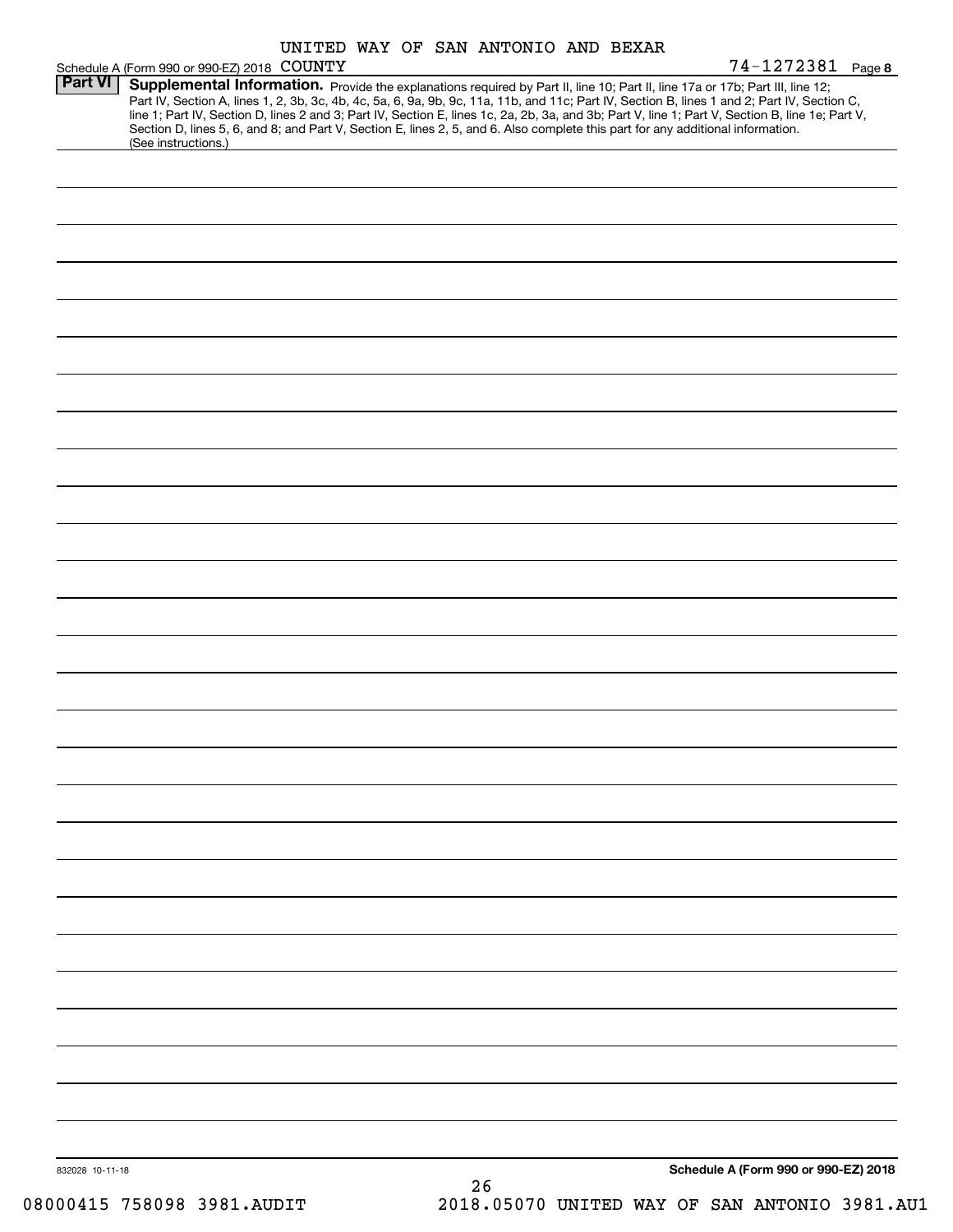|         | <b>SCHEDULE D</b>                     |                                                                                                        | <b>Supplemental Financial Statements</b>                                                                                                                                                                                       |                          | OMB No. 1545-0047                                   |
|---------|---------------------------------------|--------------------------------------------------------------------------------------------------------|--------------------------------------------------------------------------------------------------------------------------------------------------------------------------------------------------------------------------------|--------------------------|-----------------------------------------------------|
|         | (Form 990)                            |                                                                                                        | Complete if the organization answered "Yes" on Form 990,<br>Part IV, line 6, 7, 8, 9, 10, 11a, 11b, 11c, 11d, 11e, 11f, 12a, or 12b.                                                                                           |                          |                                                     |
|         | Department of the Treasury            |                                                                                                        | Attach to Form 990.                                                                                                                                                                                                            |                          | Open to Public                                      |
|         | Internal Revenue Service              | UNITED WAY OF SAN ANTONIO AND BEXAR                                                                    | Go to www.irs.gov/Form990 for instructions and the latest information.                                                                                                                                                         |                          | Inspection                                          |
|         | Name of the organization              | <b>COUNTY</b>                                                                                          |                                                                                                                                                                                                                                |                          | <b>Employer identification number</b><br>74-1272381 |
| Part I  |                                       |                                                                                                        | Organizations Maintaining Donor Advised Funds or Other Similar Funds or Accounts. Complete if the                                                                                                                              |                          |                                                     |
|         |                                       | organization answered "Yes" on Form 990, Part IV, line 6.                                              |                                                                                                                                                                                                                                |                          |                                                     |
|         |                                       |                                                                                                        | (a) Donor advised funds                                                                                                                                                                                                        |                          | (b) Funds and other accounts                        |
| 1       |                                       |                                                                                                        |                                                                                                                                                                                                                                |                          |                                                     |
| 2       |                                       | Aggregate value of contributions to (during year)                                                      |                                                                                                                                                                                                                                |                          |                                                     |
| з       |                                       |                                                                                                        |                                                                                                                                                                                                                                |                          |                                                     |
| 4       |                                       |                                                                                                        |                                                                                                                                                                                                                                |                          |                                                     |
| 5       |                                       |                                                                                                        | Did the organization inform all donors and donor advisors in writing that the assets held in donor advised funds                                                                                                               |                          |                                                     |
|         |                                       |                                                                                                        |                                                                                                                                                                                                                                |                          | Yes<br><b>No</b>                                    |
| 6       |                                       |                                                                                                        | Did the organization inform all grantees, donors, and donor advisors in writing that grant funds can be used only                                                                                                              |                          |                                                     |
|         |                                       |                                                                                                        | for charitable purposes and not for the benefit of the donor or donor advisor, or for any other purpose conferring                                                                                                             |                          |                                                     |
| Part II |                                       |                                                                                                        | Conservation Easements. Complete if the organization answered "Yes" on Form 990, Part IV, line 7.                                                                                                                              |                          | <b>Yes</b><br>No                                    |
| 1       |                                       | Purpose(s) of conservation easements held by the organization (check all that apply).                  |                                                                                                                                                                                                                                |                          |                                                     |
|         |                                       | Preservation of land for public use (e.g., recreation or education)                                    | Preservation of a historically important land area                                                                                                                                                                             |                          |                                                     |
|         |                                       | Protection of natural habitat                                                                          | Preservation of a certified historic structure                                                                                                                                                                                 |                          |                                                     |
|         |                                       | Preservation of open space                                                                             |                                                                                                                                                                                                                                |                          |                                                     |
| 2       |                                       |                                                                                                        | Complete lines 2a through 2d if the organization held a qualified conservation contribution in the form of a conservation easement on the last                                                                                 |                          |                                                     |
|         | day of the tax year.                  |                                                                                                        |                                                                                                                                                                                                                                |                          | Held at the End of the Tax Year                     |
| а       |                                       |                                                                                                        |                                                                                                                                                                                                                                | 2a                       |                                                     |
| b       |                                       | Total acreage restricted by conservation easements                                                     |                                                                                                                                                                                                                                | 2b                       |                                                     |
| c       |                                       |                                                                                                        | Number of conservation easements on a certified historic structure included in (a) manufacture of conservation                                                                                                                 | 2c                       |                                                     |
| d       |                                       |                                                                                                        | Number of conservation easements included in (c) acquired after 7/25/06, and not on a historic structure                                                                                                                       |                          |                                                     |
|         |                                       |                                                                                                        | listed in the National Register [[11] matter contract the state of the state of the National Register [11] matter state is a state of the National Register [11] matter state is a state of the state of the state of the stat | 2d                       |                                                     |
| 3       |                                       |                                                                                                        | Number of conservation easements modified, transferred, released, extinguished, or terminated by the organization during the tax                                                                                               |                          |                                                     |
| 4       | $year \triangleright$                 | Number of states where property subject to conservation easement is located $\blacktriangleright$      |                                                                                                                                                                                                                                |                          |                                                     |
| 5       |                                       | Does the organization have a written policy regarding the periodic monitoring, inspection, handling of |                                                                                                                                                                                                                                |                          |                                                     |
|         |                                       | violations, and enforcement of the conservation easements it holds?                                    |                                                                                                                                                                                                                                |                          | Yes<br><b>No</b>                                    |
| 6       |                                       |                                                                                                        | Staff and volunteer hours devoted to monitoring, inspecting, handling of violations, and enforcing conservation easements during the year                                                                                      |                          |                                                     |
|         |                                       |                                                                                                        |                                                                                                                                                                                                                                |                          |                                                     |
| 7       |                                       |                                                                                                        | Amount of expenses incurred in monitoring, inspecting, handling of violations, and enforcing conservation easements during the year                                                                                            |                          |                                                     |
|         | $\blacktriangleright$ \$              |                                                                                                        |                                                                                                                                                                                                                                |                          |                                                     |
| 8       |                                       |                                                                                                        | Does each conservation easement reported on line 2(d) above satisfy the requirements of section 170(h)(4)(B)(i)                                                                                                                |                          |                                                     |
|         | and section $170(h)(4)(B)(ii)?$       |                                                                                                        |                                                                                                                                                                                                                                |                          | Yes<br>No                                           |
| 9       |                                       |                                                                                                        | In Part XIII, describe how the organization reports conservation easements in its revenue and expense statement, and balance sheet, and                                                                                        |                          |                                                     |
|         |                                       |                                                                                                        | include, if applicable, the text of the footnote to the organization's financial statements that describes the organization's accounting for                                                                                   |                          |                                                     |
|         | conservation easements.<br>Part III I |                                                                                                        | Organizations Maintaining Collections of Art, Historical Treasures, or Other Similar Assets.                                                                                                                                   |                          |                                                     |
|         |                                       | Complete if the organization answered "Yes" on Form 990, Part IV, line 8.                              |                                                                                                                                                                                                                                |                          |                                                     |
|         |                                       |                                                                                                        | 1a If the organization elected, as permitted under SFAS 116 (ASC 958), not to report in its revenue statement and balance sheet works of art,                                                                                  |                          |                                                     |
|         |                                       |                                                                                                        | historical treasures, or other similar assets held for public exhibition, education, or research in furtherance of public service, provide, in Part XIII,                                                                      |                          |                                                     |
|         |                                       | the text of the footnote to its financial statements that describes these items.                       |                                                                                                                                                                                                                                |                          |                                                     |
|         |                                       |                                                                                                        | <b>b</b> If the organization elected, as permitted under SFAS 116 (ASC 958), to report in its revenue statement and balance sheet works of art, historical                                                                     |                          |                                                     |
|         |                                       |                                                                                                        | treasures, or other similar assets held for public exhibition, education, or research in furtherance of public service, provide the following amounts                                                                          |                          |                                                     |
|         | relating to these items:              |                                                                                                        |                                                                                                                                                                                                                                |                          |                                                     |
|         |                                       |                                                                                                        |                                                                                                                                                                                                                                |                          |                                                     |
|         |                                       | (ii) Assets included in Form 990, Part X                                                               |                                                                                                                                                                                                                                | $\blacktriangleright$ \$ |                                                     |
| 2       |                                       |                                                                                                        | If the organization received or held works of art, historical treasures, or other similar assets for financial gain, provide                                                                                                   |                          |                                                     |
|         |                                       | the following amounts required to be reported under SFAS 116 (ASC 958) relating to these items:        |                                                                                                                                                                                                                                |                          |                                                     |
|         |                                       |                                                                                                        |                                                                                                                                                                                                                                | -\$                      |                                                     |
|         |                                       |                                                                                                        |                                                                                                                                                                                                                                | $\blacktriangleright$ s  |                                                     |
|         |                                       | LHA For Paperwork Reduction Act Notice, see the Instructions for Form 990.                             |                                                                                                                                                                                                                                |                          | Schedule D (Form 990) 2018                          |
|         | 832051 10-29-18                       |                                                                                                        | 21                                                                                                                                                                                                                             |                          |                                                     |

31

08000415 758098 3981.AUDIT 2018.05070 UNITED WAY OF SAN ANTONIO 3981.AU1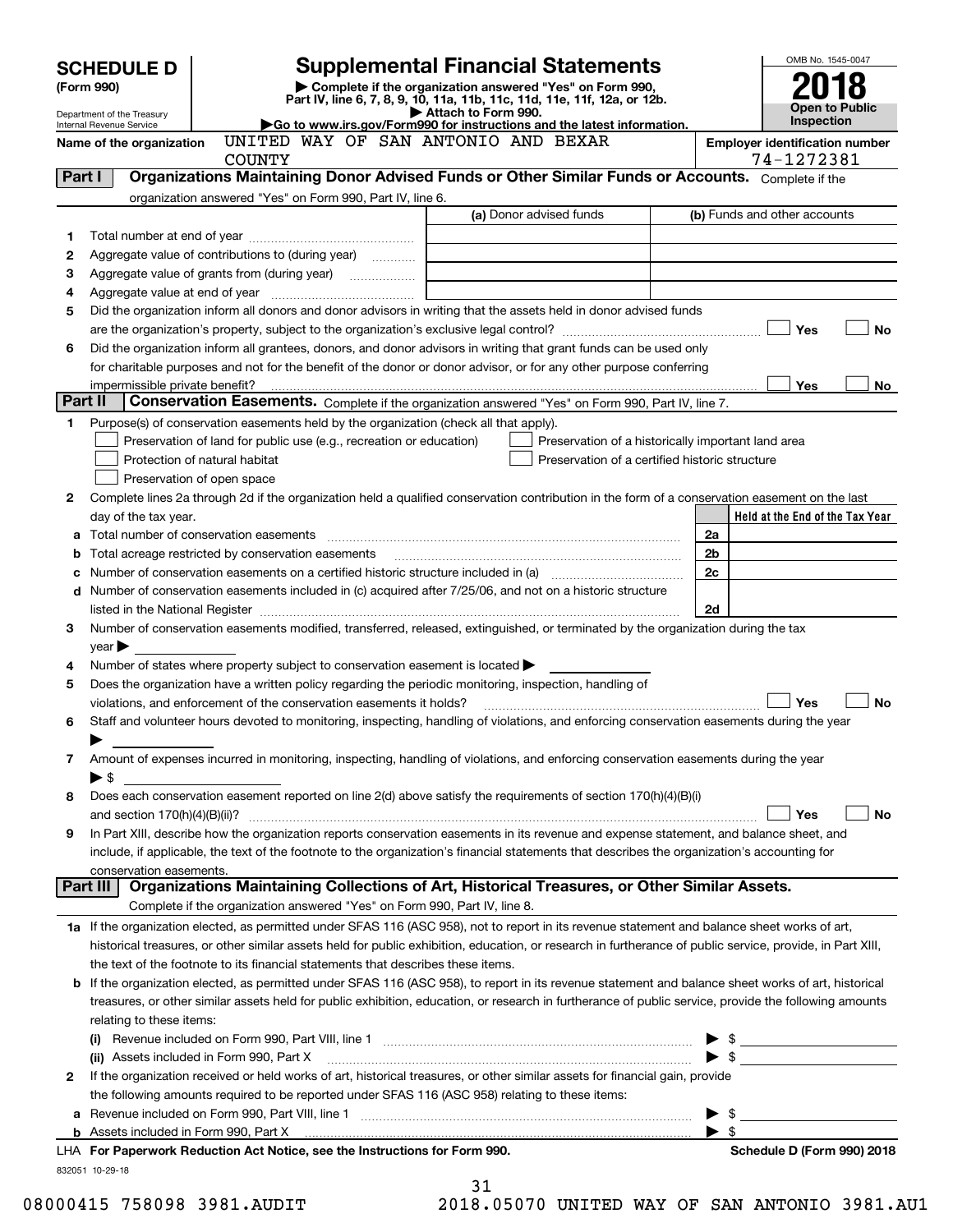|                     |                                                                                                                                                                                                                                                                                                                             | UNITED WAY OF SAN ANTONIO AND BEXAR |                        |                           |          |                      |              |                     |           |
|---------------------|-----------------------------------------------------------------------------------------------------------------------------------------------------------------------------------------------------------------------------------------------------------------------------------------------------------------------------|-------------------------------------|------------------------|---------------------------|----------|----------------------|--------------|---------------------|-----------|
|                     | <b>COUNTY</b><br>Schedule D (Form 990) 2018                                                                                                                                                                                                                                                                                 |                                     |                        |                           |          |                      |              | 74-1272381 Page 2   |           |
|                     | Organizations Maintaining Collections of Art, Historical Treasures, or Other Similar Assets (continued)<br>Part III                                                                                                                                                                                                         |                                     |                        |                           |          |                      |              |                     |           |
| 3                   | Using the organization's acquisition, accession, and other records, check any of the following that are a significant use of its collection items                                                                                                                                                                           |                                     |                        |                           |          |                      |              |                     |           |
|                     | (check all that apply):                                                                                                                                                                                                                                                                                                     |                                     |                        |                           |          |                      |              |                     |           |
| a                   | Public exhibition                                                                                                                                                                                                                                                                                                           | d                                   |                        | Loan or exchange programs |          |                      |              |                     |           |
| b                   | Scholarly research                                                                                                                                                                                                                                                                                                          | e                                   | <b>Other Community</b> |                           |          |                      |              |                     |           |
| c                   | Preservation for future generations                                                                                                                                                                                                                                                                                         |                                     |                        |                           |          |                      |              |                     |           |
| 4                   | Provide a description of the organization's collections and explain how they further the organization's exempt purpose in Part XIII.                                                                                                                                                                                        |                                     |                        |                           |          |                      |              |                     |           |
| 5                   | During the year, did the organization solicit or receive donations of art, historical treasures, or other similar assets                                                                                                                                                                                                    |                                     |                        |                           |          |                      |              |                     |           |
|                     | to be sold to raise funds rather than to be maintained as part of the organization's collection?<br>Part IV<br>Escrow and Custodial Arrangements. Complete if the organization answered "Yes" on Form 990, Part IV, line 9, or                                                                                              |                                     |                        |                           |          |                      |              | Yes                 | No        |
|                     | reported an amount on Form 990, Part X, line 21.                                                                                                                                                                                                                                                                            |                                     |                        |                           |          |                      |              |                     |           |
|                     |                                                                                                                                                                                                                                                                                                                             |                                     |                        |                           |          |                      |              |                     |           |
|                     | 1a Is the organization an agent, trustee, custodian or other intermediary for contributions or other assets not included                                                                                                                                                                                                    |                                     |                        |                           |          |                      |              | Yes                 | <b>No</b> |
|                     | on Form 990, Part X? [11] matter and the contract of the contract of the contract of the contract of the contract of the contract of the contract of the contract of the contract of the contract of the contract of the contr<br><b>b</b> If "Yes," explain the arrangement in Part XIII and complete the following table: |                                     |                        |                           |          |                      |              |                     |           |
|                     |                                                                                                                                                                                                                                                                                                                             |                                     |                        |                           |          |                      |              | Amount              |           |
|                     | Beginning balance                                                                                                                                                                                                                                                                                                           |                                     |                        |                           |          | 1c                   |              |                     |           |
| c                   |                                                                                                                                                                                                                                                                                                                             |                                     |                        |                           |          | 1d                   |              |                     |           |
| е                   |                                                                                                                                                                                                                                                                                                                             |                                     |                        |                           |          | 1e                   |              |                     |           |
| Ť                   | Distributions during the year manufactured and continuum and continuum and the year manufactured and continuum                                                                                                                                                                                                              |                                     |                        |                           |          | 1f                   |              |                     |           |
|                     | 2a Did the organization include an amount on Form 990, Part X, line 21, for escrow or custodial account liability?                                                                                                                                                                                                          |                                     |                        |                           |          |                      |              | Yes                 | No        |
|                     | b If "Yes," explain the arrangement in Part XIII. Check here if the explanation has been provided on Part XIII                                                                                                                                                                                                              |                                     |                        |                           |          |                      |              |                     |           |
| <b>Part V</b>       | Endowment Funds. Complete if the organization answered "Yes" on Form 990, Part IV, line 10.                                                                                                                                                                                                                                 |                                     |                        |                           |          |                      |              |                     |           |
|                     |                                                                                                                                                                                                                                                                                                                             | (a) Current year                    | (b) Prior year         | (c) Two years back        |          | (d) Three years back |              | (e) Four years back |           |
|                     | 1a Beginning of year balance                                                                                                                                                                                                                                                                                                | 11, 316, 415.                       | 9,441,155.             | 5, 114, 980.              |          |                      |              |                     |           |
| b                   |                                                                                                                                                                                                                                                                                                                             | 5,847.                              | 1,465,000.             | 3,917,500.                |          |                      | 5, 115, 000. |                     |           |
|                     | Net investment earnings, gains, and losses                                                                                                                                                                                                                                                                                  | 660,097.                            | 410,260.               |                           | 408,675. |                      | $-20.$       |                     |           |
| d                   |                                                                                                                                                                                                                                                                                                                             |                                     |                        |                           |          |                      |              |                     |           |
|                     | <b>e</b> Other expenditures for facilities                                                                                                                                                                                                                                                                                  |                                     |                        |                           |          |                      |              |                     |           |
|                     | and programs                                                                                                                                                                                                                                                                                                                |                                     |                        |                           |          |                      |              |                     |           |
| Ť.                  | Administrative expenses                                                                                                                                                                                                                                                                                                     |                                     |                        |                           |          |                      |              |                     |           |
| g                   | End of year balance                                                                                                                                                                                                                                                                                                         | 11,982,359.                         | 11,316,415.            | 9,441,155.                |          |                      | 5, 114, 980. |                     |           |
| 2                   | Provide the estimated percentage of the current year end balance (line 1g, column (a)) held as:                                                                                                                                                                                                                             |                                     |                        |                           |          |                      |              |                     |           |
| a                   | Board designated or quasi-endowment >                                                                                                                                                                                                                                                                                       |                                     | %                      |                           |          |                      |              |                     |           |
| b                   | Permanent endowment > 100.00                                                                                                                                                                                                                                                                                                | %                                   |                        |                           |          |                      |              |                     |           |
| c                   | Temporarily restricted endowment                                                                                                                                                                                                                                                                                            | %                                   |                        |                           |          |                      |              |                     |           |
|                     | The percentages on lines 2a, 2b, and 2c should equal 100%.                                                                                                                                                                                                                                                                  |                                     |                        |                           |          |                      |              |                     |           |
|                     | 3a Are there endowment funds not in the possession of the organization that are held and administered for the organization                                                                                                                                                                                                  |                                     |                        |                           |          |                      |              |                     |           |
|                     | by:                                                                                                                                                                                                                                                                                                                         |                                     |                        |                           |          |                      |              |                     | Yes<br>No |
|                     | (i)                                                                                                                                                                                                                                                                                                                         |                                     |                        |                           |          |                      |              | 3a(i)               | X         |
|                     | (ii)                                                                                                                                                                                                                                                                                                                        |                                     |                        |                           |          |                      |              | 3a(ii)              | X         |
|                     |                                                                                                                                                                                                                                                                                                                             |                                     |                        |                           |          |                      |              | 3 <sub>b</sub>      | х         |
| 4<br><b>Part VI</b> | Describe in Part XIII the intended uses of the organization's endowment funds.<br>Land, Buildings, and Equipment.                                                                                                                                                                                                           |                                     |                        |                           |          |                      |              |                     |           |
|                     | Complete if the organization answered "Yes" on Form 990, Part IV, line 11a. See Form 990, Part X, line 10.                                                                                                                                                                                                                  |                                     |                        |                           |          |                      |              |                     |           |
|                     | Description of property                                                                                                                                                                                                                                                                                                     | (a) Cost or other                   |                        | (b) Cost or other         |          | (c) Accumulated      |              | (d) Book value      |           |
|                     |                                                                                                                                                                                                                                                                                                                             | basis (investment)                  |                        | basis (other)             |          | depreciation         |              |                     |           |
|                     |                                                                                                                                                                                                                                                                                                                             |                                     |                        | 610,693.                  |          |                      |              |                     | 610,693.  |
|                     |                                                                                                                                                                                                                                                                                                                             |                                     |                        | 1,958,552.                |          | 1,698,149.           |              |                     | 260, 403. |
|                     |                                                                                                                                                                                                                                                                                                                             |                                     |                        |                           |          |                      |              |                     |           |
|                     |                                                                                                                                                                                                                                                                                                                             |                                     |                        | 970,242.                  |          | 727,659.             |              |                     | 242,583.  |
|                     |                                                                                                                                                                                                                                                                                                                             |                                     |                        |                           |          |                      |              |                     |           |
|                     |                                                                                                                                                                                                                                                                                                                             |                                     |                        |                           |          |                      |              | 1, 113, 679.        |           |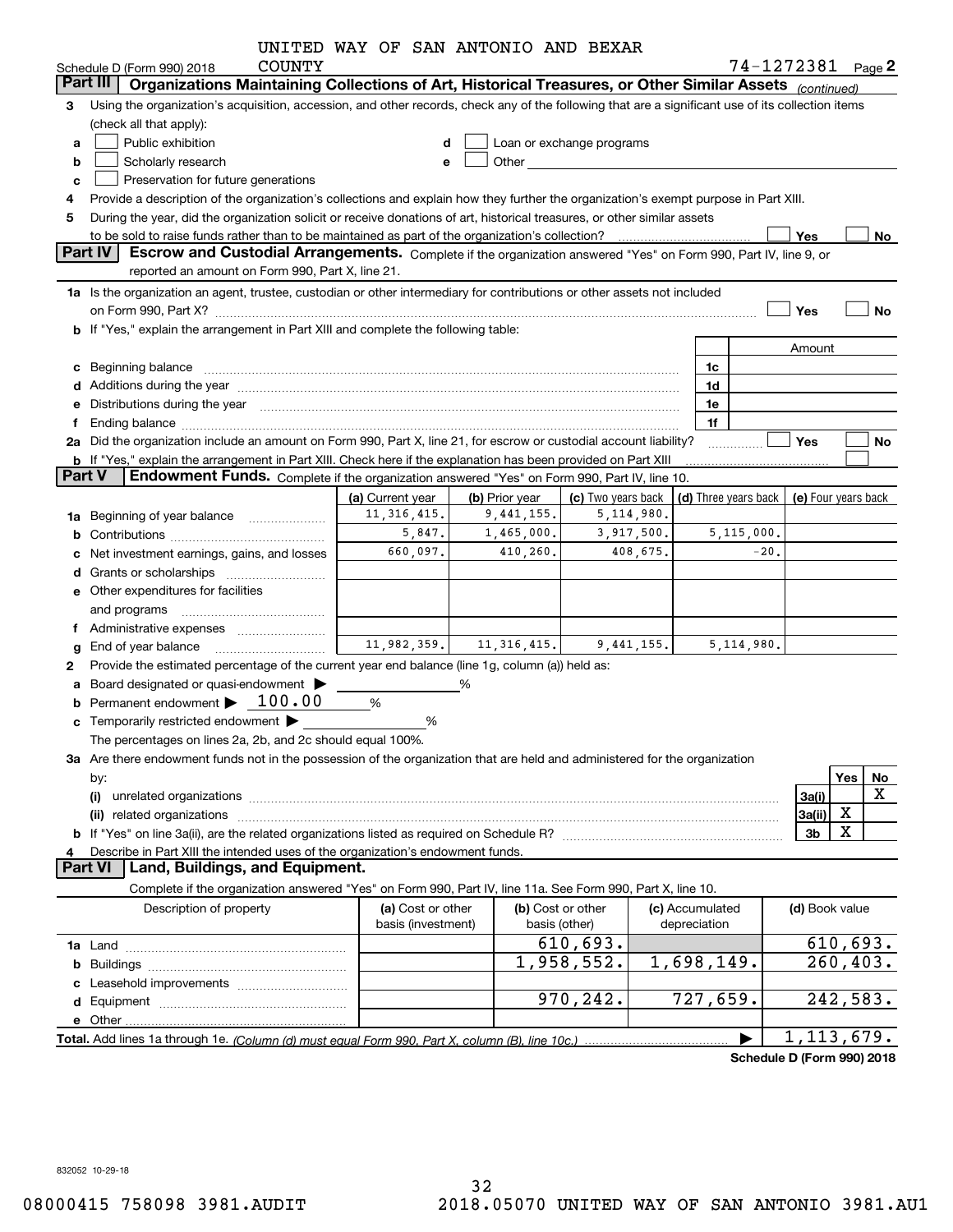| UNITED WAY OF SAN ANTONIO AND BEXAR |
|-------------------------------------|
|-------------------------------------|

Schedule D (Form 990) 2018 COUNTY

### Complete if the organization answered "Yes" on Form 990, Part IV, line 11b. See Form 990, Part X, line 12. **Part VII Investments - Other Securities.**

| (a) Description of security or category (including name of security)                          | (b) Book value | (c) Method of valuation: Cost or end-of-year market value |
|-----------------------------------------------------------------------------------------------|----------------|-----------------------------------------------------------|
| (1) Financial derivatives                                                                     |                |                                                           |
| (2) Closely-held equity interests                                                             |                |                                                           |
| $(3)$ Other                                                                                   |                |                                                           |
| (A)                                                                                           |                |                                                           |
| (B)                                                                                           |                |                                                           |
| (C)                                                                                           |                |                                                           |
| (D)                                                                                           |                |                                                           |
| (E)                                                                                           |                |                                                           |
| (F)                                                                                           |                |                                                           |
| (G)                                                                                           |                |                                                           |
| (H)                                                                                           |                |                                                           |
| <b>Total.</b> (Col. (b) must equal Form 990, Part X, col. (B) line 12.) $\blacktriangleright$ |                |                                                           |

#### **Part VIII Investments - Program Related.**

Complete if the organization answered "Yes" on Form 990, Part IV, line 11c. See Form 990, Part X, line 13.

| (a) Description of investment                                                          | (b) Book value | (c) Method of valuation: Cost or end-of-year market value |
|----------------------------------------------------------------------------------------|----------------|-----------------------------------------------------------|
| (1)                                                                                    |                |                                                           |
| (2)                                                                                    |                |                                                           |
| $\frac{1}{2}$                                                                          |                |                                                           |
| (4)                                                                                    |                |                                                           |
| (5)                                                                                    |                |                                                           |
| (6)                                                                                    |                |                                                           |
| (7)                                                                                    |                |                                                           |
| (8)                                                                                    |                |                                                           |
| (9)                                                                                    |                |                                                           |
| Total. (Col. (b) must equal Form 990, Part X, col. (B) line 13.) $\blacktriangleright$ |                |                                                           |

### **Part IX Other Assets.**

Complete if the organization answered "Yes" on Form 990, Part IV, line 11d. See Form 990, Part X, line 15.

| (a) Description  | (b) Book value |
|------------------|----------------|
| (1)              |                |
| (2)              |                |
| $\left(3\right)$ |                |
| (4)              |                |
| $\frac{1}{2}$    |                |
| (6)              |                |
|                  |                |
| (8)              |                |
| (9)              |                |
|                  |                |

#### **Part X Other Liabilities.**

Complete if the organization answered "Yes" on Form 990, Part IV, line 11e or 11f. See Form 990, Part X, line 25.

| 1.  | (a) Description of liability                                       | (b) Book value |
|-----|--------------------------------------------------------------------|----------------|
| (1) | Federal income taxes                                               |                |
| (2) |                                                                    |                |
| (3) |                                                                    |                |
| (4) |                                                                    |                |
| (5) |                                                                    |                |
| (6) |                                                                    |                |
| (7) |                                                                    |                |
| (8) |                                                                    |                |
| (9) |                                                                    |                |
|     | $Total (Colving (b) must equal Form 000. Part X, and (D) line 25)$ |                |

**Total.**  *(Column (b) must equal Form 990, Part X, col. (B) line 25.)* . . . . . . . . . . . . . . . …. ▶

**2.**Liability for uncertain tax positions. In Part XIII, provide the text of the footnote to the organization's financial statements that reports the organization's liability for uncertain tax positions under FIN 48 (ASC 740). Check here if the text of the footnote has been provided in Part XIII  $~\boxed{\rm X}$ 

**Schedule D (Form 990) 2018**

832053 10-29-18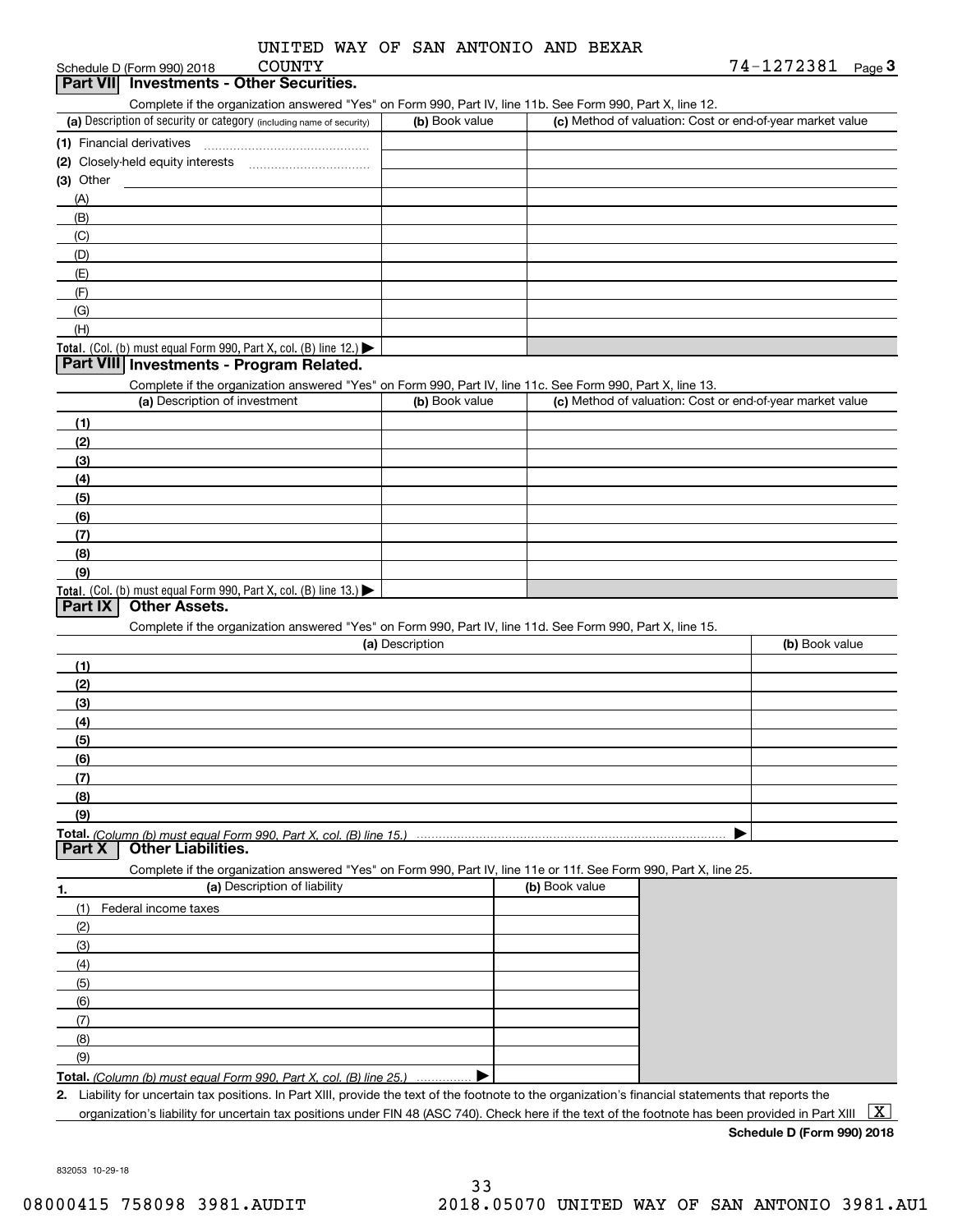|  |  |  |  | UNITED WAY OF SAN ANTONIO AND BEXAR |  |  |
|--|--|--|--|-------------------------------------|--|--|
|--|--|--|--|-------------------------------------|--|--|

|   | <b>COUNTY</b><br>Schedule D (Form 990) 2018                                                                                                                                                                                   |                | 74-1272381<br>Page 4     |
|---|-------------------------------------------------------------------------------------------------------------------------------------------------------------------------------------------------------------------------------|----------------|--------------------------|
|   | <b>Part XI</b><br>Reconciliation of Revenue per Audited Financial Statements With Revenue per Return.                                                                                                                         |                |                          |
|   | Complete if the organization answered "Yes" on Form 990, Part IV, line 12a.                                                                                                                                                   |                |                          |
| 1 | Total revenue, gains, and other support per audited financial statements                                                                                                                                                      | $\blacksquare$ | 31,036,873.              |
| 2 | Amounts included on line 1 but not on Form 990, Part VIII, line 12:                                                                                                                                                           |                |                          |
| a | 497,765.<br>2a                                                                                                                                                                                                                |                |                          |
|   | 337,787.<br>2 <sub>b</sub>                                                                                                                                                                                                    |                |                          |
| C | 2c                                                                                                                                                                                                                            |                |                          |
| d | 2d                                                                                                                                                                                                                            |                |                          |
| e | Add lines 2a through 2d                                                                                                                                                                                                       | <b>2e</b>      | 835,552.                 |
| 3 |                                                                                                                                                                                                                               | $\overline{3}$ | 30, 201, 321.            |
| 4 | Amounts included on Form 990, Part VIII, line 12, but not on line 1:                                                                                                                                                          |                |                          |
|   | 65,908.<br>4a l                                                                                                                                                                                                               |                |                          |
| b | 9,030,572.<br>4 <sub>h</sub><br>Other (Describe in Part XIII.) <b>Construction Contract Construction</b> Construction Construction Construction Constr                                                                        |                |                          |
|   | c Add lines 4a and 4b                                                                                                                                                                                                         | 4c             | 9,096,480.               |
| 5 |                                                                                                                                                                                                                               | 5              | $\overline{39,297,801.}$ |
|   |                                                                                                                                                                                                                               |                |                          |
|   | Part XII Reconciliation of Expenses per Audited Financial Statements With Expenses per Return.                                                                                                                                |                |                          |
|   | Complete if the organization answered "Yes" on Form 990, Part IV, line 12a.                                                                                                                                                   |                |                          |
| 1 | Total expenses and losses per audited financial statements [11, 11] manuscription control expenses and losses per audited financial statements [11] manuscription of the statements [11] manuscription of the statements [11] | $\mathbf{1}$   | 30,777,993.              |
| 2 | Amounts included on line 1 but not on Form 990, Part IX, line 25:                                                                                                                                                             |                |                          |
| a | 337,787.<br>2a                                                                                                                                                                                                                |                |                          |
| b | 2 <sub>b</sub>                                                                                                                                                                                                                |                |                          |
| c | 2c                                                                                                                                                                                                                            |                |                          |
|   | 2d                                                                                                                                                                                                                            |                |                          |
| е | Add lines 2a through 2d                                                                                                                                                                                                       | 2e             | 337,787.                 |
| 3 |                                                                                                                                                                                                                               | $\overline{3}$ | 30,440,206.              |
| 4 | Amounts included on Form 990, Part IX, line 25, but not on line 1:                                                                                                                                                            |                |                          |
| a | 65,908.<br>4a<br>Investment expenses not included on Form 990, Part VIII, line 7b [1000000000000000000000000000000000                                                                                                         |                |                          |
| b | 9,030,572.<br>4 <sub>h</sub>                                                                                                                                                                                                  |                |                          |
|   | Add lines 4a and 4b                                                                                                                                                                                                           | 4c             | 9,096,480.               |
|   | <b>Part XIII Supplemental Information.</b>                                                                                                                                                                                    | 5              | 39,536,686.              |

Provide the descriptions required for Part II, lines 3, 5, and 9; Part III, lines 1a and 4; Part IV, lines 1b and 2b; Part V, line 4; Part X, line 2; Part XI, lines 2d and 4b; and Part XII, lines 2d and 4b. Also complete this part to provide any additional information.

### FORM 990, SCHEDULE D, PART V, LINE 4:

MAKING DISTRIBUTIONS EXCLUSIVELY TO UNITED WAY OF SAN ANTONIO AND BEXAR

COUNTY TO BE USED FOR ALLOCATIONS TO UNITED WAY PROGRAMS AND AGENCIES.

FORM 990, SCHEDULE D, PART X, LINE 2:

UWSA AND THE ENDOWMENT ARE EXEMPT FROM FEDERAL INCOME TAXES UNDER SECTION

501(C)3 OF THE INTERNAL REVENUE CODE (IRC); THEREFORE, NO PROVISION FOR

INCOME TAXES HAS BEEN MADE IN THE CONSOLIDATED FINANCIAL STATEMENTS. GAAP

REQUIRES RECOGNITION AND DISCLOSURE OF UNCERTAIN TAX POSITIONS IN THE

FINANCIAL STATEMENTS. MANAGEMENT BELIEVES THAT IT HAS APPROPRIATE SUPPORT

FOR ANY TAX POSITIONS TAKEN AND THAT IT HAS NO MATERIAL UNCERTAIN TAX

#### 832054 10-29-18 **Schedule D (Form 990) 2018** POSITIONS. ACCORDINGLY, IT HAS NOT RECOGNIZED ANY LIABILITY FOR UNCERTAIN

34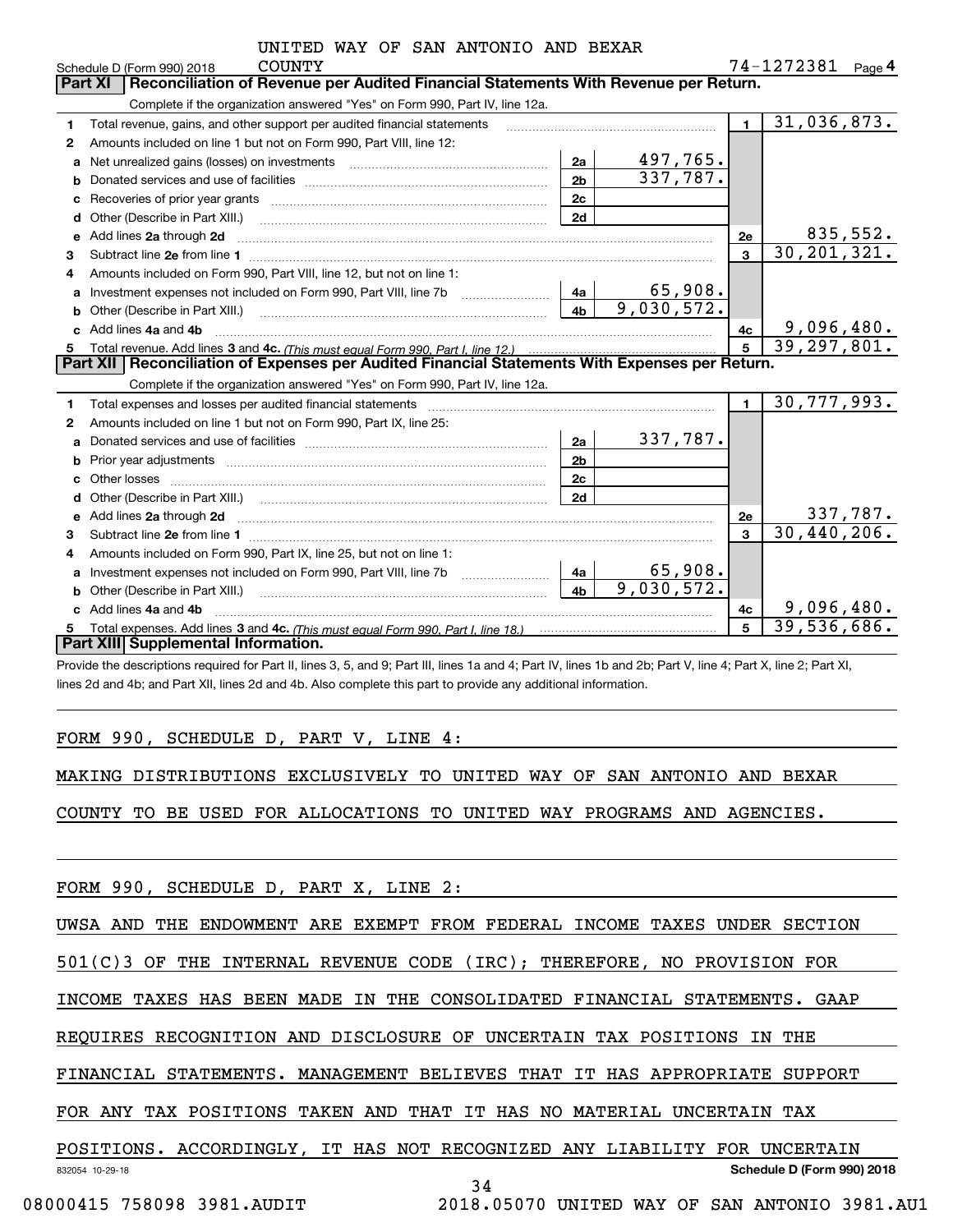| UNITED WAY OF SAN ANTONIO AND BEXAR                                                                                           |
|-------------------------------------------------------------------------------------------------------------------------------|
| <b>COUNTY</b><br>$74 - 1272381$ Page 5<br>Schedule D (Form 990) 2018<br><b>Part XIII Supplemental Information</b> (continued) |
| TAX POSITIONS. FOR THE YEARS ENDED JUNE 30, 2019 AND 2018, UWSA DID NOT                                                       |
| RECOGNIZE ANY TAX RELATED INTEREST OR PENALTIES IN THE FINANCIAL                                                              |
| STATEMENTS. TAX YEARS 2018-2016 REMAIN OPEN TO EXAMINATION BY THE TAXING                                                      |
| JURISDICTIONS THAT THE ORGANIZATION IS SUBJECT TO, AND THESE PERIODS HAVE                                                     |
| NOT BEEN EXTENDED BEYOND THE APPLICABLE STATUTE OF LIMITATIONS.                                                               |
| FORM 990, SCHEDULE D, PART XI, LINE 4B:                                                                                       |
| DONOR DESIGNATIONS 9,030,572                                                                                                  |
|                                                                                                                               |
| FORM 990, SCHEDULE D, PART XII, LINE 4B:                                                                                      |
| DONOR DESIGNATIONS                                                                                                            |
|                                                                                                                               |
|                                                                                                                               |
|                                                                                                                               |
|                                                                                                                               |
|                                                                                                                               |
|                                                                                                                               |
|                                                                                                                               |
|                                                                                                                               |
|                                                                                                                               |
|                                                                                                                               |
|                                                                                                                               |
|                                                                                                                               |
|                                                                                                                               |
|                                                                                                                               |
|                                                                                                                               |
|                                                                                                                               |
|                                                                                                                               |
| Schedule D (Form 990) 2018                                                                                                    |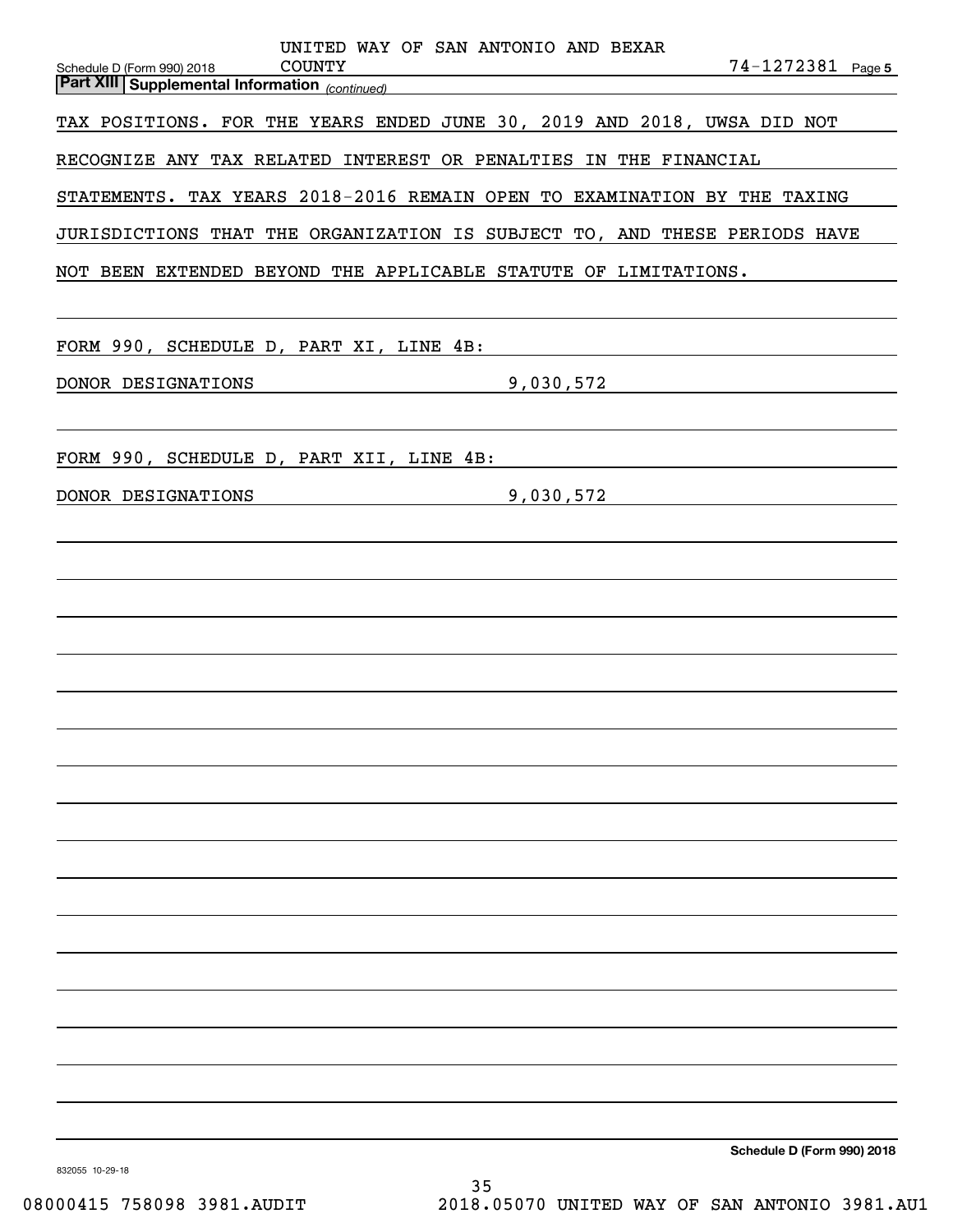| <b>SCHEDULE I</b>                                                                                 | <b>Grants and Other Assistance to Organizations,</b>                                                                                  |                         |                                                                                                               |                                                                              |                                         |                                                                |                                                                                                                                                                          | OMB No. 1545-0047                 |                                                     |  |  |
|---------------------------------------------------------------------------------------------------|---------------------------------------------------------------------------------------------------------------------------------------|-------------------------|---------------------------------------------------------------------------------------------------------------|------------------------------------------------------------------------------|-----------------------------------------|----------------------------------------------------------------|--------------------------------------------------------------------------------------------------------------------------------------------------------------------------|-----------------------------------|-----------------------------------------------------|--|--|
| (Form 990)                                                                                        | Governments, and Individuals in the United States<br>Complete if the organization answered "Yes" on Form 990, Part IV, line 21 or 22. |                         |                                                                                                               |                                                                              |                                         |                                                                |                                                                                                                                                                          |                                   |                                                     |  |  |
| Department of the Treasury<br>Internal Revenue Service                                            |                                                                                                                                       |                         |                                                                                                               | Attach to Form 990.<br>Go to www.irs.gov/Form990 for the latest information. |                                         |                                                                |                                                                                                                                                                          |                                   | <b>Open to Public</b><br>Inspection                 |  |  |
| Name of the organization                                                                          | COUNTY                                                                                                                                |                         | UNITED WAY OF SAN ANTONIO AND BEXAR                                                                           |                                                                              |                                         |                                                                |                                                                                                                                                                          |                                   | <b>Employer identification number</b><br>74-1272381 |  |  |
| Part I                                                                                            | <b>General Information on Grants and Assistance</b>                                                                                   |                         |                                                                                                               |                                                                              |                                         |                                                                |                                                                                                                                                                          |                                   |                                                     |  |  |
| 1<br>$\mathbf{2}$                                                                                 |                                                                                                                                       |                         | Describe in Part IV the organization's procedures for monitoring the use of grant funds in the United States. |                                                                              |                                         |                                                                | Does the organization maintain records to substantiate the amount of the grants or assistance, the grantees' eligibility for the grants or assistance, and the selection |                                   | $\boxed{\text{X}}$ Yes<br>$\blacksquare$ No         |  |  |
| Part II                                                                                           |                                                                                                                                       |                         |                                                                                                               |                                                                              |                                         |                                                                | Grants and Other Assistance to Domestic Organizations and Domestic Governments. Complete if the organization answered "Yes" on Form 990, Part IV, line 21, for any       |                                   |                                                     |  |  |
|                                                                                                   |                                                                                                                                       |                         | recipient that received more than \$5,000. Part II can be duplicated if additional space is needed.           |                                                                              |                                         |                                                                |                                                                                                                                                                          |                                   |                                                     |  |  |
| 1 (a) Name and address of organization<br>or government                                           |                                                                                                                                       | $(b)$ EIN               | (c) IRC section<br>(if applicable)                                                                            | (d) Amount of<br>cash grant                                                  | (e) Amount of<br>non-cash<br>assistance | (f) Method of<br>valuation (book,<br>FMV, appraisal,<br>other) | (g) Description of<br>noncash assistance                                                                                                                                 |                                   | (h) Purpose of grant<br>or assistance               |  |  |
| ALAMO PUBLIC TELECOMMUNICATIONS<br>(KLRN) - 501 BROADWAY ST - SAN<br>ANTONIO, TX 78215            |                                                                                                                                       | $74 - 2461534$ 501(C)3  |                                                                                                               | 101,821.                                                                     | 0.                                      |                                                                |                                                                                                                                                                          | RESTRICTED TO SPECIFIC<br>PROGRAM |                                                     |  |  |
| ALPHA HOME, INC.<br>300 E. MULBERRY AVE.<br>SAN ANTONIO, TX 78212                                 |                                                                                                                                       | $74 - 1668144$ 501(C)3  |                                                                                                               | 121,517.                                                                     | 0.                                      |                                                                |                                                                                                                                                                          | RESTRICTED TO SPECIFIC<br>PROGRAM |                                                     |  |  |
| AMERICAN HEART ASSOCIATION, S.A.<br>DIVISION - 8415 WURZBACH RD. - SAN<br>ANTONIO, TX 78229       |                                                                                                                                       | $13 - 5613797$ 501(C) 3 |                                                                                                               | 154,931.                                                                     | 0.                                      |                                                                |                                                                                                                                                                          | RESTRICTED TO SPECIFIC<br>PROGRAM |                                                     |  |  |
| AMERICAN RED CROSS - S.A. AREA<br>CHAPTER - 3642 EAST HOUSTON ST. -<br>SAN ANTONIO, TX 78219      |                                                                                                                                       | $53 - 0196605$ 501(C)3  |                                                                                                               | 1,047,827.                                                                   | 0.                                      |                                                                |                                                                                                                                                                          | RESTRICTED TO SPECIFIC<br>PROGRAM |                                                     |  |  |
| ANY BABY CAN OF SAN ANTONIO<br>217 HOWARD ST.<br>SAN ANTONIO, TX 78212                            |                                                                                                                                       | $74 - 2684333$ 501(C)3  |                                                                                                               | 378,563.                                                                     | 0.                                      |                                                                |                                                                                                                                                                          | RESTRICTED TO SPECIFIC<br>PROGRAM |                                                     |  |  |
| AUSTISM SERVICE CENTER OF SAN<br>ANTONIO - 4242 WOODCOCK DR #101 -<br>SAN ANTONIO, TX 78228       |                                                                                                                                       | $26 - 2592058$ 501(C)3  |                                                                                                               | 139.329.                                                                     |                                         | ACTUAL COST OF<br>1.936. TICKET                                | ZOO TICKET<br>ADMISSION                                                                                                                                                  | RESTRICTED TO SPECIFIC<br>PROGRAM |                                                     |  |  |
| 2 Enter total number of section 501(c)(3) and government organizations listed in the line 1 table |                                                                                                                                       |                         |                                                                                                               |                                                                              |                                         |                                                                |                                                                                                                                                                          |                                   | 85.                                                 |  |  |
| 3 Enter total number of other organizations listed in the line 1 table                            |                                                                                                                                       |                         |                                                                                                               |                                                                              |                                         |                                                                |                                                                                                                                                                          |                                   | 1.                                                  |  |  |

**For Paperwork Reduction Act Notice, see the Instructions for Form 990. Schedule I (Form 990) (2018)** LHA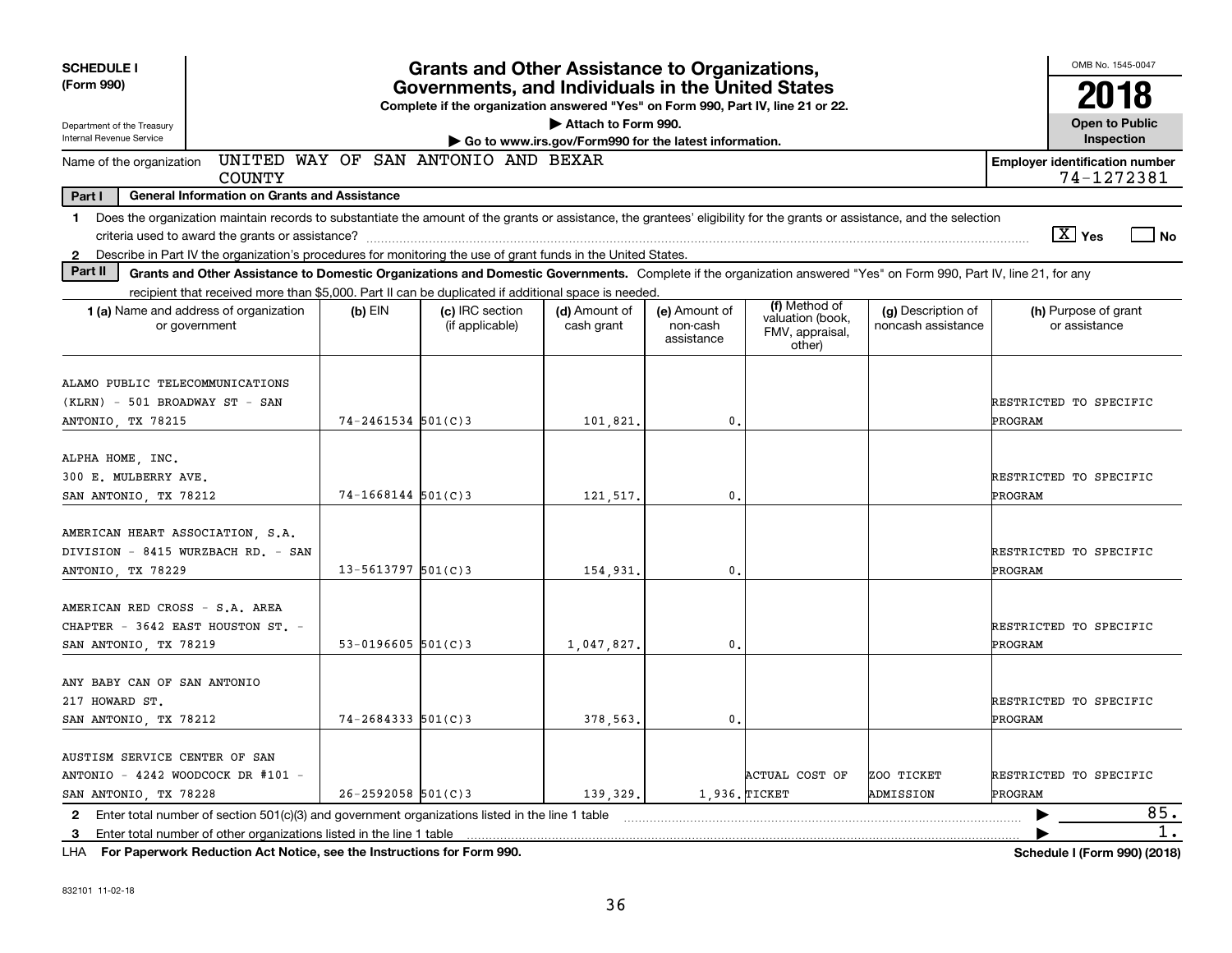Schedule I (Form 990) Page 1

| Part II   Continuation of Grants and Other Assistance to Governments and Organizations in the United States (Schedule I (Form 990), Part II.) |                         |                                  |                             |                                         |                                                                |                                           |                                       |
|-----------------------------------------------------------------------------------------------------------------------------------------------|-------------------------|----------------------------------|-----------------------------|-----------------------------------------|----------------------------------------------------------------|-------------------------------------------|---------------------------------------|
| (a) Name and address of<br>organization or government                                                                                         | $(b)$ EIN               | (c) IRC section<br>if applicable | (d) Amount of<br>cash grant | (e) Amount of<br>non-cash<br>assistance | (f) Method of<br>valuation<br>(book, FMV,<br>appraisal, other) | (g) Description of<br>non-cash assistance | (h) Purpose of grant<br>or assistance |
|                                                                                                                                               |                         |                                  |                             |                                         |                                                                |                                           |                                       |
| AVANCE INC.                                                                                                                                   |                         |                                  |                             |                                         |                                                                |                                           |                                       |
| 903 BILLY MITCHELL BLVD, SUITE 100<br>SAN ANTONIO, TX 78226                                                                                   | $91 - 1780559$ 501(C)3  |                                  | 670,763.                    |                                         | ACTUAL COST OF<br>1,600. TICKET                                | ZOO TICKET<br>ADMISSION                   | RESTRICTED TO SPECIFIC<br>PROGRAM     |
|                                                                                                                                               |                         |                                  |                             |                                         |                                                                |                                           |                                       |
| BARSHOP JEWISH COMMUNITY CENTER                                                                                                               |                         |                                  |                             |                                         |                                                                |                                           |                                       |
| 12500 NW MILITARY HWY #275                                                                                                                    |                         |                                  |                             |                                         |                                                                |                                           | RESTRICTED TO SPECIFIC                |
| SAN ANTONIO, TX 78231                                                                                                                         | $74 - 1152783$ 501(C) 3 |                                  | 314, 535.                   | 0.                                      |                                                                |                                           | PROGRAM                               |
|                                                                                                                                               |                         |                                  |                             |                                         |                                                                |                                           |                                       |
| BIG BROTHERS BIG SISTERS OF SOUTH                                                                                                             |                         |                                  |                             |                                         |                                                                |                                           |                                       |
| TEXAS - 10843 GULFDALE DR. - SAN                                                                                                              |                         |                                  |                             |                                         | ACTUAL COST OF                                                 | ZOO TICKET                                | RESTRICTED TO SPECIFIC                |
| ANTONIO, TX 78216                                                                                                                             | $74 - 1897630$ 501(C)3  |                                  | 221,910.                    |                                         | 480. TICKET                                                    | ADMISSION                                 | PROGRAM                               |
|                                                                                                                                               |                         |                                  |                             |                                         |                                                                |                                           |                                       |
| BOY SCOUTS OF AMERICA, ALAMO AREA                                                                                                             |                         |                                  |                             |                                         |                                                                |                                           |                                       |
| COUNCIL - 2226 N W MILITARY HWY. -                                                                                                            |                         |                                  |                             |                                         |                                                                |                                           | RESTRICTED TO SPECIFIC                |
| SAN ANTONIO, TX 78213                                                                                                                         | $74 - 6079583$ 501(C)3  |                                  | 663,638.                    | 0.                                      |                                                                |                                           | PROGRAM                               |
|                                                                                                                                               |                         |                                  |                             |                                         |                                                                |                                           |                                       |
| BOYS & GIRLS CLUBS OF SAN ANTONIO                                                                                                             |                         |                                  |                             |                                         |                                                                |                                           |                                       |
| 123 RALPH AVE.                                                                                                                                |                         |                                  |                             |                                         | ACTUAL COST OF                                                 | ZOO TICKET                                | RESTRICTED TO SPECIFIC                |
| SAN ANTONIO, TX 78204                                                                                                                         | $74 - 1109637$ 501(C)3  |                                  | 400,039.                    |                                         | 5,600. TICKET                                                  | ADMISSION                                 | PROGRAM                               |
|                                                                                                                                               |                         |                                  |                             |                                         |                                                                |                                           |                                       |
| BOYSVILLE, INC.                                                                                                                               |                         |                                  |                             |                                         |                                                                |                                           |                                       |
| PO BOX 369                                                                                                                                    |                         |                                  |                             |                                         |                                                                |                                           | RESTRICTED TO SPECIFIC                |
| CONVERSE, TX 78109                                                                                                                            | $74 - 1207553$ 501(C)3  |                                  | 220,467.                    | 0.                                      |                                                                |                                           | PROGRAM                               |
| <b>BRIGHTON CENTER</b>                                                                                                                        |                         |                                  |                             |                                         |                                                                |                                           |                                       |
| 14207 HIGGINS RD.                                                                                                                             |                         |                                  |                             |                                         |                                                                |                                           | RESTRICTED TO SPECIFIC                |
|                                                                                                                                               | $74 - 2331826$ 501(C)3  |                                  |                             |                                         |                                                                |                                           |                                       |
| SAN ANTONIO, TX 78217                                                                                                                         |                         |                                  | 72,215.                     | 0.                                      |                                                                |                                           | PROGRAM                               |
| CATHOLIC CHARITIES, ARCHDIOCESE OF                                                                                                            |                         |                                  |                             |                                         |                                                                |                                           |                                       |
| SAN ANTONIO, INC. - 202 W. FRENCH                                                                                                             |                         |                                  |                             |                                         | ACTUAL COST OF                                                 | ZOO TICKET                                | RESTRICTED TO SPECIFIC                |
| PL. - SAN ANTONIO, TX 78212                                                                                                                   | $74 - 1109743$ 501(C)3  |                                  | 2, 167, 632.                | 11,280. TICKET                          |                                                                | ADMISSION                                 | <b>PROGRAM</b>                        |
|                                                                                                                                               |                         |                                  |                             |                                         |                                                                |                                           |                                       |
| EL CENTRO DEL BARRIO, INC.                                                                                                                    |                         |                                  |                             |                                         |                                                                |                                           |                                       |
| 3750 COMMERCIAL AVE.                                                                                                                          |                         |                                  |                             |                                         |                                                                |                                           | RESTRICTED TO SPECIFIC                |
| SAN ANTONIO, TX 78221                                                                                                                         | $74 - 1787031$ 501(C)3  |                                  | 376.077.                    | $\mathbf{0}$ .                          |                                                                |                                           | PROGRAM                               |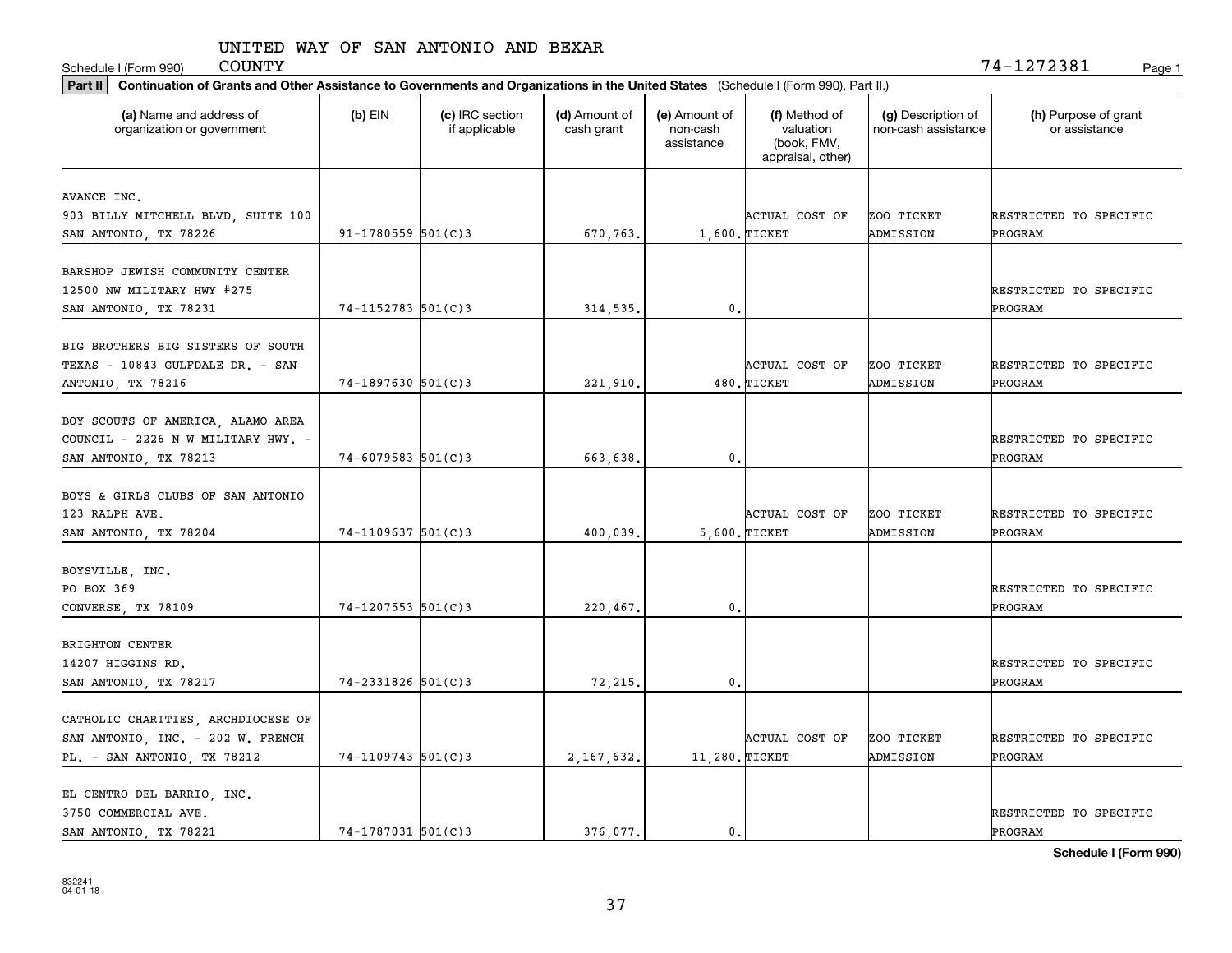| Part II   Continuation of Grants and Other Assistance to Governments and Organizations in the United States (Schedule I (Form 990), Part II.) |                        |                                  |                             |                                         |                                                                |                                           |                                       |
|-----------------------------------------------------------------------------------------------------------------------------------------------|------------------------|----------------------------------|-----------------------------|-----------------------------------------|----------------------------------------------------------------|-------------------------------------------|---------------------------------------|
| (a) Name and address of<br>organization or government                                                                                         | $(b)$ EIN              | (c) IRC section<br>if applicable | (d) Amount of<br>cash grant | (e) Amount of<br>non-cash<br>assistance | (f) Method of<br>valuation<br>(book, FMV,<br>appraisal, other) | (g) Description of<br>non-cash assistance | (h) Purpose of grant<br>or assistance |
|                                                                                                                                               |                        |                                  |                             |                                         |                                                                |                                           |                                       |
| CHILD ADVOCATES SAN ANTONIO<br>406 SAN PEDRO AVE.                                                                                             |                        |                                  |                             |                                         |                                                                |                                           | RESTRICTED TO SPECIFIC                |
| SAN ANTONIO, TX 78212                                                                                                                         | $74 - 2494625$ 501(C)3 |                                  | 182,770.                    | 0.                                      |                                                                |                                           | <b>PROGRAM</b>                        |
|                                                                                                                                               |                        |                                  |                             |                                         |                                                                |                                           |                                       |
| CHILDREN'S ASSOCIATION FOR MAXIMUM                                                                                                            |                        |                                  |                             |                                         |                                                                |                                           |                                       |
| POTENTIAL - PO BOX 27086 - SAN                                                                                                                |                        |                                  |                             |                                         |                                                                |                                           | RESTRICTED TO SPECIFIC                |
| ANTONIO, TX 78227                                                                                                                             | $74 - 2095766$ 501(C)3 |                                  | 272,732.                    | 0.                                      |                                                                |                                           | PROGRAM                               |
|                                                                                                                                               |                        |                                  |                             |                                         |                                                                |                                           |                                       |
| CHRISTUS SANTA ROSA HEALTH CARE                                                                                                               |                        |                                  |                             |                                         |                                                                |                                           |                                       |
| CORPORATION - 333 N. SANTA ROSA                                                                                                               |                        |                                  |                             |                                         |                                                                |                                           | RESTRICTED TO SPECIFIC                |
| ST. - SAN ANTONIO, TX 78207                                                                                                                   | $74 - 1109665$ 501(C)3 |                                  | 640,666.                    | 0.                                      |                                                                |                                           | PROGRAM                               |
| CHILDREN'S SHELTER, THE                                                                                                                       |                        |                                  |                             |                                         |                                                                |                                           |                                       |
| 2939 W WOODLAWN                                                                                                                               |                        |                                  |                             |                                         | ACTUAL COST OF                                                 | ZOO TICKET                                | RESTRICTED TO SPECIFIC                |
| SAN ANTONIO, TX 78228                                                                                                                         | $74-1109660$ 501(C)3   |                                  | 1,626,784.                  |                                         | 5,600. TICKET                                                  | ADMISSION                                 | PROGRAM                               |
|                                                                                                                                               |                        |                                  |                             |                                         |                                                                |                                           |                                       |
| CHILDSAFE                                                                                                                                     |                        |                                  |                             |                                         |                                                                |                                           |                                       |
| 3730 IH 10 E                                                                                                                                  |                        |                                  |                             |                                         |                                                                |                                           | RESTRICTED TO SPECIFIC                |
| SAN ANTONIO, TX 78220                                                                                                                         | $74 - 2633697$ 501(C)3 |                                  | 223,688.                    | 0.                                      |                                                                |                                           | PROGRAM                               |
|                                                                                                                                               |                        |                                  |                             |                                         |                                                                |                                           |                                       |
| CHRISTIAN ASSISTANCE MINISTRY                                                                                                                 |                        |                                  |                             |                                         |                                                                |                                           |                                       |
| 110 MCCULLOUGH AVE.                                                                                                                           |                        |                                  |                             |                                         |                                                                |                                           | RESTRICTED TO SPECIFIC                |
| SAN ANTONIO, TX 78215                                                                                                                         | $74-1947967$ 501(C)3   |                                  | 166,596.                    | 0.                                      |                                                                |                                           | PROGRAM                               |
|                                                                                                                                               |                        |                                  |                             |                                         |                                                                |                                           |                                       |
| CHRYSALIS MINISTRIES, INC.                                                                                                                    |                        |                                  |                             |                                         |                                                                |                                           |                                       |
| 509 SAN PEDRO                                                                                                                                 |                        |                                  |                             |                                         |                                                                |                                           | RESTRICTED TO SPECIFIC                |
| SAN ANTONIO, TX 78212                                                                                                                         | $74-1914047$ 501(C)3   |                                  | 209, 311.                   | 0.                                      |                                                                |                                           | PROGRAM                               |
| CLARITY CHILD GUIDANCE CENTER                                                                                                                 |                        |                                  |                             |                                         |                                                                |                                           |                                       |
| 8535 TOM SLICK                                                                                                                                |                        |                                  |                             |                                         |                                                                |                                           | RESTRICTED TO SPECIFIC                |
| SAN ANTONIO, TX 78229                                                                                                                         | $74 - 1153067$ 501(C)3 |                                  | 944,801.                    | $\mathfrak o$ .                         |                                                                |                                           | <b>PROGRAM</b>                        |
|                                                                                                                                               |                        |                                  |                             |                                         |                                                                |                                           |                                       |
| COMMUNITIES-IN-SCHOOLS OF SAN                                                                                                                 |                        |                                  |                             |                                         |                                                                |                                           |                                       |
| ANTONIO - 1616 E COMMERCE BLDG 1 -                                                                                                            |                        |                                  |                             |                                         |                                                                |                                           | RESTRICTED TO SPECIFIC                |
| SAN ANTONIO, TX 78205                                                                                                                         | $74 - 2393714$ 501(C)3 |                                  | 568.989.                    | $\mathfrak{o}$ .                        |                                                                |                                           | PROGRAM                               |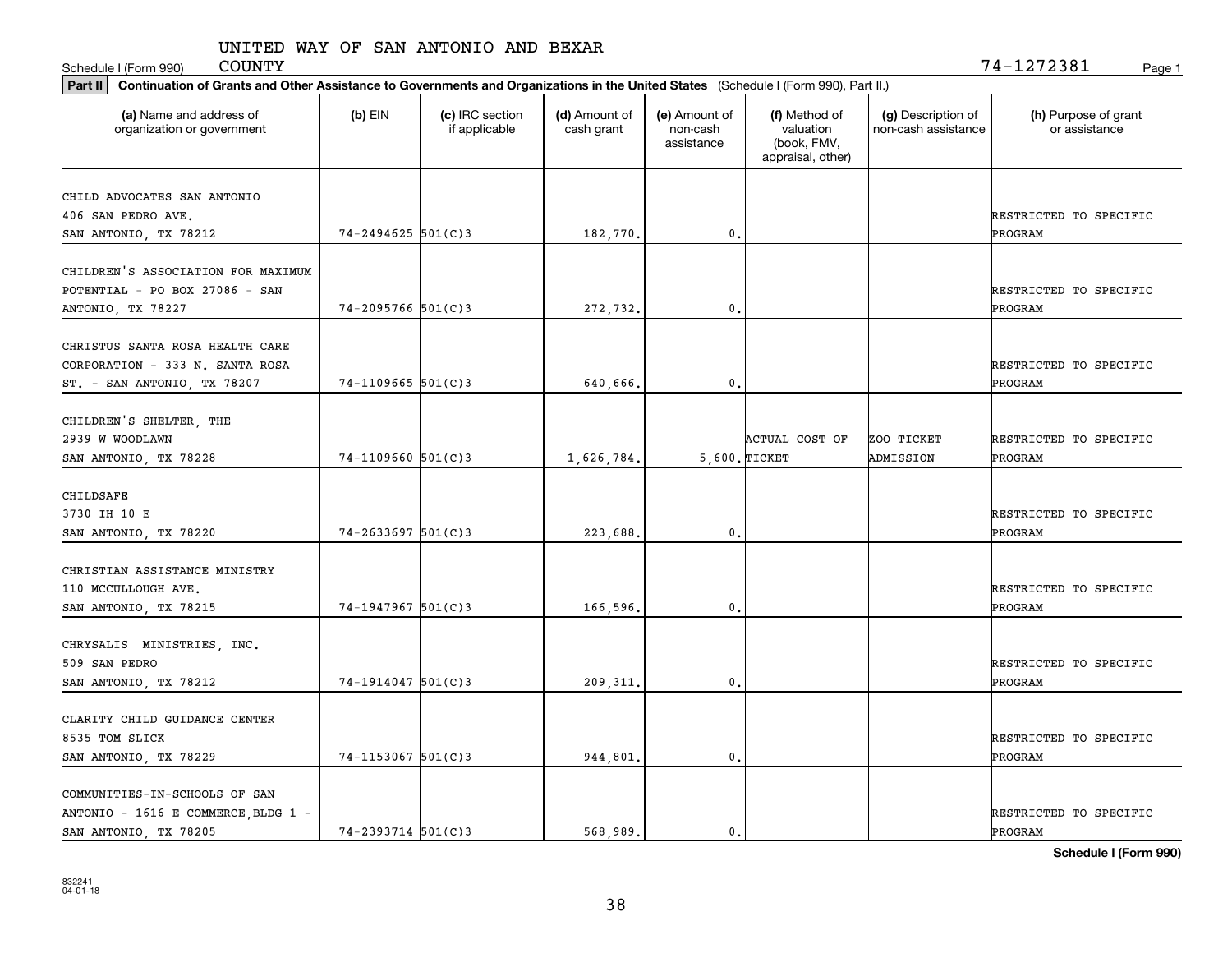Schedule I (Form 990) COUNTY Page 1

| Part II   Continuation of Grants and Other Assistance to Governments and Organizations in the United States (Schedule I (Form 990), Part II.) |                        |                                  |                             |                                         |                                                                |                                           |                                       |
|-----------------------------------------------------------------------------------------------------------------------------------------------|------------------------|----------------------------------|-----------------------------|-----------------------------------------|----------------------------------------------------------------|-------------------------------------------|---------------------------------------|
| (a) Name and address of<br>organization or government                                                                                         | $(b)$ EIN              | (c) IRC section<br>if applicable | (d) Amount of<br>cash grant | (e) Amount of<br>non-cash<br>assistance | (f) Method of<br>valuation<br>(book, FMV,<br>appraisal, other) | (g) Description of<br>non-cash assistance | (h) Purpose of grant<br>or assistance |
|                                                                                                                                               |                        |                                  |                             |                                         |                                                                |                                           |                                       |
| CROSSPOINT, INC.<br>301 YUCCA ST.                                                                                                             |                        |                                  |                             |                                         |                                                                |                                           | RESTRICTED TO SPECIFIC                |
| SAN ANTONIO, TX 78203                                                                                                                         | $74 - 6058916$ 501(C)3 |                                  | 16,203.                     | 0.                                      |                                                                |                                           | <b>PROGRAM</b>                        |
|                                                                                                                                               |                        |                                  |                             |                                         |                                                                |                                           |                                       |
| ASCENSION DEPAUL SERVICES                                                                                                                     |                        |                                  |                             |                                         |                                                                |                                           |                                       |
| 7607 SOMERSET RD.                                                                                                                             |                        |                                  |                             |                                         |                                                                |                                           | RESTRICTED TO SPECIFIC                |
| SAN ANTONIO, TX 78211                                                                                                                         | $74 - 6106876$ 501(C)3 |                                  | 279,913.                    | 0.                                      |                                                                |                                           | PROGRAM                               |
| DEPELCHIN CHILDREN'S CENTER                                                                                                                   |                        |                                  |                             |                                         |                                                                |                                           |                                       |
| 4950 MEMORIAL DR.                                                                                                                             |                        |                                  |                             |                                         |                                                                |                                           | RESTRICTED TO SPECIFIC                |
| HOUSTON, TX 77007                                                                                                                             | $76 - 0318867$ 501(C)3 |                                  | 147,871.                    | 0.                                      |                                                                |                                           | PROGRAM                               |
|                                                                                                                                               |                        |                                  |                             |                                         |                                                                |                                           |                                       |
| ELLA AUSTIN COMMUNITY CENTER                                                                                                                  |                        |                                  |                             |                                         |                                                                |                                           |                                       |
| 1023 N. PINE                                                                                                                                  |                        |                                  |                             |                                         | ACTUAL COST OF                                                 | ZOO TICKET                                | RESTRICTED TO SPECIFIC                |
| SAN ANTONIO, TX 78202                                                                                                                         | $74 - 1166908$ 501(C)3 |                                  | 290,863.                    |                                         | 1,200. TICKET                                                  | ADMISSION                                 | PROGRAM                               |
| ENDEAVORS, INC.                                                                                                                               |                        |                                  |                             |                                         |                                                                |                                           |                                       |
| 6363 DE ZAVALA RD.                                                                                                                            |                        |                                  |                             |                                         |                                                                |                                           | RESTRICTED TO SPECIFIC                |
| SAN ANTONIO, TX 78249                                                                                                                         | $23 - 7223078$ 501(C)3 |                                  | 206,863.                    | 0.                                      |                                                                |                                           | PROGRAM                               |
|                                                                                                                                               |                        |                                  |                             |                                         |                                                                |                                           |                                       |
| FAMILY SERVICE ASSOCIATION OF SAN                                                                                                             |                        |                                  |                             |                                         |                                                                |                                           |                                       |
| ANTONIO, INC. - 702 SAN PEDRO -                                                                                                               |                        |                                  |                             |                                         | ACTUAL COST OF                                                 | ZOO TICKET                                | RESTRICTED TO SPECIFIC                |
| SAN ANTONIO, TX 78212                                                                                                                         | 74-1117341 501(C)3     |                                  | 2,242,862.                  |                                         | $6,848.$ TICKET                                                | ADMISSION                                 | PROGRAM                               |
|                                                                                                                                               |                        |                                  |                             |                                         |                                                                |                                           |                                       |
| FAMILY VIOLENCE PREVENTION                                                                                                                    |                        |                                  |                             |                                         |                                                                |                                           |                                       |
| SERVICES, INC. - 7911 BROADWAY -                                                                                                              |                        |                                  |                             |                                         |                                                                |                                           | RESTRICTED TO SPECIFIC                |
| SAN ANTONIO, TX 78209                                                                                                                         | $74-1994151$ 501(C)3   |                                  | 702,265.                    | 0.                                      |                                                                |                                           | PROGRAM                               |
| FOOTHILLS UNITED WAY                                                                                                                          |                        |                                  |                             |                                         |                                                                |                                           |                                       |
| 711 PARK AVENUE WEST, SUITE 180                                                                                                               |                        |                                  |                             |                                         |                                                                |                                           | RESTRICTED TO SPECIFIC                |
| DENVER, CO 80205                                                                                                                              | $84 - 6042598$ 501(C)3 |                                  | 13,581.                     | 0.                                      |                                                                |                                           | <b>PROGRAM</b>                        |
|                                                                                                                                               |                        |                                  |                             |                                         |                                                                |                                           |                                       |
| GRASP (GREATER RANDOLPH AREA                                                                                                                  |                        |                                  |                             |                                         |                                                                |                                           |                                       |
| SERVICE PROGRAM INC) - 250                                                                                                                    |                        |                                  |                             |                                         |                                                                |                                           | RESTRICTED TO SPECIFIC                |
| DONALAN DR. - CONVERSE, TX 78109                                                                                                              | $74 - 2353686$ 501(C)3 |                                  | 117.926.                    | $\mathfrak{o}$ .                        |                                                                |                                           | PROGRAM                               |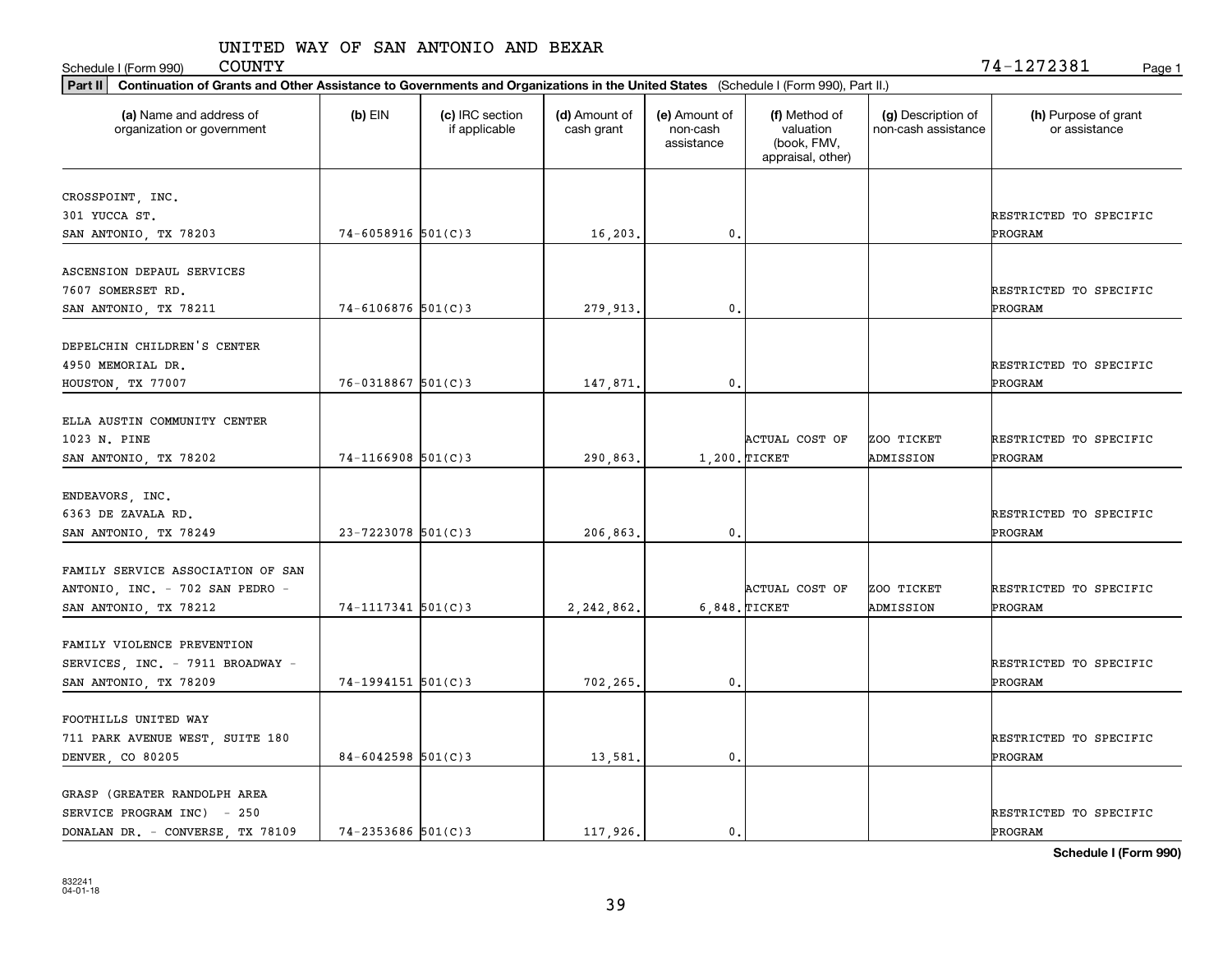Schedule I (Form 990) COUNTY Page 1

| Part II   Continuation of Grants and Other Assistance to Governments and Organizations in the United States (Schedule I (Form 990), Part II.) |                        |                                  |                             |                                         |                                                                |                                           |                                       |
|-----------------------------------------------------------------------------------------------------------------------------------------------|------------------------|----------------------------------|-----------------------------|-----------------------------------------|----------------------------------------------------------------|-------------------------------------------|---------------------------------------|
| (a) Name and address of<br>organization or government                                                                                         | $(b)$ EIN              | (c) IRC section<br>if applicable | (d) Amount of<br>cash grant | (e) Amount of<br>non-cash<br>assistance | (f) Method of<br>valuation<br>(book, FMV,<br>appraisal, other) | (g) Description of<br>non-cash assistance | (h) Purpose of grant<br>or assistance |
| GIRL SCOUTS OF SOUTHWEST TEXAS                                                                                                                |                        |                                  |                             |                                         |                                                                |                                           |                                       |
| 811 N COKER LOOP                                                                                                                              |                        |                                  |                             |                                         |                                                                |                                           | RESTRICTED TO SPECIFIC                |
| SAN ANTONIO, TX 78216                                                                                                                         | $74-1109759$ 501(C)3   |                                  | 496,358.                    | 0.                                      |                                                                |                                           | PROGRAM                               |
|                                                                                                                                               |                        |                                  |                             |                                         |                                                                |                                           |                                       |
| GOOD SAMARITAN COMMUNITY SERVICES                                                                                                             |                        |                                  |                             |                                         |                                                                |                                           |                                       |
| 1600 SALTILLO                                                                                                                                 |                        |                                  |                             |                                         |                                                                |                                           | RESTRICTED TO SPECIFIC                |
| SAN ANTONIO, TX 78207                                                                                                                         | $74 - 1117340$ 501(C)3 |                                  | 671,931.                    | 0.                                      |                                                                |                                           | <b>PROGRAM</b>                        |
| GOODWILL INDUSTRIES OF SAN ANTONIO                                                                                                            |                        |                                  |                             |                                         |                                                                |                                           |                                       |
| 406 W COMMERCE                                                                                                                                |                        |                                  |                             |                                         | ACTUAL COST OF                                                 | ZOO TICKET                                | RESTRICTED TO SPECIFIC                |
| SAN ANTONIO, TX 78207                                                                                                                         | $74 - 1238444$ 501(C)3 |                                  | 763,228.                    |                                         | 800. TICKET                                                    | ADMISSION                                 | PROGRAM                               |
|                                                                                                                                               |                        |                                  |                             |                                         |                                                                |                                           |                                       |
| GUADALUPE COUNTY UNITED WAY                                                                                                                   |                        |                                  |                             |                                         |                                                                |                                           |                                       |
| PO BOX 805                                                                                                                                    |                        |                                  |                             |                                         |                                                                |                                           | RESTRICTED TO SPECIFIC                |
| SEGUIN, TX 78156                                                                                                                              | $74 - 2738713$ 501(C)3 |                                  | 44,673.                     | 0.                                      |                                                                |                                           | PROGRAM                               |
|                                                                                                                                               |                        |                                  |                             |                                         |                                                                |                                           |                                       |
| HAVEN FOR HOPE OF BEXAR COUNTY                                                                                                                |                        |                                  |                             |                                         |                                                                |                                           |                                       |
| 1 HAVEN FOR HOPE WAY                                                                                                                          |                        |                                  |                             |                                         |                                                                |                                           | RESTRICTED TO SPECIFIC                |
| SAN ANTONIO, TX 78207                                                                                                                         | $20 - 8075412$ 501(C)3 |                                  | 1,187,750.                  | $\mathbf{0}$                            |                                                                |                                           | PROGRAM                               |
| HEALY-MURPHY CENTER                                                                                                                           |                        |                                  |                             |                                         |                                                                |                                           |                                       |
| 618 LIVE OAK                                                                                                                                  |                        |                                  |                             |                                         | ACTUAL COST OF                                                 | ZOO TICKET                                | RESTRICTED TO SPECIFIC                |
| SAN ANTONIO, TX 78202                                                                                                                         | $74 - 1667875$ 501(C)3 |                                  | 395,241.                    |                                         | 1,200. TICKET                                                  | ADMISSION                                 | PROGRAM                               |
|                                                                                                                                               |                        |                                  |                             |                                         |                                                                |                                           |                                       |
| <b>JBSA FORT SAM HOUSTON YOUTH</b>                                                                                                            |                        |                                  |                             |                                         |                                                                |                                           |                                       |
| SERVICES - 3060 STANLEY ROAD - SAN                                                                                                            |                        |                                  |                             |                                         |                                                                |                                           | RESTRICTED TO SPECIFIC                |
| ANTONIO, TX 78234                                                                                                                             |                        | GOV'T                            | 142,413.                    | 0.                                      |                                                                |                                           | <b>PROGRAM</b>                        |
|                                                                                                                                               |                        |                                  |                             |                                         |                                                                |                                           |                                       |
| <b>JBSA LACKLAND AFB BOYS &amp; GIRLS</b>                                                                                                     |                        |                                  |                             |                                         |                                                                |                                           |                                       |
| CLUB - 2361 SELFRIDGE, BLDG. 8420                                                                                                             |                        | GOV'T                            |                             |                                         |                                                                |                                           | RESTRICTED TO SPECIFIC<br>PROGRAM     |
| - LACKLAND, TX 78236                                                                                                                          |                        |                                  | 72,094.                     | $\mathbf{0}$ .                          |                                                                |                                           |                                       |
| JBSA RANDOLPH AFB YOUTH ACTIVITIES                                                                                                            |                        |                                  |                             |                                         |                                                                |                                           |                                       |
| 502 FSS/FSYYY 415 B ST, E BLDG. 585                                                                                                           |                        |                                  |                             |                                         |                                                                |                                           | RESTRICTED TO SPECIFIC                |
| RANDOLPH AFB, TX 78150                                                                                                                        |                        | GOV'T                            | 65.785.                     | $\mathbf{0}$ .                          |                                                                |                                           | PROGRAM                               |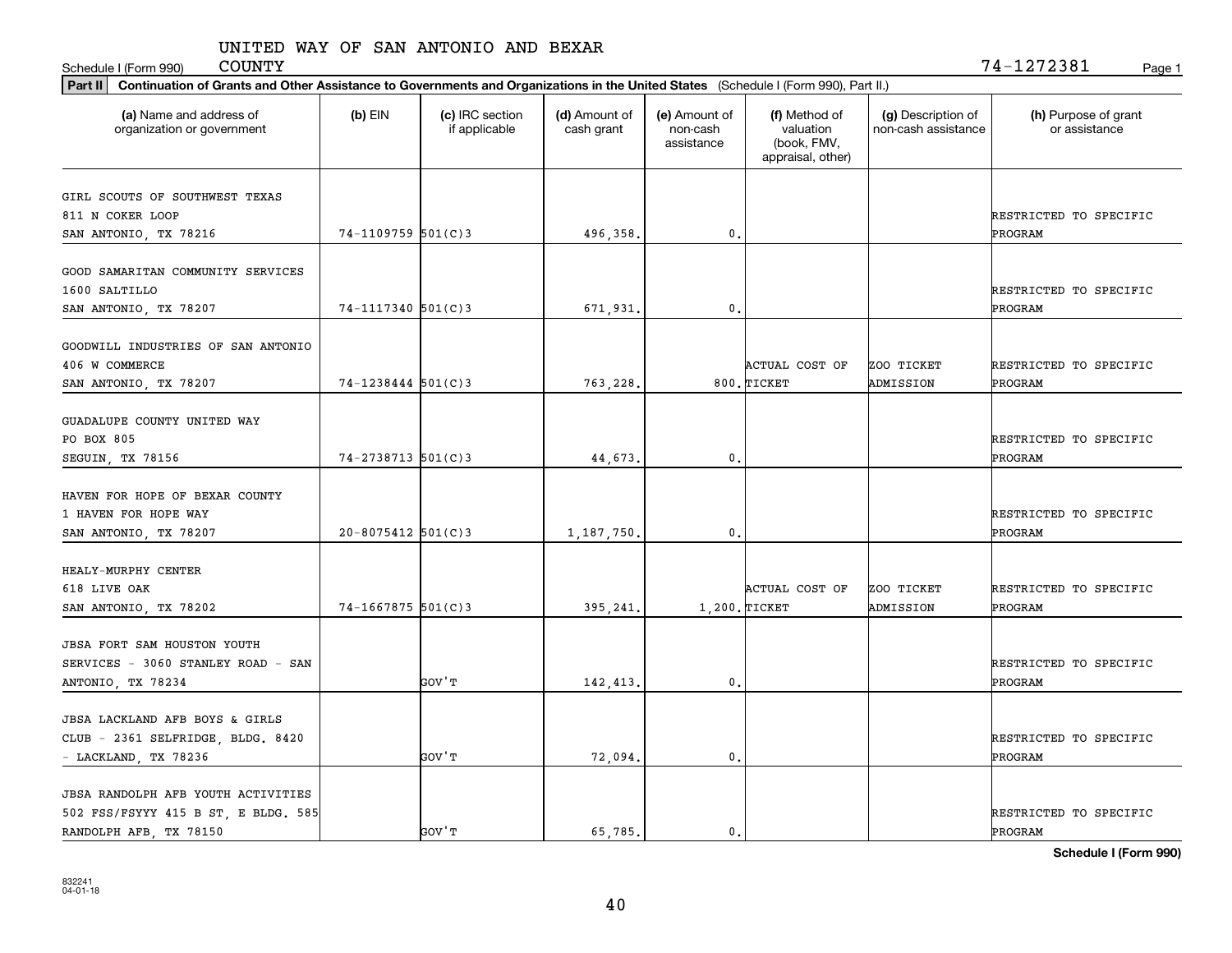Schedule I (Form 990) Page 1

| Part II   Continuation of Grants and Other Assistance to Governments and Organizations in the United States (Schedule I (Form 990), Part II.) |                        |                                  |                             |                                         |                                                                |                                           |                                       |
|-----------------------------------------------------------------------------------------------------------------------------------------------|------------------------|----------------------------------|-----------------------------|-----------------------------------------|----------------------------------------------------------------|-------------------------------------------|---------------------------------------|
| (a) Name and address of<br>organization or government                                                                                         | $(b)$ EIN              | (c) IRC section<br>if applicable | (d) Amount of<br>cash grant | (e) Amount of<br>non-cash<br>assistance | (f) Method of<br>valuation<br>(book, FMV,<br>appraisal, other) | (g) Description of<br>non-cash assistance | (h) Purpose of grant<br>or assistance |
| JEFFERSON OUTREACH FOR OLDER                                                                                                                  |                        |                                  |                             |                                         |                                                                |                                           |                                       |
| PEOPLE - 2201 ST. CLOUD - SAN                                                                                                                 |                        |                                  |                             |                                         |                                                                |                                           | RESTRICTED TO SPECIFIC                |
| ANTONIO, TX 78228                                                                                                                             | $74 - 2345987$ 501(C)3 |                                  | 25, 139.                    | $\mathbf{0}$ .                          |                                                                |                                           | PROGRAM                               |
| JEWISH FAMILY SERVICE OF SAN                                                                                                                  |                        |                                  |                             |                                         |                                                                |                                           |                                       |
| ANTONIO TEXAS, INC. - 12500 NW                                                                                                                |                        |                                  |                             |                                         |                                                                |                                           |                                       |
| MILITARY HWY #250 - SAN ANTONIO,                                                                                                              |                        |                                  |                             |                                         |                                                                |                                           | RESTRICTED TO SPECIFIC                |
| TX 78231                                                                                                                                      | $74 - 1759254$ 501(C)3 |                                  | 173,731.                    | 0.                                      |                                                                |                                           | PROGRAM                               |
|                                                                                                                                               |                        |                                  |                             |                                         |                                                                |                                           |                                       |
| KERR COUNTY UNITED WAY                                                                                                                        |                        |                                  |                             |                                         |                                                                |                                           |                                       |
| PO BOX 290561                                                                                                                                 | $74 - 1475945$ 501(C)3 |                                  |                             | $\mathbf{0}$ .                          |                                                                |                                           | RESTRICTED TO SPECIFIC<br>PROGRAM     |
| KERRVILLE, TX 78029                                                                                                                           |                        |                                  | 13,410.                     |                                         |                                                                |                                           |                                       |
| SAN ANTONIO LIFETIME RECOVERY,                                                                                                                |                        |                                  |                             |                                         |                                                                |                                           |                                       |
| INC. - 10290 SOUTHTON ROAD - SAN                                                                                                              |                        |                                  |                             |                                         |                                                                |                                           | RESTRICTED TO SPECIFIC                |
| ANTONIO, TX 78223                                                                                                                             | $74 - 1540097$ 501(C)3 |                                  | 224, 511.                   | 0.                                      |                                                                |                                           | PROGRAM                               |
|                                                                                                                                               |                        |                                  |                             |                                         |                                                                |                                           |                                       |
| MADONNA CENTER, INC.                                                                                                                          |                        |                                  |                             |                                         |                                                                |                                           |                                       |
| 1906 CASTROVILLE                                                                                                                              |                        |                                  |                             |                                         |                                                                |                                           | RESTRICTED TO SPECIFIC                |
| SAN ANTONIO, TX 78237                                                                                                                         | $74 - 1143119$ 501(C)3 |                                  | 184,949.                    | 0.                                      |                                                                |                                           | PROGRAM                               |
|                                                                                                                                               |                        |                                  |                             |                                         |                                                                |                                           |                                       |
| MARTINEZ STREET WOMEN'S CENTER                                                                                                                |                        |                                  |                             |                                         |                                                                |                                           |                                       |
| 801 N. OLIVE ST                                                                                                                               |                        |                                  |                             |                                         | ACTUAL COST OF                                                 | ZOO TICKET                                | RESTRICTED TO SPECIFIC                |
| SAN ANTONIO, TX 78202                                                                                                                         | $74 - 2934053$ 501(C)3 |                                  | 58,849.                     |                                         | 1,600. TICKET                                                  | ADMISSION                                 | PROGRAM                               |
|                                                                                                                                               |                        |                                  |                             |                                         |                                                                |                                           |                                       |
| MEALS ON WHEELS SAN ANTONIO                                                                                                                   |                        |                                  |                             |                                         |                                                                |                                           |                                       |
| 4306 NW LOOP 410                                                                                                                              |                        |                                  |                             |                                         |                                                                |                                           | RESTRICTED TO SPECIFIC                |
| SAN ANTONIO, TX 78229                                                                                                                         | $74-1948646$ 501(C)3   |                                  | 284, 118.                   | 0.                                      |                                                                |                                           | PROGRAM                               |
| MISSION ROAD MINISTRIES                                                                                                                       |                        |                                  |                             |                                         |                                                                |                                           |                                       |
| 8706 MISSION ROAD                                                                                                                             |                        |                                  |                             |                                         |                                                                |                                           | RESTRICTED TO SPECIFIC                |
|                                                                                                                                               | $74 - 2958552$ 501(C)3 |                                  |                             | $\mathbf{0}$ .                          |                                                                |                                           | PROGRAM                               |
| SAN ANTONIO, TX 78214                                                                                                                         |                        |                                  | 627,422.                    |                                         |                                                                |                                           |                                       |
| NORTHEAST SENIOR ASSISTANCE (NESA)                                                                                                            |                        |                                  |                             |                                         |                                                                |                                           |                                       |
| 2903 NACOGDOCHES RD.                                                                                                                          |                        |                                  |                             |                                         |                                                                |                                           | RESTRICTED TO SPECIFIC                |
| SAN ANTONIO, TX 78217                                                                                                                         | $74 - 2405293$ 501(C)3 |                                  | 25.139.                     | 0.                                      |                                                                |                                           | PROGRAM                               |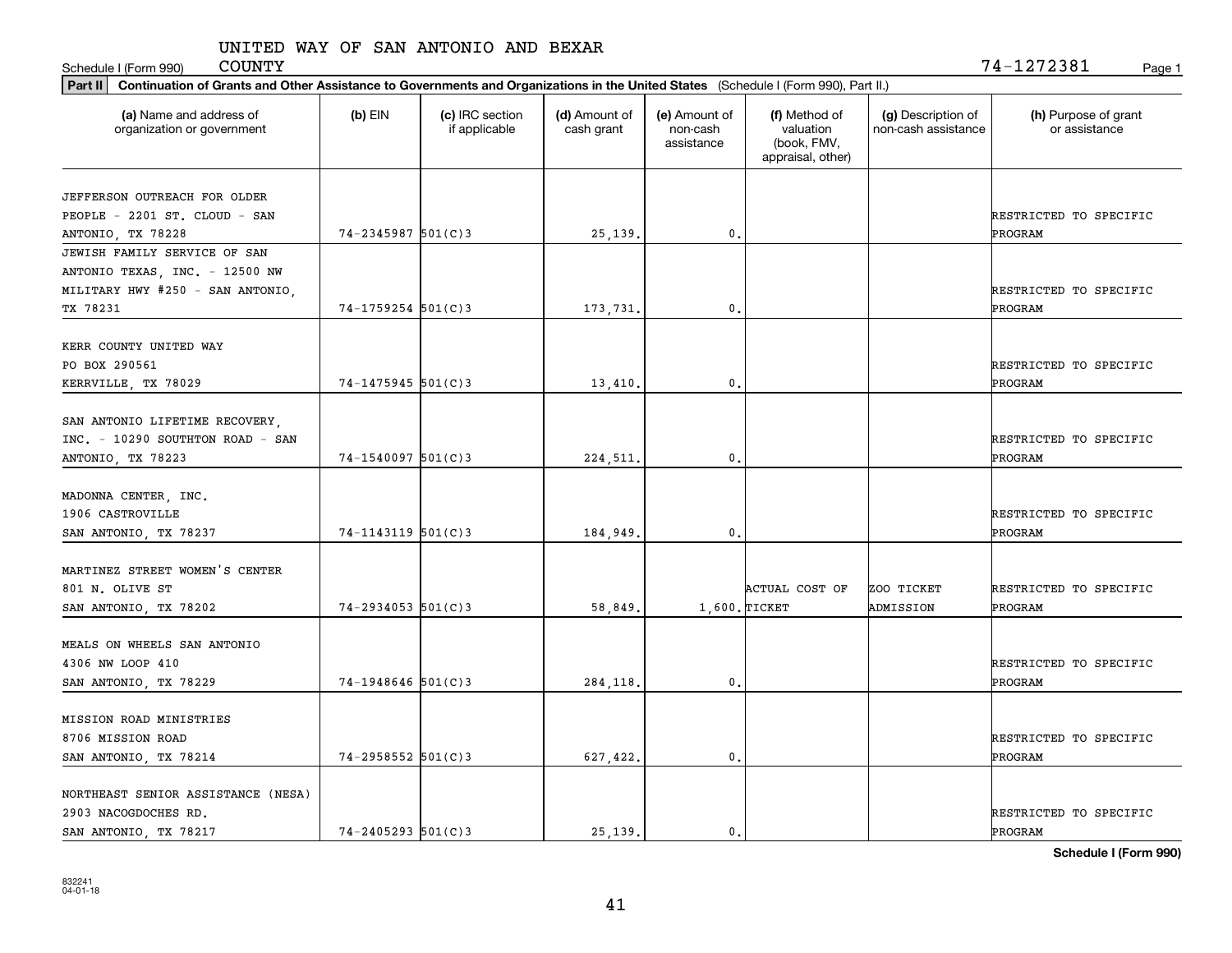Schedule I (Form 990) COUNTY Page 1

| Part II   Continuation of Grants and Other Assistance to Governments and Organizations in the United States (Schedule I (Form 990), Part II.) |                        |                                  |                             |                                         |                                                                |                                           |                                       |
|-----------------------------------------------------------------------------------------------------------------------------------------------|------------------------|----------------------------------|-----------------------------|-----------------------------------------|----------------------------------------------------------------|-------------------------------------------|---------------------------------------|
| (a) Name and address of<br>organization or government                                                                                         | $(b)$ EIN              | (c) IRC section<br>if applicable | (d) Amount of<br>cash grant | (e) Amount of<br>non-cash<br>assistance | (f) Method of<br>valuation<br>(book, FMV,<br>appraisal, other) | (g) Description of<br>non-cash assistance | (h) Purpose of grant<br>or assistance |
| PRESA COMMUNITY SERVICE CENTER                                                                                                                |                        |                                  |                             |                                         |                                                                |                                           |                                       |
| 3721 S. PRESA STREET                                                                                                                          |                        |                                  |                             |                                         |                                                                |                                           | RESTRICTED TO SPECIFIC                |
| SAN ANTONIO, TX 78210                                                                                                                         | $74-1902249$ 501(C)3   |                                  | 892,938.                    | 0.                                      |                                                                |                                           | PROGRAM                               |
|                                                                                                                                               |                        |                                  |                             |                                         |                                                                |                                           |                                       |
| ALAMO AREA RAPE CRISIS CENTER                                                                                                                 |                        |                                  |                             |                                         |                                                                |                                           |                                       |
| 4606 CENTERVIEW, SUITE 200                                                                                                                    |                        |                                  |                             |                                         |                                                                |                                           | RESTRICTED TO SPECIFIC                |
| SAN ANTONIO, TX 78228                                                                                                                         | $74 - 2236387$ 501(C)3 |                                  | 256,164.                    | 0.                                      |                                                                |                                           | PROGRAM                               |
|                                                                                                                                               |                        |                                  |                             |                                         |                                                                |                                           |                                       |
| RESPITE CARE OF SAN ANTONIO                                                                                                                   |                        |                                  |                             |                                         |                                                                |                                           |                                       |
| INCORPORATED - PO BOX 12633 - SAN                                                                                                             |                        |                                  |                             |                                         |                                                                |                                           | RESTRICTED TO SPECIFIC                |
| ANTONIO, TX 78212                                                                                                                             | $74 - 2467770$ 501(C)3 |                                  | 344,154.                    | 0.                                      |                                                                |                                           | PROGRAM                               |
|                                                                                                                                               |                        |                                  |                             |                                         |                                                                |                                           |                                       |
| RISE RECOVERY                                                                                                                                 |                        |                                  |                             |                                         |                                                                |                                           |                                       |
| PO BOX 15322                                                                                                                                  |                        |                                  |                             |                                         |                                                                |                                           | RESTRICTED TO SPECIFIC                |
| SAN ANTONIO, TX 78212                                                                                                                         | $74 - 2216041$ 501(C)3 |                                  | 256,342.                    | 0.                                      |                                                                |                                           | PROGRAM                               |
| ROY MASS' YOUTH ALTERNATIVES, INC.                                                                                                            |                        |                                  |                             |                                         |                                                                |                                           |                                       |
| 3103 WEST AVE.                                                                                                                                |                        |                                  |                             |                                         |                                                                |                                           | RESTRICTED TO SPECIFIC                |
| SAN ANTONIO, TX 78213                                                                                                                         | $74-1914638$ 501(C)3   |                                  | 382,804.                    | $\mathbf{0}$                            |                                                                |                                           | PROGRAM                               |
|                                                                                                                                               |                        |                                  |                             |                                         |                                                                |                                           |                                       |
| SALVATION ARMY, THE                                                                                                                           |                        |                                  |                             |                                         |                                                                |                                           |                                       |
| 521 W. ELMIRA ST                                                                                                                              |                        |                                  |                             |                                         |                                                                |                                           | RESTRICTED TO SPECIFIC                |
| SAN ANTONIO, TX 78212                                                                                                                         | $75 - 0800678$ 501(C)3 |                                  | 587,240.                    | 0.                                      |                                                                |                                           | PROGRAM                               |
|                                                                                                                                               |                        |                                  |                             |                                         |                                                                |                                           |                                       |
| SAN ANTONIO AIDS FOUNDATION                                                                                                                   |                        |                                  |                             |                                         |                                                                |                                           |                                       |
| 818 EAST GRAYSON STREET                                                                                                                       |                        |                                  |                             |                                         |                                                                |                                           | RESTRICTED TO SPECIFIC                |
| SAN ANTONIO, TX 78208                                                                                                                         | $74 - 2427853$ 501(C)3 |                                  | 110,934.                    | 0.                                      |                                                                |                                           | <b>PROGRAM</b>                        |
|                                                                                                                                               |                        |                                  |                             |                                         |                                                                |                                           |                                       |
| SAN ANTONIO COUNCIL ON ALCOHOL AND                                                                                                            |                        |                                  |                             |                                         |                                                                |                                           |                                       |
| DRUG AWARENESS - 7500 HWY 90, STE                                                                                                             |                        |                                  |                             |                                         |                                                                |                                           | RESTRICTED TO SPECIFIC                |
| 100 - SAN ANTONIO, TX 78227                                                                                                                   | $74-1340188$ 501(C)3   |                                  | 120,495.                    | $\mathbf{0}$ .                          |                                                                |                                           | PROGRAM                               |
|                                                                                                                                               |                        |                                  |                             |                                         |                                                                |                                           |                                       |
| SAN ANTONIO FOOD BANK                                                                                                                         |                        |                                  |                             |                                         |                                                                |                                           |                                       |
| 5200 ENRIQUE M. BARRERA PARKWAY                                                                                                               |                        |                                  |                             |                                         |                                                                |                                           | RESTRICTED TO SPECIFIC                |
| SAN ANTONIO, TX 78227                                                                                                                         | $74 - 2122979$ 501(C)3 |                                  | 1.259.142.                  | $\mathbf{0}$ .                          |                                                                |                                           | PROGRAM                               |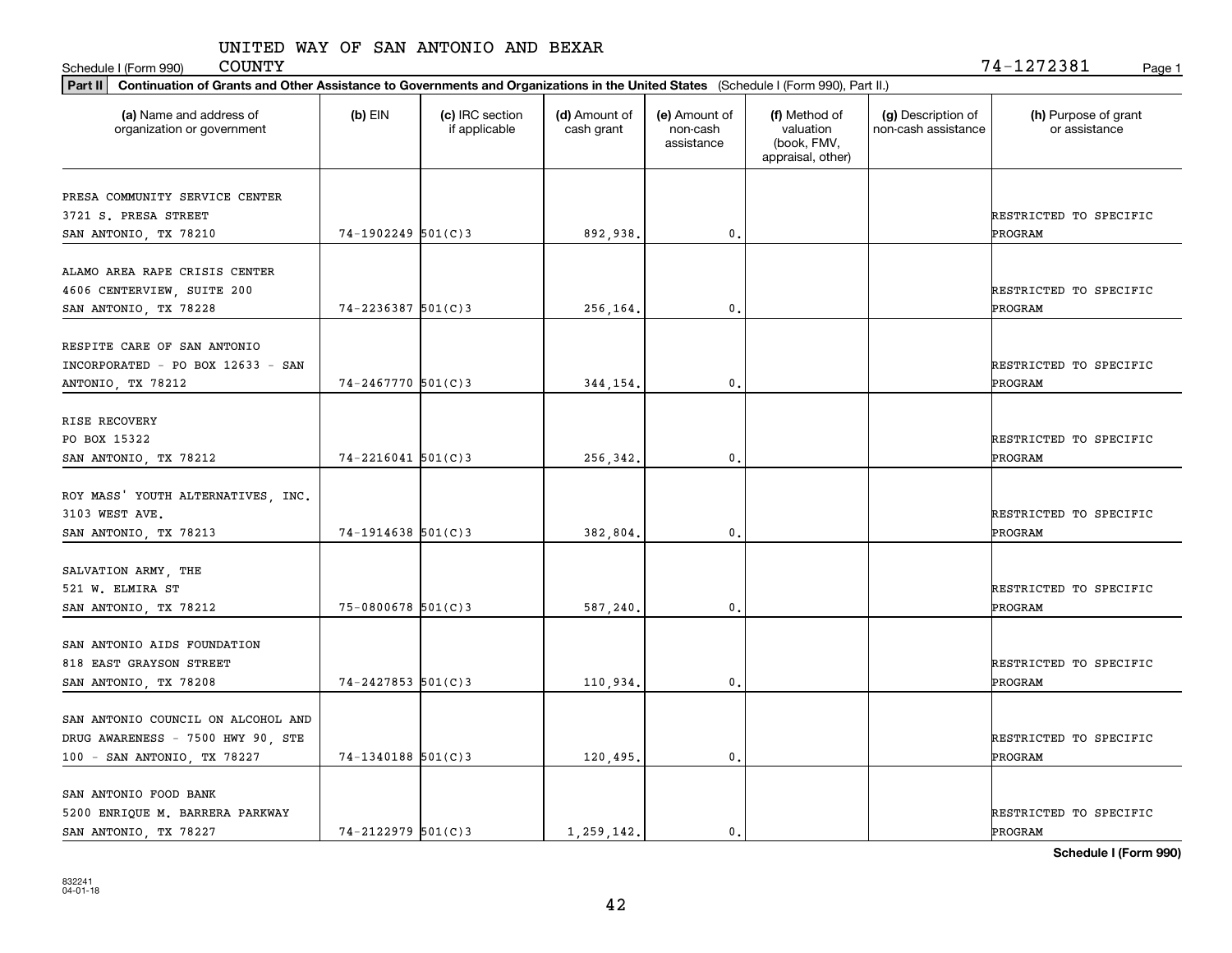Schedule I (Form 990) COUNTY Page 1

| Part II   Continuation of Grants and Other Assistance to Governments and Organizations in the United States (Schedule I (Form 990), Part II.) |                        |                                  |                             |                                         |                                                                |                                           |                                       |
|-----------------------------------------------------------------------------------------------------------------------------------------------|------------------------|----------------------------------|-----------------------------|-----------------------------------------|----------------------------------------------------------------|-------------------------------------------|---------------------------------------|
| (a) Name and address of<br>organization or government                                                                                         | $(b)$ EIN              | (c) IRC section<br>if applicable | (d) Amount of<br>cash grant | (e) Amount of<br>non-cash<br>assistance | (f) Method of<br>valuation<br>(book, FMV,<br>appraisal, other) | (g) Description of<br>non-cash assistance | (h) Purpose of grant<br>or assistance |
| SAN ANTONIO HOUSING AUTHORITY                                                                                                                 |                        |                                  |                             |                                         |                                                                |                                           |                                       |
| 818 S. FLORES                                                                                                                                 |                        |                                  |                             |                                         |                                                                |                                           | RESTRICTED TO SPECIFIC                |
| SAN ANTONIO, TX 78204                                                                                                                         | 74-6002070 GOV'T       |                                  | 157,232.                    | 0.                                      |                                                                |                                           | PROGRAM                               |
|                                                                                                                                               |                        |                                  |                             |                                         |                                                                |                                           |                                       |
| SAN ANTONIO INDEPENDENT SCHOOL                                                                                                                |                        |                                  |                             |                                         |                                                                |                                           |                                       |
| DISTRICT - 141 LAVACA ST - SAN                                                                                                                |                        |                                  |                             |                                         |                                                                |                                           | RESTRICTED TO SPECIFIC                |
| ANTONIO, TX 78210                                                                                                                             | $74 - 6002167$ GOV'T   |                                  | 50,800,                     | 0.                                      |                                                                |                                           | PROGRAM                               |
|                                                                                                                                               |                        |                                  |                             |                                         |                                                                |                                           |                                       |
| SAN ANTONIO METROPOLITAN                                                                                                                      |                        |                                  |                             |                                         |                                                                |                                           |                                       |
| MINISTRIES - 1919 NW LOOP 410, STE                                                                                                            |                        |                                  |                             |                                         |                                                                |                                           | RESTRICTED TO SPECIFIC                |
| 100 - SAN ANTONIO, TX 78213                                                                                                                   | $74 - 2285793$ 501(C)3 |                                  | 158,597.                    | 0.                                      |                                                                |                                           | PROGRAM                               |
| SAN ANTONIO PUBLIC LIBRARY                                                                                                                    |                        |                                  |                             |                                         |                                                                |                                           |                                       |
| FOUNDATION - 625 SHOOK AVENUE -                                                                                                               |                        |                                  |                             |                                         |                                                                |                                           | RESTRICTED TO SPECIFIC                |
| SAN ANTONIO, TX 78212                                                                                                                         | 74-2283582 501(C)3     |                                  | 42,180.                     | $\mathbf 0$ .                           |                                                                |                                           | PROGRAM                               |
|                                                                                                                                               |                        |                                  |                             |                                         |                                                                |                                           |                                       |
| SAN ANTONIO SPORTS FOUNDATION                                                                                                                 |                        |                                  |                             |                                         |                                                                |                                           |                                       |
| PO BOX 830386                                                                                                                                 |                        |                                  |                             |                                         |                                                                |                                           | RESTRICTED TO SPECIFIC                |
| SAN ANTONIO, TX 78283                                                                                                                         | $74 - 2471362$ 501(C)3 |                                  | 52,903.                     | $\mathbf{0}$                            |                                                                |                                           | PROGRAM                               |
|                                                                                                                                               |                        |                                  |                             |                                         |                                                                |                                           |                                       |
| SAN ANTONIO YOUTH CENTER                                                                                                                      |                        |                                  |                             |                                         |                                                                |                                           |                                       |
| 1215 W POPLAR ST.                                                                                                                             |                        |                                  |                             |                                         |                                                                |                                           | RESTRICTED TO SPECIFIC                |
| SAN ANTONIO, TX 78207                                                                                                                         | $74 - 2333088$ 501(C)3 |                                  | 79,206.                     | 0.                                      |                                                                |                                           | PROGRAM                               |
|                                                                                                                                               |                        |                                  |                             |                                         |                                                                |                                           |                                       |
| SETON HOME                                                                                                                                    |                        |                                  |                             |                                         |                                                                |                                           |                                       |
| 1115 MISSION ROAD                                                                                                                             |                        |                                  |                             |                                         |                                                                |                                           | RESTRICTED TO SPECIFIC                |
| SAN ANTONIO, TX 78210                                                                                                                         | $74 - 2247996$ 501(C)3 |                                  | 186,481.                    | 0.                                      |                                                                |                                           | <b>PROGRAM</b>                        |
|                                                                                                                                               |                        |                                  |                             |                                         |                                                                |                                           |                                       |
| SOUTHWEST OUTREACH FOR OLDER                                                                                                                  |                        |                                  |                             |                                         |                                                                |                                           |                                       |
| PEOPLE (SWOOP) - 517 SW MILITARY                                                                                                              | $45 - 5521039$ 501(C)3 |                                  |                             |                                         |                                                                |                                           | RESTRICTED TO SPECIFIC<br>PROGRAM     |
| DR. - SAN ANTONIO, TX 78221                                                                                                                   |                        |                                  | 24,828.                     | 0.                                      |                                                                |                                           |                                       |
| ST. PAUL LUTHERAN CHILD                                                                                                                       |                        |                                  |                             |                                         |                                                                |                                           |                                       |
| DEVELOPMENT CENTER - 2302 S. PRESA                                                                                                            |                        |                                  |                             |                                         |                                                                |                                           | RESTRICTED TO SPECIFIC                |
| ST - SAN ANTONIO, TX 78210                                                                                                                    | $74 - 2219636$ 501(C)3 |                                  | 65.630.                     | $\mathbf{0}$ .                          |                                                                |                                           | PROGRAM                               |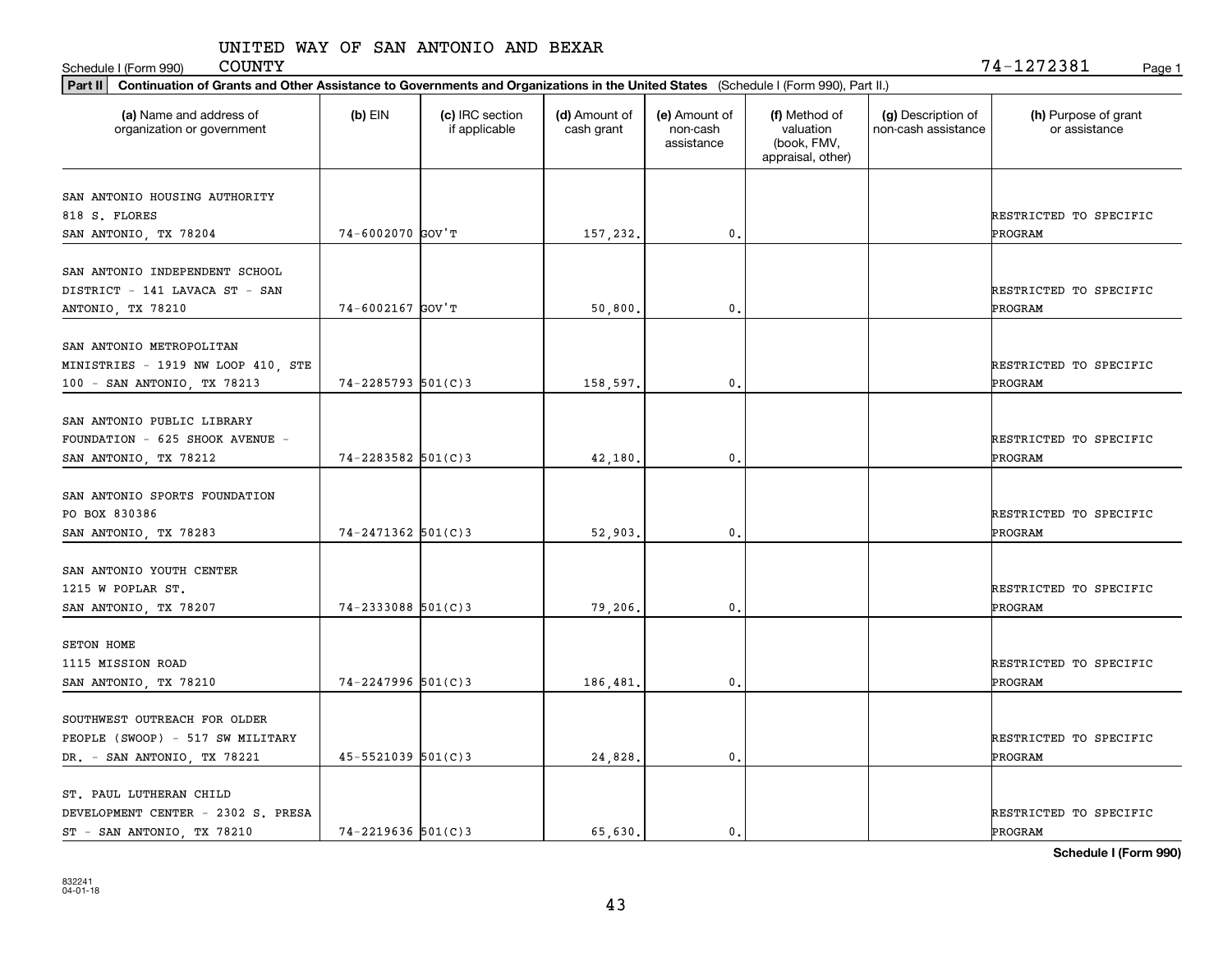| <b>COUNTY</b><br>Schedule I (Form 990)                                                                                                         |                          |                                  |                             |                                         |                                                                |                                           | 74-1272381<br>Page 1                     |
|------------------------------------------------------------------------------------------------------------------------------------------------|--------------------------|----------------------------------|-----------------------------|-----------------------------------------|----------------------------------------------------------------|-------------------------------------------|------------------------------------------|
| Continuation of Grants and Other Assistance to Governments and Organizations in the United States (Schedule I (Form 990), Part II.)<br>Part II |                          |                                  |                             |                                         |                                                                |                                           |                                          |
| (a) Name and address of<br>organization or government                                                                                          | $(b)$ EIN                | (c) IRC section<br>if applicable | (d) Amount of<br>cash grant | (e) Amount of<br>non-cash<br>assistance | (f) Method of<br>valuation<br>(book, FMV,<br>appraisal, other) | (g) Description of<br>non-cash assistance | (h) Purpose of grant<br>or assistance    |
| ST. PETER - ST. JOSEPH CHILDREN'S<br>HOME - 919 MISSION ROAD - SAN<br>ANTONIO, TX 78210                                                        | $74 - 1143129$ 501(C)3   |                                  | 326,803.                    | 0.                                      |                                                                |                                           | RESTRICTED TO SPECIFIC<br>PROGRAM        |
| TEXAS DIAPER BANK<br>1803 GRANDSTAND DR., STE 150<br>SAN ANTONIO, TX 78238                                                                     | $74 - 2886380$ 501(C)3   |                                  | 56,016.                     | $\mathbf{0}$ .                          |                                                                |                                           | RESTRICTED TO SPECIFIC<br>PROGRAM        |
| THE ARC OF SAN ANTONIO<br>13430 WEST AVE.<br>SAN ANTONIO, TX 78218                                                                             | $74-1200110$ 501(C)3     |                                  | 64,423.                     | 0.                                      |                                                                |                                           | RESTRICTED TO SPECIFIC<br><b>PROGRAM</b> |
| THE CENTER FOR HEALTH CARE<br>SERVICES - 6800 PARK TEN BLVD.<br>SUITE 200-S - SAN ANTONIO, TX<br>78213                                         | $74 - 1590659$ GOV'T     |                                  | 156,901.                    | 0.                                      |                                                                |                                           | RESTRICTED TO SPECIFIC<br>PROGRAM        |
| THRIVEWELL CANCER FOUNDATION<br>4383 MEDICAL DR., SUITE 4078<br>SAN ANTONIO, TX 78229                                                          | $26 - 0371270$ 501(C)3   |                                  | 33,847.                     | 0.                                      |                                                                |                                           | RESTRICTED TO SPECIFIC<br>PROGRAM        |
| U.S.O. COUNCIL OF SAN ANTONIO<br>420 E. COMMERCE ST.<br>SAN ANTONIO, TX 78205                                                                  | 74-1315272 501(C)3       |                                  | 153, 147.                   | 0.                                      |                                                                |                                           | RESTRICTED TO SPECIFIC<br>PROGRAM        |
| UNITED WAY FOR GREATER AUSTIN<br>2000 E MLK JR. BLVD<br>AUSTIN, TX 78702                                                                       | $74-1193439$ 501(C)3     |                                  | 18,323.                     | 0.                                      |                                                                |                                           | RESTRICTED TO SPECIFIC<br>PROGRAM        |
| UNITED WAY OF CENTRAL GEORGIA,<br>INC. - PO BOX 1302 - MACRON, GA<br>31202                                                                     | $58 - 0639811$ $501(C)3$ |                                  | 12,719.                     | 0.                                      |                                                                |                                           | RESTRICTED TO SPECIFIC<br>PROGRAM        |
| UNITED WAY OF COMAL COUNTY<br>468 S. SEGUIN AVE. STE 403<br>NEW BRAUNFELS, TX 78130                                                            | $74 - 2640723$ 501(C) 3  |                                  | 167.266.                    | $\mathbf{0}$ .                          |                                                                |                                           | RESTRICTED TO SPECIFIC<br>PROGRAM        |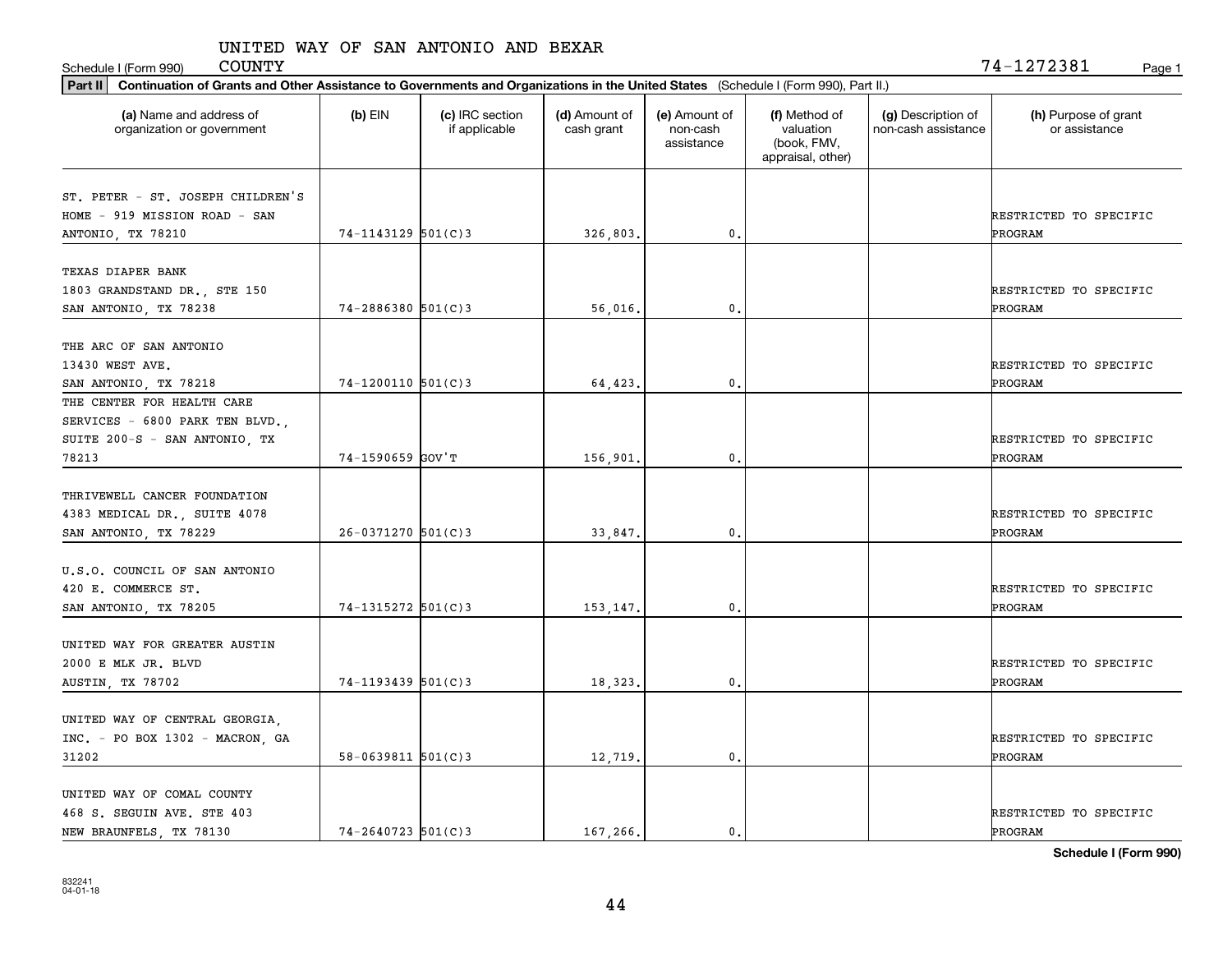Schedule I (Form 990) COUNTY Page 1 COUNTY

| Part II   Continuation of Grants and Other Assistance to Governments and Organizations in the United States (Schedule I (Form 990), Part II.) |                          |                                  |                             |                                         |                                                                |                                           |                                       |
|-----------------------------------------------------------------------------------------------------------------------------------------------|--------------------------|----------------------------------|-----------------------------|-----------------------------------------|----------------------------------------------------------------|-------------------------------------------|---------------------------------------|
| (a) Name and address of<br>organization or government                                                                                         | $(b)$ EIN                | (c) IRC section<br>if applicable | (d) Amount of<br>cash grant | (e) Amount of<br>non-cash<br>assistance | (f) Method of<br>valuation<br>(book, FMV,<br>appraisal, other) | (g) Description of<br>non-cash assistance | (h) Purpose of grant<br>or assistance |
| UNITED WAY OF GREATER ATLANTA                                                                                                                 |                          |                                  |                             |                                         |                                                                |                                           |                                       |
| 40 COURTLAND ST., N.E., SUITE 300                                                                                                             |                          |                                  |                             |                                         |                                                                |                                           | RESTRICTED TO SPECIFIC                |
| ATLANTA, GA 30303                                                                                                                             | $58 - 0566194$ $501(C)3$ |                                  | 6, 296.                     | 0.                                      |                                                                |                                           | PROGRAM                               |
| UNITED WAY OF GREATER HOUSTON<br>50 WAUGH DR.                                                                                                 |                          |                                  |                             |                                         |                                                                |                                           | RESTRICTED TO SPECIFIC                |
| HOUSTON, TX 77007                                                                                                                             | $74 - 1167964$ 501(C)3   |                                  | 64,499.                     | $\mathbf{0}$                            |                                                                |                                           | PROGRAM                               |
| UNITED WAY OF METROPOLITAN DALLAS,<br>INC. - 1800 N. LAMAR - DALLAS, TX<br>75202                                                              | $75 - 6005352$ 501(C)3   |                                  | 8,423.                      | $\mathbf{0}$ .                          |                                                                |                                           | RESTRICTED TO SPECIFIC<br>PROGRAM     |
|                                                                                                                                               |                          |                                  |                             |                                         |                                                                |                                           |                                       |
| UNITED WAY OF WESTERN NEBRASKA<br>1517 BROADWAY<br>SCOTTSBLUFF, NE 69361                                                                      | $47 - 0424788$ 501(C) 3  |                                  | 10,242.                     | $\mathbf{0}$ .                          |                                                                |                                           | RESTRICTED TO SPECIFIC<br>PROGRAM     |
|                                                                                                                                               |                          |                                  |                             |                                         |                                                                |                                           |                                       |
| VOICES FOR CHILDREN<br>118 N. MEDINA STREET, SUITE 121<br>SAN ANTONIO, TX 78207                                                               | 74-2987232 501(C)3       |                                  | 21,526.                     | $\mathbf{0}$ .                          |                                                                |                                           | RESTRICTED TO SPECIFIC<br>PROGRAM     |
|                                                                                                                                               |                          |                                  |                             |                                         |                                                                |                                           |                                       |
| YOUNG MEN'S CHRISTIAN ASSOCIATION<br>OF GREATER SAN ANTONIO - 231 E.                                                                          | $74-1109634$ 501(C)3     |                                  | 1,408,401.                  | $\mathbf{0}$ .                          |                                                                |                                           | RESTRICTED TO SPECIFIC<br>PROGRAM     |
| RHAPSODY - SAN ANTONIO, TX 78216                                                                                                              |                          |                                  |                             |                                         |                                                                |                                           |                                       |
| YOUNG WOMEN'S CHRISTIAN<br>ASSOCIATION - 503 CASTROVILLE RD.                                                                                  |                          |                                  |                             |                                         |                                                                |                                           | RESTRICTED TO SPECIFIC                |
| - SAN ANTONIO, TX 78237                                                                                                                       | $74 - 1143135$ 501(C)3   |                                  | 450,416.                    | $\mathbf{0}$ .                          |                                                                |                                           | PROGRAM                               |
|                                                                                                                                               |                          |                                  |                             |                                         |                                                                |                                           |                                       |
|                                                                                                                                               |                          |                                  |                             |                                         |                                                                |                                           | RESTRICTED TO SPECIFIC                |
| COMMUNITY INITIATIVES                                                                                                                         |                          |                                  | 103,945.                    | $\mathfrak{o}$ .                        |                                                                |                                           | PROGRAMS                              |
|                                                                                                                                               |                          |                                  |                             |                                         |                                                                |                                           |                                       |
|                                                                                                                                               |                          |                                  |                             |                                         |                                                                |                                           |                                       |
|                                                                                                                                               |                          |                                  |                             |                                         |                                                                |                                           |                                       |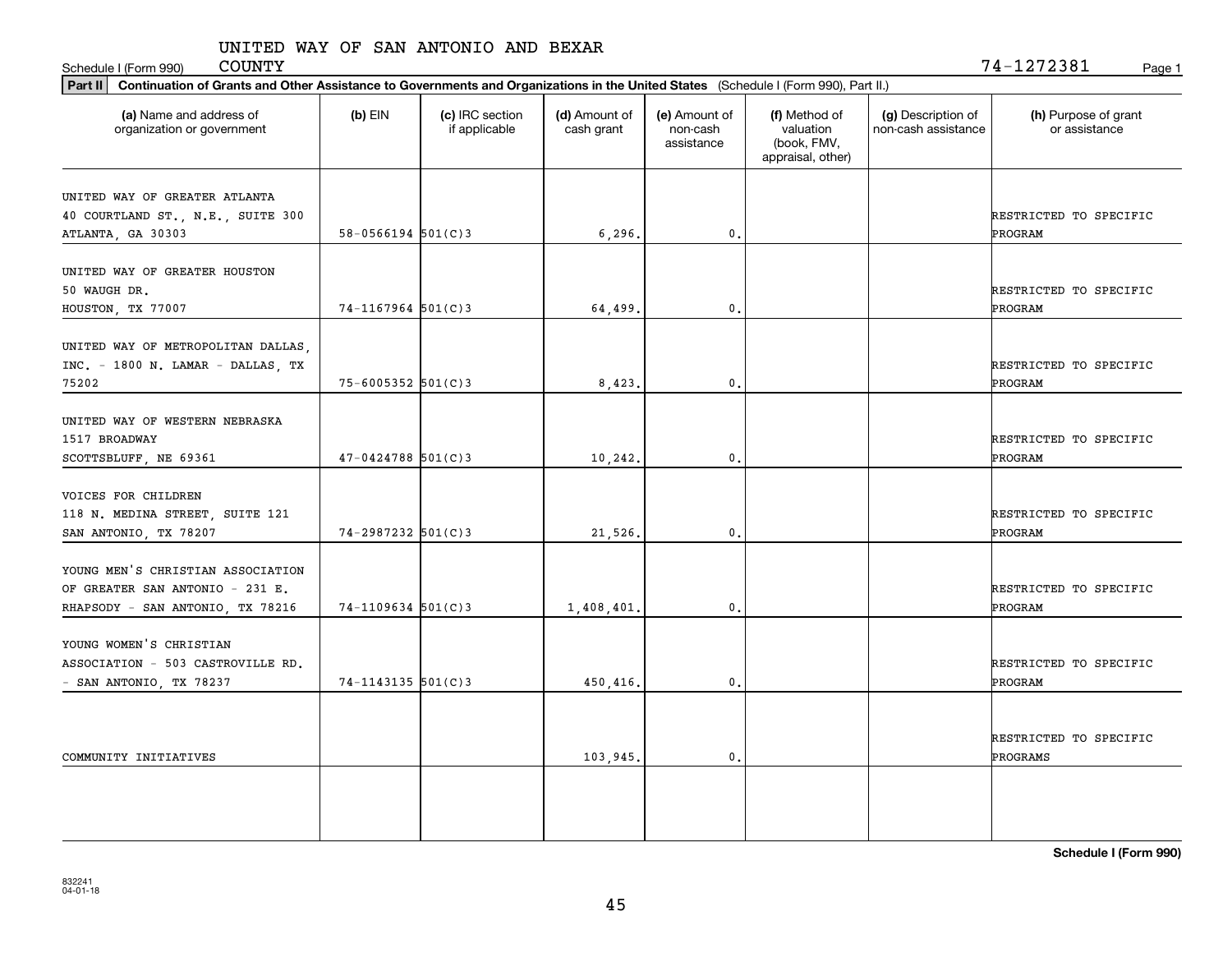| UNITED WAY OF SAN ANTONIO AND BEXAR |
|-------------------------------------|
|-------------------------------------|

Schedule I (Form 990) (2018) COUNTY

COUNTY 74-1272381

**2**

**Part III** | Grants and Other Assistance to Domestic Individuals. Complete if the organization answered "Yes" on Form 990, Part IV, line 22. Part III can be duplicated if additional space is needed.

| (a) Type of grant or assistance                                                                                                                                                                                                                       | (b) Number of<br>recipients | (c) Amount of<br>cash grant | (d) Amount of non-<br>cash assistance | (e) Method of valuation<br>(book, FMV, appraisal, other) | (f) Description of noncash assistance |
|-------------------------------------------------------------------------------------------------------------------------------------------------------------------------------------------------------------------------------------------------------|-----------------------------|-----------------------------|---------------------------------------|----------------------------------------------------------|---------------------------------------|
|                                                                                                                                                                                                                                                       |                             |                             |                                       |                                                          |                                       |
|                                                                                                                                                                                                                                                       |                             |                             |                                       |                                                          |                                       |
|                                                                                                                                                                                                                                                       |                             |                             |                                       |                                                          |                                       |
|                                                                                                                                                                                                                                                       |                             |                             |                                       |                                                          |                                       |
|                                                                                                                                                                                                                                                       |                             |                             |                                       |                                                          |                                       |
|                                                                                                                                                                                                                                                       |                             |                             |                                       |                                                          |                                       |
|                                                                                                                                                                                                                                                       |                             |                             |                                       |                                                          |                                       |
|                                                                                                                                                                                                                                                       |                             |                             |                                       |                                                          |                                       |
|                                                                                                                                                                                                                                                       |                             |                             |                                       |                                                          |                                       |
|                                                                                                                                                                                                                                                       |                             |                             |                                       |                                                          |                                       |
| $\mathbf{D}_{\mathbf{c}}$ $\mathbf{H}$ $\mathbf{D}_{\mathbf{c}}$ and $\mathbf{D}_{\mathbf{c}}$ and $\mathbf{D}_{\mathbf{c}}$ becomes the information of the information of the set of the set of the set of the set of the set of the set information |                             |                             |                                       |                                                          |                                       |

Part IV | Supplemental Information. Provide the information required in Part I, line 2; Part III, column (b); and any other additional information.

FORM 990, SCHEDULE I, PART 1, LINE 2

THE UNITED WAY OF SAN ANTONIO AND BEXAR COUNTY HAS AN ESTABLISHED

ACCOUNTABLILITY REVIEW PROCESS FOR ITS INVESTMENTS THAT INVOLVES THE

ANNUAL ASSESSMENT OF THE ORGANIZATION SOUNDNESS OF THE PARTNER AGENCY

AND THE EFFECTIVENESS OF THE PROGRAM IN WHICH UNITED WAY IS INVESTING.

ORGANIZATIONAL SOUNDNESS IS ASSESSED THROUGH OUR REVIEW PROCESS WHICH

LOOKS AT 21 ELEMENTS IN FOUR AREAS: BOARD GOVERNANCE, FINANCIAL

ACCOUNTABILITY, ADMINISTRATIVE EFFICIENCY AND ABILITY TO GENERATE

### NON-UNITED WAY RESOURCES. PROGRAM EFFECTIVENESS IS ASSESSED BY LOOKING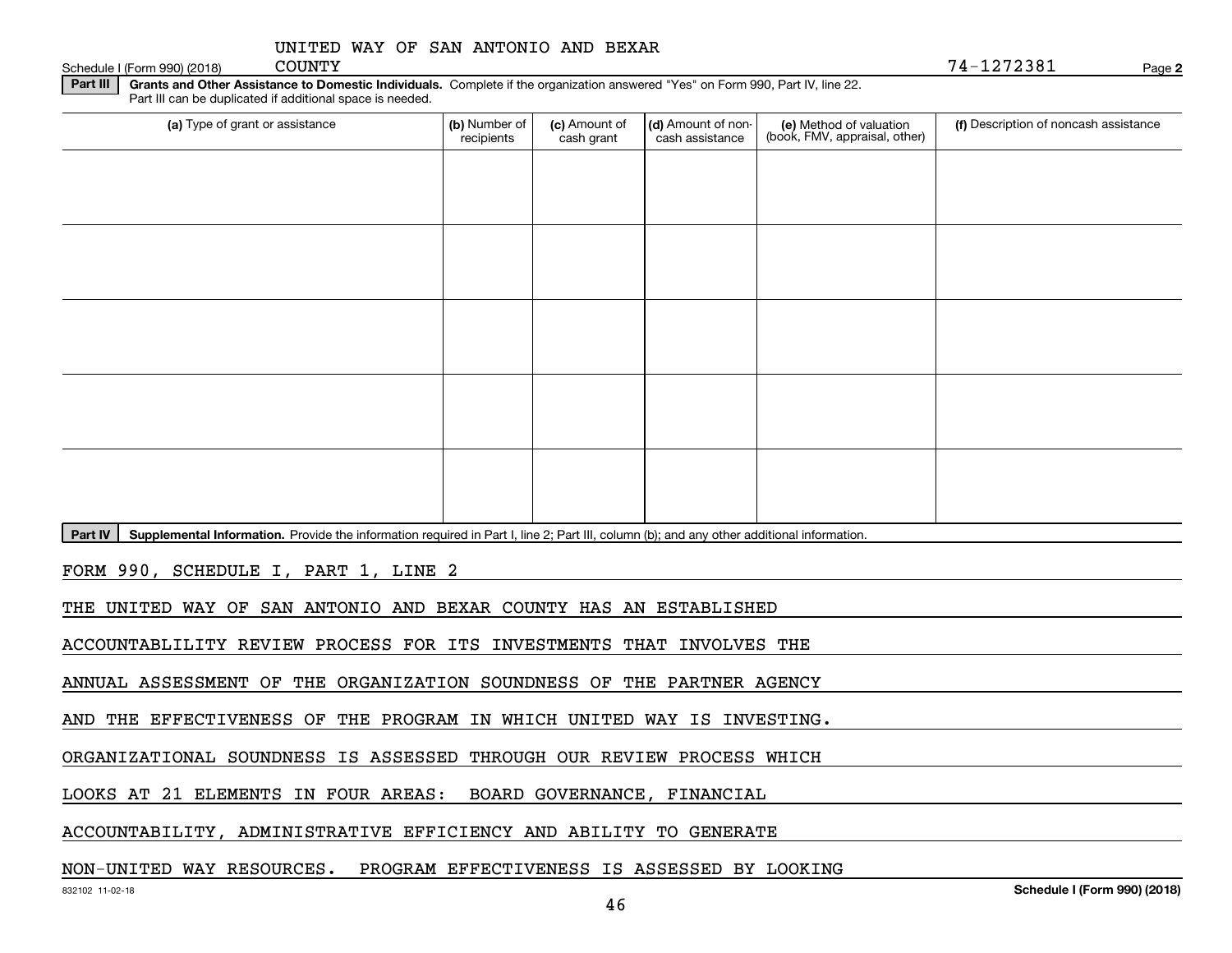| UNITED WAY OF SAN ANTONIO AND BEXAR<br><b>COUNTY</b>                   | 74-1272381 Page 2     |
|------------------------------------------------------------------------|-----------------------|
| Schedule I (Form 990)<br><b>Supplemental Information</b><br>Part IV    |                       |
| AT ANOTHER 21 ELEMENTS IN FIVE KEY AREAS: TARGET POPULATION, COMMUNITY |                       |
| NEEDS, PROGRAM OUTCOMES, PROGRAM DESIGN, LOGIC MODELS AND IMPACT.      |                       |
|                                                                        |                       |
|                                                                        |                       |
|                                                                        |                       |
|                                                                        |                       |
|                                                                        |                       |
|                                                                        |                       |
|                                                                        |                       |
|                                                                        |                       |
|                                                                        |                       |
|                                                                        |                       |
|                                                                        |                       |
|                                                                        |                       |
|                                                                        |                       |
|                                                                        |                       |
|                                                                        |                       |
|                                                                        |                       |
|                                                                        |                       |
|                                                                        |                       |
|                                                                        |                       |
|                                                                        |                       |
|                                                                        |                       |
|                                                                        |                       |
|                                                                        |                       |
|                                                                        |                       |
|                                                                        |                       |
|                                                                        |                       |
|                                                                        |                       |
|                                                                        |                       |
|                                                                        |                       |
|                                                                        | Schedule I (Form 990) |
| 832291<br>$04 - 01 - 18$<br>47                                         |                       |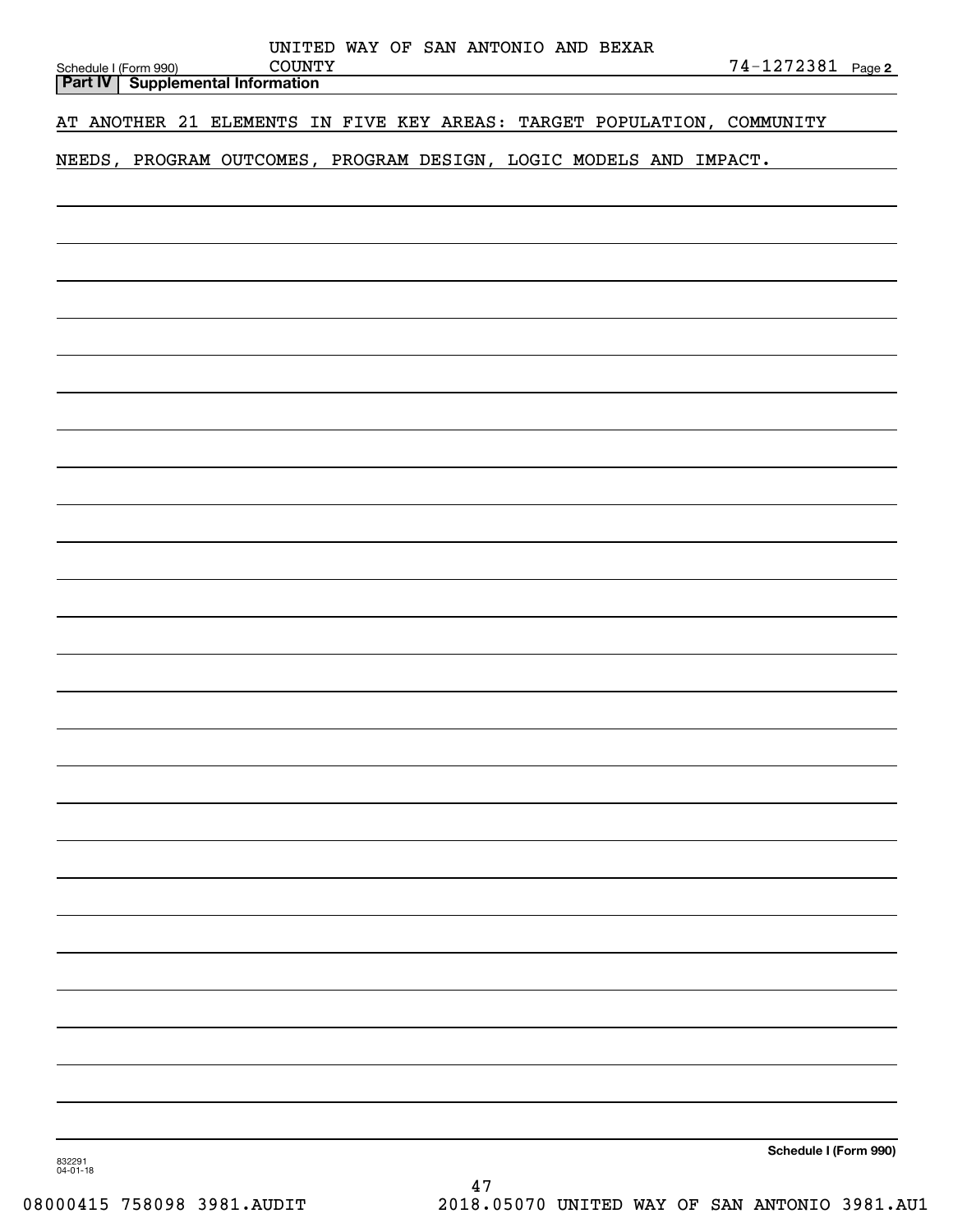|    | <b>Compensation Information</b><br><b>SCHEDULE J</b>                                                                                                                                                          |                                       | OMB No. 1545-0047     |            |                              |
|----|---------------------------------------------------------------------------------------------------------------------------------------------------------------------------------------------------------------|---------------------------------------|-----------------------|------------|------------------------------|
|    | (Form 990)<br>For certain Officers, Directors, Trustees, Key Employees, and Highest                                                                                                                           |                                       |                       |            |                              |
|    | <b>Compensated Employees</b>                                                                                                                                                                                  |                                       | 2018                  |            |                              |
|    | Complete if the organization answered "Yes" on Form 990, Part IV, line 23.<br>Attach to Form 990.                                                                                                             |                                       | <b>Open to Public</b> |            |                              |
|    | Department of the Treasury<br>Go to www.irs.gov/Form990 for instructions and the latest information.<br>Internal Revenue Service                                                                              |                                       | Inspection            |            |                              |
|    | UNITED WAY OF SAN ANTONIO AND BEXAR<br>Name of the organization                                                                                                                                               | <b>Employer identification number</b> |                       |            |                              |
|    | <b>COUNTY</b>                                                                                                                                                                                                 | 74-1272381                            |                       |            |                              |
|    | <b>Questions Regarding Compensation</b><br>Part I                                                                                                                                                             |                                       |                       |            |                              |
|    |                                                                                                                                                                                                               |                                       |                       | <b>Yes</b> | No                           |
|    | <b>1a</b> Check the appropriate box(es) if the organization provided any of the following to or for a person listed on Form 990,                                                                              |                                       |                       |            |                              |
|    | Part VII, Section A, line 1a. Complete Part III to provide any relevant information regarding these items.                                                                                                    |                                       |                       |            |                              |
|    | First-class or charter travel<br>Housing allowance or residence for personal use                                                                                                                              |                                       |                       |            |                              |
|    | Travel for companions<br>Payments for business use of personal residence                                                                                                                                      |                                       |                       |            |                              |
|    | Tax indemnification and gross-up payments<br>Health or social club dues or initiation fees                                                                                                                    |                                       |                       |            |                              |
|    | Discretionary spending account<br>Personal services (such as maid, chauffeur, chef)                                                                                                                           |                                       |                       |            |                              |
|    |                                                                                                                                                                                                               |                                       |                       |            |                              |
|    | <b>b</b> If any of the boxes on line 1a are checked, did the organization follow a written policy regarding payment or                                                                                        |                                       |                       |            |                              |
|    | reimbursement or provision of all of the expenses described above? If "No," complete Part III to explain                                                                                                      |                                       | 1b                    |            |                              |
| 2  | Did the organization require substantiation prior to reimbursing or allowing expenses incurred by all directors,                                                                                              |                                       |                       |            |                              |
|    |                                                                                                                                                                                                               |                                       | $\mathbf{2}$          |            |                              |
|    |                                                                                                                                                                                                               |                                       |                       |            |                              |
| З  | Indicate which, if any, of the following the filing organization used to establish the compensation of the organization's                                                                                     |                                       |                       |            |                              |
|    | CEO/Executive Director. Check all that apply. Do not check any boxes for methods used by a related organization to                                                                                            |                                       |                       |            |                              |
|    | establish compensation of the CEO/Executive Director, but explain in Part III.                                                                                                                                |                                       |                       |            |                              |
|    | $ \mathbf{X} $ Compensation committee<br>Written employment contract                                                                                                                                          |                                       |                       |            |                              |
|    | $X$ Compensation survey or study<br>$X$ Independent compensation consultant                                                                                                                                   |                                       |                       |            |                              |
|    | $\lfloor x \rfloor$ Approval by the board or compensation committee<br>Form 990 of other organizations                                                                                                        |                                       |                       |            |                              |
|    |                                                                                                                                                                                                               |                                       |                       |            |                              |
|    | During the year, did any person listed on Form 990, Part VII, Section A, line 1a, with respect to the filing                                                                                                  |                                       |                       |            |                              |
|    | organization or a related organization:                                                                                                                                                                       |                                       |                       |            |                              |
| а  | Receive a severance payment or change-of-control payment?                                                                                                                                                     |                                       | 4a                    |            | х<br>$\overline{\mathbf{x}}$ |
| b  |                                                                                                                                                                                                               |                                       | 4b                    |            | $\overline{\mathbf{x}}$      |
| с  |                                                                                                                                                                                                               |                                       | 4c                    |            |                              |
|    | If "Yes" to any of lines 4a-c, list the persons and provide the applicable amounts for each item in Part III.                                                                                                 |                                       |                       |            |                              |
|    |                                                                                                                                                                                                               |                                       |                       |            |                              |
|    | Only section 501(c)(3), 501(c)(4), and 501(c)(29) organizations must complete lines 5-9.<br>For persons listed on Form 990, Part VII, Section A, line 1a, did the organization pay or accrue any compensation |                                       |                       |            |                              |
|    | contingent on the revenues of:                                                                                                                                                                                |                                       |                       |            |                              |
|    |                                                                                                                                                                                                               |                                       | 5a                    |            | x                            |
|    | a The organization? <b>Constitution</b> and the organization?                                                                                                                                                 |                                       | 5b                    |            | $\overline{\mathbf{x}}$      |
|    | If "Yes" on line 5a or 5b, describe in Part III.                                                                                                                                                              |                                       |                       |            |                              |
| 6. | For persons listed on Form 990, Part VII, Section A, line 1a, did the organization pay or accrue any compensation                                                                                             |                                       |                       |            |                              |
|    | contingent on the net earnings of:                                                                                                                                                                            |                                       |                       |            |                              |
| a  |                                                                                                                                                                                                               |                                       | 6a                    |            | х                            |
|    |                                                                                                                                                                                                               |                                       | 6b                    |            | $\overline{\mathbf{x}}$      |
|    | If "Yes" on line 6a or 6b, describe in Part III.                                                                                                                                                              |                                       |                       |            |                              |
|    | 7 For persons listed on Form 990, Part VII, Section A, line 1a, did the organization provide any nonfixed payments                                                                                            |                                       |                       |            |                              |
|    |                                                                                                                                                                                                               |                                       | 7                     |            | х                            |
| 8  | Were any amounts reported on Form 990, Part VII, paid or accrued pursuant to a contract that was subject to the                                                                                               |                                       |                       |            |                              |
|    | initial contract exception described in Regulations section 53.4958-4(a)(3)? If "Yes," describe in Part III                                                                                                   |                                       | 8                     |            | х                            |
| 9  | If "Yes" on line 8, did the organization also follow the rebuttable presumption procedure described in                                                                                                        |                                       |                       |            |                              |
|    | Regulations section 53.4958-6(c)?                                                                                                                                                                             |                                       | 9                     |            |                              |
|    | LHA For Paperwork Reduction Act Notice, see the Instructions for Form 990.                                                                                                                                    | Schedule J (Form 990) 2018            |                       |            |                              |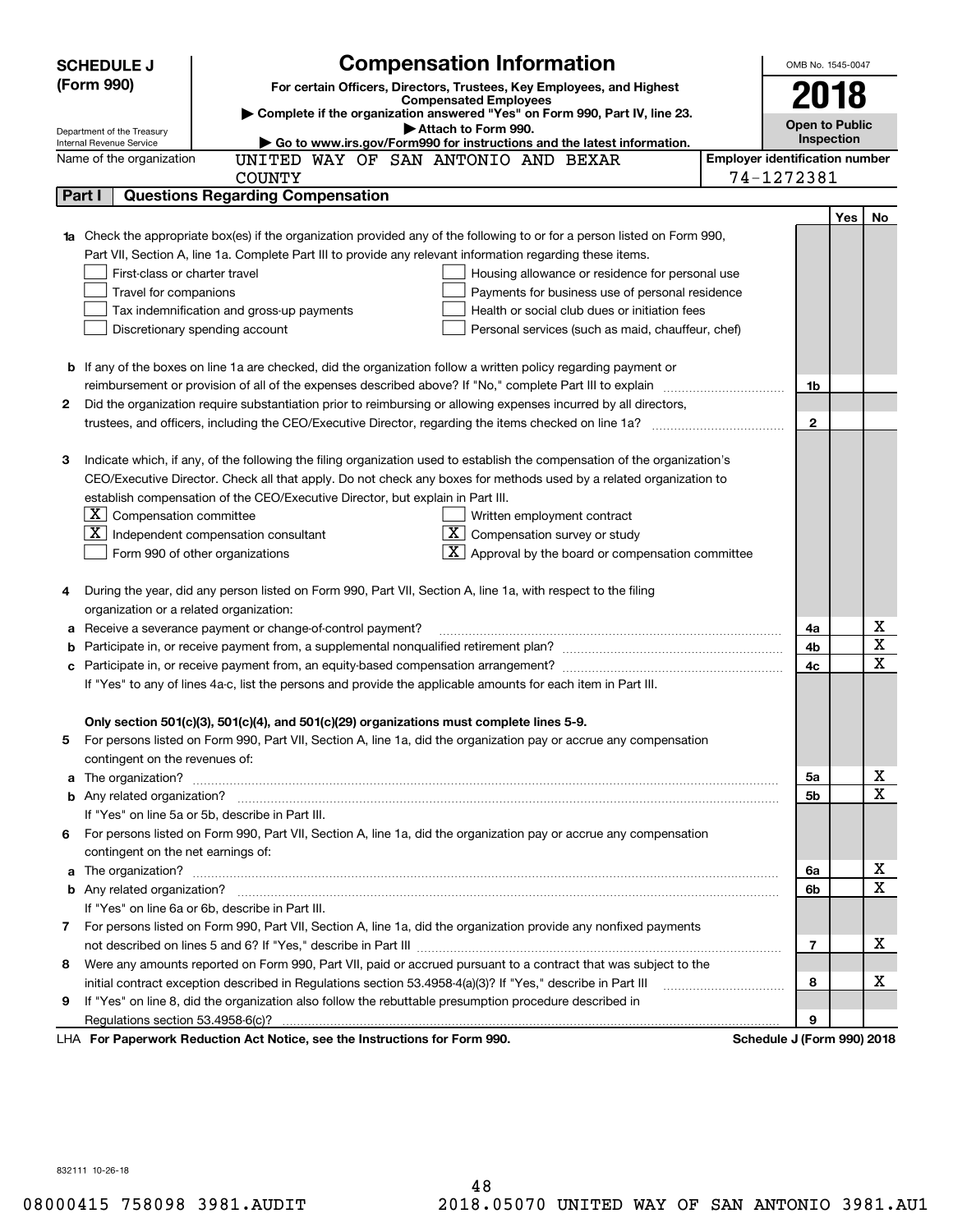**Part II Officers, Directors, Trustees, Key Employees, and Highest Compensated Employees.**  Schedule J (Form 990) 2018 Page Use duplicate copies if additional space is needed.

For each individual whose compensation must be reported on Schedule J, report compensation from the organization on row (i) and from related organizations, described in the instructions, on row (ii). Do not list any individuals that aren't listed on Form 990, Part VII.

**Note:**  The sum of columns (B)(i)-(iii) for each listed individual must equal the total amount of Form 990, Part VII, Section A, line 1a, applicable column (D) and (E) amounts for that individual.

|                                         |      |                          | (B) Breakdown of W-2 and/or 1099-MISC compensation |                           | (C) Retirement and<br>other deferred | (D) Nontaxable<br>benefits | (E) Total of columns<br>$(B)(i)-(D)$ | (F) Compensation<br>in column (B)         |
|-----------------------------------------|------|--------------------------|----------------------------------------------------|---------------------------|--------------------------------------|----------------------------|--------------------------------------|-------------------------------------------|
| (A) Name and Title                      |      | (i) Base<br>compensation | (ii) Bonus &<br>incentive                          | (iii) Other<br>reportable | compensation                         |                            |                                      | reported as deferred<br>on prior Form 990 |
|                                         |      |                          | compensation                                       | compensation              |                                      |                            |                                      |                                           |
| MR. LYNDON R. HERRIDGE<br>(1)           | (i)  | 402,121.                 | 0.                                                 | 0.                        | 24,750.                              | 17,224.                    | 444,095.                             | 0.                                        |
| PRES&CEO(JUL-MAR)/VICE CHAIR(APR-JUN    | (ii) | $\mathbf 0$ .            | 0.                                                 | 0.                        | $\mathbf{0}$ .                       | 0.                         | $\mathbf{0}$ .                       | $\overline{0}$ .                          |
| MR. EDWARD H. GUERRA<br>(2)             | (i)  | 186, 177.                | $\overline{0}$ .                                   | 0.                        | 16,776.                              | 22,351.                    | 225,304                              | 0.                                        |
| EVP.<br>CFO                             | (ii) | $\mathbf 0$ .            | $\overline{0}$ .                                   | 0.                        | О.                                   | 0.                         | $\mathbf 0$ .                        | $\overline{0}$ .                          |
| GEN EDWARD RICE, JR. USAF(RET)<br>(3)   | (i)  | 240,188.                 | 0.                                                 | 0.                        | 21,150                               | 0.                         | 261,338                              | $\overline{0}$ .                          |
| SREVP, PCC(JUL-DEC)/ECPCC VC(JAN-JUN)   | (ii) | $\mathbf 0$ .            | $\mathbf 0$ .                                      | 0.                        | $\mathbf 0$                          | $\mathbf{0}$ .             | $\mathbf 0$ .                        | $\overline{0}$ .                          |
| MG MARGARET POORE<br>(4)                | (i)  | 201,518.                 | $\mathbf 0$ .                                      | 0.                        | 19,050                               | 1,000.                     | 221,568                              | $\overline{0}$ .                          |
| PCC<br>EVP.                             | (ii) | $\mathbf 0$ .            | $\mathbf 0$ .                                      | 0.                        | 0.                                   | 0.                         | $\mathbf 0$ .                        | $\overline{0}$ .                          |
| MR. JEFFREY VANCE<br>(5)                | (i)  | 205,299.                 | 0.                                                 | 0.                        | 19,224.                              | 22,424.                    | 246,947.                             | 0.                                        |
| RESOURCE DEVELOPMENT<br>EVP.            | (ii) | 0.                       | 0.                                                 | 0.                        | 0.                                   | 0.                         | $\mathbf 0$ .                        | $\overline{0}$ .                          |
| MS. TONI VAN BUREN<br>(6)               | (i)  | 190, 126.                | 0.                                                 | 0.                        | 17, 103.                             | 10,640.                    | 217,869                              | 0.                                        |
| STRATEGIC INITIATIVES, PCC & WU<br>SVP. | (ii) | 0.                       | 0.                                                 | $0$ .                     | 0.                                   | 0.                         | $\mathbf 0$ .                        | 0.                                        |
| MR. THOMAS GALVIN<br>(7)                | (i)  | 188,718.                 | 0.                                                 | $0$ .                     | 16,884.                              | 29,428.                    | 235,030.                             | 0.                                        |
| LEADERSHIP & MAJOR GIFTS<br>SVP.        | (ii) | $\mathbf 0$ .            | 0.                                                 | 0.                        | $\mathbf 0$ .                        | 0.                         | $\mathbf 0$ .                        | 0.                                        |
| MS. MARY ELLEN BURNS<br>(8)             | (i)  | 154,940.                 | $\overline{0}$ .                                   | 0.                        | 14,693.                              | 3,843.                     | 173,476.                             | 0.                                        |
| SVP, GRANT IMPLEMENTATION               | (ii) | 0.                       | $\overline{0}$ .                                   | 0.                        | 0.                                   | 0.                         | $\mathbf 0$ .                        | $\overline{0}$ .                          |
|                                         | (i)  |                          |                                                    |                           |                                      |                            |                                      |                                           |
|                                         | (ii) |                          |                                                    |                           |                                      |                            |                                      |                                           |
|                                         | (i)  |                          |                                                    |                           |                                      |                            |                                      |                                           |
|                                         | (ii) |                          |                                                    |                           |                                      |                            |                                      |                                           |
|                                         | (i)  |                          |                                                    |                           |                                      |                            |                                      |                                           |
|                                         | (ii) |                          |                                                    |                           |                                      |                            |                                      |                                           |
|                                         | (i)  |                          |                                                    |                           |                                      |                            |                                      |                                           |
|                                         | (ii) |                          |                                                    |                           |                                      |                            |                                      |                                           |
|                                         | (i)  |                          |                                                    |                           |                                      |                            |                                      |                                           |
|                                         | (ii) |                          |                                                    |                           |                                      |                            |                                      |                                           |
|                                         | (i)  |                          |                                                    |                           |                                      |                            |                                      |                                           |
|                                         | (ii) |                          |                                                    |                           |                                      |                            |                                      |                                           |
|                                         | (i)  |                          |                                                    |                           |                                      |                            |                                      |                                           |
|                                         | (ii) |                          |                                                    |                           |                                      |                            |                                      |                                           |
|                                         | (i)  |                          |                                                    |                           |                                      |                            |                                      |                                           |
|                                         | (ii) |                          |                                                    |                           |                                      |                            |                                      |                                           |

**Schedule J (Form 990) 2018**

**2**

74-1272381

**COUNTY**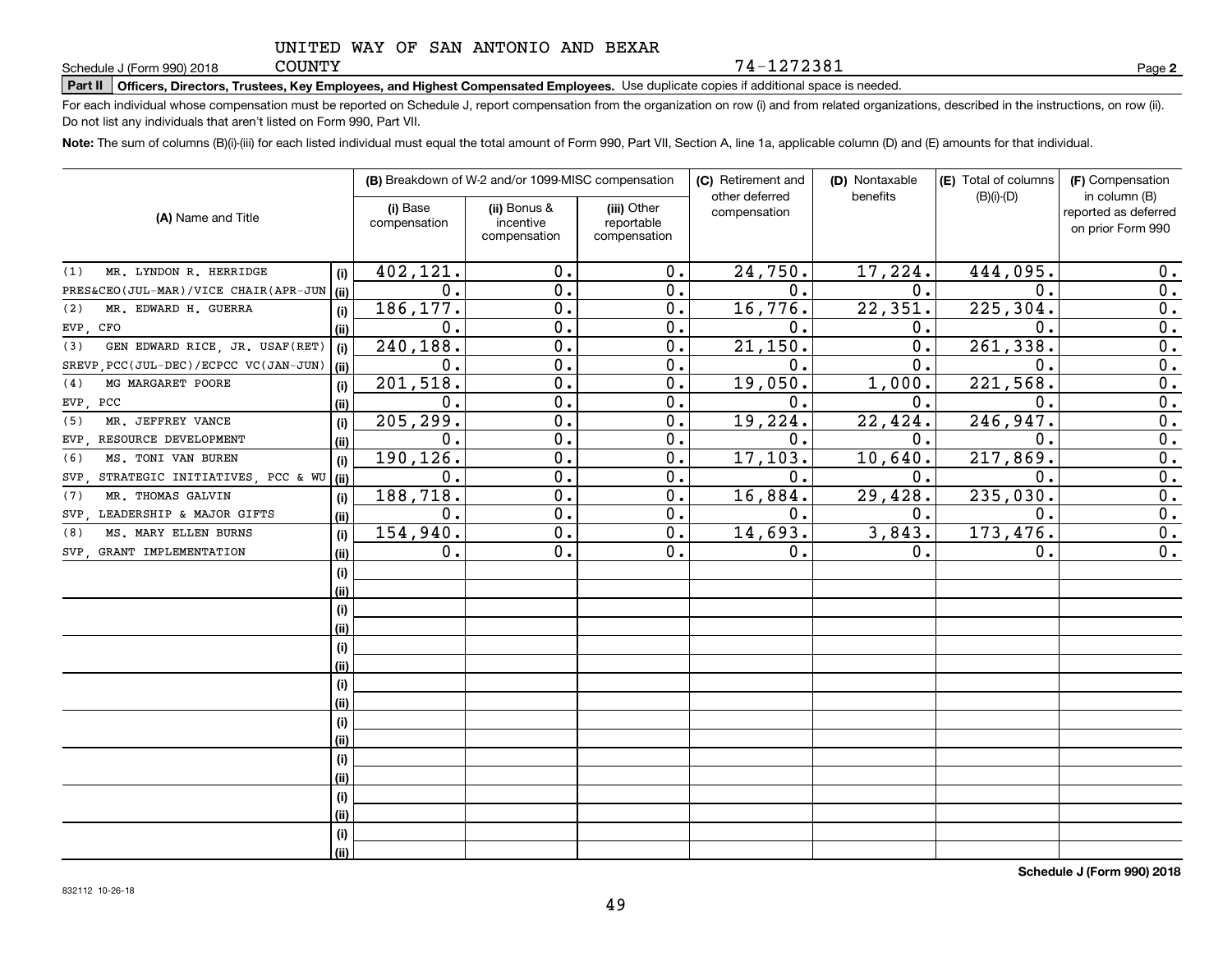| 832113 10-26-18 |
|-----------------|
|-----------------|

**Part III Supplemental Information**

Schedule J (Form 990) 2018 COUNTY<br>Part III Supplemental Information<br>Provide the information, explanation, or descriptions required for Part I, lines 1a, 1b, 3, 4a, 4b, 4c, 5a, 5b, 6a, 6b, 7, and 8, and for Part II. Also co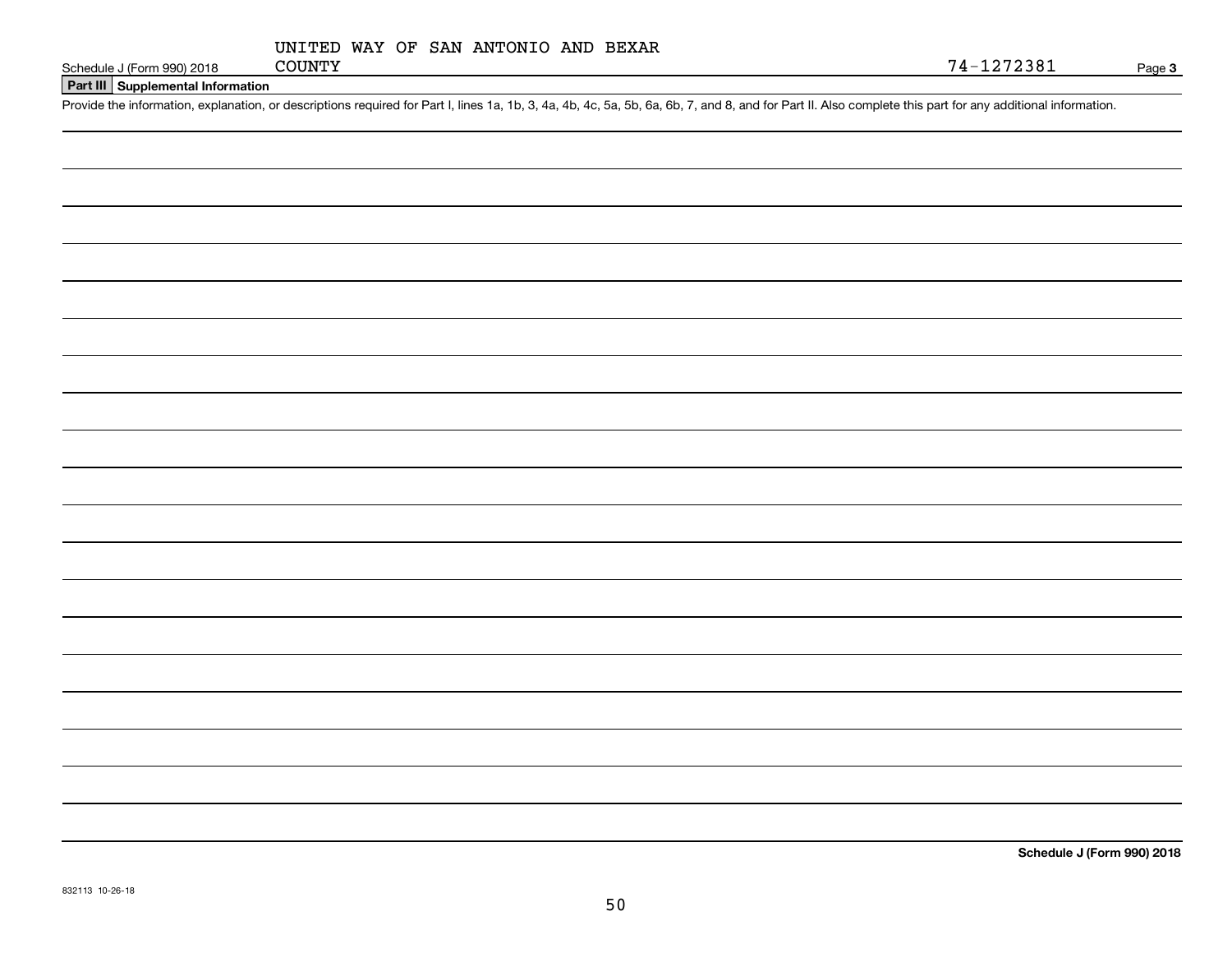**(Form 990 or 990-EZ)**

Department of the Treasury Internal Revenue Service Name of the organization

**SCHEDULE O Supplemental Information to Form 990 or 990-EZ**

**Complete to provide information for responses to specific questions on Form 990 or 990-EZ or to provide any additional information. | Attach to Form 990 or 990-EZ. | Go to www.irs.gov/Form990 for the latest information.**



COUNTY 74-1272381

FORM 990, PART I, LINE 1, DESCRIPTION OF ORGANIZATION MISSION:

TO INCREASE THE ORGANIZED CAPACITY OF PEOPLE TO CARE FOR ONE ANOTHER.

UNITED WAY OF SAN ANTONIO AND BEXAR

OUR ROLE IS TO STRATEGICALLY BRING TOGETHER THE TIME, TALENT AND

TREASURE OF THE PEOPLE OF OUR COMMUNITY TO ADDRESS COMPLEX SOCIAL

ISSUES SO WE CAN ALL LIVE UNITED.

FOUNDED IN 1939, UWSA IS NOW THE LARGEST PRIVATE HEALTH AND HUMAN SERVICES ORGANIZATION IN BEXAR COUNTY. A LOCALLY AND NATIONALLY RESPECTED NONPROFIT, UWSA RECENTLY RECEIVED A 4-STAR RATING FOR STRENGTH AND STABILITY FROM CHARITY NAVIGATOR, PLACING US AMONG THE TOP 1% OF ALL CHARITIES RECEIVING THIS CONSECUTIVE RANKING. UWSA HAS ALSO EARNED A 2019 GOLD SEAL OF TRANSPARENCY BY ADDING INFORMATION TO OUR NONPROFIT PROFILE ON GUIDESTAR. NOW, COMMUNITY MEMBERS AS WELL AS 10+ MILLION GUIDESTAR USERS CAN FIND IN-DEPTH INFORMATION ABOUT OUR GOALS, STRATEGIES, AND PROGRESS.

FORM 990, PART I, LINE 1, DESCRIPTION OF ORGANIZATION MISSION - CONTINUED: OUR GOALS FOCUS ON CHILDREN WHO ARE HAPPY, HEALTHY AND READY FOR SCHOOL, STUDENTS WHO GRADUATE FROM HIGH SCHOOL AND BECOME SUCCESSFUL ADULTS, SELF-SUFFICIENT INDIVIDUALS AND FAMILIES, AND MEETING RESIDENTS' URGENT AND IMMEDIATE NEEDS. UWSA IS COMMITTED TO SERVING THE COMMUNITY AT LARGE, INCLUDING THOSE WHO SERVE(D) IN THE MILITARY. AS MILITARY CITY, USA, WE PROVIDE SERVICES TO THE LARGE AND IMPORTANT GROUP OF MILITARY MEMBERS AND VETERANS RESIDING IN BEXAR COUNTY.

DURING FISCAL YEAR-ENDED 6/30/19, OVER 407,650 PEOPLE RECEIVED HELP

832211 10-10-18 LHA For Paperwork Reduction Act Notice, see the Instructions for Form 990 or 990-EZ. Schedule O (Form 990 or 990-EZ) (2018)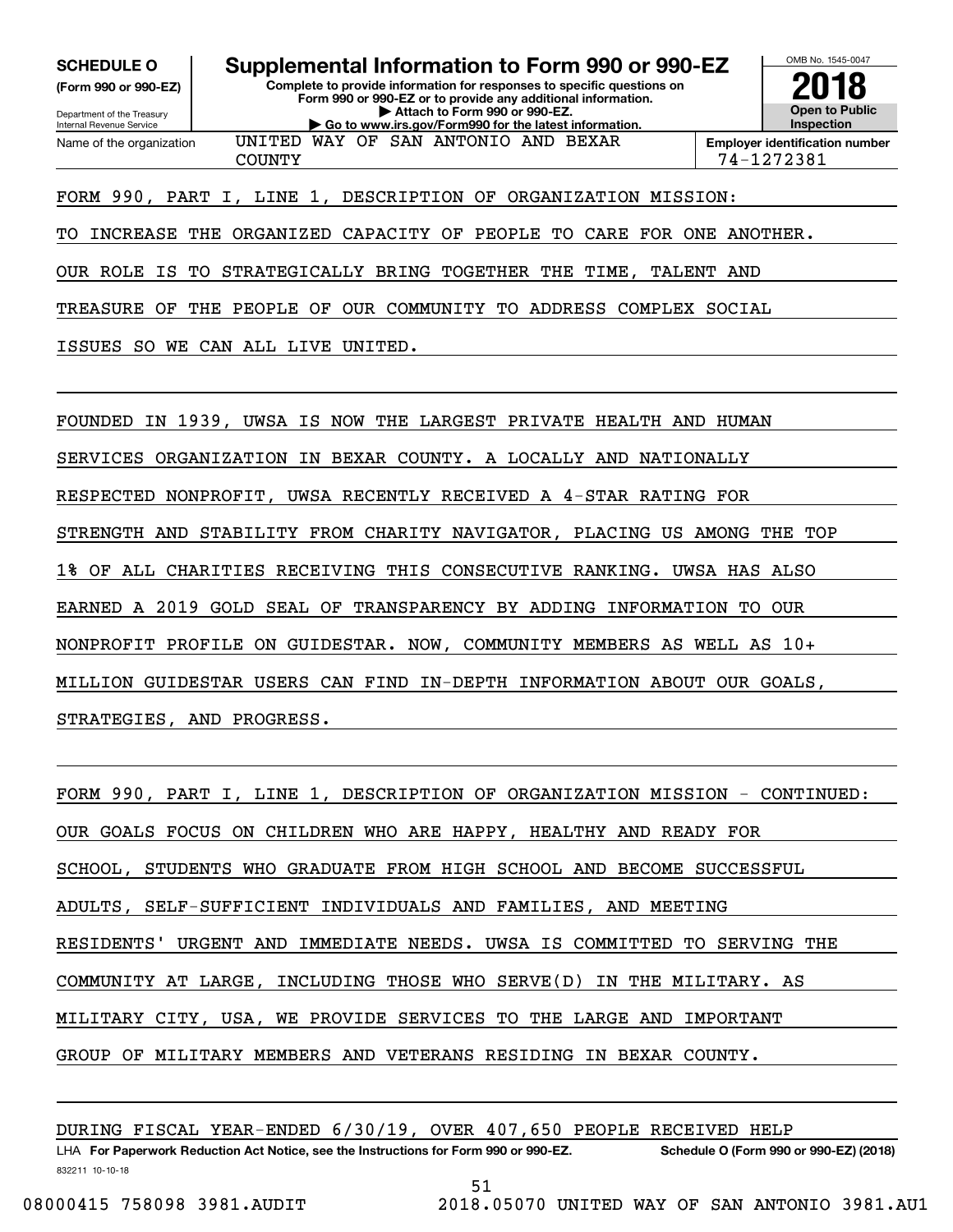| Schedule O (Form 990 or 990-EZ) (2018)                                        | Page 2                                              |
|-------------------------------------------------------------------------------|-----------------------------------------------------|
| Name of the organization UNITED WAY OF SAN ANTONIO AND BEXAR<br><b>COUNTY</b> | <b>Employer identification number</b><br>74-1272381 |
| THROUGH UWSA. WE CREATE, LEVERAGE, MANAGE AND INVEST RESOURCES. WE WORK       |                                                     |
| WITH STRATEGIC PARTNERS SUCH AS BUSINESSES, HUMAN SERVICES AGENCIES,          |                                                     |
| FAITH-BASED ORGANIZATIONS, SCHOOLS AND GOVERNMENT INSTITUTIONS AND,           |                                                     |
| MOST IMPORTANTLY, RESIDENTS THEMSELVES TO ENSURE OUR STRATEGIES AND           |                                                     |
| COMMUNITY DOLLARS DO AS MUCH GOOD AS POSSIBLE.                                |                                                     |

ONE OF THE MANY WAYS WE SUPPORT OUR GOALS IS TO CONDUCT AN ANNUAL

COMMUNITY FUNDRAISING CAMPAIGN. IN 2018, \$46,076,000 WAS RAISED AND

INVESTMENTS WERE MADE IN HIGH-QUALITY, OUTCOMES-DRIVEN PROGRAMS,

DIRECT-SERVICE PROVIDERS, AND PUBLIC-POLICY INITIATIVES. WE ALSO WERE

AWARDED AND MANAGED \$5.3 MILLION IN STATE, FEDERAL AND PRIVATE

FOUNDATION GRANTS THAT ARE ALIGNED WITH OUR GOALS. UWSA CONTINUES TO

WORK TO DEVELOP COMMITTED VOLUNTEERS AND ADVOCATES TO BE THE FORCE THAT

HELPS UWSA ACHIEVE ITS MISSION.

FORM 990, PART III, LINE 1, DESCRIPTION OF ORGANIZATION MISSION: OUR ROLE IS TO STRATEGICALLY BRING TOGETHER THE TIME, TALENT AND TREASURE OF THE PEOPLE OF OUR COMMUNITY TO ADDRESS COMPLEX SOCIAL ISSUES SO WE CAN ALL LIVE UNITED.

FORM 990, PART III, LINE 4A, PROGRAM SERVICE ACCOMPLISHMENTS:

OUR FOUR IMPACT AREAS INCLUDE:

READY CHILDREN: ALL CHILDREN ARE HAPPY, HEALTHY AND READY TO SUCCEED IN KINDERGARTEN. IN 2018, MORE THAN 48,000 LIVES WERE IMPACTED THROUGH PARENTING PROGRAMS; QUALITY EARLY CHILDHOOD EDUCATION PROGRAMS; AND

52

CHILD PROTECTION, DISABILITY AND HEALTH SERVICES.

832212 10-10-18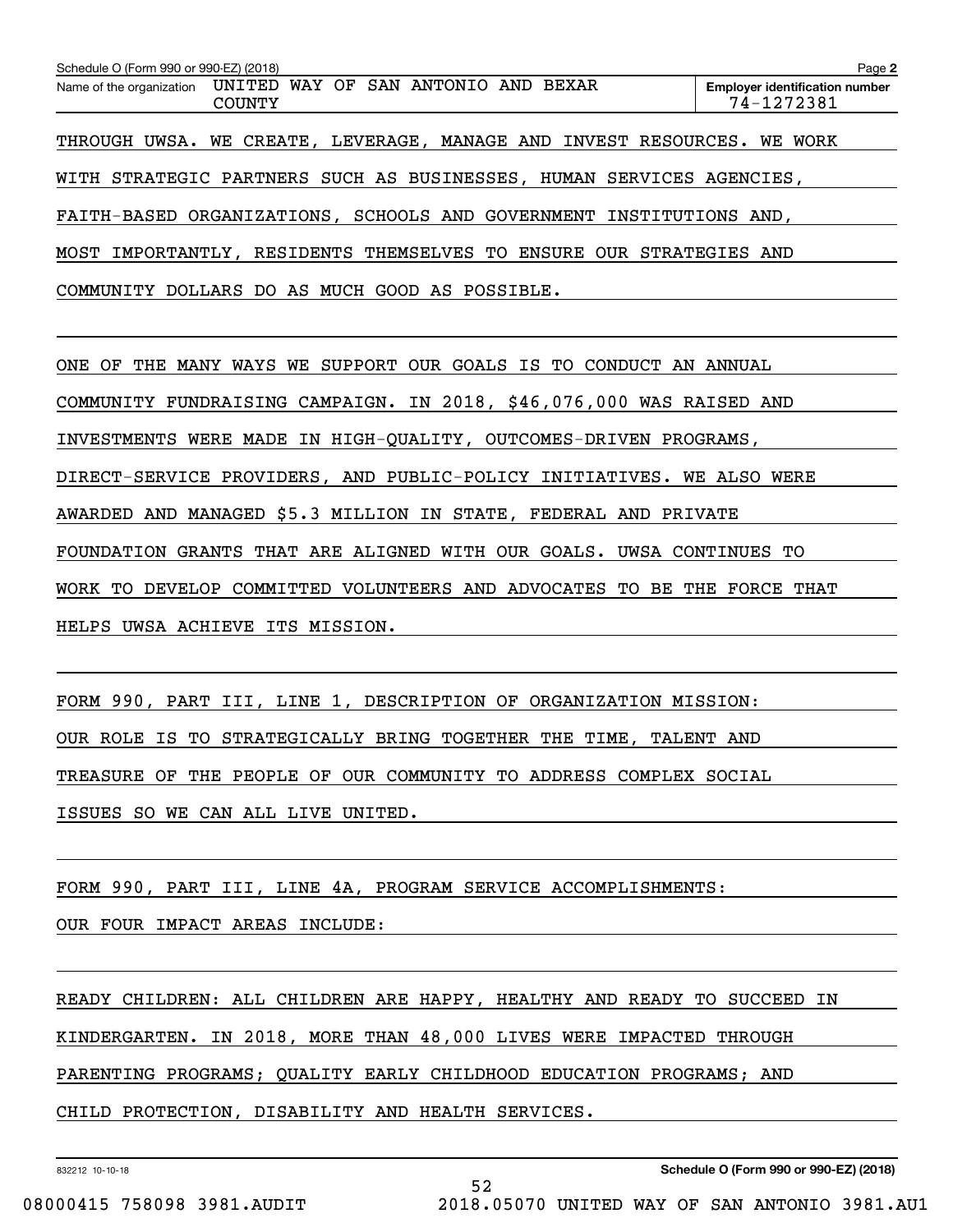| Schedule O (Form 990 or 990-EZ) (2018)                                           | Page 2                                              |
|----------------------------------------------------------------------------------|-----------------------------------------------------|
| UNITED WAY OF SAN ANTONIO AND BEXAR<br>Name of the organization<br><b>COUNTY</b> | <b>Employer identification number</b><br>74-1272381 |
| READYKIDSA: A COMMUNITY COALITION OF OVER 120 ORGANIZATIONS THAT BUILD           |                                                     |
| ON SUCCESSFUL CHILD AND FAMILY PROGRAMS TO PROMOTE HAPPY, HEALTHY,               |                                                     |
| READY CHILDREN 0-8 WITH TOOLS AND RESOURCES TO SUPPORT PARENTS,                  |                                                     |
| CAREGIVERS, AND EDUCATORS. IN 2017, THIS COALITION ENGAGED IN A                  |                                                     |
| STRATEGIC PLANNING PROCESS TO COLLECTIVELY BUILD A SHARED VISION FOR             |                                                     |
| CHILDREN. THIS PROCESS CREATED THE BEXAR COUNTY CHILDREN'S AGENDA,               |                                                     |
| WHICH HAS GUIDED THE EARLY CHILDHOOD INVESTMENT OF UNITED WAY OF SAN             |                                                     |
| ANTONIO & BEXAR COUNTY AS WELL AS THE CITY OF SAN ANTONIO. THE BEXAR             |                                                     |
| COUNTY CHILDREN'S AGENDA NOT ONLY IDENTIFIES THE PRIORITY ISSUES AROUND          |                                                     |
| CHILD WELL-BEING BUT ALSO INCLUDES A CORRESPONDING SCORECARD WITH THE            |                                                     |
| KEY INDICATORS THAT WILL HELP THE COALITION MONITOR ACTUAL PROGRESS              |                                                     |
| TOWARD ITS VISION (WWW.READYKIDSA.COM).                                          |                                                     |

MATERNAL, INFANT AND EARLY CHILDHOOD HOME VISITING PROGRAM (MIECHV) GRANT: A FEDERALLY-FUNDED TEXAS HOME VISITING PROGRAM FOR AT RISK PREGNANT WOMEN AND FAMILIES WITH CHILDREN 0-5. WITH FOUR LOCAL ORGANIZATIONS AS PARTNERS, RESOURCES AND SKILL BUILDING INTERVENTIONS WERE PROVIDED TO SUPPORT PARENTS TO RAISE HEALTHY CHILDREN WHO ARE READY TO LEARN BY KINDERGARTEN. IN 2018, 333 FAMILIES WERE SERVED THROUGH IN-HOME PARENTING CLASSES AND NURSE HOME VISITING PROGRAMS AND ALL OUTCOME PERFORMANCE TARGETS WERE MET.

2-1-1 CHILDCARE GRANT: THE 2-1-1 TEXAS/UWSA HELP LINE GUIDES FAMILIES TO CHILDCARE PROVIDERS AND RESOURCES, LICENSED CHILDCARE FACILITIES, FAMILY CHILDCARE HOMES AND OUT-OF-SCHOOL TIME CARE. CALL SPECIALISTS ALSO INFORM FAMILIES ON CHILDCARE SUBSIDY PROGRAMS. IN 2018, WE HANDLED 4,102 CALLS.

53

832212 10-10-18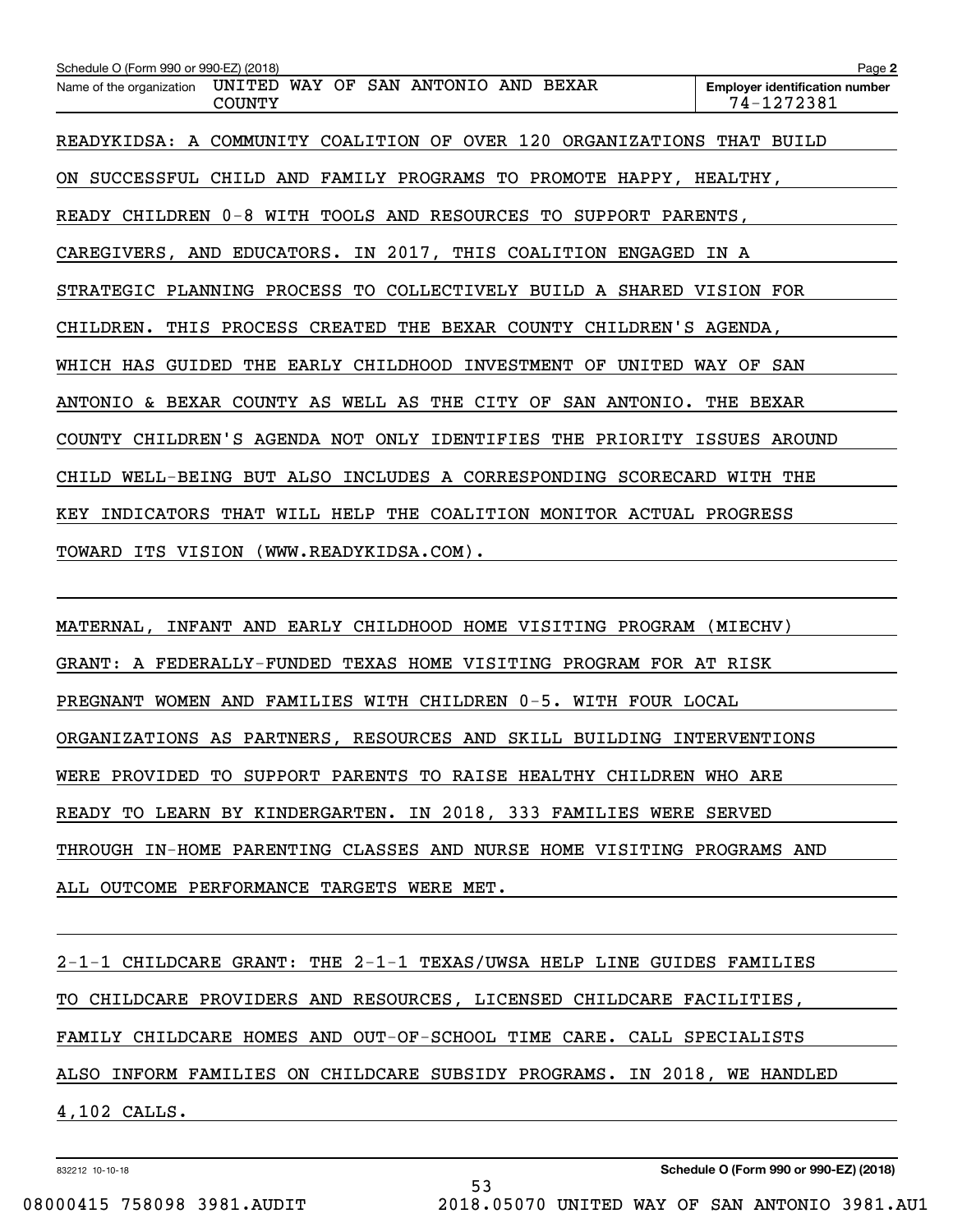| Schedule O (Form 990 or 990-EZ) (2018)                                        | Page 2                                              |
|-------------------------------------------------------------------------------|-----------------------------------------------------|
| Name of the organization UNITED WAY OF SAN ANTONIO AND BEXAR<br><b>COUNTY</b> | <b>Employer identification number</b><br>74-1272381 |
| SUCCESSFUL STUDENTS: YOUNG PEOPLE ARE ACTIVELY ENGAGED IN THEIR               |                                                     |
| COMMUNITIES, PREPARED FOR THE 21ST CENTURY WORKFORCE, AND HAVE                |                                                     |
| RESOURCE-RICH ENVIRONMENTS WITH PREPARED AND ENGAGED ADULTS TO SUPPORT        |                                                     |
| THEM TO BECOME SUCCESSFUL ADULTS. IN 2018, APPROXIMATELY 165,000              |                                                     |
| STUDENTS WERE SERVED IN A NUMBER OF WAYS INCLUDING YOUTH DEVELOPMENT,         |                                                     |
| MENTORING, AND CHARACTER BUILDING PROGRAMS; COUNSELING AND MENTAL             |                                                     |
| HEALTH SERVICES; AND PHYSICAL HEALTH AND RECREATION PROGRAMS.                 |                                                     |
| ADDITIONALLY, 16,686 STUDENTS AND PARENTS IN 4 SCHOOL DISTRICTS               |                                                     |
| PARTICIPATED IN A FOCUSED EFFORT TO ENGAGE PARENTS IN THEIR CHILD'S           |                                                     |
| EDUCATION.                                                                    |                                                     |
|                                                                               |                                                     |
| PARENT ENGAGEMENT: INCREASES ACTIVE PARTICIPATION, COMMUNICATION, AND         |                                                     |
| COLLABORATION BETWEEN PARENTS, SCHOOLS, AND COMMUNITIES TO ENSURE             |                                                     |
| STUDENT ACHIEVEMENT AND SUCCESS. PARENT ENGAGEMENT ACTIVITIES INCLUDE         |                                                     |
| EDUCATING OTHER PARENTS ON THE IMPORTANCE OF SCHOOL ATTENDANCE,               |                                                     |
| DEVELOPING PARENT LEADERSHIP SKILLS THROUGH CONFERENCES AND EVENTS, AND       |                                                     |
| VOLUNTEERING AT SCHOOL. PARENTS ALSO CONDUCT HOME VISITS THROUGHOUT THE       |                                                     |
| SCHOOL YEAR AND PROVIDE COMMUNITY FEEDBACK TO SCHOOL ADMINISTRATION ON        |                                                     |
| ISSUE/CONCERNS DISCOVERED DURING HOME VISITS. IN 2018, 571 PARENTS            |                                                     |
| VOLUNTEERED AT THE 29 CAMPUSES, CONDUCTED 7,269 HOME VISITS, AND LOGGED       |                                                     |

79,063 VOLUNTEER HOURS.

832212 10-10-18 **Schedule O (Form 990 or 990-EZ) (2018)** STRONG INDIVIDUALS AND FAMILIES: ENSURES ALL INDIVIDUALS AND FAMILIES ARE STABLE, FLOURISH ECONOMICALLY, REACH THEIR FULL POTENTIAL AND MAINTAIN A QUALITY OF LIFE FREE FROM DISCRIMINATION. IN 2018, MORE THAN 91,000 INDIVIDUALS AND FAMILIES (CIVILIAN AND MILITARY) WERE SUPPORTED THROUGH RE-ENTRY PROGRAMS; NEIGHBORHOOD CENTERS; EMPLOYMENT TRAINING PROGRAMS; HEALTH/MENTAL HEALTH, SUBSTANCE ABUSE, AND COUNSELING 54

08000415 758098 3981.AUDIT 2018.05070 UNITED WAY OF SAN ANTONIO 3981.AU1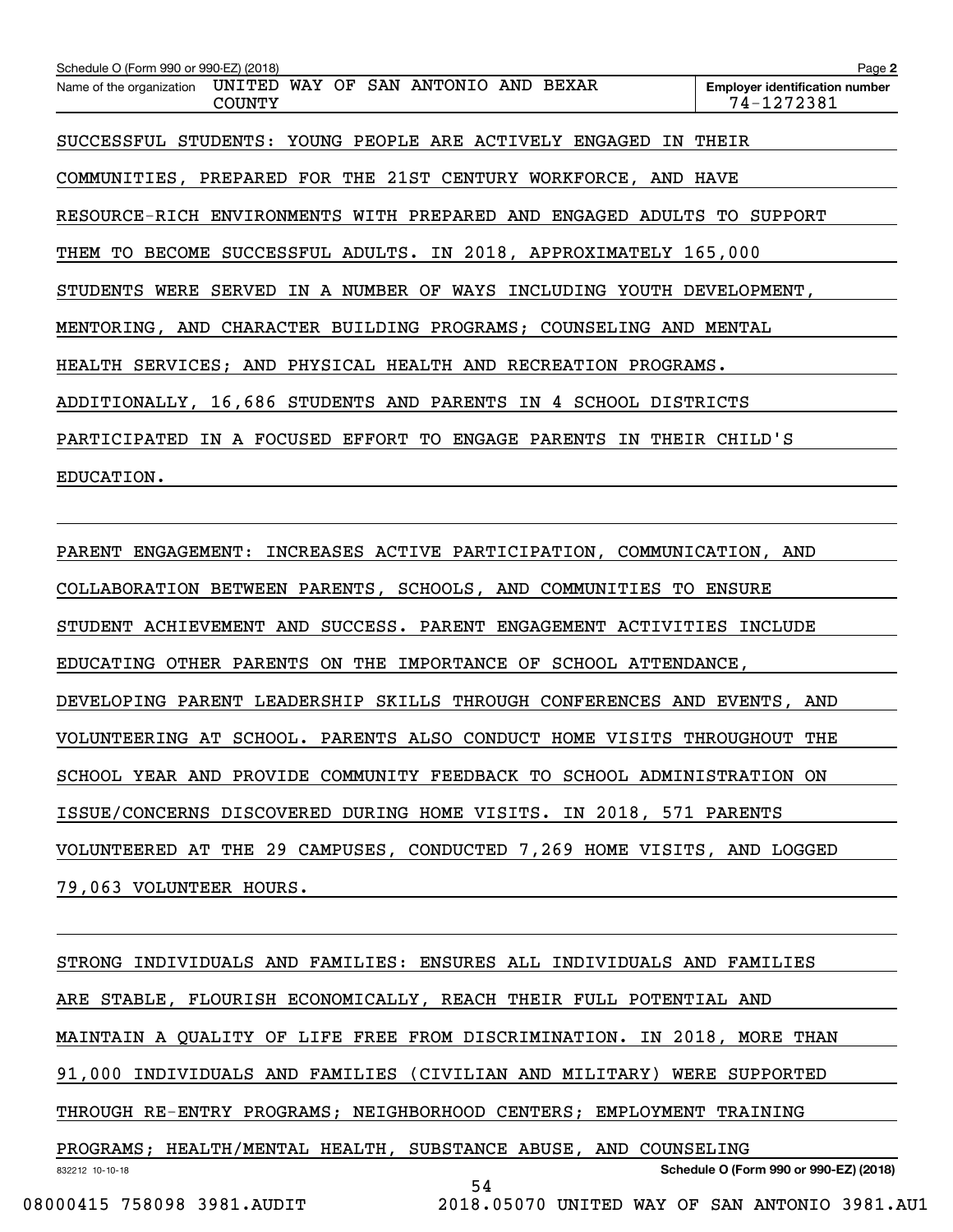| Schedule O (Form 990 or 990-EZ) (2018) |                                                                        | Page 2                                              |
|----------------------------------------|------------------------------------------------------------------------|-----------------------------------------------------|
|                                        | Name of the organization UNITED WAY OF SAN ANTONIO AND BEXAR<br>COUNTY | <b>Employer identification number</b><br>74-1272381 |
|                                        | SERVICES; AND TRANSPORTATION, DAY-ACTIVITY CENTERS,                    | AND MEAL DELIVERY                                   |

SERVICES.

VOLUNTEER INCOME TAX ASSISTANCE PROGRAM (VITA): PROVIDING CRITICAL ASSETS FOR FINANCIAL STABILITY, VITA OFFERS FREE INCOME TAX PREPARATION TO INDIVIDUALS AND HOUSEHOLDS WHO EARNED UP TO \$55,000 FOR THE 2018 TAX YEAR. THE PROGRAM IS SAFE ALTERNATIVE TO COSTLY, AND OFTEN PREDATORY, TAX PREPARATION SERVICES. DURING THE REGULAR 2018 VITA SEASON, 19 SITES PREPARED 28,549 RETURNS RESULTING IN \$6.4 MILLION SAVINGS IN TAX PREPARATION FEES. THERE WERE OVER 300 TRAINED AND IRS-CERTIFIED VOLUNTEERS (CONTRIBUTING OVER 18,500 VOLUNTEER HOURS). \$46,571,641 WAS REFUNDED TO LOCAL FILERS AND \$16.5 MILLION IN EARNED INCOME TAX CREDITS (EITC) WENT BACK TO 8,371 TAXPAYERS.

ANNIE E. CASEY FOUNDATION (AECF) GRANT: THE UWSA DUAL GENERATION PARTNERSHIP ASSERTS THAT WHEN CHILDREN ARE SURROUNDED BY STRONG FAMILIES AND HEALTHY COMMUNITIES, THEY CAN OVERCOME CHALLENGES CREATED BY POVERTY AND FULFILL THEIR POTENTIAL. THIS APPROACH IS A COMMUNITY EFFORT TO HELP FAMILIES IN THE EASTSIDE OF SAN ANTONIO SECURE STABLE HOUSING, CHILD CARE, WELL-PAYING JOBS AND EDUCATION, SO THEY CAN ACHIEVE GREATER STABILITY AND SUCCESS. BY EQUIPPING FAMILIES WITH TOOLS AND SKILLS TO THRIVE, THE SAN ANTONIO DUAL GENERATION PARTNERSHIP BRINGS HOPE FOR A BRIGHTER FUTURE FOR FAMILIES AND THE WHOLE COMMUNITY. THE ANNIE E. CASEY FOUNDATION PROVIDED A PLANNING GRANT IN 2012 TO THE INITIATIVE LEAD BY THE UWSA AND CURRENTLY PROVIDES A CO-INVESTMENT OF UP TO \$1M PER YEAR UNTIL 2019.

|                            | SIEMER INSTITUTE GRANT: THE SIEMER FAMILY FOUNDATION GRANT FOCUSES ON |  |                                               |  |  |  |                                        |  |
|----------------------------|-----------------------------------------------------------------------|--|-----------------------------------------------|--|--|--|----------------------------------------|--|
| 832212 10-10-18            |                                                                       |  |                                               |  |  |  | Schedule O (Form 990 or 990-EZ) (2018) |  |
|                            |                                                                       |  | 55                                            |  |  |  |                                        |  |
| 08000415 758098 3981.AUDIT |                                                                       |  | 2018.05070 UNITED WAY OF SAN ANTONIO 3981.AU1 |  |  |  |                                        |  |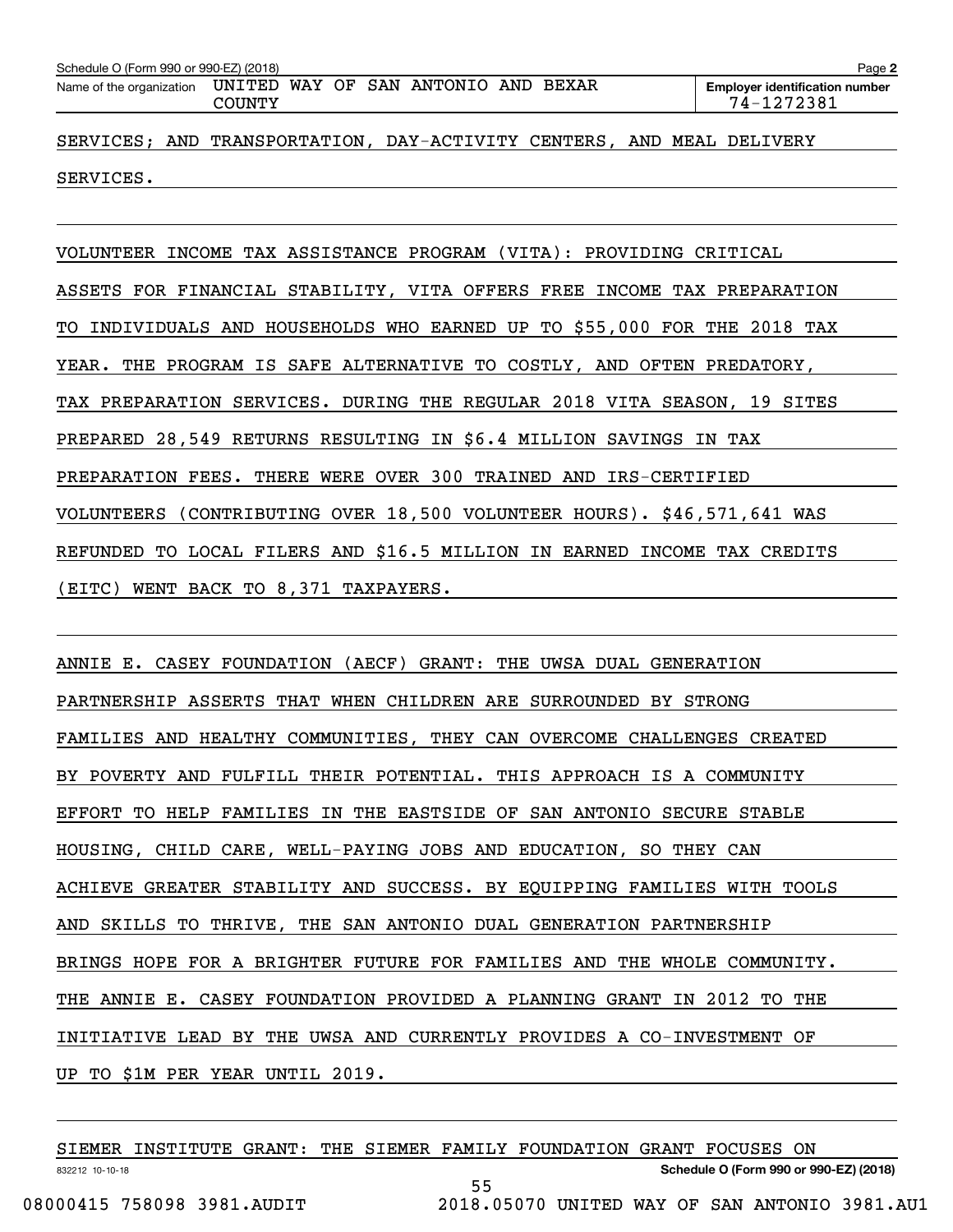| Schedule O (Form 990 or 990-EZ) (2018)                                           | Page 2                                              |
|----------------------------------------------------------------------------------|-----------------------------------------------------|
| UNITED WAY OF SAN ANTONIO AND BEXAR<br>Name of the organization<br><b>COUNTY</b> | <b>Employer identification number</b><br>74-1272381 |
| THE PREVENTION OF HOMELESSNESS AND CHRONIC ABSENTEEISM IN SCHOOL-AGED            |                                                     |
| CHILDREN AND SUPPORTS UWSA'S DUAL GENERATION PARTNERSHIP                         | WORK.<br>THE                                        |
| MULTI-YEAR GRANT IS FOR \$100,000 ANNUALLY FOR THREE YEARS. THE GRANT            |                                                     |
| FOCUSES ON A TWO-GENERATION APPROACH TO FINANCIALLY STABILIZING                  |                                                     |
| FAMILIES.                                                                        |                                                     |

HEALTHY OUTCOMES THROUGH PREVENTION AND EARLY SUPPORT (HOPES) III GRANT: UWSA'S HOPES III GRANT FROM THE TEXAS DEPARTMENT OF FAMILY AND PROTECTIVE SERVICES (DFPS), PREVENTION & EARLY INTERVENTION DIVISION (PEI) WAS AWARDED IN APRIL 2017 AND FOCUSES ON INCREASING PROTECTIVE FACTORS IN FAMILIES WITH CHILDREN UNDER THE AGE OF FIVE. THIS IS DONE THROUGH THE PROMOTION OF CHILD WELFARE, EARLY CHILDHOOD EDUCATION AND OTHER FAMILY SERVICES, AND IS ACCOMPLISHED THROUGH COMMUNITY COLLABORATION WITH NINE AGENCIES THAT COLLECTIVELY SERVED 655 FAMILIES; CONNECTED WITH 2,396 FAMILIES THROUGH COMMUNITY EVENTS; AND OFFERED INFORMATION ABOUT DEVELOPMENTAL MILESTONES AND LOCAL AGE APPROPRIATE EVENTS TO 2,309 FAMILIES SUBSCRIBING TO BRIGHT BY TEXT SERVICES.

| MILITARY FAMILIES AND VETERANS PILOT PREVENTION PROGRAM (MFVPPP) GRANT: |
|-------------------------------------------------------------------------|
| THROUGH ITS PARTNERSHIP WITH 7 LOCAL AGENCIES, UNITED WAY MANAGES A     |
| STATE GRANT PILOTING A NEW SUPPORT SYSTEM TO IMPROVE THE WELL-BEING OF  |
| TEXAS MILITARY AND VETERAN FAMILIES. THIS FOCUS IS TO REDUCE MILITARY   |
| AND VETERAN FAMILIES' RISK OF CHILD ABUSE AND/OR NEGLECT BY COMBINING   |
| RESOURCES FOR EASY AVAILABILITY AND SUPPORTS CUSTOMIZED TO THE UNIOUE   |
| STRESSORS OF OUR MILITARY COMMUNITY. COLLECTIVELY, IN 2018, 322         |
| FAMILIES WERE SERVED AND 99% OF THE CHILDREN OF FAMILIES IN THIS        |
| PROGRAM REMAINED SAFE.                                                  |
|                                                                         |

56

832212 10-10-18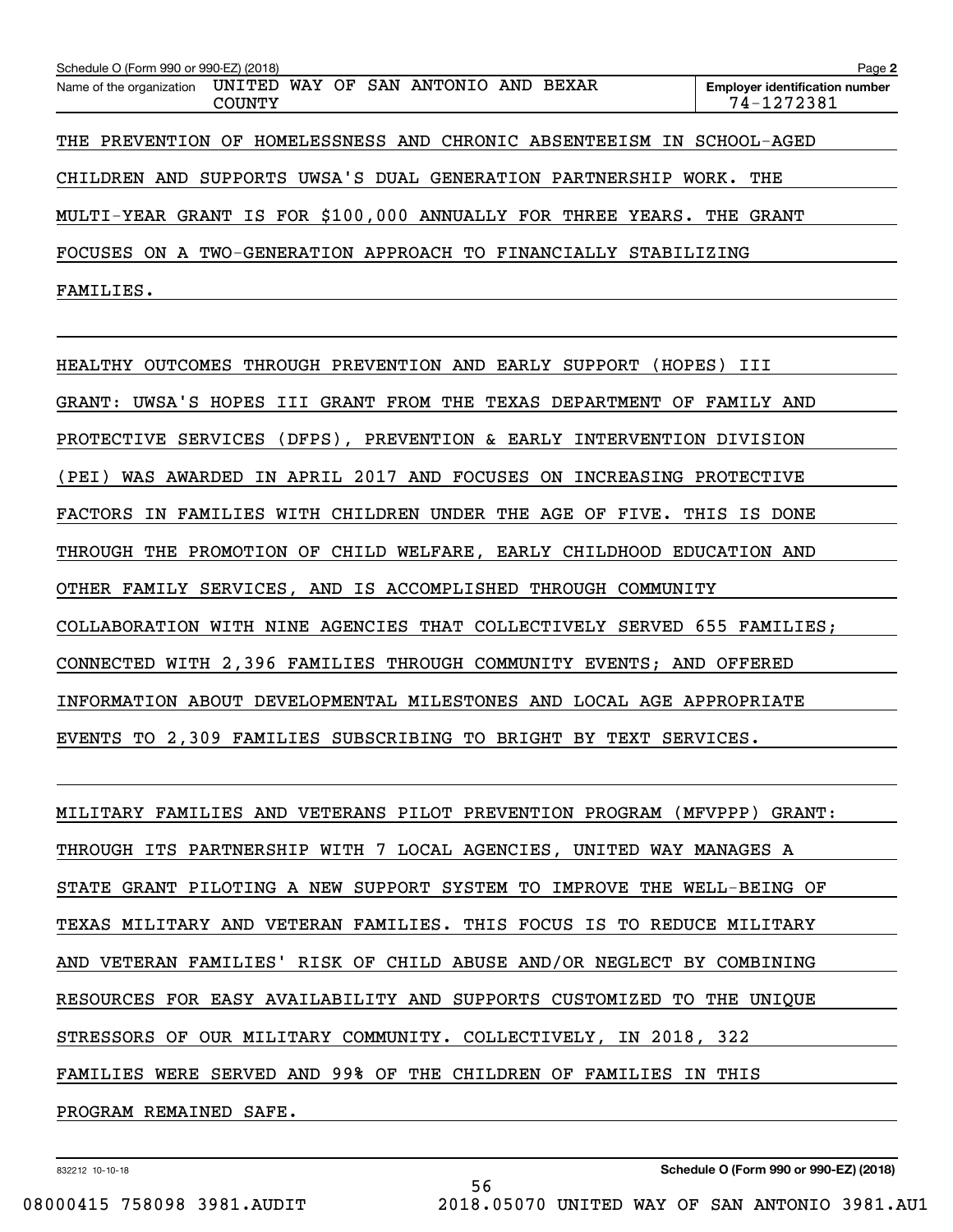| Schedule O (Form 990 or 990-EZ) (2018)    |                                     |                                                                          | Page 2                                              |
|-------------------------------------------|-------------------------------------|--------------------------------------------------------------------------|-----------------------------------------------------|
| Name of the organization<br><b>COUNTY</b> | UNITED WAY OF SAN ANTONIO AND BEXAR |                                                                          | <b>Employer identification number</b><br>74-1272381 |
|                                           |                                     | SAFETY NET: A "SAFETY NET" OF EMERGENCY/DISASTER CARE SERVICES TO MEET   |                                                     |
|                                           |                                     | IMMEDIATE, URGENT NEEDS. TO BREAK THE CYCLE OF POVERTY, UWSA FIGHTS      |                                                     |
|                                           |                                     | AGAINST HUNGER AND HOMELESSNESS AND CHAMPIONS COMPASSION AND             |                                                     |
|                                           |                                     | RESILIENCY. IN 2018, 184, 332 LIVES WERE IMPACTED: 94, 203 WERE PROVIDED |                                                     |
|                                           |                                     | EMERGENCY CLOTHING, 43,529 RECEIVED FOOD BAGS OR BOXES, 7,999 WERE       |                                                     |
|                                           |                                     | PROVIDED UTILITY ASSISTANCE, AND 38,601 PEOPLE WERE GIVEN SHELTER,       |                                                     |
| CRISIS AND DISASTER SERVICES.             |                                     |                                                                          |                                                     |
|                                           |                                     |                                                                          |                                                     |
|                                           |                                     |                                                                          |                                                     |

FORM 990, PART III, LINE 4B, PROGRAM SERVICE ACCOMPLISHMENTS: PROJECT COOL: SINCE 1997, UWSA AND GOVERNMENT/COMMUNITY/CORPORATE PARTNERS PROVIDE HEAT RELIEF TO SENIOR RESIDENTS OVER 60 YEARS OLD, AND RESIDENTS WITH DISABILITIES, THROUGH DONATION AND FREE DISTRIBUTION OF 20-INCH BOX FANS. IN 2018, OUR 2-1-1 HELP LINE HANDLED 2,087 REQUESTS REGARDING FANS.

SMOKE DETECTOR PROGRAM: A SAN ANTONIO FIRE DEPARTMENT SMOKE DETECTOR PROGRAM OFFERING FREE SMOKE DETECTORS, INCLUDING INSTALLATION, TO CITIZENS LIVING IN SINGLE-FAMILY HOMES. TENS OF THOUSANDS HAVE BEEN INSTALLED THROUGHOUT SAN ANTONIO SINCE THE PROGRAM'S INCEPTION. THOSE IN NEED CONTACT THE UNITED WAY 2-1-1 HELP LINE. IN 2018, 411 CALLERS MADE INQUIRIES.

2-1-1 MIDDLE RIO GRANDE AND GOLDEN CRESCENT AREA INFORMATION CENTERS GRANTS: OUR ALAMO AREA INFORMATION CENTER ENSURES REGIONAL EXTENDED AFTER-HOURS COVERAGE (EVENINGS, WEEKENDS, AND HOLIDAYS) FOR TWO AREA INFORMATION CENTERS TO ENSURE ALL RESIDENTS IN TEXAS HAVE ACCESS TO INFORMATION AND REFERRAL SERVICES 24 HOURS A DAY. IN 2018, WE ASSISTED 3,206 CALLERS.

57

832212 10-10-18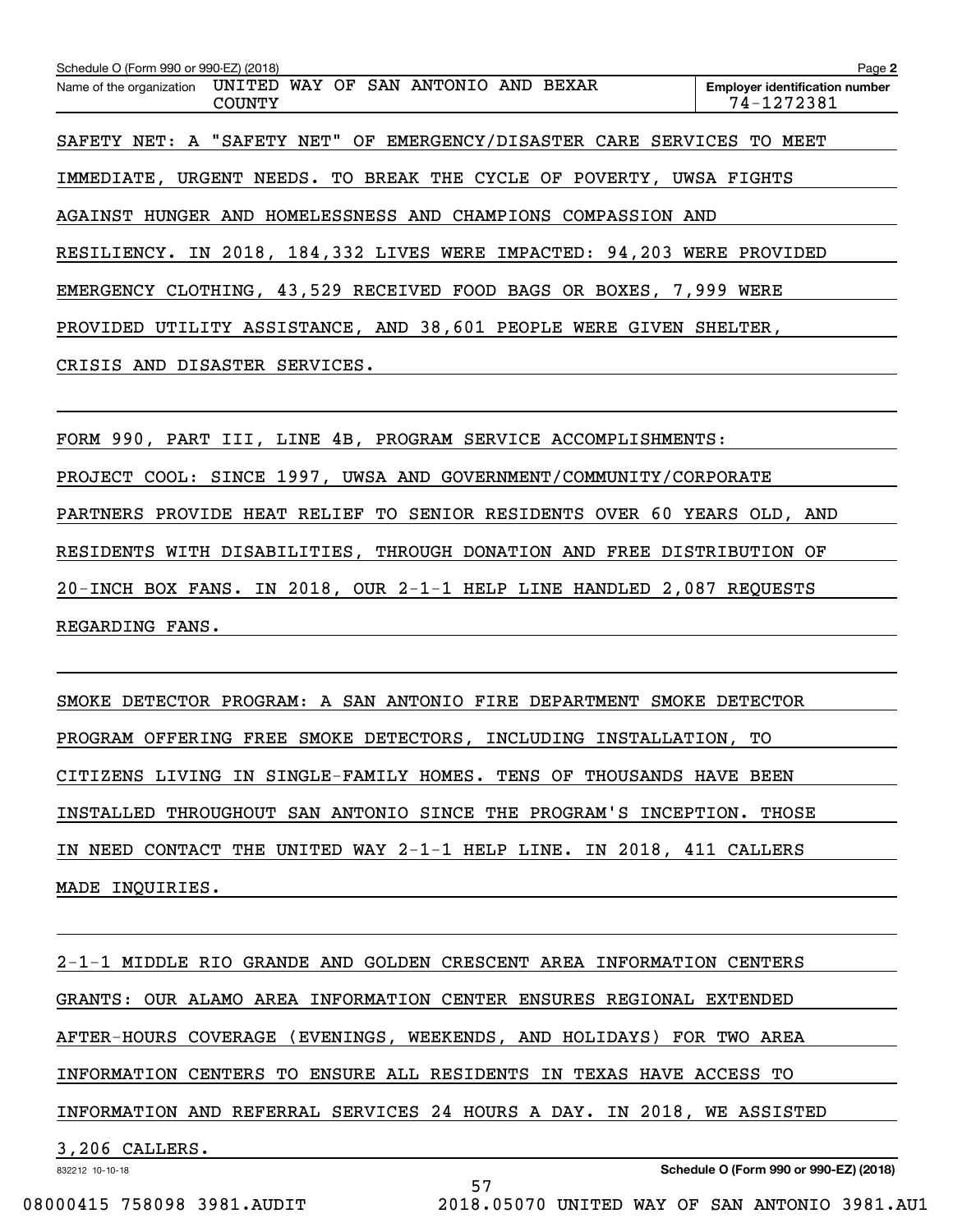| Schedule O (Form 990 or 990-EZ) (2018) |                  |  |                              |  | Page 2                                              |
|----------------------------------------|------------------|--|------------------------------|--|-----------------------------------------------------|
| Name of the organization               | UNITED<br>COUNTY |  | WAY OF SAN ANTONIO AND BEXAR |  | <b>Employer identification number</b><br>74-1272381 |

MISSION UNITED: HOME TO JOINT BASE SAN ANTONIO-RANDOLPH, JBSA-FORT SAM HOUSTON, JBSA-LACKLAND AND JBSA-CAMP BULLIS, SAN ANTONIO IS KNOWN AS MILITARY CITY, USA. OUT OF CONCERN FOR HIGHLY STRESSED AND VULNERABLE MILITARY FAMILIES, UWSA CREATED MISSION UNITED IN 2015 TO HELP MILITARY/VETERAN FAMILIES NAVIGATE THE COMPLEX ARRAY OF COMMUNITY AND MILITARY SUPPORT PROGRAMS. IN 2018, MISSION UNITED RECEIVED OVER 6,222 MILITARY CALLS THROUGH OUR 2-1-1 HELP LINE. IN ADDITION, MISSION UNITED CONDUCTED OVER 743 FOLLOW-UP CALLS CONNECTING ACTIVE DUTY SERVICE MEMBERS, RESERVISTS, VETERANS AND THEIR FAMILIES TO VITAL COMMUNITY RESOURCES.

LABOR RELATIONS: UWSA HAS HAD A STAFF LABOR LIAISON TEAM SINCE THE MID-1970S. THESE STAFF MEMBERS EDUCATE AND ENGAGE LABOR LEADERS AND UNIONS AND SHARPEN THE FOCUS FOR SUPPORTING THE UWSA COMMUNITY CAMPAIGN THROUGH WORKSHOPS, TRAINING SESSIONS, EVENTS AND AWARDS. THEY EMPHASIZE THE 2-1-1 HELP LINE FOR HEALTH AND HUMAN SERVICES REFERRALS AND INFORMATION.

832212 10-10-18 **Schedule O (Form 990 or 990-EZ) (2018)** EMERGENCY FOOD AND SHELTER PROGRAM (EFSP): THE EMERGENCY FOOD AND SHELTER PROGRAM MANAGES FEDERAL FUNDS AWARDED THROUGH THE U.S. DEPARTMENT OF HOMELAND SECURITY. THIS UNIQUE PUBLIC-PRIVATE PARTNERSHIP BRINGS THE VOLUNTARY AND GOVERNMENT SECTORS TOGETHER TO PROVIDE EMERGENCY FOOD AND SHELTER SERVICES. THE BEXAR COUNTY, TX LOCAL BOARD #788600, ADMINISTERED BY UWSA, LOOKS AT NEEDS AND GAPS IN SERVICES IN THE COMMUNITY, AND FOCUSES THE DOLLARS ACCORDINGLY. IN 2018, THE EFSP BEXAR COUNTY LOCAL BOARD WAS AWARDED FEDERAL FUNDS FOR PHASE 36 IN THE AMOUNT OF \$728,195 (AND \$24,000 IN STATE SET-ASIDE FUNDS). LOCAL BOARD 58 08000415 758098 3981.AUDIT 2018.05070 UNITED WAY OF SAN ANTONIO 3981.AU1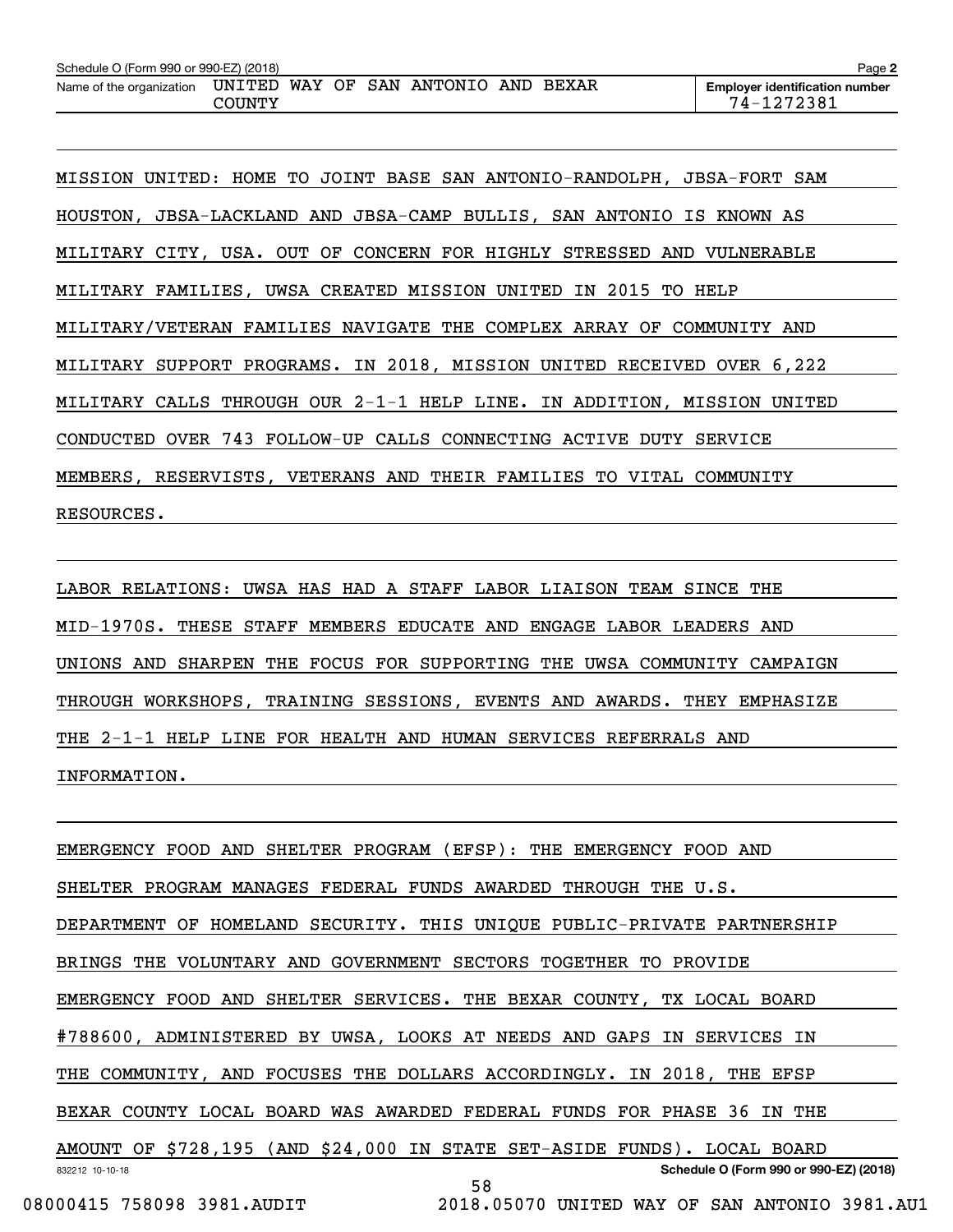|                                                                                                                                  | Page 2 |
|----------------------------------------------------------------------------------------------------------------------------------|--------|
| UNITED WAY OF SAN ANTONIO AND BEXAR<br>Name of the organization<br><b>Employer identification number</b><br>74-1272381<br>COUNTY |        |

#788600 PARTNERED WITH FIFTEEN LOCAL ORGANIZATIONS DURING PHASE 36.

FORM 990, PART III, LINE 4C, PROGRAM SERVICE ACCOMPLISHMENTS:

EMERGING LEADERS COUNCIL (ELC): FOUNDED IN 2014, UWSA'S EMERGING

LEADERS COUNCIL (ELC) ENGAGES, INSPIRES, EDUCATES AND EMPOWERS YOUNG

PROFESSIONALS TO MAKE A DIFFERENCE THROUGH VOLUNTEERISM, ADVOCACY AND

PHILANTHROPY. MEMBERS SUPPORT UWSA BY NETWORKING WITH OTHER YOUNG

LEADERS, WHILE MAKING A DIFFERENCE IN THE COMMUNITY, AND STRENGTHENING

PERSONAL AND PROFESSIONAL CONNECTIONS. IN 2018, OVER 3,600 MEMBERS

LOGGED OVER 3,200 VOLUNTEER HOURS AT OVER 30 COMMUNITY EVENTS. ELC

MEMBERSHIP INCLUDES PROFESSIONAL/EDUCATIONAL PROGRAMS TO LEARN MORE

ABOUT THE PROGRAMS WHERE ELC DONATIONS ARE MAKING AN IMPACT.

THE VOLUNTEER CENTER AT UNITED WAY: BEXAR COUNTY'S LARGEST RESOURCE DEVOTED SOLELY TO THE PROMOTION AND NURTURING OF VOLUNTEERISM AND COMMUNITY SERVICE. THE CENTER MOBILIZES THOUSANDS OF VOLUNTEERS FOR COMMUNITY-WIDE CIVIC EVENTS, AS WELL AS FOR DISASTERS (HURRICANES, FLOODS, FIRES).

VOLUNTEER OF THE YEAR (VOYA) AWARDS: IN 2018, THE VOLUNTEER CENTER HOSTED THE 30TH ANNUAL VOYA AWARDS. OVER 400 PEOPLE ATTENDED AND 67 LOCAL HEROES WERE NOMINATED. FOURTEEN AWARDS SALUTED THE FEATS OF VOLUNTEERS LIVING THROUGHOUT BEXAR COUNTY. ALL NOMINEES RECEIVED RECOGNITION AND A \$1,000 MINI-GRANT WAS PRESENTED TO EACH WINNER TO BENEFIT THEIR CHARITY OF CHOICE.

|                            | SHOEBOX PROJECT: VOLUNTEER SUPPORT FOR UWSA'S 5TH ANNUAL SHOEBOX |  |
|----------------------------|------------------------------------------------------------------|--|
| 832212 10-10-18            | Schedule O (Form 990 or 990-EZ) (2018)                           |  |
|                            | 59                                                               |  |
| 08000415 758098 3981.AUDIT | 2018.05070 UNITED WAY OF SAN ANTONIO 3981.AU1                    |  |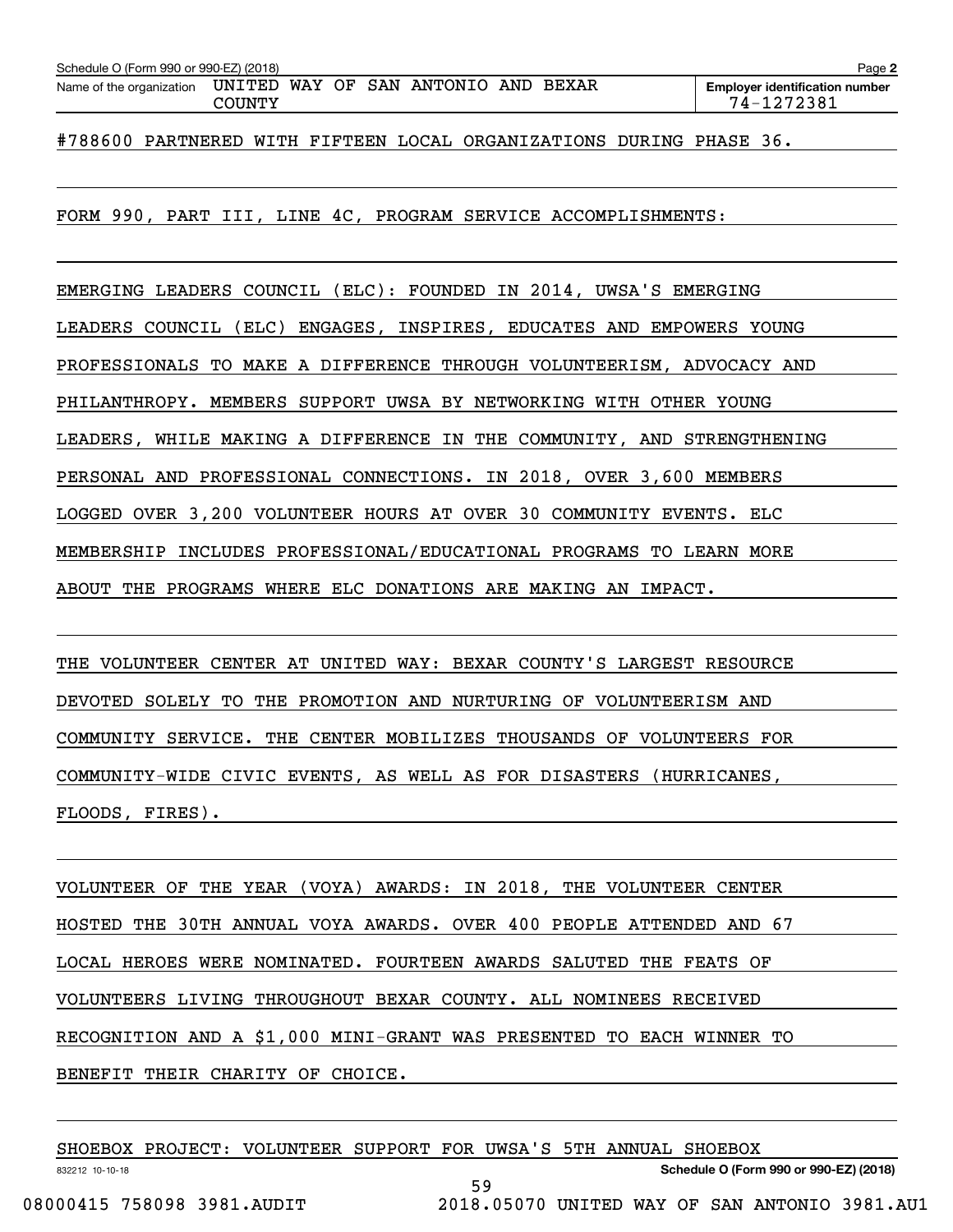| Schedule O (Form 990 or 990-EZ) (2018)                                        | Page 2                                              |
|-------------------------------------------------------------------------------|-----------------------------------------------------|
| Name of the organization UNITED WAY OF SAN ANTONIO AND BEXAR<br><b>COUNTY</b> | <b>Employer identification number</b><br>74-1272381 |
| PROJECT MADE IT POSSIBLE FOR 58 NONPROFIT PARTNERS SERVING LOCAL              |                                                     |
| CHILDREN, VETERANS, ELDERLY, HOMELESS AND VULNERABLE POPULATIONS TO           |                                                     |
| DISTRIBUTE 7,000 PERSONAL-CARE BOXES FILLED WITH TOILETRIES SUCH AS           |                                                     |
| TOOTHPASTE, SOAP AND DEODORANT.                                               |                                                     |

WRITE START PROJECT: THE 3RD ANNUAL WRITE START PROJECT FILLED THE GAP AND COST OF TEACHERS' SUPPLIES BY PROVIDING SCHOOL SUPPLIES TO TEACHERS IN 111 SAN ANTONIO SCHOOLS IN EIGHT SCHOOL DISTRICTS, IMPACTING OVER 5,000 AREA TEACHERS. THIS PROJECT IS ALIGNED WITH UWSA'S IMPACT COUNCIL WORK TO SUPPORT YOUNG CHILDREN AND SUCCESSFUL STUDENTS.

SAN ANTONIO VOLUNTEER ADMINISTRATORS (SAVA): A PROFESSIONAL

ORGANIZATION FOR VOLUNTEER ADMINISTRATORS WHO HAVE VOLUNTEER MANAGEMENT

RESPONSIBILITIES OR INTERESTS. MEMBERS PARTICIPATE IN BI-MONTHLY

MEETINGS AND LUNCH-AND-LEARNS, TRAINING WORKSHOPS, AND MAKE VALUABLE

CONNECTIONS WITH OTHER VOLUNTEER MANAGEMENT PROFESSIONALS.

BEXAR NECESSITIES: AN "ELECTRONIC BULLETIN BOARD" ALLOWING NONPROFIT AGENCIES TO POST REQUESTS FOR DIFFICULT-TO-LOCATE RESOURCES AND ACCESS INFORMATION ABOUT SERVICE AVAILABILITY OR CHANGES. THE PROGRAM NETWORKS NONPROFITS, UNIVERSITIES, HOSPITALS, PUBLIC SECTOR ORGANIZATIONS AND THE FAITH BASED COMMUNITY VIA AN EMAIL LIST-SERVE. BEXAR NECESSITIES COLLABORATES WITH COMMUNITY PARTNERS TO FILL THE NEEDS OF THOSE INDIVIDUALS WHO ARE SEEKING HELP. IN 2018, THERE WERE APPROXIMATELY 1,925 MEMBERS, 360 OF WHICH WERE ADDED DURING THE YEAR.

FORM 990, PART VI, SECTION A, LINE 2:

832212 10-10-18 **Schedule O (Form 990 or 990-EZ) (2018)** MR. ERNESTO ANCIRA, JR. (MEMBER-AT-LARGE) AND MS. APRIL ANCIRA (EXEC COMM 60

08000415 758098 3981.AUDIT 2018.05070 UNITED WAY OF SAN ANTONIO 3981.AU1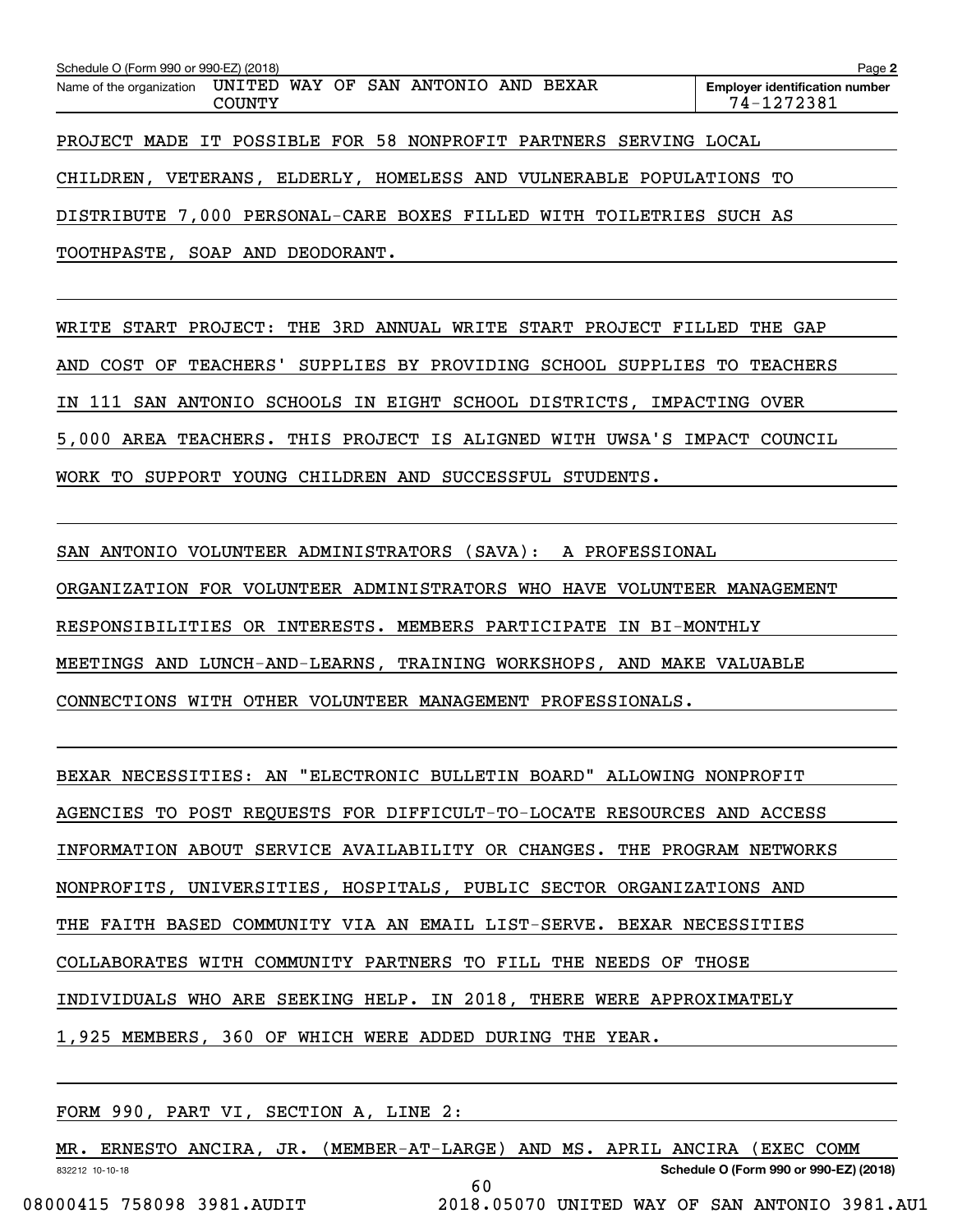| Schedule O (Form 990 or 990-EZ) (2018) |        |  |                                     |  | Page 2                                |
|----------------------------------------|--------|--|-------------------------------------|--|---------------------------------------|
| Name of the organization               |        |  | UNITED WAY OF SAN ANTONIO AND BEXAR |  | <b>Employer identification number</b> |
|                                        | COUNTY |  |                                     |  | 74-1272381                            |

MBR-AT-LARGE) HAVE A FAMILIAL RELATIONSHIP.

MR. J. DAN BATES (MBR-AT-LARGE), MR. BRADLEY C. BARRON (EXEC COMM

MBR-AT-LARGE), AND MS. MARY ROSE BROWN (EXEC COMM MARKETING CHAIR) HAVE A

BUSINESS RELATIONSHIP.

MR. J. DAN BATES (MBR-AT-LARGE), MR. PHILIP J. PFEIFFER (EXEC COMM MBR-AT-LARGE) AND MR. ADAM L. HAMILTON, P.E. (EXEC COMM MBR-AT-LARGE) HAVE A BUSINESS RELATIONSHIP.

MR. DAVID BOHNE (EXEC COMM MBR-AT-LARGE), MR. J. DAN BATES (MBR-AT-LARGE), MR. JAMES D. GOUDGE (MEMBER-AT-LARGE), AND MS. SUZANNE GOUDGE (MEMBER-AT-LARGE) HAVE A BUSINESS RELATIONSHIP.

MR. TOM CUMMINS (EXEC COMM MEMBER-AT-LARGE) AND MS. SHELLEY POTTER (MEMBER-AT-LARGE) HAVE A FAMILIAL RELATIONSHIP

MR. RUBEN M. ESCOBEDO, CPA (MEMBER-AT-LARGE) AND MR. R. RENE ESCOBEDO (EXEC COMM MBR-AT-LARGE) HAVE A FAMILIAL RELATIONSHIP.

MR. PATRICK B. FROST (MEMBER-AT-LARGE) AND MR. TOM C. FROST

(MEMBER-AT-LARGE) HAVE A FAMILIAL RELATIONSHIP.

MR. JAMES D. GOUDGE (MEMBER-AT-LARGE) AND MS. SUZANNE GOUDGE

(MEMBER-AT-LARGE) HAVE A FAMILIAL RELATIONSHIP.

MR. PETER J. HOLT (EXEC COMM MEMBER-AT-LARGE) AND MR. PETER M. HOLT

61

(MEMBER-AT-LARGE) HAVE A FAMILIAL RELATIONSHIP.

832212 10-10-18

**Schedule O (Form 990 or 990-EZ) (2018)**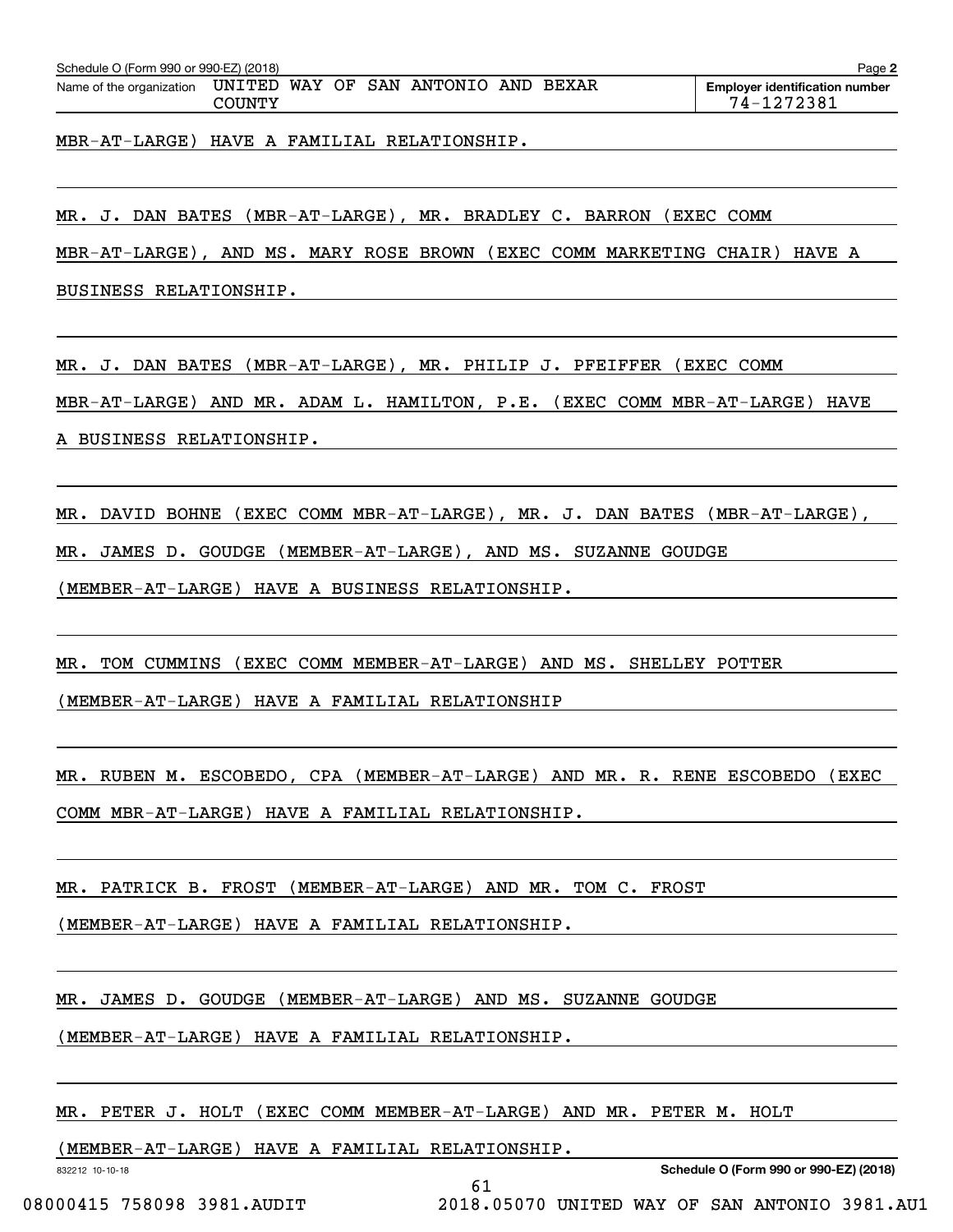| Schedule O (Form 990 or 990-EZ) (2018) |        |  |                                     |  | Page 2                                |
|----------------------------------------|--------|--|-------------------------------------|--|---------------------------------------|
| Name of the organization               |        |  | UNITED WAY OF SAN ANTONIO AND BEXAR |  | <b>Employer identification number</b> |
|                                        | COUNTY |  |                                     |  | 74-1272381                            |

MR. L. LOWRY MAYS (MEMBER-AT-LARGE) AND MS. KATHY MAYS JOHNSON (EXEC COMM MBR-AT-LARGE) HAVE A FAMILIAL RELATIONSHIP.

MR. RED MCCOMBS (MEMBER-AT-LARGE) AND MS. MARSHA M. SHIELDS (EXEC COMM

MBR-AT-LARGE) HAVE A FAMILIAL RELATIONSHIP.

MR. PHILIP J. PFEIFFER (EXEC COMM MBR-AT-LARGE), MS. DONNA TITZMAN (EXEC COMM PERSONNEL CHAIR), MS. LAURA J. VACCARO (EXEC COMM WOMEN UNITED CHAIR), AND MS. HANNAH ZUNKER (EXEC COMM EMERGING LEADERS CHAIR) HAVE A BUSINESS RELATIONSHIP.

MR. BARTELL ZACHRY (MEMBER-AT-LARGE) AND MR. JOHN B. ZACHRY

MEMBER-AT-LARGE) HAVE A FAMILIAL RELATIONSHIP.

FORM 990, PART VI, SECTION B, LINE 11B:

THE FORM 990 IS REVIEWED BY THE AUDIT COMMITTEE WITH MANAGEMENT AND THE CPA THAT PREPARED THE TAX RETURN. UPON APPROVAL OF THE TAX RETURN BY THE AUDIT COMMITTEE, IT IS PRESENTED TO THE BOARD BEFORE BEING FILED.

FORM 990, PART VI, SECTION B, LINE 12C:

THE WRITTEN CONFLICT OF INTEREST POLICY IS CONTAINED WITHIN THE EMPLOYEE

HANDBOOK. ANNUALLY, ALL EMPLOYEES, OFFICERS AND TRUSTEES ARE ASKED TO READ

THE POLICY AND CONFIRM IN WRITING COMPLIANCE WITH THE POLICY.

FORM 990, PART VI, SECTION B, LINE 15:

COMPENSATION SALARY RANGES FOR ALL POSITIONS ARE DETERMINED BY AN OUTSIDE

VOLUNTEER COMMITTEE COMPOSED OF HUMAN RESOURCE PROFESSIONALS FROM A LOCAL

832212 10-10-18 **Schedule O (Form 990 or 990-EZ) (2018)** MAJOR CORPORATION. THIS VOLUNTEER COMMITTEE SECURES COMPARABLE SALARY DATA 62 08000415 758098 3981.AUDIT 2018.05070 UNITED WAY OF SAN ANTONIO 3981.AU1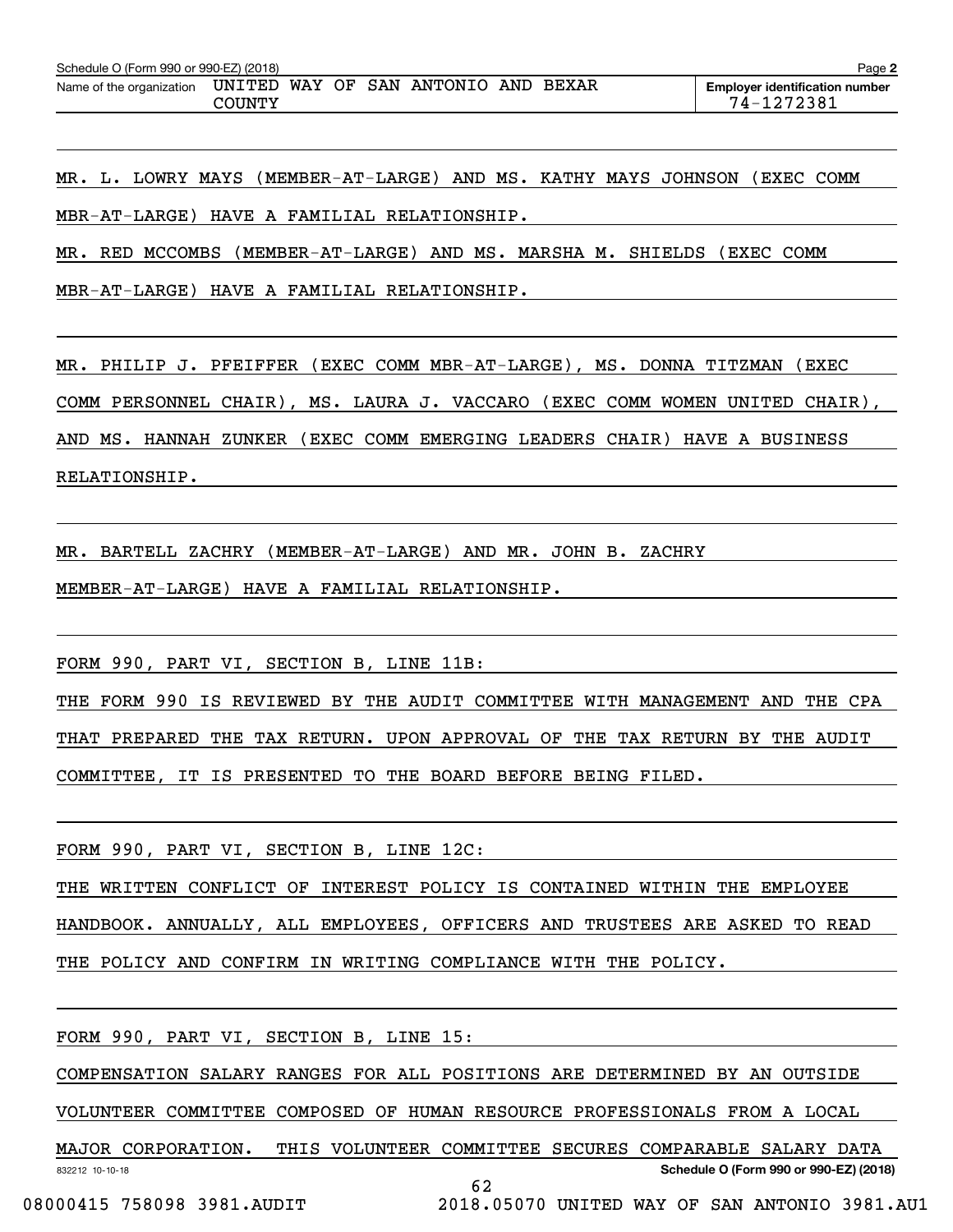|                           | Schedule O (Form 990 or 990-EZ) (2018)<br>Page 2 |                              |                                                                             |                                                     |  |  |  |  |  |  |  |  |  |
|---------------------------|--------------------------------------------------|------------------------------|-----------------------------------------------------------------------------|-----------------------------------------------------|--|--|--|--|--|--|--|--|--|
| Name of the organization  | UNITED<br><b>COUNTY</b>                          | WAY OF SAN ANTONIO AND BEXAR |                                                                             | <b>Employer identification number</b><br>74-1272381 |  |  |  |  |  |  |  |  |  |
|                           |                                                  |                              | FROM LOCAL AND NATIONAL SOURCES TO ESTABLISH THE GRADE AND SALARY RANGE FOR |                                                     |  |  |  |  |  |  |  |  |  |
|                           |                                                  |                              | EACH POSITION WITHIN UNITED WAY. THESE GRADE AND SALARY RANGES ARE          |                                                     |  |  |  |  |  |  |  |  |  |
| APPROVED                  |                                                  |                              | ANNUALLY BY THE PERSONNEL COMMITTEE AND SUBSEQUENTLY THE GOVERNING          |                                                     |  |  |  |  |  |  |  |  |  |
| BODY<br>VOLUNTEERS.<br>OF |                                                  |                              | THIS PROCESS WAS LAST PERFORMED IN NOVEMBER 2018.                           |                                                     |  |  |  |  |  |  |  |  |  |

FORM 990, PART VI, SECTION C, LINE 18:

UWSA'S FORM 990 IS AVAILABLE UPON REQUEST AND ALSO ON GUIDESTAR'S WEBSITE.

FORM 990, PART VI, SECTION C, LINE 19:

THE GOVERNING DOCUMENTS, CONFLICT OF INTEREST POLICY, FINANCIAL STATEMENTS,

AND FORM 990 ARE AVAILABLE UPON REQUEST.

FORM 990, PART VIII, LINE 12, COLUMN A AND PART IX, LINE 25, COLUMN C AND D UWSA PAYS ALL ADMINISTRATIVE AND FUNDRAISING EXPENSES OF THE UNITED WAY OF SAN ANTONIO AND BEXAR COUNTY ENDOWMENT AND LEGACY FUND. THE COMBINED REVENUE OF BOTH ENTITIES IS \$39,633,653 AND TOTAL MANAGEMENT AND FUNDRAISING EXPENSES ARE \$3,807,144, RESULTING IN A CONSOLIDATING OPERATING EXPENSE RATIO OF 9.61%.

FORM 990, PART XI, LINE 9, CHANGES IN NET ASSETS:

OTHER ADJUSTMENTS -20.

832212 10-10-18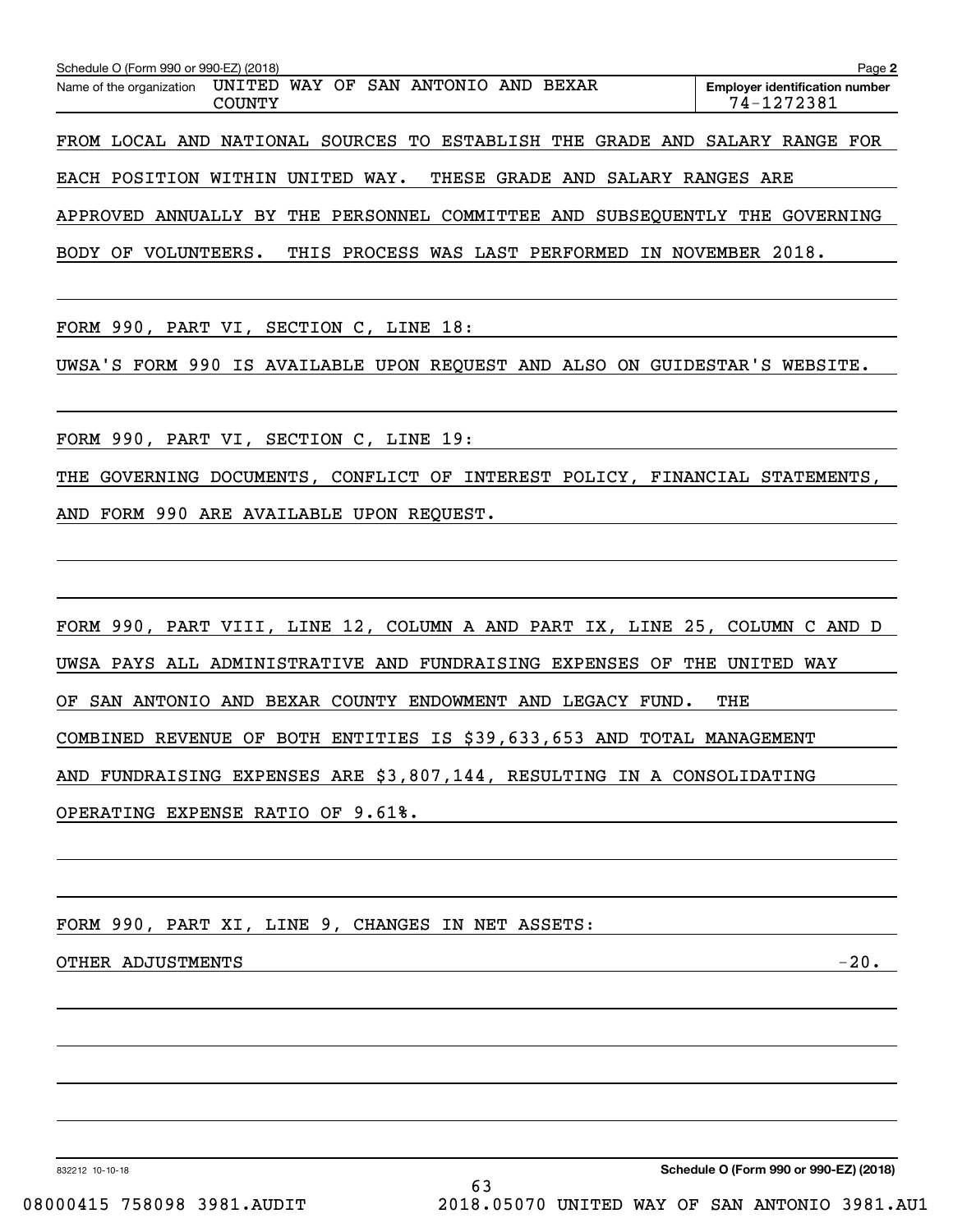| <b>SCHEDULE R</b><br>(Form 990)<br>Department of the Treasury<br>Internal Revenue Service<br>Name of the organization | UNITED WAY OF<br><b>COUNTY</b>                                                                                                                                                               | <b>Related Organizations and Unrelated Partnerships</b><br>> Complete if the organization answered "Yes" on Form 990, Part IV, line 33, 34, 35b, 36, or 37.<br>Go to www.irs.gov/Form990 for instructions and the latest information.<br>SAN ANTONIO AND BEXAR | Attach to Form 990.                                 |                                      |                                                          | <b>Employer identification number</b><br>74-1272381 | OMB No. 1545-0047<br>2018<br><b>Open to Public</b><br>Inspection |
|-----------------------------------------------------------------------------------------------------------------------|----------------------------------------------------------------------------------------------------------------------------------------------------------------------------------------------|----------------------------------------------------------------------------------------------------------------------------------------------------------------------------------------------------------------------------------------------------------------|-----------------------------------------------------|--------------------------------------|----------------------------------------------------------|-----------------------------------------------------|------------------------------------------------------------------|
| Part I                                                                                                                | Identification of Disregarded Entities. Complete if the organization answered "Yes" on Form 990, Part IV, line 33.<br>(a)<br>Name, address, and EIN (if applicable)<br>of disregarded entity | (b)<br>Primary activity                                                                                                                                                                                                                                        | (c)<br>Legal domicile (state or<br>foreign country) | (d)<br>Total income                  | (e)<br>End-of-year assets                                |                                                     | (f)<br>Direct controlling<br>entity                              |
|                                                                                                                       |                                                                                                                                                                                              |                                                                                                                                                                                                                                                                |                                                     |                                      |                                                          |                                                     |                                                                  |
|                                                                                                                       |                                                                                                                                                                                              |                                                                                                                                                                                                                                                                |                                                     |                                      |                                                          |                                                     |                                                                  |
| Part II                                                                                                               | Identification of Related Tax-Exempt Organizations. Complete if the organization answered "Yes" on Form 990, Part IV, line 34, because it had one or more related tax-exempt                 |                                                                                                                                                                                                                                                                |                                                     |                                      |                                                          |                                                     |                                                                  |
|                                                                                                                       | organizations during the tax year.<br>(a)<br>Name, address, and EIN<br>of related organization                                                                                               | (b)<br>Primary activity                                                                                                                                                                                                                                        | (c)<br>Legal domicile (state or<br>foreign country) | (d)<br><b>Exempt Code</b><br>section | (e)<br>Public charity<br>status (if section<br>EOM(A)/Q) | (f)<br>Direct controlling<br>entity                 | $(g)$<br>Section 512(b)(13)<br>controlled<br>entity?             |

| Name, address, and EIN<br>of related organization | <b>Primary activity</b> | Legal domicile (state or<br>foreign country) | Exempt Code<br>section | Public charity<br>status (if section | Direct controlling<br>entity | controlled<br>entity? |    |
|---------------------------------------------------|-------------------------|----------------------------------------------|------------------------|--------------------------------------|------------------------------|-----------------------|----|
|                                                   |                         |                                              |                        | 501(c)(3))                           |                              | Yes                   | No |
| UNITED WAY OF SAN ANTONIO AND BEXAR COUNTY        |                         |                                              |                        |                                      | UNITED WAY OF SAN            |                       |    |
| ENDOWMENT AND LEGACY FUND, 81-2566792,            |                         |                                              |                        |                                      | ANTONIO AND BEXAR            |                       |    |
| 700 SOUTH ALAMO, SAN ANTONIO, TX 78205            | SEE PART VII            | TEXAS                                        | 501(C)(3)              | LINE 12A, I                          | <b>COUNTY</b>                | X                     |    |
|                                                   |                         |                                              |                        |                                      |                              |                       |    |
|                                                   |                         |                                              |                        |                                      |                              |                       |    |
|                                                   |                         |                                              |                        |                                      |                              |                       |    |
|                                                   |                         |                                              |                        |                                      |                              |                       |    |
|                                                   |                         |                                              |                        |                                      |                              |                       |    |
|                                                   |                         |                                              |                        |                                      |                              |                       |    |
|                                                   |                         |                                              |                        |                                      |                              |                       |    |
|                                                   |                         |                                              |                        |                                      |                              |                       |    |
|                                                   |                         |                                              |                        |                                      |                              |                       |    |

**For Paperwork Reduction Act Notice, see the Instructions for Form 990. Schedule R (Form 990) 2018**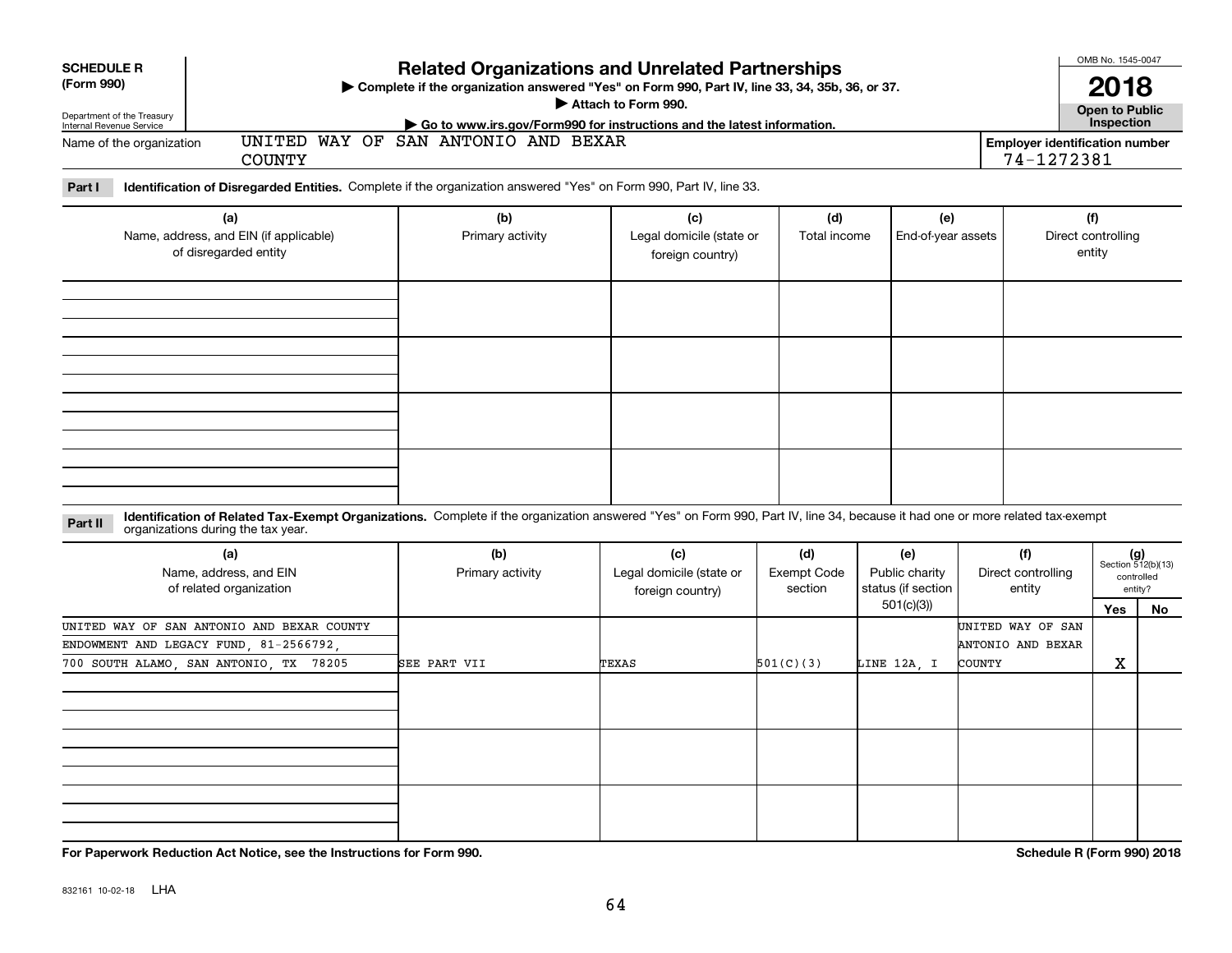Schedule R (Form 990) 2018 COUNTY

#### **2**COUNTY 74-1272381

**Identification of Related Organizations Taxable as a Partnership.** Complete if the organization answered "Yes" on Form 990, Part IV, line 34, because it had one or more related **Part III** organizations treated as a partnership during the tax year.

| (a)                                               | (b)              | (c)                  | (d)                          | (e)                                                                                       | (f)                      | (g)                               |                                  | (h) | (i)                                                       | (j) | (k)                                                       |
|---------------------------------------------------|------------------|----------------------|------------------------------|-------------------------------------------------------------------------------------------|--------------------------|-----------------------------------|----------------------------------|-----|-----------------------------------------------------------|-----|-----------------------------------------------------------|
| Name, address, and EIN<br>of related organization | Primary activity | Legal<br>domicile    | Direct controlling<br>entity | Predominant income<br>related, unrelated,<br>excluded from tax under<br>sections 512-514) | Share of total<br>income | Share of<br>end-of-year<br>assets | Disproportionate<br>allocations? |     | Code V-UBI                                                |     | General or Percentage<br>managing<br>partner?<br>partner? |
|                                                   |                  | (state or<br>foreign |                              |                                                                                           |                          |                                   |                                  |     |                                                           |     |                                                           |
|                                                   |                  | country)             |                              |                                                                                           |                          |                                   | Yes $ $                          | No  | amount in box<br>20 of Schedule<br>K-1 (Form 1065) Yes No |     |                                                           |
|                                                   |                  |                      |                              |                                                                                           |                          |                                   |                                  |     |                                                           |     |                                                           |
|                                                   |                  |                      |                              |                                                                                           |                          |                                   |                                  |     |                                                           |     |                                                           |
|                                                   |                  |                      |                              |                                                                                           |                          |                                   |                                  |     |                                                           |     |                                                           |
|                                                   |                  |                      |                              |                                                                                           |                          |                                   |                                  |     |                                                           |     |                                                           |
|                                                   |                  |                      |                              |                                                                                           |                          |                                   |                                  |     |                                                           |     |                                                           |
|                                                   |                  |                      |                              |                                                                                           |                          |                                   |                                  |     |                                                           |     |                                                           |
|                                                   |                  |                      |                              |                                                                                           |                          |                                   |                                  |     |                                                           |     |                                                           |
|                                                   |                  |                      |                              |                                                                                           |                          |                                   |                                  |     |                                                           |     |                                                           |
|                                                   |                  |                      |                              |                                                                                           |                          |                                   |                                  |     |                                                           |     |                                                           |
|                                                   |                  |                      |                              |                                                                                           |                          |                                   |                                  |     |                                                           |     |                                                           |
|                                                   |                  |                      |                              |                                                                                           |                          |                                   |                                  |     |                                                           |     |                                                           |
|                                                   |                  |                      |                              |                                                                                           |                          |                                   |                                  |     |                                                           |     |                                                           |
|                                                   |                  |                      |                              |                                                                                           |                          |                                   |                                  |     |                                                           |     |                                                           |
|                                                   |                  |                      |                              |                                                                                           |                          |                                   |                                  |     |                                                           |     |                                                           |
|                                                   |                  |                      |                              |                                                                                           |                          |                                   |                                  |     |                                                           |     |                                                           |
|                                                   |                  |                      |                              |                                                                                           |                          |                                   |                                  |     |                                                           |     |                                                           |

**Identification of Related Organizations Taxable as a Corporation or Trust.** Complete if the organization answered "Yes" on Form 990, Part IV, line 34, because it had one or more related **Part IV** organizations treated as a corporation or trust during the tax year.

| (a)<br>Name, address, and EIN<br>of related organization | (b)<br>Primary activity | (c)<br>(d)<br>Direct controlling<br>Legal domicile<br>(state or<br>entity<br>foreign |  | (e)<br>Type of entity<br>(C corp, S corp,<br>or trust) | (f)<br>Share of total<br>income | (g)<br>Share of<br>end-of-year<br>assets | (h)<br>Percentage<br>ownership | $(i)$<br>Section<br>512(b)(13)<br>controlled<br>entity? |  |
|----------------------------------------------------------|-------------------------|--------------------------------------------------------------------------------------|--|--------------------------------------------------------|---------------------------------|------------------------------------------|--------------------------------|---------------------------------------------------------|--|
|                                                          |                         | country)                                                                             |  |                                                        |                                 |                                          |                                | Yes No                                                  |  |
|                                                          |                         |                                                                                      |  |                                                        |                                 |                                          |                                |                                                         |  |
|                                                          |                         |                                                                                      |  |                                                        |                                 |                                          |                                |                                                         |  |
|                                                          |                         |                                                                                      |  |                                                        |                                 |                                          |                                |                                                         |  |
|                                                          |                         |                                                                                      |  |                                                        |                                 |                                          |                                |                                                         |  |
|                                                          |                         |                                                                                      |  |                                                        |                                 |                                          |                                |                                                         |  |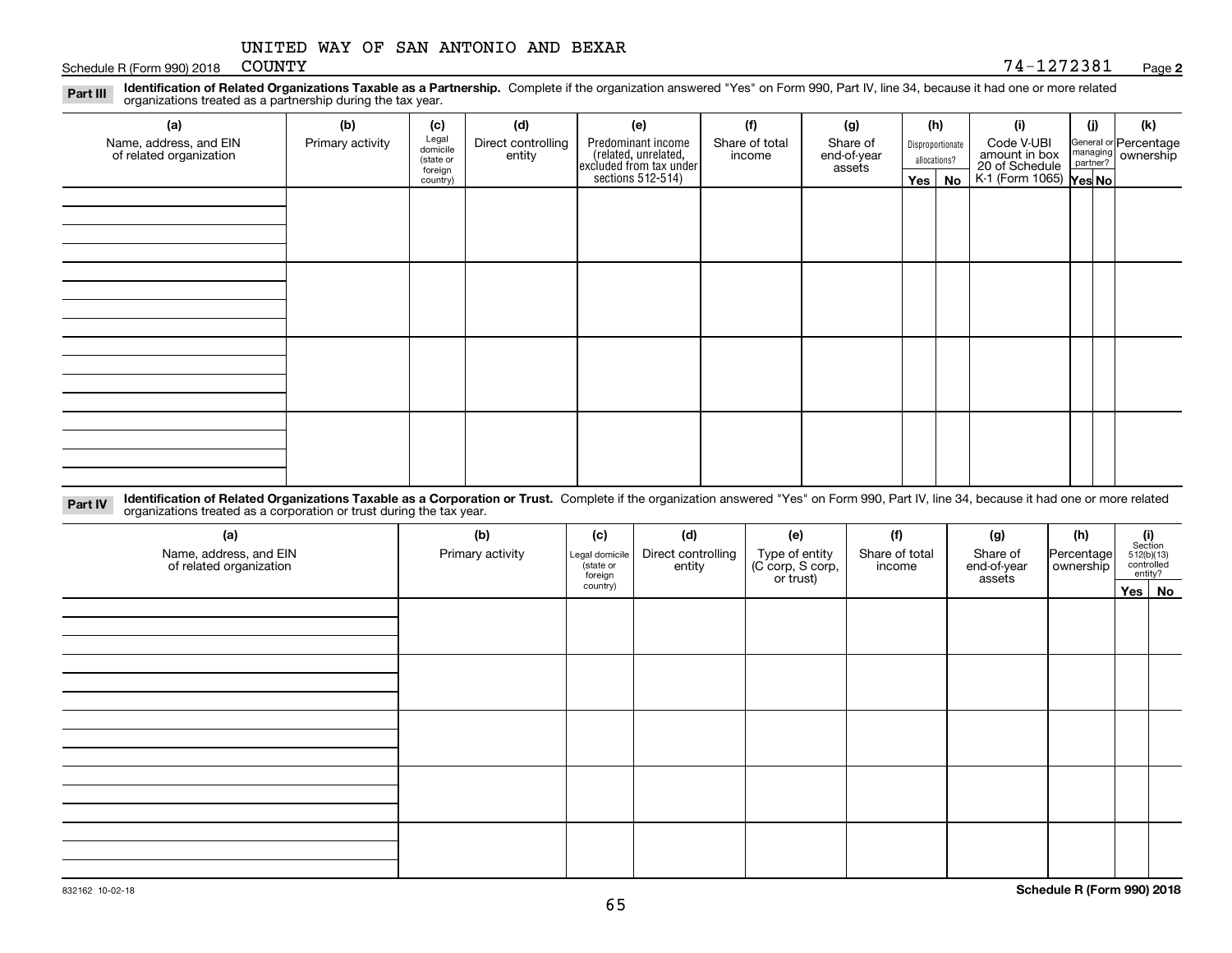Schedule R (Form 990) 2018 COUNTY

|  | Part V Transactions With Related Organizations. Complete if the organization answered "Yes" on Form 990, Part IV, line 34, 35b, or 36. |  |  |
|--|----------------------------------------------------------------------------------------------------------------------------------------|--|--|
|--|----------------------------------------------------------------------------------------------------------------------------------------|--|--|

| Note: Complete line 1 if any entity is listed in Parts II, III, or IV of this schedule.                                                                                                                                        |                | Yes | No                      |
|--------------------------------------------------------------------------------------------------------------------------------------------------------------------------------------------------------------------------------|----------------|-----|-------------------------|
| During the tax year, did the organization engage in any of the following transactions with one or more related organizations listed in Parts II-IV?                                                                            |                |     |                         |
|                                                                                                                                                                                                                                | 1a             |     | X                       |
| b Gift, grant, or capital contribution to related organization(s) manufaction contracts and contribution to related organization(s)                                                                                            | 1b             |     | X                       |
| c Gift, grant, or capital contribution from related organization(s) manufaction(s) and contribution from related organization(s) manufaction contribution from related organization(s) manufaction contribution from related o | 1c             |     | X                       |
|                                                                                                                                                                                                                                | 1d             |     | X                       |
| e Loans or loan guarantees by related organization(s) enconversements and construction of the construction of the constraint of the constraint of the constraint of the constraint of the constraint of the constraint of the  | 1e             |     | X                       |
|                                                                                                                                                                                                                                |                |     |                         |
| f Dividends from related organization(s) material contracts and contracts are contracted as a contract of the contract of the contract of the contract of the contract of the contract of the contract of the contract of the  | 1f             |     | X                       |
| g Sale of assets to related organization(s) www.assettion.com/www.assettion.com/www.assettion.com/www.assettion.com/www.assettion.com/www.assettion.com/www.assettion.com/www.assettion.com/www.assettion.com/www.assettion.co | 1a             |     | $\overline{\mathbf{X}}$ |
| h Purchase of assets from related organization(s) manufactured and content to content the content of assets from related organization(s)                                                                                       | 1 <sub>h</sub> |     | X                       |
| i Exchange of assets with related organization(s) match contains and contain a substantial contains and contains a substantial contains and contains a substantial contains and contains a substantial contains and contains a | 1i             |     | X                       |
| Lease of facilities, equipment, or other assets to related organization(s) [11] manufaction(singularam manufaction in the manufaction (singularam manufaction in the manufaction of facilities, equipment, or other assets to  | 1i.            |     | X                       |
|                                                                                                                                                                                                                                |                |     |                         |
| k Lease of facilities, equipment, or other assets from related organization(s) manufaction content and content to the assets from related organization(s) manufaction content and content and content and content and content  | 1k             |     | X                       |
|                                                                                                                                                                                                                                | 11             | X   |                         |
| m Performance of services or membership or fundraising solicitations by related organization(s)                                                                                                                                | 1 <sub>m</sub> |     | $\mathbf{x}$            |
|                                                                                                                                                                                                                                | 1n             | Х   |                         |
| o Sharing of paid employees with related organization(s) manufaction(since the manufacture of the manufacture of the manufacture of the manufacture of the manufacture of the manufacture of the manufacture of the manufactur | 1o             | Χ   |                         |
|                                                                                                                                                                                                                                |                |     |                         |
| p Reimbursement paid to related organization(s) for expenses [1111] and the content of the content of the content of the content of the content of the content of the content of the content of the content of the content of  | 1p             |     | X                       |
|                                                                                                                                                                                                                                | 1a             |     | X                       |
|                                                                                                                                                                                                                                |                |     |                         |
| r Other transfer of cash or property to related organization(s)                                                                                                                                                                | 1r             |     | х                       |
|                                                                                                                                                                                                                                |                |     | X                       |

**2**If the answer to any of the above is "Yes," see the instructions for information on who must complete this line, including covered relationships and transaction thresholds.

| (a)<br>Name of related organization | (b)<br>Transaction<br>type (a-s) | (c)<br>Amount involved | (d)<br>Method of determining amount involved |
|-------------------------------------|----------------------------------|------------------------|----------------------------------------------|
| (1) SEE PART VII                    |                                  |                        | 0. NOT MEASURED                              |
| (2) SEE PART VII                    | N                                |                        | 0. NOT MEASURED                              |
| (3) SEE PART VII                    | ∩                                |                        | 0. NOT MEASURED                              |
| (4)                                 |                                  |                        |                                              |
| (5)                                 |                                  |                        |                                              |
| (6)                                 |                                  |                        |                                              |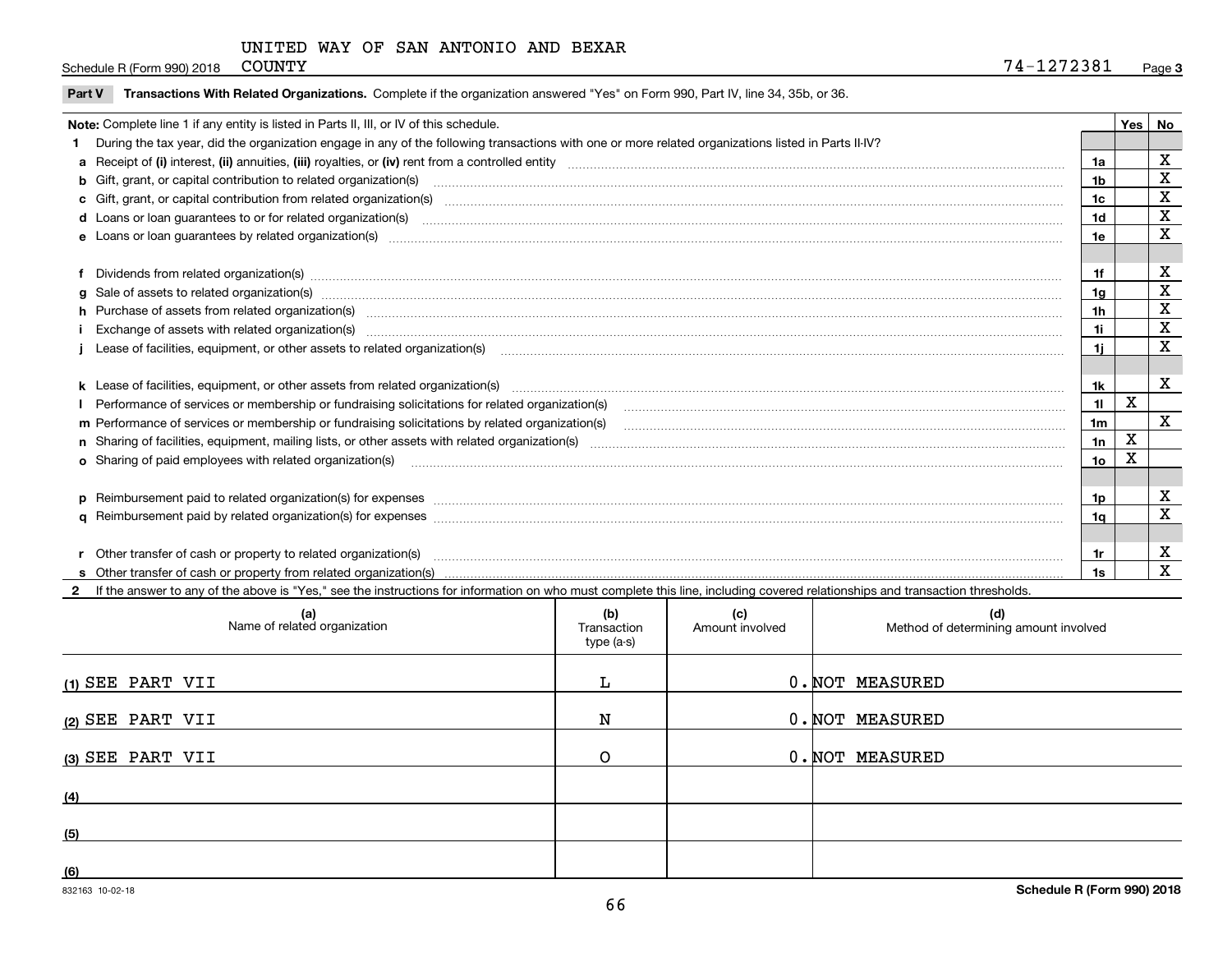Schedule R (Form 990) 2018 COUNTY

#### **Part VI Unrelated Organizations Taxable as a Partnership. Complete if the organization answered "Yes" on Form 990, Part IV, line 37.**

Provide the following information for each entity taxed as a partnership through which the organization conducted more than five percent of its activities (measured by total assets or gross revenue) that was not a related organization. See instructions regarding exclusion for certain investment partnerships.

| that was not a related erganization. See includitions regarding excludion for contain invectment partnerompe.<br>(a) | (b)              | (c)                           | (d)                                                                                        |                                                                                                                  |  | (f)             | (g)                   |  | (h)                              | (i)                                                                                          | (i) | (k) |
|----------------------------------------------------------------------------------------------------------------------|------------------|-------------------------------|--------------------------------------------------------------------------------------------|------------------------------------------------------------------------------------------------------------------|--|-----------------|-----------------------|--|----------------------------------|----------------------------------------------------------------------------------------------|-----|-----|
| Name, address, and EIN                                                                                               | Primary activity | Legal domicile                | Predominant income<br>(related, unrelated,<br>excluded from tax under<br>sections 512-514) | $\begin{array}{c} \textbf{(e)}\\ \text{Are all} \\ \text{partners sec.}\\ 501(c)(3)\\ \text{orgs.?} \end{array}$ |  | Share of        | Share of              |  | Disproportionate<br>allocations? | Code V-UBI<br>amount in box 20 managing<br>of Schedule K-1 partner?<br>(Form 1065)<br>ves No |     |     |
| of entity                                                                                                            |                  | (state or foreign<br>country) |                                                                                            |                                                                                                                  |  | total<br>income | end-of-year<br>assets |  |                                  |                                                                                              |     |     |
|                                                                                                                      |                  |                               |                                                                                            | Yes No                                                                                                           |  |                 |                       |  | Yes No                           |                                                                                              |     |     |
|                                                                                                                      |                  |                               |                                                                                            |                                                                                                                  |  |                 |                       |  |                                  |                                                                                              |     |     |
|                                                                                                                      |                  |                               |                                                                                            |                                                                                                                  |  |                 |                       |  |                                  |                                                                                              |     |     |
|                                                                                                                      |                  |                               |                                                                                            |                                                                                                                  |  |                 |                       |  |                                  |                                                                                              |     |     |
|                                                                                                                      |                  |                               |                                                                                            |                                                                                                                  |  |                 |                       |  |                                  |                                                                                              |     |     |
|                                                                                                                      |                  |                               |                                                                                            |                                                                                                                  |  |                 |                       |  |                                  |                                                                                              |     |     |
|                                                                                                                      |                  |                               |                                                                                            |                                                                                                                  |  |                 |                       |  |                                  |                                                                                              |     |     |
|                                                                                                                      |                  |                               |                                                                                            |                                                                                                                  |  |                 |                       |  |                                  |                                                                                              |     |     |
|                                                                                                                      |                  |                               |                                                                                            |                                                                                                                  |  |                 |                       |  |                                  |                                                                                              |     |     |
|                                                                                                                      |                  |                               |                                                                                            |                                                                                                                  |  |                 |                       |  |                                  |                                                                                              |     |     |
|                                                                                                                      |                  |                               |                                                                                            |                                                                                                                  |  |                 |                       |  |                                  |                                                                                              |     |     |
|                                                                                                                      |                  |                               |                                                                                            |                                                                                                                  |  |                 |                       |  |                                  |                                                                                              |     |     |
|                                                                                                                      |                  |                               |                                                                                            |                                                                                                                  |  |                 |                       |  |                                  |                                                                                              |     |     |
|                                                                                                                      |                  |                               |                                                                                            |                                                                                                                  |  |                 |                       |  |                                  |                                                                                              |     |     |
|                                                                                                                      |                  |                               |                                                                                            |                                                                                                                  |  |                 |                       |  |                                  |                                                                                              |     |     |
|                                                                                                                      |                  |                               |                                                                                            |                                                                                                                  |  |                 |                       |  |                                  |                                                                                              |     |     |
|                                                                                                                      |                  |                               |                                                                                            |                                                                                                                  |  |                 |                       |  |                                  |                                                                                              |     |     |
|                                                                                                                      |                  |                               |                                                                                            |                                                                                                                  |  |                 |                       |  |                                  |                                                                                              |     |     |
|                                                                                                                      |                  |                               |                                                                                            |                                                                                                                  |  |                 |                       |  |                                  |                                                                                              |     |     |
|                                                                                                                      |                  |                               |                                                                                            |                                                                                                                  |  |                 |                       |  |                                  |                                                                                              |     |     |
|                                                                                                                      |                  |                               |                                                                                            |                                                                                                                  |  |                 |                       |  |                                  |                                                                                              |     |     |
|                                                                                                                      |                  |                               |                                                                                            |                                                                                                                  |  |                 |                       |  |                                  |                                                                                              |     |     |
|                                                                                                                      |                  |                               |                                                                                            |                                                                                                                  |  |                 |                       |  |                                  |                                                                                              |     |     |
|                                                                                                                      |                  |                               |                                                                                            |                                                                                                                  |  |                 |                       |  |                                  |                                                                                              |     |     |
|                                                                                                                      |                  |                               |                                                                                            |                                                                                                                  |  |                 |                       |  |                                  |                                                                                              |     |     |
|                                                                                                                      |                  |                               |                                                                                            |                                                                                                                  |  |                 |                       |  |                                  |                                                                                              |     |     |
|                                                                                                                      |                  |                               |                                                                                            |                                                                                                                  |  |                 |                       |  |                                  |                                                                                              |     |     |
|                                                                                                                      |                  |                               |                                                                                            |                                                                                                                  |  |                 |                       |  |                                  |                                                                                              |     |     |